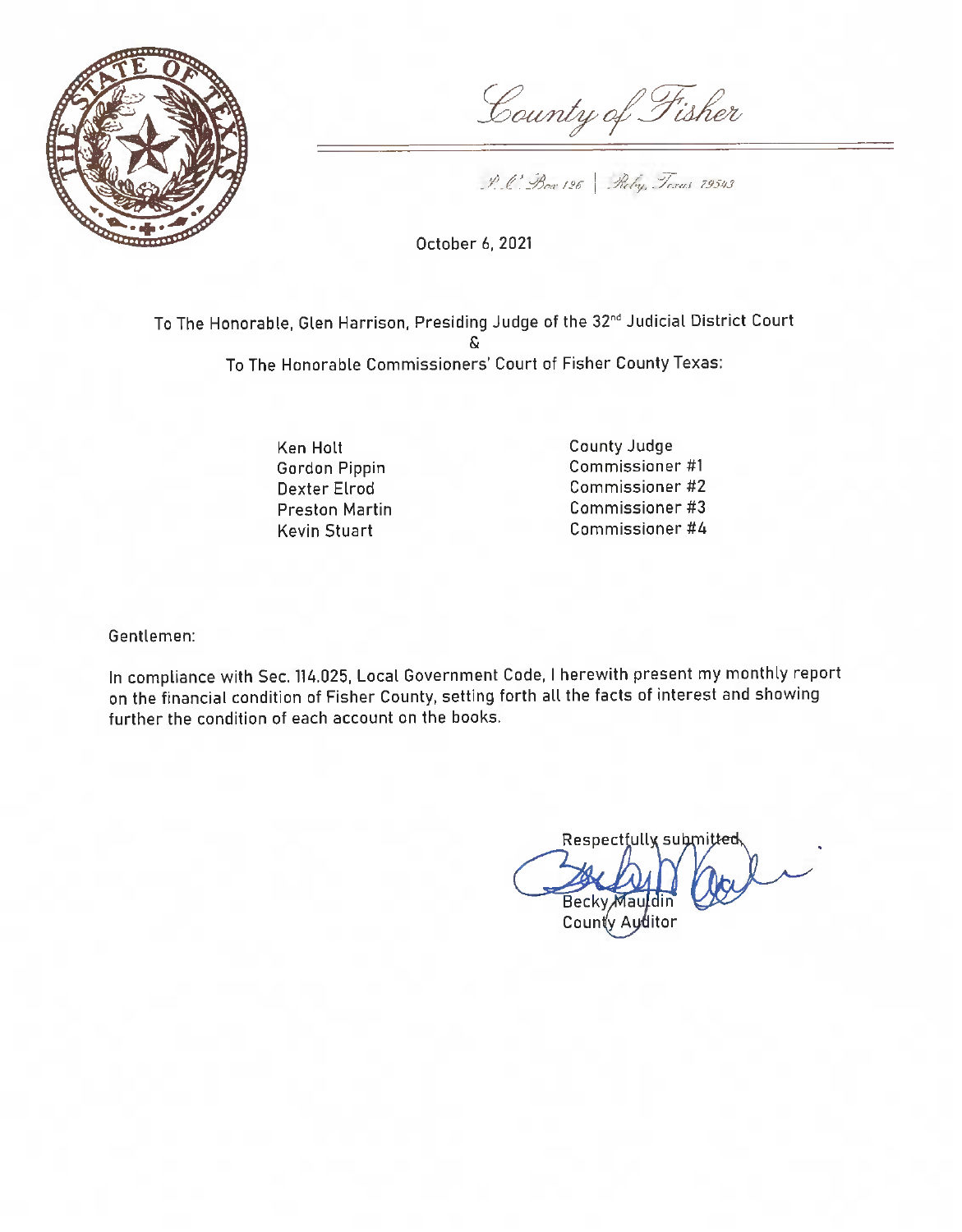

# FISHER COUNTY

## State of Financial Condition

### END OF YEAR OCT 2020-SEPT 2021

### COUNTY JUDGE

**KEN HOLT** 

#### COMMISSIONERS

| PRECINCT#1 | <i>GORDON PIPPIN</i> |
|------------|----------------------|
| PRECINCT#2 | DEXTER ELROD         |
| PRECINCT#3 | PRESTON MARTIN       |
| PRECINCT#4 | KEVIN STUART         |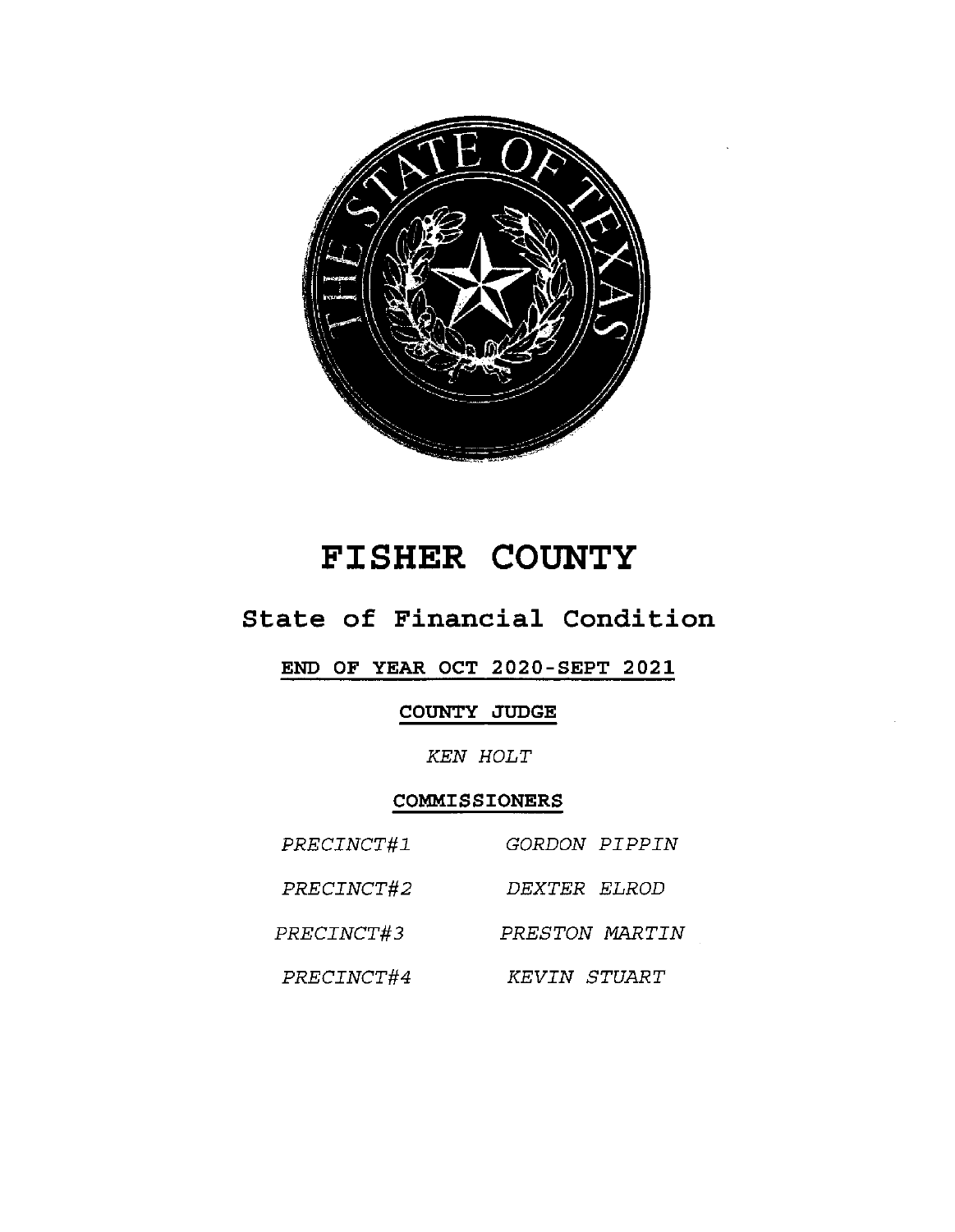|                     | ACCOUNT NO ACCOUNT-TITLE                                                               | ORIGINAL             | AMENDED<br>BUDGET-AMOUNT BUDGET-AMOUNT YEAR-TO-DATE | ENCUMBERED    | ACTIVITY<br>YEAR-TO-DATE MONTH-TO-DATE | ACTIVITY                      | <b>CURRENT USED</b><br>BALANCE PCT  |      |
|---------------------|----------------------------------------------------------------------------------------|----------------------|-----------------------------------------------------|---------------|----------------------------------------|-------------------------------|-------------------------------------|------|
|                     | REPORTING FUND: 0010 GENERAL FUND                                                      |                      |                                                     |               |                                        |                               | EFFECTIVE MONTH - 13                |      |
| 0100 CASH ACCOUNTS  |                                                                                        |                      |                                                     |               |                                        |                               |                                     |      |
|                     | 10-100-100 CFC: GENERAL FUND                                                           |                      |                                                     |               | 735,463.60                             | 35, 302. 26 - 2, 468, 709. 58 |                                     |      |
|                     | 10-100-130 MONEY MARKET CHECKING                                                       |                      |                                                     |               | 925.20                                 | 0.00                          | 232,666.88                          |      |
|                     | 10-100-185 DUE FROM I&S FUND                                                           |                      |                                                     |               | 0.00                                   | 0.00                          | 133,602.02                          |      |
|                     | 10-100-201 CERTIFICATE OF DEPOSIT - 1                                                  |                      |                                                     |               | 278.32                                 | 0.00                          | 156,585.72                          |      |
|                     | 10-100-202 CERTIFICATE OF DEPOSIT - 2                                                  |                      |                                                     |               | 278.32                                 | 0.00                          | 156,585.72                          |      |
|                     | 10-100-203 CERTIFICATE OF DEPOSIT - 3                                                  |                      |                                                     |               | 278.32                                 | 0.00                          | 156,585.72                          |      |
|                     | 10-100-204 CERTIFICATE OF DEPOSIT - 4                                                  |                      |                                                     |               | 278.32                                 | 0.00                          | 156,585.72                          |      |
|                     | 10-100-205 CERTIFICATE OF DEPOSIT - 5                                                  |                      |                                                     |               | 278.32                                 | 0.00                          | 156,585.72                          |      |
|                     | 10-100-206 CERTIFICATE OF DEPOSIT - 6<br>10-100-211 REIMBURSEMENT CLEARING             |                      |                                                     |               | 348.52<br>0.00                         | 0.00<br>0.00                  | 258, 273. 77<br>0.00                |      |
|                     | 10-100-230 DISTRICT CLERK EFILE                                                        |                      |                                                     |               | 826.68                                 | 0.00                          | 876.68                              |      |
|                     | 10-100-231 COUNTY CLERK EFILE                                                          |                      |                                                     |               | 1,761.02                               | 0.00                          | 1,761.02                            |      |
|                     | 10-100-232 JP CREDIT CARD                                                              |                      |                                                     |               | 2,399.99                               | 0.00                          | 2,399.99                            |      |
|                     | 10-100-280 DELINQUENT TAXES RECEIVABLE                                                 |                      |                                                     |               | 0.00                                   | 0.00                          | 111,890.40                          |      |
|                     | 10-100-285 ALLOWANCE-UNCOLLETABLE TAXES                                                |                      |                                                     |               | 0.00                                   | 0.00                          | 24,417.30-                          |      |
|                     | 10-100-290 DUE FROM APPRAISAL DISTRICT                                                 |                      |                                                     |               | 0.00<br>------------                   | 0.00                          | 0.00<br>------------ -------------- |      |
|                     | CASH ACCOUNTS                                                                          |                      |                                                     |               | 743,116.61                             |                               | 35, 302. 26 - 3, 968, 691. 64       |      |
|                     | 0300 GENERAL REVENUE ACCOUNTS                                                          |                      |                                                     |               |                                        |                               |                                     |      |
|                     | 10-300-100 ADVALOREM TAXES                                                             |                      | 2,482,523.00 2,482,523.00                           |               | 2,509,756.28                           | 0.00                          | 27, 233. 28+ 101                    |      |
|                     | 10-300-104 TDEM GRANT                                                                  | 0.00                 | 0.00                                                |               | 56,550.77                              | 0.00                          | $56, 550.77+$                       |      |
|                     | 10-300-105 DELINQUENT ADVALOREM TAXES                                                  | 0.00                 | 0.00                                                |               | 0.00                                   | 0.00                          | 0.00                                |      |
|                     | 10-300-106 DC EFILE CLEARING ACCOUNT                                                   | 0.00                 | 0.00                                                |               | 0.00                                   | 0.00                          | 0.00                                |      |
|                     | 10-300-107 CC EFILE CLEARING ACCOUNT                                                   | 0.00                 | 0.00                                                |               | 0.00                                   | 0.00                          | 0.00                                |      |
|                     | 10-300-108 JP C-CARD CLEARING ACCOUNT                                                  | 0.00                 | 0.00                                                |               | 0.00                                   | 0.00                          | 0.00                                |      |
|                     | 10-300-109 CREDIT CARD INTEREST EARNED                                                 | 150.00               | 150.00                                              |               | 17.22                                  | 0.00                          | 132.78                              | - 11 |
|                     | 10-300-149 APPRAISAL DIST EXCESS REFUND                                                | 0.00                 | 0.00                                                |               | 0.00                                   | 0.00                          | 0.00                                |      |
|                     | 10-300-150 OTHER INCOME                                                                | 100.00               | 100.00                                              |               | 18.50                                  | 0.00                          | 81.50                               | 19   |
|                     | 10-300-151 TAX COLLECTOR ANNUAL SALES TAX COMM<br>10-300-152 MISC REIMBURSEMENTS       | 7,200.00<br>300.00   | 7,200.00<br>300.00                                  |               | 7,527.25<br>50.34                      | 0.00<br>0.00                  | 327.25+ 105<br>249.66               | 17   |
|                     | 10-300-153 DPS REIMBURSEMENTS/PHONE& INTERNET                                          | 2,000.00             | 2,000.00                                            |               | 2,536.41                               | 0.00                          | 536.41+ 127                         |      |
|                     | 10-300-155 DRUG FOR REIMBURSING GF JAIL ASSIST                                         | 0.00                 | 0.00                                                |               | 0.00                                   | 0.00                          | 0.00                                |      |
|                     | 10-300-156 DRUG FOR REIMBURSING FICA                                                   | 0.00                 | 0.00                                                |               | 0.00                                   | 0.00                          | 0.00                                |      |
|                     | 10-300-157 DRUG FOR REIMBURSING RETIREMENT                                             | 0.00                 | 0.00                                                |               | 0.00                                   | 0.00                          | 0.00                                |      |
|                     | 10-300-180 INTEREST EARNED                                                             | 24,500.00            | 24,500.00                                           |               | 6,010.09                               | 0.00                          | 18,489.91                           | 25   |
|                     | 10-300-185 INSURANCE PROCEEDS                                                          | 0.00                 | 0.00                                                |               | 6,468.49                               | 0.00                          | $6,468.49+$                         |      |
|                     | 10-300-190 INTEREST EARNED CD'S                                                        | 10,400.00            | 10,400.00                                           |               | 1,740.12                               | 0.00                          | 8,659.88                            | 17   |
|                     | 10-300-195 INSURANCE REMIBURSEMENTS<br>10-300-200 COUNTY RESTITUTION INCOME            | 1,000.00<br>1,600.00 | 1,000.00<br>1,600.00                                |               | 20,820.00<br>0.00                      | 0.00<br>0.00                  | 19,820.00+ 82<br>1,600.00           | 00   |
|                     | 10-300-202 DRUG PROG CCP - 10% COUNTY                                                  | 300.00               | 300.00                                              |               | 44.24                                  | 0.00                          | 255.76                              | 15   |
|                     | 10-300-204 OIL & GAS INCOME                                                            | 500.00               | 500.00                                              |               | 3,378.51                               | 0.00                          | 2,878.51+ 676                       |      |
|                     | 10-300-205 GAS PIPELINE INCOME                                                         | 0.00                 | 0.00                                                |               | 0.00                                   | 0.00                          | 0.00                                |      |
|                     | 10-300-206 NSF INCOME                                                                  | 0.00                 | 0.00                                                |               | 0.00                                   | 0.00                          | 0.00                                |      |
|                     | 10-300-212 HEALTHY COUNTY INCOME                                                       | 0.00                 | 0.00                                                |               | 0.00                                   | 0.00                          | 0.00                                |      |
|                     | 10-300-214 COURT APPT ATTY - C & D CLERK                                               | 2,600.00             | 2,600.00                                            |               | 420.00                                 | 0.00                          | 2,180.00 16                         |      |
|                     | 10-300-216 JUROR REIMBURSEMENT                                                         | 408.00               | 408.00                                              |               | 1,564.00                               | 0.00                          | 1,156.00+ 383                       |      |
|                     | 10-300-218 TX-TF-IND DEFENSE GRANT 2019                                                | 7,000.00             | 7,000.00                                            |               | 5,600.00                               | 0.00                          | 1,400.00 80                         |      |
|                     | 10-300-222 AD LITEM TAX SUIT T REES                                                    | 55.00                | 55.00                                               |               | 0.00                                   | 0.00                          | 55.00 00                            |      |
|                     | 10-300-224 OUT OF COUNTY SHERIFF CITATIONS<br>10-300-225 OUT OF COUNTY SHERIFF SERVICE | 0.00<br>400.00       | 0.00<br>400.00                                      |               | 0.00<br>925.00                         | 0.00<br>0.00                  | 0.00<br>525.00+ 231                 |      |
|                     | 10-300-226 INSURANCE BUILDING REPAIRS                                                  | 0.00                 | 0.00                                                |               | 23, 237. 28                            | 0.00                          | $23, 237.28+$                       |      |
|                     | 10-300-228 UNCLAIMED PROPERTY REFUND                                                   | 0.00                 | 0.00                                                |               | 0.00                                   | 0.00                          | 0.00                                |      |
|                     | 10-300-229 VOL FIRE DEPT DONATIONS                                                     | 0.00                 | 0.00                                                |               | 0.00                                   | 0.00                          | 0.00                                |      |
|                     | 10-300-230 TOBACCO SETTLEMENT INCOME                                                   | 43.00                | 43.00                                               |               | 0.00                                   | 0.00                          | 43.00 00                            |      |
|                     | 10-300-231 FISHER COUNTY SHERIFF'S POSSE                                               | 1.00                 | 1.00                                                |               | 2.00                                   | 0.00                          | $1.00 + 200$                        |      |
|                     | 10-300-232 WIND FARM TAX ABATEMENTS                                                    | 581,735.00           | 581,735.00                                          |               | 704,627.00                             | 0.00                          | 122,892.00+ 121                     |      |
|                     | 10-300-234 SHERIFF - DRUG FORF REIMBURSEMENT                                           | 0.00                 | 0.00                                                |               | 0.00                                   | 0.00                          | 0.00                                |      |
|                     | 10-300-236 SHERIFF - MISC INCOME                                                       | 15,140.00            | 15,140.00                                           |               | 322.00                                 | 0.00                          | 14,818.00 02                        |      |
|                     | 10-300-237 SHERIFF BODY ARMOR GRANT                                                    | 0.00                 | 0.00                                                |               | 0.00                                   | 0.00                          | 0.00                                |      |
|                     | 10-300-239 SB1849 PRISONER SAFETY FUND GRANT<br>10-300-241 SHERIFF SALE INCOME         | 0.00                 | 0.00                                                |               | 0.00                                   | 0.00                          | 0.00                                |      |
|                     | 10-300-242 NEW AG BARN 2020                                                            | 930.00<br>0.00       | 930.00<br>0.00                                      |               | 268.27<br>0.00                         | 0.00<br>0.00                  | 661.73 29<br>0.00                   |      |
|                     | 10-300-245 HAVA CARES ACT - 2020                                                       | 0.00                 | 0.00                                                |               | 0.00                                   | 0.00                          | 0.00                                |      |
|                     | 10-300-250 HAVA SECURITY GRANT                                                         | 0.00                 | 0.00                                                |               | 0.00                                   | 0.00                          | 0.00                                |      |
|                     | 10-300-713 BUILDING RENT - APPRAISAL DIST                                              | 10.00                | 10.00                                               |               | 10.00                                  | 0.00                          | 0.00 100                            |      |
|                     | GENERAL REVENUE ACCOUNTS 3,138,895.00 3,138,895.00 0.00 3,351,893.77                   |                      |                                                     | _____________ | -------------- ------------            | 0.00                          | 212,998.77+ 107                     |      |
| 0310 FEES OF OFFICE |                                                                                        |                      |                                                     |               |                                        |                               |                                     |      |
|                     | 10-310-400 FEES - COUNTY JUDGE                                                         | 100.00               | 100.00                                              |               | 162.00                                 | 0.00                          | $62.00 + 162$                       |      |
|                     | 10-310-410 FEES - COUNTY CLERK                                                         | 65,000.00            | 65,000.00                                           |               | 91,227.64                              | 0.00                          | 26, 227.64+ 140                     |      |
|                     | 10-310-420 FEES - COUNTY & DISTRICT COURT                                              | 500.00               | 500.00                                              |               | 600.00                                 | 0.00                          | 100.00+ 120                         |      |

TIME:03:23 PM - EFFECTIVE MONTH:13

10-07-2021\*\*BUDGET ANALYSIS USAGE REPORT \*\* ASSET, INCOME, & EXPENSE ACCOUNTS PAGE 1

-------------------------------------------------------------------------------------------------------------------------------------------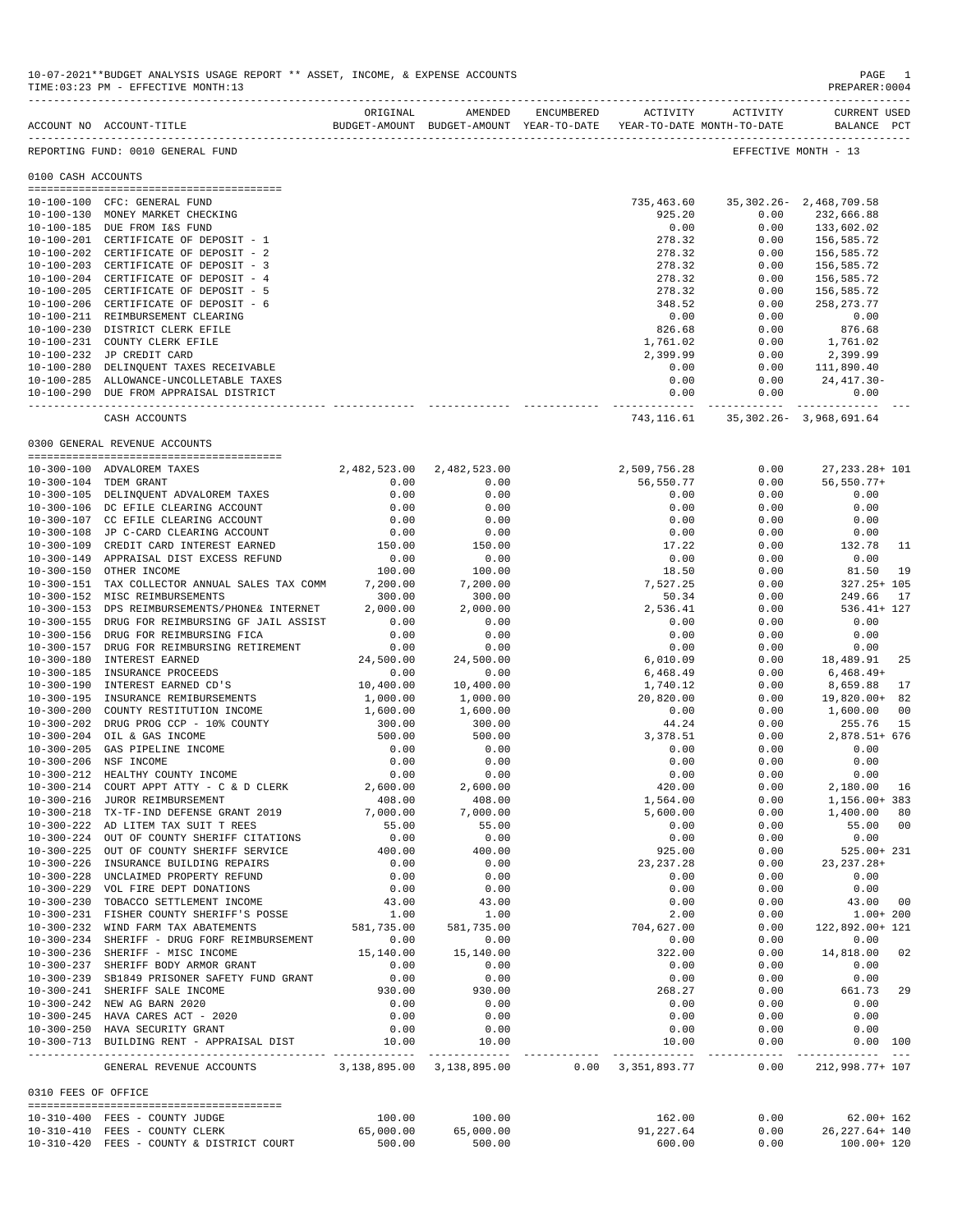|                       | 10-07-2021**BUDGET ANALYSIS USAGE REPORT ** ASSET, INCOME, & EXPENSE ACCOUNTS<br>TIME: 03:23 PM - EFFECTIVE MONTH: 13               |                    |                                                                                |                       |                    |                          | PAGE<br>PREPARER: 0004                                 |
|-----------------------|-------------------------------------------------------------------------------------------------------------------------------------|--------------------|--------------------------------------------------------------------------------|-----------------------|--------------------|--------------------------|--------------------------------------------------------|
|                       | ACCOUNT NO ACCOUNT-TITLE                                                                                                            | ORIGINAL           | AMENDED<br>BUDGET-AMOUNT BUDGET-AMOUNT YEAR-TO-DATE YEAR-TO-DATE MONTH-TO-DATE | ENCUMBERED            | ACTIVITY           | ACTIVITY                 | <b>CURRENT USED</b><br>BALANCE PCT                     |
|                       | REPORTING FUND: 0010 GENERAL FUND                                                                                                   |                    |                                                                                |                       |                    |                          | EFFECTIVE MONTH - 13                                   |
|                       | 10-310-425 FEES - DISTRICT CLERK                                                                                                    | 9,800.00           | 9,800,00                                                                       |                       | 7,550.67           | 0.00                     | 2,249.33 77                                            |
|                       | 10-310-426 FEES - DIST CLERK TAX RESEARCH                                                                                           | 700.00             | 700.00                                                                         |                       | 1,021.70           | 0.00                     | 321.70+ 146                                            |
|                       | 10-310-427 REPAYMENT OF REWARD FINE                                                                                                 | 0.00               | 0.00                                                                           |                       | 0.00               | 0.00                     | 0.00                                                   |
|                       | 10-310-430 FEES - JP #1                                                                                                             | 40,000.00          | 40,000.00                                                                      |                       | 34,830.33          | 0.00                     | 5,169.67 87<br>2,411.63+ 703                           |
|                       | 10-310-432 FEES - JP ATTY DELINQUENT COL                                                                                            | 400.00             | 400.00                                                                         |                       | 2,811.63           | 0.00                     |                                                        |
|                       | 10-310-433 FEES - JP WRIT OF POSSESS                                                                                                | 0.00               | 0.00                                                                           |                       | 0.00               | 0.00                     | 0.00                                                   |
|                       | 10-310-440 FEES - COUNTY ATTORNEY<br>10-310-445 FEES - TAX COLLECTOR<br>10-310-447 FEES - TITLE<br>10-310-448 FEES - LIQUOR LICENSE | 600.00<br>7,500.00 | $600.00$<br>7,500.00                                                           |                       | 237.18             | 0.00                     | $362.82$ 40<br>2,541.85+ 134                           |
|                       |                                                                                                                                     |                    |                                                                                |                       | 10,041.85          | 0.00                     |                                                        |
|                       |                                                                                                                                     | 2,200.00           | 2,200.00                                                                       |                       | 3,000.00           | 0.00                     | 800.00+ 136                                            |
|                       |                                                                                                                                     | 500.00             | 500.00                                                                         |                       | 322.00             | 0.00                     | 178.00<br>64                                           |
|                       | 10-310-450 FEES - FAMILY PROTECTION<br>10-310-451 FEES - CHILD CARE                                                                 | 0.00<br>0.00       | 0.00<br>0.00                                                                   |                       | 0.00<br>0.00       | 0.00                     | 0.00<br>0.00                                           |
|                       | 10-310-455 FEES - SHERIFF                                                                                                           | 3,400.00           | 3,400.00                                                                       |                       | 9,923.23           | 0.00                     | $0.00$ 6,523.23+292                                    |
|                       | 10-310-465 FEES - COUNTY COURT AT LAW JUDGE                                                                                         | 0.00               | 0.00                                                                           |                       | 0.00               | 0.00                     | 0.00                                                   |
|                       |                                                                                                                                     | .                  |                                                                                |                       |                    |                          | ---------                                              |
|                       | FEES OF OFFICE                                                                                                                      |                    | 130,700.00 130,700.00                                                          | 0.00                  | 161,728.23         | 0.00                     | 31,028.23+ 124                                         |
|                       | 0320 STATE SUPPLEMENTS                                                                                                              |                    |                                                                                |                       |                    |                          |                                                        |
|                       | 10-320-405 SUPPLEMENT - COUNTY JUDGE                                                                                                |                    |                                                                                |                       |                    |                          | 25,332.09   0.00   132.09+ 101                         |
|                       | 10-320-420 SUPPLEMENT - COUNTY ATTORNEY                                                                                             |                    |                                                                                |                       |                    |                          | $0.00$ $25,666.00+210$                                 |
|                       | STATE SUPPLEMENTS                                                                                                                   |                    |                                                                                |                       |                    |                          | 48,533.00 48,533.00 0.00 74,331.09 0.00 25,798.09+ 153 |
| 0400 COUNTY JUDGE     |                                                                                                                                     |                    |                                                                                |                       |                    |                          |                                                        |
|                       | 10-400-100 SALARY - COUNTY JUDGE                                                                                                    | 43,080.00          | 43,080.00                                                                      | 0.00                  |                    |                          | 43, 434.97 1, 656.92 354.97-101                        |
|                       | 10-400-105 COUNTY JUDGE - STATE SUPPLEMENT                                                                                          | 25,200.00          | 25,200.00                                                                      | 0.00                  | 26,169.21          | 969.23                   | 969.21- 104                                            |
|                       | 10-400-110 SALARY - ADMINISTRATIVE ASSISTANT                                                                                        | 29,058.00          | 29,058.00                                                                      | $0.0$<br>0.00<br>0.00 |                    | $29, 220.29$ $1, 117.60$ | $162.29 - 101$                                         |
|                       | 10-400-115 LONGEVITY PAY                                                                                                            | 1,350.00           | 1,350.00                                                                       |                       | 1,350.00           | 0.00                     | 0.00 100                                               |
|                       | 10-400-200 FICA EXPENSE                                                                                                             | 7,550.00           | 7,550.00                                                                       | $0.00$<br>0.00        | 7,622.07           | 284.74                   | 72.07- 101                                             |
|                       | 10-400-202 TCDRS GROUP TERM LIFE                                                                                                    | 0.00               | 736.97                                                                         |                       | 736.97             | 28.08                    | $0.00$ 100                                             |
|                       | 10-400-205 RETIREMENT                                                                                                               | 8,122.00           | 8,122.00                                                                       | 0.00                  | 7,862.40           | 308.11                   | 259.60 97                                              |
|                       | 10-400-210 MEDICAL INSURANCE                                                                                                        | 20,520.00          | 20,520.00                                                                      |                       | 21,339.55          | 865.88                   | 819.55- 104                                            |
|                       | 10-400-300 TRAVEL & SCHOOL                                                                                                          | 2,500.00           | 2,500.00                                                                       | $0.00$<br>393.24      | 1,474.67           | 0.00                     | 632.09<br>75                                           |
| 10-400-305 SUPPLIES   |                                                                                                                                     | 2,000.00           | 2,000.00                                                                       | 534.75                | 554.37             | 0.00                     | 910.88<br>54                                           |
|                       | 10-400-310 COMMUNICATIONS                                                                                                           | 700.00             | 700.00                                                                         | 0.00                  | 475.61             | 0.00                     | 224.39<br>68                                           |
|                       | 10-400-315 BONDS & NOTARY                                                                                                           | 1,420.00           | 1,420.00                                                                       | 0.00                  | 800.00             | 0.00                     | 56<br>620.00                                           |
|                       | 10-400-320 COMPUTER REPAIRS & MAINTENANCE                                                                                           | 0.00               | 0.00                                                                           | 0.00                  | 0.00               | 0.00                     | 0.00                                                   |
|                       | 10-400-325 SCHOOL & DUES                                                                                                            | 475.00             | 475.00                                                                         | 0.00                  | 475.00             | 0.00                     | $0.00$ 100                                             |
|                       | 10-400-333 LAST YEARS BILLS 2019<br>10-400-334 LAST YEARS BILLS 2020                                                                | 0.00<br>0.00       | 0.00<br>0.00                                                                   | 0.00<br>0.00          | 0.00<br>0.00       | 0.00<br>0.00             | 0.00<br>0.00                                           |
|                       | COUNTY JUDGE                                                                                                                        | ------------ -     | ------------<br>141,975.00 142,711.97 927.99                                   | -----------           | .                  | .<br>141,515.11 5,230.56 | ----------<br>268.87 100                               |
| 0410 COUNTY CLERK     |                                                                                                                                     |                    |                                                                                |                       |                    |                          |                                                        |
|                       |                                                                                                                                     |                    |                                                                                |                       |                    |                          |                                                        |
|                       | 10-410-100 SALARY - COUNTY CLERK                                                                                                    | 41,080.00          | 41,080.00                                                                      | 0.00                  | 41, 418.57         | 1,580.00                 | 338.57- 101                                            |
|                       | 10-410-105 LONGEVITY PAY                                                                                                            | 3,150.00           | 3,150.00                                                                       | 0.00                  | 3,150.00           | 0.00                     | $0.00$ 100                                             |
|                       | 10-410-110 SALARY - ADMINISTRATIVE ASSISTANT                                                                                        | 26,978.00          | 26,978.00                                                                      | 0.00                  | 27, 210.25         | 1,044.61                 | $232.25 - 101$                                         |
|                       | 10-410-115 PHONE ALLOWANCE                                                                                                          | 360.00<br>5,448.00 | 360.00                                                                         | 0.00                  | 362.81             | 13.84                    | $2.81 - 101$                                           |
|                       | 10-410-200 FICA EXPENSE<br>10-410-202 TCDRS GROUP TERM LIFE                                                                         | 0.00               | 5,448.00<br>531.31                                                             | 0.00<br>0.00          | 5,497.41<br>531.31 | 201.84<br>19.79          | 49.41- 101<br>0.00 100                                 |
|                       | 10-410-205 RETIREMENT                                                                                                               | 5,861.00           | 5,861.00                                                                       | 0.00                  | 5,658.41           | 217.14                   | 202.59 97                                              |
|                       | 10-410-210 MEDICAL INSURANCE                                                                                                        | 20,520.00          | 20,520.00                                                                      | 0.00                  | 21,051.92          | 853.04                   | 531.92- 103                                            |
|                       | 10-410-300 TRAVEL & SCHOOL                                                                                                          | 2,500.00           | 2,500.00                                                                       | 0.00                  | 2,499.73           | 0.00                     | $0.27$ 100                                             |
| 10-410-305 SUPPLIES   |                                                                                                                                     | 3,000.00           | 3,000.00                                                                       | 0.00                  | 2,998.29           | 0.00                     | 1.71 100                                               |
|                       | 10-410-310 COMMUNICATONS                                                                                                            | 0.00               | 0.00                                                                           | 0.00                  | 0.00               | 0.00                     | 0.00                                                   |
| 10-410-315 BONDS      |                                                                                                                                     | 100.00             | 100.00                                                                         | 0.00                  | 100.00             | 0.00                     | 0.00 100                                               |
|                       | 10-410-320 COPY MACHINE                                                                                                             | 0.00               | 0.00                                                                           | 0.00                  | 0.00               | 0.00                     | 0.00                                                   |
|                       | 10-410-325 ELECTION SCHOOL                                                                                                          | 1,500.00           | 2,736.78                                                                       | 0.00                  | 2,736.78           | 0.00                     | 0.00 100                                               |
|                       | 10-410-330 SOFTWARE MAINTENANCE                                                                                                     | 10,140.00          | 10,140.00                                                                      | 140.00                | 10,000.00          | 0.00                     | 0.00 100                                               |
|                       | 10-410-334 LAST YEARS BILLS 2020                                                                                                    | 0.00               | 0.00                                                                           | 0.00                  | 376.84             | 0.00                     | $376.84-$                                              |
|                       | 10-410-335 SUPPL GUAR FUND EXPENSE                                                                                                  | 0.00               | 0.00                                                                           | 0.00                  | 0.00               | 0.00                     | 0.00                                                   |
|                       | 10-410-340 RESTITUTION EXPENSE                                                                                                      | 0.00               | 0.00                                                                           | 0.00                  | 0.00               | 0.00                     | 0.00                                                   |
|                       | COUNTY CLERK                                                                                                                        |                    | 120,637.00 122,405.09 140.00                                                   |                       |                    | 123,592.32 3,930.26      | 1,327.23- 101                                          |
| 0420 DISTRICT CLERK   |                                                                                                                                     |                    |                                                                                |                       |                    |                          |                                                        |
|                       | 10-420-100 SALARY - DISTRICT CLERK                                                                                                  | 41,080.00          | 41,080.00                                                                      | 0.00                  | 41,418.57          |                          | 1,580.00 338.57-101                                    |
| 10-420-115 LONGEVITY  |                                                                                                                                     | 0.00               | 600.00                                                                         | 0.00                  | 600.00             | 0.00                     | 0.00 100                                               |
|                       | $10-420-120$ SALARY - ADMINISTRATIVE ASSISTANT $10,000.00$                                                                          |                    | 10,000.00                                                                      | 0.00                  | 9,972.50           | 55.00                    | 27.50 100                                              |
|                       | 10-420-200 FICA EXPENSE                                                                                                             | 3,908.00           | 3,908.00                                                                       | 0.00                  | 3,864.48           | 120.48                   | 43.52 99                                               |
|                       | 10-420-202 TCDRS GROUP TERM LIFE                                                                                                    | 0.00               | 382.74                                                                         | 0.00                  | 382.74             | 12.26                    | 0.00 100                                               |
| 10-420-205 RETIREMENT |                                                                                                                                     | 4,204.00           | 4,204.00                                                                       | 0.00                  | 4,073.09           | 134.56                   | 130.91 97                                              |
|                       | 10-420-210 MEDICAL INSURANCE                                                                                                        | 10,260.00          | 10,260.00                                                                      | 0.00                  | 10,686.46          | 432.94                   | $426.46 - 104$                                         |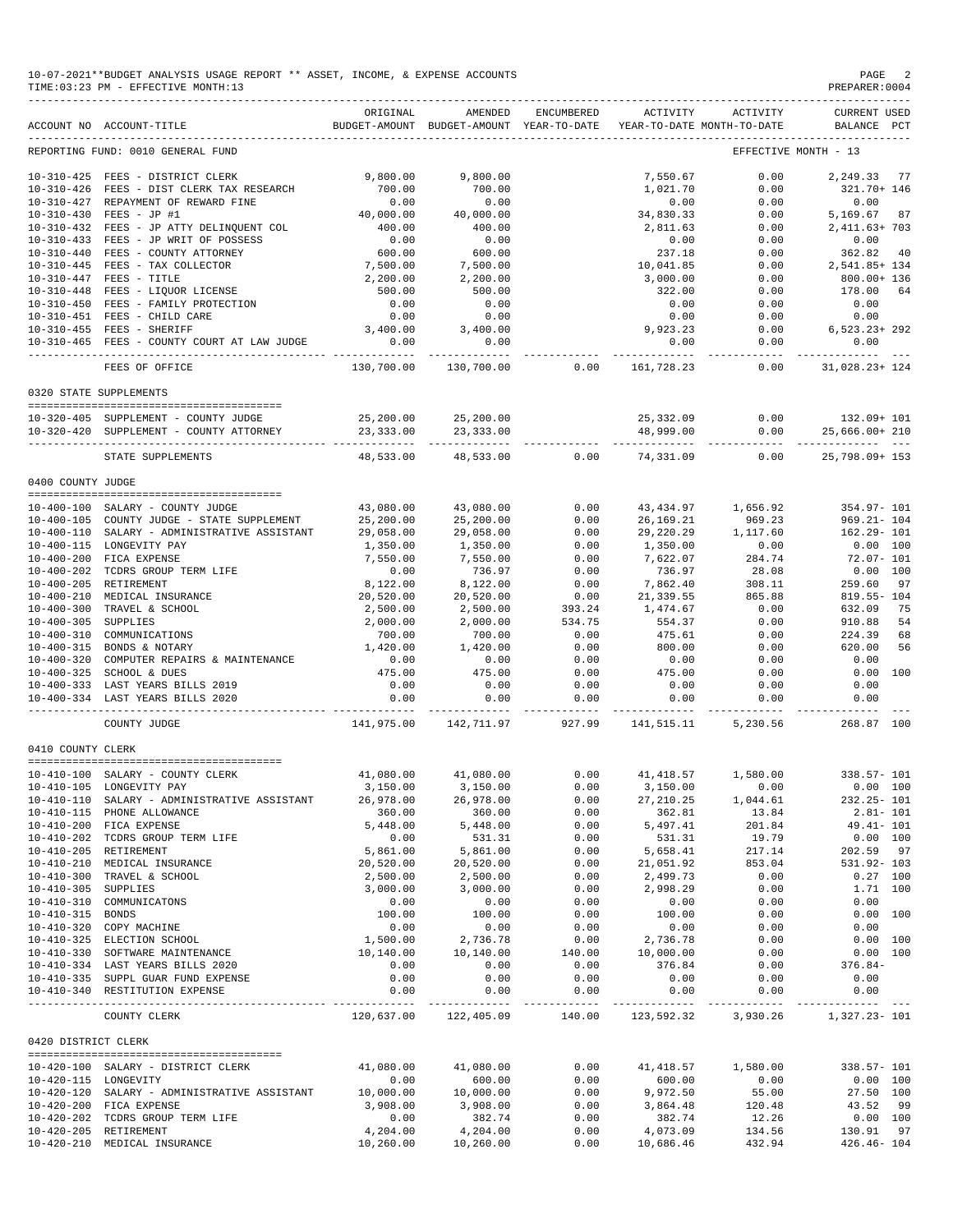| 10-07-2021**BUDGET ANALYSIS USAGE REPORT ** ASSET, INCOME, & EXPENSE ACCOUNTS | PAGE           |
|-------------------------------------------------------------------------------|----------------|
| TIME:03:23 PM - EFFECTIVE MONTH:13                                            | PREPARER: 0004 |

|                                      | ACCOUNT NO ACCOUNT-TITLE                                            | ORIGINAL             | AMENDED<br>BUDGET-AMOUNT BUDGET-AMOUNT YEAR-TO-DATE | ENCUMBERED          | <b>ACTIVITY</b>           | ACTIVITY<br>YEAR-TO-DATE MONTH-TO-DATE | <b>CURRENT USED</b><br>BALANCE PCT |                |
|--------------------------------------|---------------------------------------------------------------------|----------------------|-----------------------------------------------------|---------------------|---------------------------|----------------------------------------|------------------------------------|----------------|
|                                      | ------------------------------<br>REPORTING FUND: 0010 GENERAL FUND |                      |                                                     |                     |                           |                                        | EFFECTIVE MONTH - 13               |                |
| $10 - 420 - 300$                     |                                                                     |                      |                                                     | 0.00                |                           | 0.00                                   | 3.71 100                           |                |
|                                      | TRAVEL/SCHOOL/TUITION/DUES                                          | 2,500.00<br>2,000.00 | 2,500.00                                            | 68.77               | 2,496.29<br>1,931.23      | 0.00                                   |                                    |                |
| $10 - 420 - 305$<br>$10 - 420 - 310$ | SUPPLIES<br>COMMUNICATIONS                                          | 0.00                 | 2,000.00                                            |                     |                           | 0.00                                   | 0.00<br>100<br>0.00                |                |
|                                      |                                                                     |                      | 0.00                                                | 0.00                | 0.00                      |                                        |                                    |                |
| $10 - 420 - 315$                     | <b>BONDS</b>                                                        | 250.00               | 250.00                                              | 0.00                | 170.58                    | 0.00                                   | 79.42                              | 68             |
| $10 - 420 - 320$                     | SOFTWARE MAINTENANCE                                                | 3,960.00             | 3,960.00                                            | 0.00                | 3,630.00                  | 0.00                                   | 330.00                             | 92             |
|                                      | 10-420-333 LAST YEARS BILLS 2019                                    | 0.00                 | 0.00                                                | 0.00                | 0.00                      | 0.00                                   | 0.00                               |                |
|                                      | 10-420-334 LAST YEARS BILLS 2020                                    | 0.00                 | 0.00                                                | 0.00                | 0.00                      | 0.00                                   | 0.00                               |                |
|                                      | DISTRICT CLERK                                                      | 78,162.00            | 79,144.74                                           | -----<br>68.77      | ---------<br>79,225.94    | ----------<br>2,335.24                 | 149.97-100                         |                |
|                                      | 0430 JUSTICE OF THE PEACE #1                                        |                      |                                                     |                     |                           |                                        |                                    |                |
|                                      |                                                                     |                      |                                                     |                     |                           |                                        |                                    |                |
| $10 - 430 - 100$                     | SALARY - JUSTICE OF THE PEACE #1                                    | 41,080.00            | 41,080.00                                           | 0.00                | 41, 418.57                | 1,580.00                               | 338.57- 101                        |                |
|                                      | 10-430-105 LONGEVITY PAY                                            | 600.00               | 600.00                                              | 0.00                | 600.00                    | 0.00                                   | 0.00 100                           |                |
| $10 - 430 - 109$                     | SALARY TRAVEL EXPENSE                                               | 0.00                 | 0.00                                                | 0.00                | 16.44                     | 16.44                                  | $16.44-$                           |                |
| $10 - 430 - 110$                     | SALARY - ADMINISTRATIVE ASSISTANT                                   | 26,978.00            | 26,978.00                                           | 0.00                | 27, 244.91                | 1,043.60                               | $266.91 - 101$                     |                |
| $10 - 430 - 200$                     | FICA EXPENSE                                                        | 5,253.00             | 5,253.00                                            | 0.00                | 5,244.19                  | 199.92                                 | 8.81 100                           |                |
| $10 - 430 - 202$                     | TCDRS GROUP TERM LIFE                                               | 0.00                 | 509.79                                              | 0.00                | 509.79                    | 19.80                                  | 0.00<br>100                        |                |
| $10 - 430 - 205$                     | RETIREMENT                                                          | 5,651.00             | 5,651.00                                            | 0.00                | 5,434.80                  | 217.28                                 | 216.20                             | 96             |
| $10 - 430 - 210$                     | MEDICAL INSURANCE                                                   | 20,520.00            | 20,520.00                                           | 0.00                | 21, 372.92                | 865.88                                 | 852.92- 104                        |                |
| $10 - 430 - 300$                     | TRAVEL/SCHOOL/TUITION/DUES                                          | 2,500.00             | 2,500.00                                            | 86.34               | 549.66                    | 0.00                                   | 1,864.00                           | 25             |
| $10 - 430 - 305$                     | <b>SUPPLIES</b>                                                     | 2,000.00             | 2,000.00                                            | 68.66               | 1,931.34                  | 0.00                                   | 0.00<br>100                        |                |
|                                      |                                                                     |                      |                                                     |                     |                           |                                        | 178.52                             |                |
| $10 - 430 - 310$                     | COMMUNICATIONS                                                      | 0.00                 | 700.00                                              | 0.00                | 521.48                    | 0.00                                   |                                    | 74             |
| $10 - 430 - 315$                     | <b>BONDS</b>                                                        | 200.00               | 200.00                                              | 0.00                | 43.34                     | 0.00                                   | 156.66                             | 22             |
| $10 - 430 - 320$                     | VIDEO MAGISTRATE OR LAW BOOKS                                       | 4,000.00             | 4,000.00                                            | 1,039.99            | 826.68                    | 0.00                                   | 2,133.33                           | 47             |
| $10 - 430 - 330$                     | SOFTWARE MAINTENANCE                                                | 5,100.00             | 5,100.00                                            | 1,500.00            | 3,000.00                  | 0.00                                   | 600.00                             | 88             |
| $10 - 430 - 333$                     | LAST YEARS BILLS 2019                                               | 0.00                 | 0.00                                                | 0.00                | 0.00                      | 0.00                                   | 0.00                               |                |
|                                      | 10-430-334 LAST YEARS BILLS 2020                                    | 0.00                 | 0.00                                                | 0.00                | 44.52                     | 0.00                                   | $44.52-$                           |                |
| $10 - 430 - 350$                     | OUT OF COUNTY SHERIFF CITATIONS                                     | 200.00               | 200.00                                              | 0.00                | 0.00                      | 0.00                                   | 200.00                             | 00             |
|                                      | 10-430-355 PERMANENT RECORDS BINDERS                                | 0.00                 | 0.00                                                | 0.00                | 0.00                      | 0.00                                   | 0.00                               |                |
| $10 - 430 - 360$                     | JUVENILE TRUANCY REINBURSE EXPENSE                                  | 0.00                 | 0.00                                                | 0.00                | 0.00                      | 0.00                                   | 0.00                               |                |
|                                      | --------------------<br>JUSTICE OF THE PEACE #1                     | 114,082.00           | 115,291.79                                          | 2,694.99            | 108,758.64                | 3,942.92                               | 3,838.16                           | 97             |
|                                      |                                                                     |                      |                                                     |                     |                           |                                        |                                    |                |
|                                      | 0450 DISTRICT ATTORNEY                                              |                      |                                                     |                     |                           |                                        |                                    |                |
|                                      |                                                                     |                      |                                                     |                     |                           |                                        |                                    |                |
|                                      | 10-450-105 D.A. - STATE SUPPLEMENT                                  | 2,628.00             | 2,628.00                                            | 0.00                | 2,648.69                  | 101.04                                 | $20.69 - 101$                      |                |
|                                      | 10-450-110 SALARY - ASSISTANT D.A.                                  | 11,403.00            | 11,403.00                                           | 0.00                | 7,651.09                  | 292.35                                 | 3,751.91                           | 67             |
|                                      | 10-450-130 SALARY - D.A. SECRETARY                                  | 6,066.00             | 6,066.00                                            | 0.00                | 6,127.93                  | 233.28                                 | $61.93 - 101$                      |                |
| $10 - 450 - 132$                     | SALARY - ASST D.A. SECRETARY                                        | 6,066.00             | 6,066.00                                            | 0.00                | 6,115.27                  | 233.28                                 | 49.27- 101                         |                |
| $10 - 450 - 134$                     | SALARY - D.A. INVESTIGATOR                                          | 7,264.00             | 7,264.00                                            | 0.00                | 7,323.75                  | 279.38                                 | $59.75 - 101$                      |                |
| $10 - 450 - 200$                     | FICA EXPENSE                                                        | 2,267.00             | 2,267.00                                            | 0.00                | 2,284.56                  | 87.15                                  | 17.56- 101                         |                |
|                                      | 10-450-202 TCDRS GROUP TERM LIFE                                    | 0.00                 | 219.89                                              | 0.00                | 219.89                    | 8.55                                   | 0.00 100                           |                |
| $10 - 450 - 205$                     | RETIREMENT                                                          | 2,438.00             | 2,438.00                                            | 0.00                | 2,335.05                  | 93.77                                  | 102.95                             | 96             |
| $10 - 450 - 210$                     | MEDICAL INSURANCE                                                   | 6,700.00             | 6,700.00                                            | 0.00                | 5,574.54                  | 0.00                                   | 1,125.46                           | 83             |
| $10 - 450 - 300$                     | TRAVEL                                                              | 1,200.00             | 1,200.00                                            | 0.00                | 240.17                    | 0.00                                   | 959.83                             | 20             |
| $10 - 450 - 305$                     | SUPPLIES                                                            | 1,128.00             | 1,128.00                                            | 0.00                | 972.22                    | 0.00                                   | 155.78                             | 86             |
| $10 - 450 - 308$                     | COURT TRANSCRIPTS                                                   | 0.00                 | 0.00                                                | 0.00                | 0.00                      | 0.00                                   | 0.00                               |                |
| $10 - 450 - 310$                     | COMMUNICATIONS                                                      | 0.00                 | 0.00                                                | 0.00                | 0.00                      | 0.00                                   | 0.00                               |                |
|                                      | 10-450-365 CRIME VICTIMS EXPENSE                                    | 1,400.00             | 1,400.00                                            | 0.00                | 0.00                      | 0.00                                   | 1,400.00<br>$\overline{00}$        |                |
|                                      | 10-450-538 LEGAL STATEMENTS OF FACT                                 | 7,500.00             | 7,500.00                                            | 0.00                | 0.00                      | 0.00                                   | 7,500.00                           | 00             |
|                                      |                                                                     | -----------          | .                                                   | -------             | ----------                |                                        |                                    | $\sim$ $ \sim$ |
|                                      | DISTRICT ATTORNEY                                                   | 56,060.00            | 56,279.89                                           | 0.00                | 41,493.16                 | 1,328.80                               | 14,786.73 74                       |                |
| 0460 COUNTY ATTORNEY                 |                                                                     |                      |                                                     |                     |                           |                                        |                                    |                |
|                                      |                                                                     |                      |                                                     |                     |                           |                                        |                                    |                |
|                                      | 10-460-100 SALARY - COUNTY ATTORNEY                                 | 41,080.00            | 41,080.00                                           | 0.00                | 41, 418.57                | 1,580.00                               | 338.57- 101                        |                |
|                                      | 10-460-105 COUNTY ATTY - STATE SUPPLEMENT                           | 23, 333.00           | 23, 333.00                                          | 0.00                | 24, 230.34                | 897.42                                 | 897.34- 104                        |                |
|                                      | 10-460-110 SALARY - ADMINISTRATIVE ASSISTANT                        | 10,000.00            | 10,000.00                                           | 0.00                | 9,925.00                  | 375.00                                 | 75.00 99                           |                |
|                                      | 10-460-115 LONGEVITY PAY                                            | 0.00                 | 0.00                                                | 0.00                | 0.00                      | 0.00                                   | 0.00                               |                |
|                                      | 10-460-200 FICA EXPENSE                                             | 5,693.00             | 5,693.00                                            | 0.00                | 5,717.36                  | 215.65                                 | $24.36 - 100$                      |                |
|                                      | 10-460-202 TCDRS GROUP TERM LIFE                                    | 0.00                 | 556.16                                              | 0.00                | 556.16                    | 21.39                                  | 0.00 100                           |                |
|                                      | 10-460-205 RETIREMENT                                               | 6, 125.00            | 6,125.00                                            | 0.00                | 5,925.68                  | 234.75                                 | 199.32<br>97                       |                |
|                                      | 10-460-210 MEDICAL INSURANCE                                        | 10,260.00            | 10,260.00                                           | 0.00                | 10,686.46                 | 432.94                                 | $426.46 - 104$                     |                |
|                                      | 10-460-300 TRAVEL/SCHOOL/TUITION                                    | 2,500.00             | 2,500.00                                            | 0.00                | 0.00                      | 0.00                                   | 2,500.00<br>00                     |                |
| 10-460-305 SUPPLIES                  |                                                                     | 2,000.00             | 2,000.00                                            | 86.65               | 599.52                    | 0.00                                   | 1,313.83 34                        |                |
|                                      | 10-460-310 COMMUNICATIONS                                           | 700.00               | 700.00                                              | 0.00                | 429.74                    | 0.00                                   | 270.26                             | 61             |
| 10-460-315 BONDS                     |                                                                     | 250.00               | 250.00                                              | 0.00                | 177.50                    | 0.00                                   | 72.50                              | 71             |
|                                      | 10-460-330 COMPUTER SOFTWARE & MAINTENCE                            | 0.00                 | 0.00                                                | 0.00                | 0.00                      | 0.00                                   | 0.00                               |                |
|                                      |                                                                     |                      |                                                     |                     |                           |                                        |                                    |                |
|                                      | 10-460-333 LAST YEARS BILLS 2019                                    | 0.00                 | 0.00                                                | 0.00                | 0.00                      | 0.00                                   | 0.00                               |                |
|                                      | 10-460-334 LAST YEARS BILLS 2020                                    | 0.00                 | 0.00                                                | 0.00                | 0.00                      | 0.00                                   | 0.00                               |                |
|                                      | 10-460-370 ELECTRONIC FORMS/ LEGAL RESEARCH                         | 2,000.00             | 2,000.00<br>--------------                          | 0.00<br>----------- | 2,037.00<br>------------- | 0.00<br>-----------                    | $37.00 - 102$                      |                |
|                                      | COUNTY ATTORNEY                                                     | 103,941.00           | 104,497.16                                          | 86.65               | 101,703.33                | 3,757.15                               | 2,707.18 97                        |                |
|                                      |                                                                     |                      |                                                     |                     |                           |                                        |                                    |                |

0470 MAINTENANCE - BUILDING & GROUNDS

========================================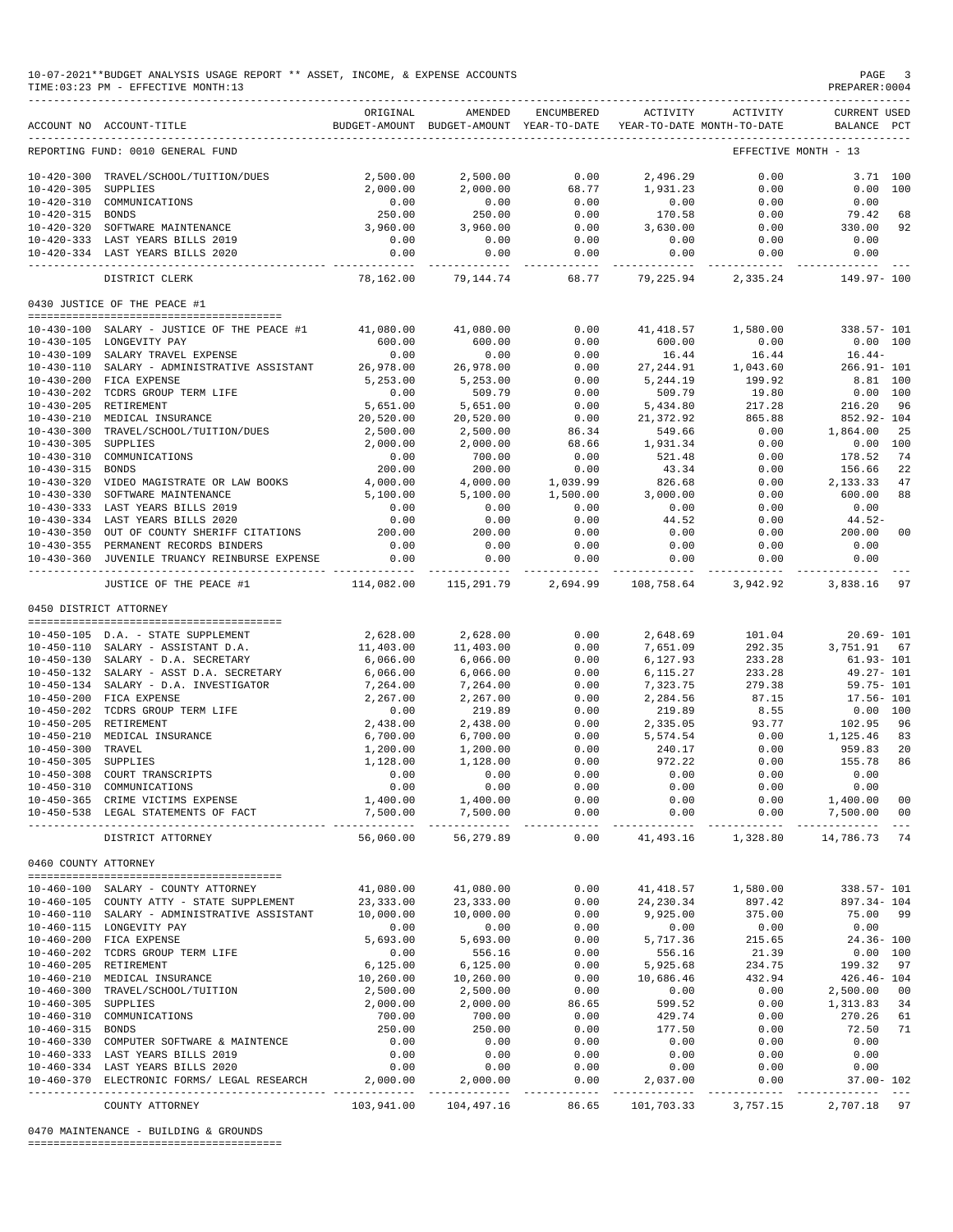|                       | 10-07-2021**BUDGET ANALYSIS USAGE REPORT ** ASSET, INCOME, & EXPENSE ACCOUNTS<br>TIME: 03:23 PM - EFFECTIVE MONTH: 13 |                               |                                                     |                         |                              |                                        | PAGE<br>PREPARER: 0004      |                |
|-----------------------|-----------------------------------------------------------------------------------------------------------------------|-------------------------------|-----------------------------------------------------|-------------------------|------------------------------|----------------------------------------|-----------------------------|----------------|
|                       | ACCOUNT NO ACCOUNT-TITLE                                                                                              | ORIGINAL                      | AMENDED<br>BUDGET-AMOUNT BUDGET-AMOUNT YEAR-TO-DATE | ENCUMBERED              | ACTIVITY                     | ACTIVITY<br>YEAR-TO-DATE MONTH-TO-DATE | CURRENT USED<br>BALANCE PCT |                |
|                       | REPORTING FUND: 0010 GENERAL FUND                                                                                     |                               |                                                     |                         |                              |                                        | EFFECTIVE MONTH - 13        |                |
| 10-470-305 SUPPLIES   |                                                                                                                       | 6,000.00                      | 6.000.00                                            | 463.99                  | 4,271.84                     | 0.00                                   | 1,264.17                    | 79             |
|                       | 10-470-333 LAST YEARS BILL                                                                                            | 0.00                          | 0.00                                                | 0.00                    | 0.00                         | 0.00                                   | 0.00                        |                |
|                       | 10-470-375 COURTHOUSE MAINTENANCE                                                                                     | 20,000.00                     | 20,000.00                                           | 0.00                    | 19,191.21                    | 0.00                                   | 808.79                      | 96             |
|                       | 10-470-376 EXTERMINATOR SERVICES                                                                                      | 5,000.00                      | 5,000.00                                            | 0.00                    | 3,850.00                     | 0.00                                   | 1,150.00                    | 77             |
| 10-470-380 UTILITIES  |                                                                                                                       | 35,000.00                     | 26,091.88                                           | 0.00                    | 26,057.15                    | 0.00                                   | 34.73 100                   |                |
|                       | 10-470-385 REPAIRS - BUILDINGS                                                                                        | 10,000.00                     | 10,000.00                                           | 0.00                    | 3,809.50                     | 0.00                                   | 6,190.50                    | 38             |
|                       | 10-470-387 REPAIRS - AC AND HEATING<br>10-470-390 REPAIRS - FC LAW ENFORCEMENT CENTER                                 | 15,000.00                     | 15,000.00                                           | 0.00<br>0.00            | 2,774.95                     | 0.00<br>0.00                           | 12,225.05                   | 18<br>53       |
|                       | 10-470-392 REPAIRS - EXTENSION SERVICES                                                                               | 2,000.00<br>1,000.00          | 2,000.00<br>1,000.00                                | 0.00                    | 1,055.02<br>0.00             | 0.00                                   | 944.98<br>1,000.00          | 0 <sub>0</sub> |
|                       | 10-470-395 REPAIRS - YARD SERVICES                                                                                    | 8,400.00                      | 8,400.00                                            | 0.00                    | 8,400.00                     | 0.00                                   | 0.00 100                    |                |
|                       | 10-470-397 REPAIRS - HISTORICAL SOCIETY                                                                               | 2,000.00                      | 2,000.00                                            | 0.00                    | 2,000.00                     | 0.00                                   | 0.00 100                    |                |
|                       | 10-470-398 REPAIRS TO DAMAGED ELECTRIC LINES                                                                          | 0.00                          | 0.00                                                | 0.00                    | 0.00                         | 0.00                                   | 0.00                        |                |
|                       | 10-470-399 REPAIRS TO CH ELECTRIC BOXES                                                                               | 0.00                          | 0.00<br>----------                                  | 0.00<br>$- - - - - -$   | 0.00<br>---------            | 0.00<br>-----                          | 0.00<br>----------          |                |
|                       | MAINTENANCE - BUILDING & GROUNDS                                                                                      | 104,400.00                    | 95,491.88                                           | 463.99                  | 71,409.67                    | 0.00                                   | 23,618.22                   | 75             |
| 0480 COUNTY AUDITOR   |                                                                                                                       |                               |                                                     |                         |                              |                                        |                             |                |
|                       |                                                                                                                       |                               |                                                     |                         |                              |                                        |                             |                |
|                       | 10-480-100 SALARY - COUNTY AUDITOR<br>10-480-105 PHONE ALLOWANCE                                                      | 43,680.00<br>360.00           | 43,680.00<br>360.00                                 | 0.00<br>0.00            | 44,047.09                    | 1,687.34                               | 367.09-101<br>$2.81 - 101$  |                |
|                       | 10-480-110 SALARY - ASSISTANT AUDITOR                                                                                 | 27, 233.00                    | 27, 233.00                                          | 0.00                    | 362.81<br>27, 439.19         | 13.84<br>1,054.96                      | $206.19 - 101$              |                |
|                       | 10-480-115 LONGEVITY PAY                                                                                              | 600.00                        | 600.00                                              | 0.00                    | 600.00                       | 0.00                                   | 0.00 100                    |                |
|                       | 10-480-120 SALARY - ADMINSTRATIVE ASSISTANT                                                                           | 0.00                          | 0.00                                                | 0.00                    | 0.00                         | 0.00                                   | 0.00                        |                |
|                       | 10-480-200 FICA EXPENSE                                                                                               | 5,499.00                      | 5,499.00                                            | 0.00                    | 5,539.61                     | 208.29                                 | $40.61 - 101$               |                |
|                       | 10-480-202 TCDRS GROUP TERM LIFE                                                                                      | 0.00                          | 533.14                                              | 0.00                    | 533.14                       | 20.68                                  | 0.00 100                    |                |
|                       | 10-480-205 RETIREMENT                                                                                                 | 5,916.00                      | 5,916.00                                            | 0.00                    | 5,686.97                     | 226.83                                 | 229.03                      | 96             |
|                       | 10-480-210 MEDICAL INSURANCE                                                                                          | 20,520.00                     | 20,520.00                                           | 0.00                    | 21,372.92                    | 865.88                                 | 852.92- 104                 |                |
|                       | 10-480-300 TRAVEL/TUITION/DUES                                                                                        | 2,500.00                      | 2,500.00                                            | $450.00 -$              | 2,474.09                     | 0.00                                   | 475.91                      | 81             |
| $10 - 480 - 305$      | SUPPLIES                                                                                                              | 2,000.00                      | 2,000.00                                            | 0.00                    | 700.03                       | 0.00                                   | 1,299.97                    | 35             |
| $10 - 480 - 310$      | COMMUNICATIONS - IPAD EXPENSE                                                                                         | 500.00                        | 500.00                                              | 0.00                    | 500.00                       | 0.00                                   | 0.00 100                    |                |
|                       | 10-480-315 BONDS & NOTARY                                                                                             | 150.00                        | 150.00                                              | 0.00                    | 150.00                       | 0.00                                   | 0.00                        | 100            |
|                       | 10-480-320 COMPUTER SOFTWARE & MAINTENANCE                                                                            | 0.00                          | 0.00                                                | 0.00                    | 0.00                         | 0.00                                   | 0.00                        |                |
|                       | 10-480-333 LAST YEARS BILLS 2019                                                                                      | 0.00                          | 0.00                                                | 0.00                    | 0.00                         | 0.00                                   | 0.00                        |                |
|                       | 10-480-334 LAST YEARS BILLS 2020<br>10-480-400 NEW EQUIPMENT                                                          | 0.00<br>1,000.00              | 0.00<br>1,000.00                                    | 0.00<br>759.47          | 0.00<br>134.60               | 0.00<br>0.00                           | 0.00<br>105.93              | 89             |
|                       | COUNTY AUDITOR                                                                                                        | 109,958.00                    | ------------<br>110,491.14                          | -------------<br>309.47 | --------------<br>109,540.45 | -----------<br>4,077.82                | 641.22                      | 99             |
| 0490 COUNTY TREASURER |                                                                                                                       |                               |                                                     |                         |                              |                                        |                             |                |
|                       |                                                                                                                       |                               |                                                     |                         |                              |                                        |                             |                |
|                       | 10-490-100 SALARY - COUNTY TREASURER                                                                                  | 41,080.00                     | 41,080.00                                           | 0.00                    | 41, 418.57                   | 1,580.00                               | 338.57- 101                 |                |
|                       | 10-490-105 LONGEVITY PAY                                                                                              | 0.00                          | 0.00                                                | 0.00                    | 0.00                         | 0.00                                   | 0.00                        |                |
|                       | 10-490-110 SALARY - ADMINISTRATIVE ASSISTANT<br>10-490-200 FICA EXPENSE                                               | 10,000.00<br>3,908,00         | 10,000.00<br>3,908.00                               | 0.00<br>0.00            | 10,000.00<br>3,933.62        | 90.00<br>127.76                        | 0.00 100<br>$25.62 - 101$   |                |
|                       | 10-490-202 TCDRS GROUP TERM LIFE                                                                                      | 0.00                          | 378.32                                              | 0.00                    | 378.32                       | 12.53                                  | 0.00 100                    |                |
|                       | 10-490-205 RETIREMENT                                                                                                 | 4,204.00                      | 4,204.00                                            | 0.00                    | 4,028.58                     | 137.44                                 | 175.42                      | -96            |
|                       | 10-490-210 MEDICAL INSURANCE                                                                                          | 10,260.00                     | 10,260.00                                           | 0.00                    | 10,686.46                    | 432.94                                 | $426.46 - 104$              |                |
|                       | 10-490-300 TRAVEL/SCHOOL/TUITIONS/DUES                                                                                | 2,500.00                      | 2,500.00                                            | 0.00                    | 1,322.64                     | 0.00                                   | 1,177.36                    | -53            |
| 10-490-305 SUPPLIES   |                                                                                                                       | 2,000.00                      | 2,000.00                                            | 0.00                    | 1,511.43                     | 0.00                                   | 488.57                      | 76             |
|                       | 10-490-310 COMMUNICATIONS                                                                                             | 0.00                          | 0.00                                                | 0.00                    | 0.00                         | 0.00                                   | 0.00                        |                |
| 10-490-315 BONDS      |                                                                                                                       | 200.00                        | 200.00                                              | 0.00                    | 200.00                       | 0.00                                   | 0.00 100                    |                |
|                       | 10-490-320 COMPUTER SOFTWARE & MAINTENANCE                                                                            | 0.00                          | 0.00                                                | 0.00                    | 0.00                         | 0.00                                   | 0.00                        |                |
|                       | 10-490-333 LAST YEARS BILLS 2019                                                                                      | 0.00                          | 0.00                                                | 0.00                    | 0.00                         | 0.00                                   | 0.00                        |                |
|                       | 10-490-334 LAST YEARS BILLS 2020                                                                                      | 0.00                          | 0.00                                                | 0.00                    | 0.00                         | 0.00                                   | 0.00                        |                |
|                       | 10-490-400 NEW EQUIPMENT                                                                                              | 1,000.00<br><u>__________</u> | 1,000.00<br>------------                            | 0.00<br>$- - - - -$     | 0.00                         | 0.00                                   | 1,000.00                    | 00             |
|                       | COUNTY TREASURER                                                                                                      | 75,152.00                     | 75,530.32                                           | 0.00                    | 73,479.62                    | 2,380.67                               | 2,050.70 97                 |                |
|                       | 0500 TAX ASSESSOR/COLLECTOR                                                                                           |                               |                                                     |                         |                              |                                        |                             |                |
|                       | 10-500-100 SALARY - TAX COLLECTOR                                                                                     | 41,080.00                     | 41,080.00                                           | 0.00                    | 41,418.57                    | 1,580.00                               | 338.57-101                  |                |
|                       | 10-500-105 LONGEVITY PAY                                                                                              | 4,500.00                      | 4,500.00                                            | 0.00                    | 4,500.00                     | 0.00                                   | 0.00 100                    |                |
|                       | 10-500-110 SALARY - ADMINISTRATIVE ASSISTANT                                                                          | 26,978.00                     | 26,978.00                                           | 0.00                    | 27,290.26                    | 1,043.60                               | $312.26 - 101$              |                |
|                       | 10-500-115 VOTER REGISTRAR                                                                                            | 350.00                        | 350.00                                              | 0.00                    | 338.55                       | 0.00                                   | 11.45 97                    |                |
|                       | 10-500-200 FICA EXPENSE                                                                                               | 5,551.00                      | 5,551.00                                            | 0.00                    | 5,600.56                     | 200.70                                 | 49.56- 101                  |                |
|                       | 10-500-202 TCDRS GROUP TERM LIFE                                                                                      | 0.00                          | 539.29                                              | 0.00                    | 539.29                       | 19.68                                  | 0.00 100                    |                |
|                       | 10-500-205 RETIREMENT                                                                                                 | 5,972.00                      | 5,972.00                                            | 0.00                    | 5,740.10                     | 215.92                                 | 231.90                      | 96             |
|                       | 10-500-210 MEDICAL INSURANCE                                                                                          | 20,520.00                     | 20,520.00                                           | 0.00                    | 21,372.92                    | 865.88                                 | 852.92- 104                 |                |
| 10-500-300 TRAVEL     |                                                                                                                       | 2,500.00                      | 2,500.00                                            | 0.00                    | 2,236.59                     | 0.00                                   | 263.41                      | 89             |
| 10-500-305 SUPPLIES   |                                                                                                                       | 1,500.00                      | 1,500.00                                            | 343.83                  | 1,156.17                     | 0.00                                   | 0.00 100                    |                |
|                       | 10-500-310 COMMUNICATIONS                                                                                             | 0.00                          | 0.00                                                | 0.00                    | 0.00                         | 0.00                                   | 0.00                        |                |
| 10-500-315 BONDS      | 10-500-334 LAST YEARS BILLS 2020                                                                                      | 450.00<br>0.00                | 472.25<br>0.00                                      | 0.00<br>0.00            | 472.25<br>0.00               | 0.00<br>0.00                           | 0.00 100<br>0.00            |                |
|                       | 10-500-335 SUBCONTRACTOR                                                                                              | 0.00                          | 0.00                                                | 0.00                    | 0.00                         | 0.00                                   | 0.00                        |                |
|                       |                                                                                                                       |                               |                                                     |                         |                              |                                        |                             |                |
|                       | TAX ASSESSOR/COLLECTOR                                                                                                | 109,401.00                    | 109,962.54                                          | 343.83                  | 110,665.26                   |                                        | 3,925.78 1,046.55-101       |                |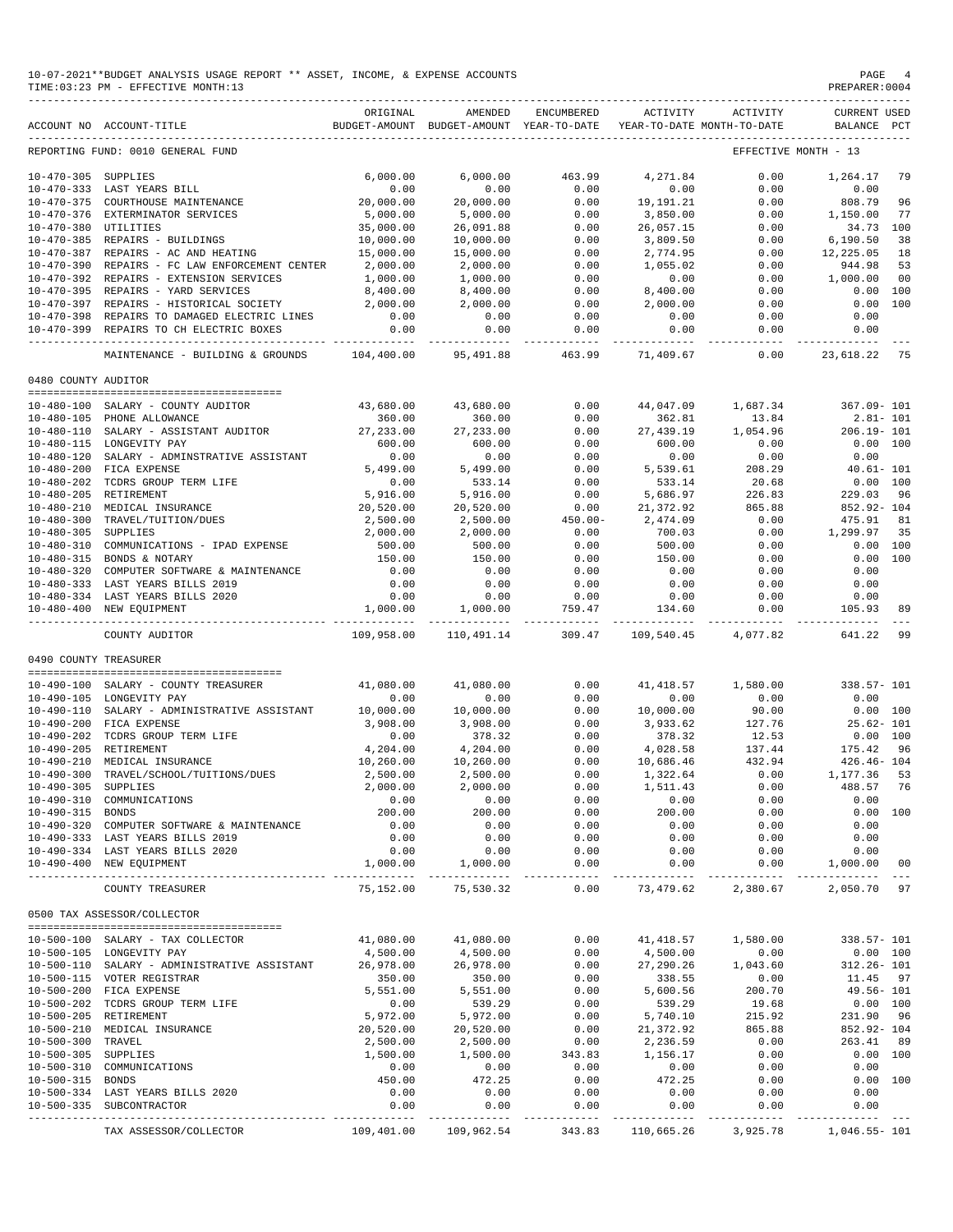| 10-07-2021**BUDGET ANALYSIS USAGE REPORT ** ASSET, INCOME, & EXPENSE ACCOUNTS<br>TIME: 03:23 PM - EFFECTIVE MONTH: 13 |                                                       |            |                                                                                |                                                                                                                                                                                                                                                                                                                                                                                                      |                             |                   | PAGE<br>PREPARER: 0004                           | -5      |
|-----------------------------------------------------------------------------------------------------------------------|-------------------------------------------------------|------------|--------------------------------------------------------------------------------|------------------------------------------------------------------------------------------------------------------------------------------------------------------------------------------------------------------------------------------------------------------------------------------------------------------------------------------------------------------------------------------------------|-----------------------------|-------------------|--------------------------------------------------|---------|
|                                                                                                                       | ACCOUNT NO ACCOUNT-TITLE                              | ORIGINAL   | AMENDED<br>BUDGET-AMOUNT BUDGET-AMOUNT YEAR-TO-DATE YEAR-TO-DATE MONTH-TO-DATE | ENCUMBERED                                                                                                                                                                                                                                                                                                                                                                                           |                             | ACTIVITY ACTIVITY | <b>CURRENT USED</b><br>BALANCE PCT               |         |
|                                                                                                                       | REPORTING FUND: 0010 GENERAL FUND                     |            |                                                                                |                                                                                                                                                                                                                                                                                                                                                                                                      |                             |                   | EFFECTIVE MONTH - 13                             |         |
| 0530 NON DEPARTMENTAL                                                                                                 |                                                       |            |                                                                                |                                                                                                                                                                                                                                                                                                                                                                                                      |                             |                   |                                                  |         |
|                                                                                                                       | 10-530-200 FICA EXPENSE                               | 120.00     | 436.18                                                                         | 0.00                                                                                                                                                                                                                                                                                                                                                                                                 | 436.18                      | 0.00              | 0.00 100                                         |         |
|                                                                                                                       | 10-530-202 TCDRS GROUP TERM LIFE                      | 0.00       | 26.30                                                                          | 0.00                                                                                                                                                                                                                                                                                                                                                                                                 | 26.30                       | 0.00              | 0.00 100                                         |         |
|                                                                                                                       | 10-530-205 RETIREMENT                                 | 125.00     | 292.94                                                                         | 0.00                                                                                                                                                                                                                                                                                                                                                                                                 | 292.94                      | 0.00              | 0.00 100                                         |         |
|                                                                                                                       | 10-530-210 MEDICAL INSURANCE                          | 0.00       | 63.70                                                                          | 0.00                                                                                                                                                                                                                                                                                                                                                                                                 | 63.70                       | 0.00              | 0.00 100                                         |         |
| 10-530-305 SUPPLIES                                                                                                   |                                                       | 2,500.00   | 1,692.38                                                                       | 0.00                                                                                                                                                                                                                                                                                                                                                                                                 | 1,666.30                    | 0.00              | 26.08                                            | - 98    |
|                                                                                                                       | 10-530-306 CORONAVIRUS EXPENSE 2020 TDEM              | 20,000.00  | 0.00                                                                           | 0.00                                                                                                                                                                                                                                                                                                                                                                                                 | 69,836.52                   | 0.00              | 69,836.52-                                       |         |
|                                                                                                                       | 10-530-310 COMMUNICATIONS                             | 55,000.00  |                                                                                | 58,756.00 5,214.15                                                                                                                                                                                                                                                                                                                                                                                   | 29,586.91                   | 0.00              | 23,954.94 59                                     |         |
|                                                                                                                       | 10-530-311 SOFTWARE FOR AUDITOR & TREASURER 40,000.00 |            | 35,562.37                                                                      | 0.00                                                                                                                                                                                                                                                                                                                                                                                                 | 35,397.00                   | 0.00              | 165.37 100                                       |         |
|                                                                                                                       | 10-530-334 LAST YEARS BILLS 2020                      | 0.00       | 0.00                                                                           | 0.00                                                                                                                                                                                                                                                                                                                                                                                                 | 1,395.72                    | 0.00              | 1,395.72-                                        |         |
|                                                                                                                       | 10-530-335 FISHER COMMUNITY THINK TANK                | 0.00       | 211.25                                                                         | 0.00                                                                                                                                                                                                                                                                                                                                                                                                 | 211.25                      | 0.00              | $0.00$ 100                                       |         |
|                                                                                                                       | 10-530-415 MISCELLANEOUS REIMBURSEMENTS               | 300.00     | 300.00                                                                         | 0.00                                                                                                                                                                                                                                                                                                                                                                                                 | 15.00                       | 0.00              | 285.00                                           | 05      |
|                                                                                                                       | 10-530-418 MISCELLANEOUS EXPENSE                      | 800.00     | 800.00                                                                         | 0.00                                                                                                                                                                                                                                                                                                                                                                                                 | 789.94                      | 0.00              | 10.06                                            | 99      |
|                                                                                                                       | 10-530-419 IRS TAX PENALTY                            | 0.00       | 1,165.06                                                                       | 0.00                                                                                                                                                                                                                                                                                                                                                                                                 | 1,165.06                    | 0.00              | $0.00$ 100                                       |         |
|                                                                                                                       | 10-530-420 EMPLOYEE INSURANCE EXPENSE                 | 0.00       | 0.00                                                                           | 0.00                                                                                                                                                                                                                                                                                                                                                                                                 | 0.00                        | 0.00              | 0.00                                             |         |
|                                                                                                                       | 10-530-426 COUNTY RESTITUTION EXPENSE                 | 89.00      | 89.00                                                                          | 0.00                                                                                                                                                                                                                                                                                                                                                                                                 | 0.00                        | 0.00              | 89.00                                            | 00      |
| 10-530-427                                                                                                            | TAX COLLECTOR REG FEE REFUND                          | 56.00      | 56.00                                                                          | 0.00                                                                                                                                                                                                                                                                                                                                                                                                 | 0.00                        | 0.00              | 56.00                                            | 00      |
|                                                                                                                       | 10-530-430 BANK CHARGES                               | 100.00     | 100.00                                                                         | 0.00                                                                                                                                                                                                                                                                                                                                                                                                 | 75.00                       | 0.00              | 25.00                                            | 75      |
|                                                                                                                       | 10-530-435 ELECTION SUPPLIES/BOXES/JUDGES             | 25,000.00  | 25,000.00                                                                      | 0.00                                                                                                                                                                                                                                                                                                                                                                                                 | 24,984.29                   | 0.00              | 15.71                                            | 100     |
|                                                                                                                       | 10-530-436 REDISTRICTING CENUS                        | 10,000.00  | 10,000.00                                                                      | 0.00                                                                                                                                                                                                                                                                                                                                                                                                 | 0.00                        | 0.00              | 10,000.00                                        | 00      |
|                                                                                                                       | 10-530-445 PAPER & POSTAGE                            | 10,000.00  | 10,000.00                                                                      | 0.00                                                                                                                                                                                                                                                                                                                                                                                                 | 9,461.77                    | 0.00              | 538.23                                           | 95      |
|                                                                                                                       | 10-530-450 ANIMAL CONTROL                             | 250.00     | 250.00                                                                         | 0.00                                                                                                                                                                                                                                                                                                                                                                                                 | 0.00                        | 0.00              | 250.00                                           | 00      |
| 10-530-455 LEGAL FEES                                                                                                 |                                                       | 4,500.00   | 3,334.94                                                                       | 0.00                                                                                                                                                                                                                                                                                                                                                                                                 | 2,718.60                    | 0.00              | 616.34                                           | 82      |
|                                                                                                                       | 10-530-458 GAME WARDEN TRAINING                       | 500.00     | 500.00                                                                         | 0.00                                                                                                                                                                                                                                                                                                                                                                                                 | 0.00                        | 0.00              | 500.00                                           | 00      |
| $10 - 530 - 460$                                                                                                      | EMERGENCY MANAGEMENT COORDINATOR                      | 6,000.00   | 6,000.00                                                                       | 0.00                                                                                                                                                                                                                                                                                                                                                                                                 | 3,137.00                    | 0.00              | 2,863.00                                         | 52      |
|                                                                                                                       | 10-530-462 NSF EXPENSE                                | 150.00     | 150.00                                                                         | 0.00                                                                                                                                                                                                                                                                                                                                                                                                 | 0.00                        | 0.00              | 150.00                                           | 00      |
| $10 - 530 - 467$                                                                                                      | SUPPLEMENTAL DEATH BENEFITS                           | 10,000.00  | 1,047.21                                                                       | 0.00                                                                                                                                                                                                                                                                                                                                                                                                 | 0.00                        | 0.00              | 1,047.21                                         | 00      |
| 10-530-470                                                                                                            | WORKERS COMP INSURANCE                                | 25,000.00  | 17,366.01                                                                      | 0.00                                                                                                                                                                                                                                                                                                                                                                                                 | 16,488.00                   | 0.00              | 878.01                                           | 95      |
|                                                                                                                       | 10-530-472 UNEMPLOYMENT INSURANCE                     | 5,000.00   | 12,633.99                                                                      | 0.00                                                                                                                                                                                                                                                                                                                                                                                                 | 12,633.99                   | 0.00              | 0.00                                             | 100     |
|                                                                                                                       | 10-530-475 COPY MACHINE/SUPPLIES/TONER                | 0.00       | 0.00                                                                           | 0.00                                                                                                                                                                                                                                                                                                                                                                                                 | 0.00                        | 0.00              | 0.00                                             |         |
|                                                                                                                       | 10-530-477 OUTSIDE AUDITOR                            | 28,000.00  | 28,000.00                                                                      | 0.00                                                                                                                                                                                                                                                                                                                                                                                                 | 25,635.00                   | 0.00              | 2,365.00                                         | 92      |
|                                                                                                                       | 10-530-480 DUES & FEES - COG MATCH                    | 6,000.00   | 6,000.00                                                                       | 0.00                                                                                                                                                                                                                                                                                                                                                                                                 | 1,475.00                    | 0.00              | 4,525.00                                         | 25      |
|                                                                                                                       | 10-530-482 LIABILITY INSURANCE                        | 60,000.00  | 60,000.00                                                                      | 0.00                                                                                                                                                                                                                                                                                                                                                                                                 | 57,115.00                   | 0.00              | 2,885.00                                         | 95      |
| 10-530-485 LEGAL ADS                                                                                                  |                                                       | 2,700.00   | 2,700.00                                                                       | 0.00                                                                                                                                                                                                                                                                                                                                                                                                 | 1,927.20                    | 0.00              | 772.80                                           | 71      |
|                                                                                                                       | 10-530-486 RURAL FIRE DEPT FUEL EXPENSE               | 10,500.00  | 10,500.00                                                                      | 0.00                                                                                                                                                                                                                                                                                                                                                                                                 | 3,079.36                    | 0.00              | 7,420.64                                         | 29      |
|                                                                                                                       | 10-530-487 RURAL FIRE EQUIPMENT                       | 13,000.00  | 13,000.00                                                                      | 0.00                                                                                                                                                                                                                                                                                                                                                                                                 | 12,945.54                   | 0.00              | 54.46 100                                        |         |
|                                                                                                                       | 10-530-488 RURAL FIRE SCHOOL                          | 2,500.00   | 2,500.00                                                                       | 0.00                                                                                                                                                                                                                                                                                                                                                                                                 | 1,000.00                    | 0.00              | 1,500.00                                         | 40      |
|                                                                                                                       | 10-530-489 RURAL FIRE INSURANCE TRUCKS                | 5,000.00   | 5,000.00                                                                       | 0.00                                                                                                                                                                                                                                                                                                                                                                                                 | 0.00                        | 0.00              | 5,000.00                                         | 00      |
| $10 - 530 - 490$                                                                                                      | COUNTY LIBRARIES                                      | 5,000.00   | 5,000.00                                                                       | 0.00                                                                                                                                                                                                                                                                                                                                                                                                 | 5,000.00                    | 0.00              | 0.00 100                                         |         |
|                                                                                                                       | 10-530-492 INTERLOCAL AGREEMENTS-LUBBOCK              | 1,000.00   | 1,000.00                                                                       | 0.00                                                                                                                                                                                                                                                                                                                                                                                                 | 1,000.00                    | 0.00              | 0.00 100                                         |         |
|                                                                                                                       | 10-530-495 D.A. LEGAL STATEMENT OF FACTS              | 5,000.00   | 5,000.00                                                                       | 0.00                                                                                                                                                                                                                                                                                                                                                                                                 | 0.00                        | 0.00              | 5,000.00                                         | 00      |
|                                                                                                                       | 10-530-497 CASH MATCH SENIOR CITIZENS 36,000.00       |            |                                                                                |                                                                                                                                                                                                                                                                                                                                                                                                      | 8,844.41                    | 0.00              | 27, 155.59                                       | 25      |
|                                                                                                                       | 10-530-500 DRUG & ALCOHOL TESTING                     | 2,000.00   | $36,000.00$ $0.00$<br>2,000.00 0.00                                            |                                                                                                                                                                                                                                                                                                                                                                                                      | 968.00                      | 0.00              | 1,032.00 48                                      |         |
|                                                                                                                       |                                                       |            |                                                                                |                                                                                                                                                                                                                                                                                                                                                                                                      |                             |                   | -------------                                    | $- - -$ |
|                                                                                                                       | NON DEPARTMENTAL                                      | 392,190.00 | 362, 533. 33 5, 214. 15                                                        |                                                                                                                                                                                                                                                                                                                                                                                                      | 329,370.98                  | 0.00              | 27,948.20                                        | 92      |
|                                                                                                                       | 0540 COUNTY & DISTRICT COURT                          |            |                                                                                |                                                                                                                                                                                                                                                                                                                                                                                                      |                             |                   |                                                  |         |
|                                                                                                                       | 10-540-310 COMMUNICATIONS                             | 0.00       | 0.00                                                                           | 0.00                                                                                                                                                                                                                                                                                                                                                                                                 | 0.00                        | 0.00              | 0.00                                             |         |
|                                                                                                                       | 10-540-502 AD LITEM TAX SUITS - T REES                | 1,000.00   | 1,000.00                                                                       | 0.00                                                                                                                                                                                                                                                                                                                                                                                                 | 0.00                        | 0.00              | 1,000.00                                         | 00      |
|                                                                                                                       | 10-540-504 ADULT PROBATION SUPPLIES                   | 200.00     | 200.00                                                                         | 0.00                                                                                                                                                                                                                                                                                                                                                                                                 | 0.00                        | 0.00              | 200.00                                           | 00      |
|                                                                                                                       | 10-540-506 JUVENILE OFFICER EXPENSES                  | 19,460.00  | 20, 441.45                                                                     | 0.00                                                                                                                                                                                                                                                                                                                                                                                                 | 20, 441.45                  | 0.00              | 0.00 100                                         |         |
|                                                                                                                       | 10-540-508 GRAND JURY                                 | 3,000.00   | 3,860.00                                                                       | 0.00                                                                                                                                                                                                                                                                                                                                                                                                 | 3,860.00                    | 0.00              | 0.00 100                                         |         |
|                                                                                                                       | 10-540-510 PETIT JURY                                 | 3,000.00   | 2,140.00                                                                       | 0.00                                                                                                                                                                                                                                                                                                                                                                                                 | 1,720.00                    | 0.00              | 420.00                                           | 80      |
| 10-540-512 J.P. JURY                                                                                                  |                                                       | 100.00     | 100.00                                                                         | 0.00                                                                                                                                                                                                                                                                                                                                                                                                 | 0.00                        | 0.00              | 100.00                                           | 00      |
|                                                                                                                       | 10-540-513 J.P. ATTORNEY COLLECTIONS                  | 2,000.00   | 3,124.80                                                                       | 0.00                                                                                                                                                                                                                                                                                                                                                                                                 | 3,124.80                    | 0.00              | 0.00 100                                         |         |
|                                                                                                                       | 10-540-514 JURY LODGING & MEALS                       | 600.00     | 600.00                                                                         | 0.00                                                                                                                                                                                                                                                                                                                                                                                                 | 0.00                        | 0.00              | 600.00                                           | 00      |
|                                                                                                                       | 10-540-516 JURY COMMISSION                            | 200.00     | 200.00                                                                         | 0.00                                                                                                                                                                                                                                                                                                                                                                                                 | 0.00                        | 0.00              | 200.00                                           | 00      |
|                                                                                                                       | 10-540-517 COUNTY COURT VISTING COURT REPORTER        | 1,000.00   | 1,000.00                                                                       | 0.00                                                                                                                                                                                                                                                                                                                                                                                                 | 236.76                      | 0.00              | 763.24                                           | 24      |
|                                                                                                                       | 10-540-518 COURT APPOINTED ATTORNEY                   | 25,000.00  | 34,031.75                                                                      | 0.00                                                                                                                                                                                                                                                                                                                                                                                                 | 34,031.75                   | 0.00              | 0.00 100                                         |         |
|                                                                                                                       | 10-540-520 INTERPRETOR                                | 250.00     | 4,230.69                                                                       | 0.00                                                                                                                                                                                                                                                                                                                                                                                                 | 4,230.69                    | 0.00              | 0.00 100                                         |         |
|                                                                                                                       | 10-540-522 PSYCHIATRIC EVALUATION                     | 2,500.00   | 3,000.00                                                                       | 0.00                                                                                                                                                                                                                                                                                                                                                                                                 | 3,000.00                    | 0.00              | 0.00 100                                         |         |
|                                                                                                                       | 10-540-524 JUVENILE DETENTION                         | 5,000.00   | 5,000.00                                                                       | 0.00                                                                                                                                                                                                                                                                                                                                                                                                 | 0.00                        | 0.00              | 5,000.00 00                                      |         |
|                                                                                                                       | 10-540-525 OUT OF COUNTY CITATIONS                    | 180.00     | 180.00                                                                         | 0.00                                                                                                                                                                                                                                                                                                                                                                                                 | 0.00                        | 0.00              | 180.00 00                                        |         |
|                                                                                                                       | 10-540-526 DA & CA DRUG TESTING                       | 5,000.00   | 5,000.00                                                                       | 0.00                                                                                                                                                                                                                                                                                                                                                                                                 | 0.00                        | 0.00              | 5,000.00 00                                      |         |
|                                                                                                                       | COUNTY & DISTRICT COURT                               | 68,490.00  | ______________<br>84,108.69                                                    | $\frac{1}{2} \frac{1}{2} \frac{1}{2} \frac{1}{2} \frac{1}{2} \frac{1}{2} \frac{1}{2} \frac{1}{2} \frac{1}{2} \frac{1}{2} \frac{1}{2} \frac{1}{2} \frac{1}{2} \frac{1}{2} \frac{1}{2} \frac{1}{2} \frac{1}{2} \frac{1}{2} \frac{1}{2} \frac{1}{2} \frac{1}{2} \frac{1}{2} \frac{1}{2} \frac{1}{2} \frac{1}{2} \frac{1}{2} \frac{1}{2} \frac{1}{2} \frac{1}{2} \frac{1}{2} \frac{1}{2} \frac{$<br>0.00 | --------------<br>70,645.45 | 0.00              | ------------- -------------- ---<br>13,463.24 84 |         |
|                                                                                                                       |                                                       |            |                                                                                |                                                                                                                                                                                                                                                                                                                                                                                                      |                             |                   |                                                  |         |
| 0550 32ND JUDICIAL                                                                                                    |                                                       |            |                                                                                |                                                                                                                                                                                                                                                                                                                                                                                                      |                             |                   |                                                  |         |
|                                                                                                                       | 10-550-100 SALARY - DIST COURT ADMINISTRATOR          | 8,553.00   | 8,553.00                                                                       | 0.00                                                                                                                                                                                                                                                                                                                                                                                                 | 8,622.67                    | 328.93            | $69.67 - 101$                                    |         |
|                                                                                                                       | 10-550-105 DIST JUDGE - STATE SUPPLEMENT              | 2,628.00   | 2,628.00                                                                       | 0.00                                                                                                                                                                                                                                                                                                                                                                                                 | 2,648.69                    | 101.04            | $20.69 - 101$                                    |         |
|                                                                                                                       | 10-550-117 SALARY - COURT REPORTER                    | 13,106.00  | 13,106.00                                                                      | 0.00                                                                                                                                                                                                                                                                                                                                                                                                 | 13, 215.83                  | 506.32            | 109.83-101                                       |         |
|                                                                                                                       | 10-550-200 FICA EXPENSE                               | 1,858.00   | 1,858.00                                                                       | 0.00                                                                                                                                                                                                                                                                                                                                                                                                 | 1,873.18                    | 71.62             | $15.18 - 101$                                    |         |
|                                                                                                                       | 10-550-202 TCDRS GROUP TERM LIFE                      | 0.00       | 180.31                                                                         | 0.00                                                                                                                                                                                                                                                                                                                                                                                                 | 180.31                      | 7.03              | 0.00 100                                         |         |
| 10-550-205 RETIREMENT                                                                                                 |                                                       | 1,999.00   | 1,999.00                                                                       | 0.00                                                                                                                                                                                                                                                                                                                                                                                                 | 1,917.71                    | 77.06             | 81.29 96                                         |         |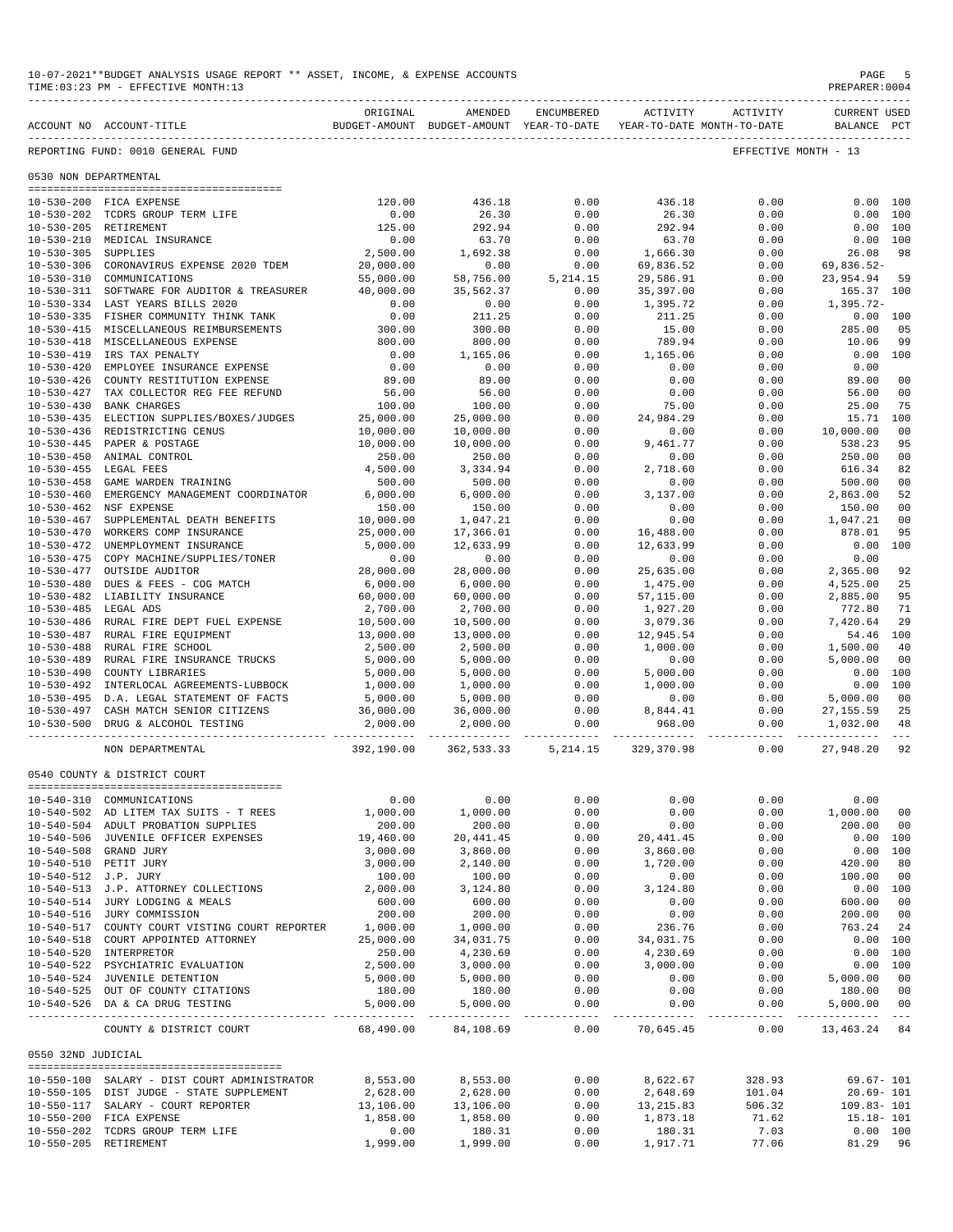|                       | 10-07-2021**BUDGET ANALYSIS USAGE REPORT ** ASSET, INCOME, & EXPENSE ACCOUNTS<br>TIME: 03:23 PM - EFFECTIVE MONTH: 13 |                              |                                                                                |                       |                             |                                               | PAGE<br>PREPARER: 0004                  | -6                         |
|-----------------------|-----------------------------------------------------------------------------------------------------------------------|------------------------------|--------------------------------------------------------------------------------|-----------------------|-----------------------------|-----------------------------------------------|-----------------------------------------|----------------------------|
|                       | ACCOUNT NO ACCOUNT-TITLE                                                                                              | ORIGINAL                     | AMENDED<br>BUDGET-AMOUNT BUDGET-AMOUNT YEAR-TO-DATE YEAR-TO-DATE MONTH-TO-DATE | ENCUMBERED            | ACTIVITY                    | ACTIVITY                                      | <b>CURRENT USED</b><br>BALANCE PCT      |                            |
|                       | REPORTING FUND: 0010 GENERAL FUND                                                                                     |                              |                                                                                |                       |                             |                                               | EFFECTIVE MONTH - 13                    |                            |
|                       | 10-550-210 MEDICAL INSURANCE                                                                                          | 2,000.00                     | 2,000.00                                                                       | 0.00                  | 1,276.12                    | 0.00                                          | 723.88                                  | 64                         |
| 10-550-300 TRAVEL     |                                                                                                                       | 1,000.00                     | 1,000.00                                                                       | 0.00                  | 0.00                        | 0.00                                          | 1,000.00                                | 00                         |
| 10-550-305 SUPPLIES   |                                                                                                                       | 1,127.00                     | 1,127.00                                                                       | 0.00                  | 1,026.06                    | 0.00                                          | 100.94                                  | 91                         |
|                       | 10-550-310 COMMUNICATIONS                                                                                             | 0.00                         | 0.00                                                                           | 0.00                  | 0.00                        | 0.00                                          | 0.00                                    |                            |
|                       | 10-550-530 7TH ADM REGION ASSESSMENT                                                                                  | 669.00                       | 669.00                                                                         | 0.00                  | 668.42                      | 0.00                                          |                                         | $0.58$ 100                 |
|                       | 10-550-532 COURT REPORTER INSURANCE                                                                                   | 1,300.00                     | 1,300.00                                                                       | 0.00                  | 0.00                        | 0.00                                          | 1,300.00                                | 00                         |
|                       | 10-550-534 LUNACY COMMITMENT<br>10-550-536 VISITING JUDGE/COURT REPORTER                                              | 3,500.00<br>2,000.00         | 3,500.00                                                                       | 0.00<br>0.00          | 1,350.00<br>79.35           | 0.00<br>0.00                                  | 2,150.00                                | 39<br>04                   |
|                       | 10-550-538 D.J. LEGAL STATEMENT OF FACTS                                                                              | 7,900.00                     | 2,000.00<br>7,900.00                                                           | 0.00                  | 0.00                        | 0.00                                          | 1,920.65<br>7,900.00                    | 00                         |
|                       | 10-550-539 INVESTIGATOR                                                                                               | 0.00                         | 0.00                                                                           | 0.00                  | 0.00                        | 0.00                                          | 0.00                                    |                            |
|                       | 32ND JUDICIAL                                                                                                         | ----------<br>47,640.00      | -----------<br>47,820.31                                                       | -------------<br>0.00 |                             | ---------- ------------<br>32,858.34 1,092.00 | -----------<br>14,961.97                | 69                         |
| 0560 INDIGENT WELFARE |                                                                                                                       |                              |                                                                                |                       |                             |                                               |                                         |                            |
|                       | 10-560-560 CHILD CARE                                                                                                 | 500.00                       | 500.00                                                                         | 0.00                  | 0.00                        | 0.00                                          | 500.00                                  | 00                         |
|                       | 10-560-562 DOCTOR'S SERVICES                                                                                          | 5,000.00                     | 5,000.00                                                                       | 0.00                  | 981.40                      | 0.00                                          | 4,018.60                                | 20                         |
|                       | 10-560-563 OUT OF COUNTY COURT COST                                                                                   | 400.00                       | 400.00                                                                         | 0.00                  | 0.00                        | 0.00                                          | 400.00                                  | 00                         |
| 10-560-564 BURIALS    |                                                                                                                       | 5,000.00                     | 3,795.00                                                                       | 0.00                  | 2,387.50                    | 0.00                                          | 1,407.50                                | 63                         |
|                       | 10-560-566 EMERGENCY AID                                                                                              | 100.00                       | 100.00                                                                         | 0.00                  | 0.00                        | 0.00                                          | 100.00                                  | 00                         |
| 10-560-568 CLOTHING   |                                                                                                                       | 100.00                       | 100.00                                                                         | 0.00                  | 0.00                        | 0.00                                          | 100.00                                  | 00                         |
|                       | 10-560-570 MEALS, ROOM, CARE                                                                                          | 100.00                       | 100.00                                                                         | 0.00                  | 0.00                        | 0.00                                          | 100.00                                  | 00                         |
| 10-560-572 HOSPITAL   |                                                                                                                       | 100.00                       | 100.00                                                                         | 0.00                  | 0.00                        | 0.00                                          | 100.00                                  | 00                         |
|                       | 10-560-574 MEDICAL BILLS                                                                                              | 100.00                       | 100.00                                                                         | 0.00                  | 0.00                        | 0.00                                          | 100.00                                  | 00                         |
|                       | 10-560-576 MEDICAL SUPPLIES<br>10-560-579 AUTOPSY EXPENSE                                                             | 100.00<br>7,500.00           | 100.00<br>8,705.00                                                             | 0.00<br>0.00          | 0.00<br>8,705.00            | 0.00<br>0.00                                  | 100.00                                  | 00<br>0.00 100             |
|                       | INDIGENT WELFARE                                                                                                      | 19,000.00                    | 19,000.00                                                                      | 0.00                  | ______________<br>12,073.90 | ----------<br>0.00                            | -------------<br>6,926.10               | $\sim$ $\sim$ $\sim$<br>64 |
| 0580 COUNTY SHERIFF   |                                                                                                                       |                              |                                                                                |                       |                             |                                               |                                         |                            |
|                       |                                                                                                                       |                              |                                                                                |                       |                             |                                               |                                         |                            |
|                       | 10-580-100 SALARY - SHERIFF                                                                                           | 48,485.00                    | 48,485.00                                                                      | 0.00                  | 48,884.66                   | 1,864.81                                      | 399.66- 101                             |                            |
|                       | 10-580-105 LONGEVITY PAY                                                                                              | 1,500.00                     | 1,500.00                                                                       | 0.00                  | 0.00                        | 0.00                                          | 1,500.00                                | 00                         |
|                       | 10-580-108 SALARY - CHIEF DEPUTY                                                                                      | 45,950.00                    | 45,950.00                                                                      | 0.00                  | 44,326.36                   | 1,767.30                                      | 1,623.64 96                             |                            |
|                       | 10-580-109 SALARY - PATROL SERGEANT<br>10-580-110 SALARY - FULL TIME DEPUTIES                                         | 0.00<br>$0.00$<br>128,257.00 | 0.00                                                                           | 0.00<br>0.00          | 0.00<br>124,079.24          | 0.00<br>4,923.40                              | 0.00<br>4,177.76                        | 97                         |
|                       | 10-580-115 PHONE ALLOWANCE                                                                                            | 1,500.00                     | 128,257.00<br>1,500.00                                                         | 0.00                  | 1,420.59                    | 55.36                                         | 79.41                                   | 95                         |
| 10-580-120            | SALARY - PART TIME DEPUTIES                                                                                           | 10,000.00                    | 10,000.00                                                                      | 0.00                  | 6,010.40                    | 0.00                                          | 3,989.60                                | 60                         |
|                       | 10-580-145 SALARY - OVERTIME CHIEF DEPUTY                                                                             | 0.00                         | 0.00                                                                           | 0.00                  | 4,801.79                    | 15.42                                         | $4,801.79-$                             |                            |
| 10-580-146            | SALARY - OVERTIME DEPUTIES FT                                                                                         | 0.00                         | 0.00                                                                           | 0.00                  | 8,585.36                    | 272.46                                        | $8,585.36-$                             |                            |
| 10-580-147            | SALARY - OVERTIME PATROL SERGEANT                                                                                     | 0.00                         | 0.00                                                                           | 0.00                  | 0.00                        | 0.00                                          | 0.00                                    |                            |
|                       | 10-580-160 SALARY - HOLIDAYS CHIEF DEPUTY                                                                             | 3,206.00                     | 3,206.00                                                                       | 0.00                  | 2,239.95                    | 0.00                                          | 966.05                                  | 70                         |
|                       | 10-580-161 SALARY - HOLIDAYS DEPUTIES FT                                                                              | 13,000.00                    | 13,000.00                                                                      | 0.00                  | 8,374.56                    | 0.00                                          | 4,625.44                                | 64                         |
|                       | 10-580-162 SALARY - HOLIDAYS PATROL SERGEANT                                                                          | 0.00                         | 0.00                                                                           | 0.00                  | 0.00                        | 0.00                                          | 0.00                                    |                            |
| 10-580-200            | FICA EXPENSE                                                                                                          | 19,000.00                    | 19,000.00                                                                      | 0.00                  | 18,649.25                   | 663.08                                        | 350.75                                  | 98                         |
|                       | 10-580-202 TCDRS GROUP TERM LIFE<br>10-580-205 RETIREMENT                                                             | 0.00<br>23,082.00            | 1,830.05<br>23,082.00                                                          | 0.00<br>0.00          | 1,830.05<br>19,603.12       | 66.74<br>732.37                               | 3,478.88 85                             | 0.00 100                   |
|                       | 10-580-210 MEDICAL INSURANCE                                                                                          | 41,300.00                    | 41,300.00                                                                      | 0.00                  | 41,109.40                   | 1,731.76                                      | 190.60 100                              |                            |
| 10-580-300 TRAVEL     |                                                                                                                       | 2,500.00                     | 2,500.00                                                                       | 617.75                | 964.88                      | 0.00                                          | 917.37 63                               |                            |
| 10-580-305 SUPPLIES   |                                                                                                                       | 2,000.00                     | 2,000.00                                                                       | 519.54                | 1,475.26                    | 0.00                                          | 5.20 100                                |                            |
|                       | 10-580-310 COMMUNICATIONS                                                                                             | 1,200.00                     | 1,200.00                                                                       | 0.00                  | 1,070.57                    | 0.00                                          | 129.43 89                               |                            |
|                       | $10-580-315$ BONDS & NOTARY                                                                                           | 200.00                       | 200.00                                                                         | 0.00                  | 200.00                      | 0.00                                          | 0.00 100                                |                            |
|                       | 10-580-320 COMPUTER SOFTWARE & REPAIRS                                                                                | 0.00                         | 0.00                                                                           | 0.00                  | 0.00                        | 0.00                                          | 0.00                                    |                            |
|                       | 10-580-334 LAST YEARS BILLS 2020                                                                                      | 0.00                         | 0.00                                                                           | 0.00                  | 797.98                      | 0.00                                          | 797.98-                                 |                            |
|                       | 10-580-475 COPY MACHINE EXPENSE                                                                                       | 0.00                         | 0.00                                                                           | 0.00                  | 0.00                        | 0.00                                          | 0.00                                    |                            |
|                       | 10-580-602 REIMBURSEMENT DRUG FORFEITURE EXPEN                                                                        | 0.00                         | 0.00                                                                           | 0.00                  | 0.00                        | 0.00                                          | 0.00                                    |                            |
|                       | 10-580-603 SANE TEST CRIM VICTIMS EXPENSE                                                                             | 0.00                         | 0.00                                                                           | 0.00                  | 0.00                        | 0.00                                          | 0.00                                    |                            |
|                       | 10-580-604 NEW HIRE PSYCHIATRIC TESTING<br>10-580-608 VEHICLE EXPENSE                                                 | 0.00<br>10,000.00            | 0.00                                                                           | 0.00<br>215.32        | 0.00<br>18,692.80           | 0.00<br>0.00                                  | 0.00                                    | 0.00 100                   |
|                       | 10-580-609 NEW VEHICLES                                                                                               | 105,000.00                   | 18,908.12<br>105,000.00                                                        | 0.00                  | 104,567.32                  | 0.00                                          | 432.68 100                              |                            |
|                       | 10-580-615 BODY ARMOUR GRANT 3511801 2018                                                                             |                              |                                                                                | 0.00                  |                             | 0.00                                          | 0.00                                    |                            |
|                       | 10-580-616 VEHICLE GAS                                                                                                |                              | $0.00$<br>30,000.00 30,000.00                                                  | 0.00                  | $0.00$<br>31,957.83         | 0.00                                          | 1,957.83-107                            |                            |
|                       | 10-580-618 VEHICLE TIRES                                                                                              | 0.00                         | 0.00                                                                           | 0.00                  | 0.00                        | 0.00                                          | 0.00                                    |                            |
|                       | 10-580-625 BUILDING INSURANCE                                                                                         | 0.00                         | 0.00                                                                           | 0.00                  | 0.00                        | 0.00                                          | 0.00                                    |                            |
|                       | COUNTY SHERIFF                                                                                                        |                              | 486,180.00  496,918.17  1,352.61  489,641.37  12,092.70                        |                       |                             |                                               | 5,924.19 99                             |                            |
|                       | 0585 FC LAW ENFORCEMENT CENTER                                                                                        |                              |                                                                                |                       |                             |                                               |                                         |                            |
|                       | 10-585-105 LONGEVITY PAY                                                                                              | 0.00                         | 0.00                                                                           | 0.00                  |                             | 0.00<br>0.00                                  | 0.00                                    |                            |
|                       | 10-585-110 SALARY - JAIL ADMINISTRATOR                                                                                | 34,480.00                    | 34,480.00                                                                      | 0.00                  |                             |                                               | $31, 279.47$ $1, 233.60$ $3, 200.53$ 91 |                            |
|                       | 10-585-111 SALARY - LEC COOK                                                                                          | 27,325.00                    | 27,325.00                                                                      | 0.00                  | 0.00                        | 0.00                                          | 27,325.00 00                            |                            |
|                       | 10-585-112 SALARY- JAIL SERGEANT FT                                                                                   | 0.00                         | 0.00                                                                           | 0.00                  | 44.91                       | 44.91                                         | 44.91-                                  |                            |
|                       | 10-585-113 SALARY- DISPATCH SERGEANT FT                                                                               | 0.00                         | 0.00                                                                           | 0.00                  | 44.91                       | 44.91                                         | $44.91 -$                               |                            |
|                       | 10-585-115 PHONE ALLOWANCE                                                                                            | 360.00                       | 360.00                                                                         | 0.00                  | 362.81                      | 13.84                                         | $2.81 - 101$<br>9,944.87 74,241.64 77   |                            |
|                       | 10-585-142 SALARY - FULL TIME JAILERS<br>10-585-144 SALARY - PART TIME JAILERS                                        | 323,326.00<br>15,600.00      | 323,326.00<br>15,600.00                                                        | 0.00<br>0.00          | 249,084.36<br>0.00          |                                               | $0.00$ $15,600.00$ 00                   |                            |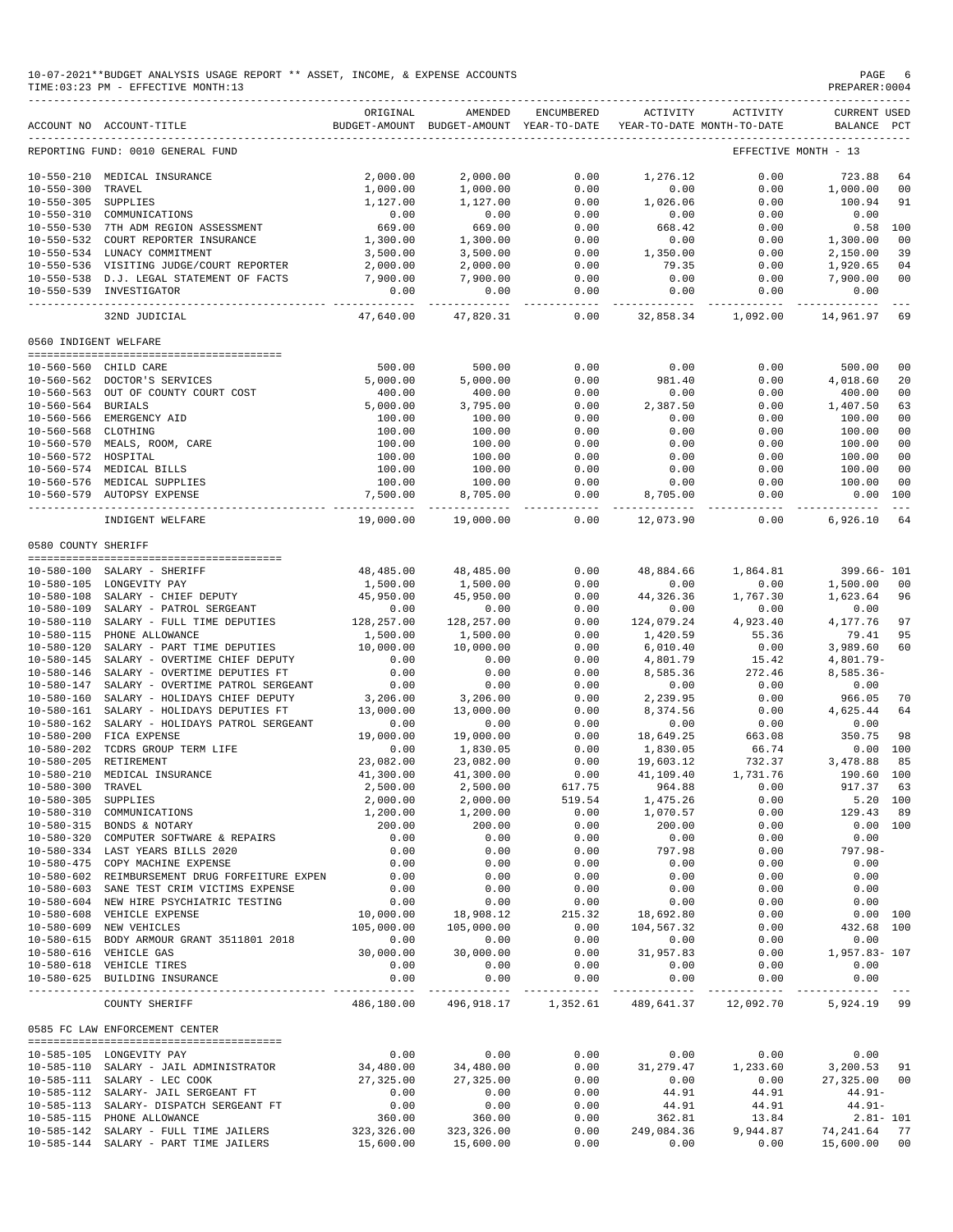| 10-07-2021**BUDGET ANALYSIS USAGE REPORT ** ASSET, INCOME, & EXPENSE ACCOUNTS | PAGE          |
|-------------------------------------------------------------------------------|---------------|
| TIME: 03:23 PM - EFFECTIVE MONTH: 13                                          | PREPARER:0004 |

| ACCOUNT NO ACCOUNT-TITLE<br>BUDGET-AMOUNT BUDGET-AMOUNT YEAR-TO-DATE<br>YEAR-TO-DATE MONTH-TO-DATE<br>BALANCE<br>PCT<br>REPORTING FUND: 0010 GENERAL FUND<br>EFFECTIVE MONTH - 13<br>0.00<br>0.00<br>SALARY - OVERTIME JAIL ADMIN<br>0.00<br>3,053.17<br>670.77<br>$3,053.17-$<br>7,900.00<br>7,900.00<br>0.00<br>32,822.45<br>SALARY - OVER TIME JAILER/DISPATCH<br>1,849.08<br>24, 922. 45 - 415<br>0.00<br>0.00<br>$67.37 -$<br>SALARY - OVERTIME JAIL SERGEANT<br>0.00<br>67.37<br>67.37<br>0.00<br>0.00<br>$10 - 585 - 149$<br>SALARY - OVERTIME DISPATCH SERGEANT<br>0.00<br>67.37<br>67.37<br>$67.37-$<br>0.00<br>0.00<br>$10 - 585 - 160$<br>SALARY - HOLIDAY PAY JAIL ADMIN<br>1,396.00<br>1,850.40<br>454.40- 133<br>1,396.00<br>0.00<br>0.00<br>$10 - 585 - 161$<br>SALARY - HOLIDAY PAY FT JAILERS<br>15,551.00<br>15,551.00<br>19,246.26<br>$3,695.26 - 124$<br>$10 - 585 - 162$<br>0.00<br>0.00<br>0.00<br>0.00<br>0.00<br>0.00<br>SALARY - HOLIDAY PAY JAIL SERGEANT<br>0.00<br>$10 - 585 - 163$<br>SALARY - HOLIDAY PAY DISPATCH SERG<br>0.00<br>0.00<br>0.00<br>0.00<br>0.00<br>$10 - 585 - 200$<br>29,248.00<br>29,248.00<br>0.00<br>25, 265.05<br>FICA EXPENSE<br>1,043.15<br>3,982.95<br>86<br>0.00<br>2,492.29<br>0.00<br>2,492.29<br>$10 - 585 - 202$<br>TCDRS GROUP TERM LIFE<br>104.51<br>0.00<br>100<br>33,873.00<br>33,873.00<br>0.00<br>26,721.99<br>79<br>RETIREMENT<br>1,147.01<br>7,151.01<br>0.00<br>MEDICAL INSURANCE<br>112,860.00<br>112,860.00<br>79,490.36<br>3,476.36<br>33, 369.64<br>70<br>TRAVEL<br>3,000.00<br>3,000.00<br>0.00<br>2,506.60<br>0.00<br>493.40<br>84<br>0.00<br>141.09<br>97<br>SUPPLIES<br>5,500.00<br>5,500.00<br>1,429.06<br>3,929.85<br>0.00<br>COMMUNICATIONS<br>16,000.00<br>16,000.00<br>0.00<br>16,000.00<br>0.00<br>100<br>1,500.00<br>0.00<br>0.00<br>INSPECTIONS & MAINTENCE<br>1,500.00<br>1,578.25<br>$78.25 - 105$<br>$10 - 585 - 315$<br>0.00<br>0.00<br>500.00<br>BONDS FOR EMPLOYEES<br>500.00<br>500.00<br>0.00<br>00<br>$10 - 585 - 320$<br>COMPUTER SOFTWARE & MAINTENCE<br>12,060.00<br>12,060.00<br>2,729.00<br>1,082.52<br>0.00<br>8,248.48<br>32<br>$10 - 585 - 325$<br>2,000.00<br>2,000.00<br>75.00<br>1,206.00<br>0.00<br>719.00<br>64<br>CERT TRAINING FOR JAIL STAFF<br>$10 - 585 - 326$<br>0.00<br>0.00<br>0.00<br>0.00<br>0.00<br>TELECOMMUNICATIONS SCHOOL<br>0.00<br>0.00<br>0.00<br>0.00<br>$2,310.25-$<br>$10 - 585 - 334$<br>LAST YEARS BILLS 2020<br>2,310.25<br>0.00<br>$10 - 585 - 380$<br>35,000.00<br>35,000.00<br>0.00<br>26, 233. 25<br>0.00<br>8,766.75<br>UTILITIES FOR LAW CENTER<br>75<br>5,000.00<br>0.00<br>$10 - 585 - 385$<br>LAW CENTER REPAIRS<br>5,000.00<br>23, 127.95<br>0.00<br>18, 127. 95 - 463<br>$10 - 585 - 475$<br>COPY EXPENSE FOR LAW CENTER<br>3,600.00<br>3,600.00<br>0.00<br>0.00<br>0.00<br>3,600.00<br>00<br>$10 - 585 - 604$<br>4,200.00<br>4,200.00<br>0.00<br>3,467.20<br>0.00<br>732.80<br>83<br>NEW HIRE PSYCHIATRIC TESTING<br>$10 - 585 - 605$<br>OUT OF COUNTY HOUSING<br>10,000.00<br>10,000.00<br>0.00<br>111,200.00<br>0.00<br>101,200.00-112<br>25,000.00<br>944.35<br>7,386.27<br>0.00<br>16,669.38<br>33<br>10-585-612<br>INMATE EXPENSE<br>25,000.00<br>15,000.00<br>15,000.00<br>0.00<br>5,750.92<br>0.00<br>9,249.08<br>38<br>10-585-614 INMATE MEDICAL<br>20,000.00<br>20,000.00<br>0.00<br>20,000.00<br>10-585-625 LAW CENTER BUILDING INSURANCE<br>0.00<br>0.00<br>100<br>0.00<br>10-585-626 SB1849 PRISONER SAFETY FUND GRANT<br>0.00<br>0.00<br>0.00<br>0.00<br>0.00<br>0.00<br>0.00<br>0.00<br>0.00<br>10-585-627 NIBRS GRANT<br>0.00<br>0.00<br>-------------------------------<br>----------<br>760,279.00<br>762,771.29<br>19,707.75 59,921.65 92<br>FC LAW ENFORCEMENT CENTER<br>5,177.41 697,672.23<br>0590 EXTENSION AGENT<br>16,224.00<br>$10 - 590 - 100$<br>SALARY - CEA-AG<br>16,224.00<br>0.00<br>16,357.71<br>624.00<br>133.71- 101<br>0.00<br>$10 - 590 - 109$<br>SALARY TRAVEL - PAYROLL<br>0.00<br>0.00<br>32.88<br>32.88<br>$32.88-$<br>10,000.00<br>0.00<br>8,440.00<br>357.50<br>1,560.00<br>$10 - 590 - 110$<br>SALARY - ADMINISTRATIVE ASSISTANT<br>10,000.00<br>84<br>2,007.00<br>0.00<br>1,899.69<br>107.31<br>$10 - 590 - 200$<br>FICA EXPENSE<br>2,007.00<br>77.60<br>95<br>$10 - 590 - 202$<br>TCDRS GROUP TERM LIFE<br>0.00<br>62.53<br>0.00<br>62.53<br>2.68<br>0.00<br>100<br>$10 - 590 - 205$<br>RETIREMENT<br>0.00<br>29.42<br>2,159.00<br>2,159.00<br>675.25<br>1,483.75<br>31<br>2,750.00<br>25.00<br>1,085.47<br>0.00<br><b>SUPPLIES</b><br>2,750.00<br>1,639.53<br>40<br>0.00<br>0.00<br>0.00<br>COMMUNICATIONS<br>0.00<br>0.00<br>0.00<br>0.00<br>0.00<br>LAST YEARS BILLS 2019<br>0.00<br>0.00<br>0.00<br>0.00<br>LAST YEARS BILLS 2020<br>0.00<br>0.00<br>0.00<br>0.00<br>0.00<br>0.00<br>6,000.00<br>0.00<br>0.00<br>2,941.60<br>CAR ALLOWANCE<br>6,000.00<br>3,058.40<br>51<br>6,000.00<br>6,000.00<br>0.00<br>229.41<br>STOCK SHOW EXPENSE<br>5,770.59<br>0.00<br>96<br>0.00<br>0.00<br>0.00<br>0.00<br>0.00<br>0.00<br>CONCESSION STAND<br>-------------<br>25.00<br>37,382.52 1,124.08<br>EXTENSION AGENT<br>45,140.00<br>45,202.53<br>7,795.01 83<br>0600 APPRAISAL DISTRICT<br>169,559.29<br>$0.00$ 3,969.71 98<br>173,529.00 173,529.00<br>0.00<br>10-600-644 APPRAISAL DISTRICT FEES<br>0.00<br>0.00<br>0.00<br>0.00<br>0.00<br>0.00<br>10-600-645 APPRAISAL DISTRICT TAX REFUND<br>.<br>.<br>-------------<br>173,529.00<br>173,529.00<br>0.00<br>169,559.29<br>0.00<br>3,969.71 98<br>APPRAISAL DISTRICT<br>0610 COUNTY COURT AT LAW<br>11,000.00    11,000.00<br>$0.00$ 3,651.44<br>$0.00$ 7,348.56 33<br>10-610-654 COUNTY COURT AT LAW JUDGE EXPENSE<br>0.00<br>3,651.44<br>0.00<br>7,348.56 33<br>COUNTY COURT AT LAW<br>11,000.00<br>11,000.00<br>GENERAL FUND<br>INCOME TOTALS<br>3, 318, 128.00 3, 318, 128.00<br>3,587,953.09<br>$0.00$ 269,825.09+108<br>3,017,216.00 3,014,689.84 16,804.86 2,804,239.02 64,925.73 193,645.96 94<br>EXPENSE TOTALS |                  | ORIGINAL | AMENDED | ENCUMBERED | ACTIVITY | ACTIVITY | <b>CURRENT USED</b> |
|-------------------------------------------------------------------------------------------------------------------------------------------------------------------------------------------------------------------------------------------------------------------------------------------------------------------------------------------------------------------------------------------------------------------------------------------------------------------------------------------------------------------------------------------------------------------------------------------------------------------------------------------------------------------------------------------------------------------------------------------------------------------------------------------------------------------------------------------------------------------------------------------------------------------------------------------------------------------------------------------------------------------------------------------------------------------------------------------------------------------------------------------------------------------------------------------------------------------------------------------------------------------------------------------------------------------------------------------------------------------------------------------------------------------------------------------------------------------------------------------------------------------------------------------------------------------------------------------------------------------------------------------------------------------------------------------------------------------------------------------------------------------------------------------------------------------------------------------------------------------------------------------------------------------------------------------------------------------------------------------------------------------------------------------------------------------------------------------------------------------------------------------------------------------------------------------------------------------------------------------------------------------------------------------------------------------------------------------------------------------------------------------------------------------------------------------------------------------------------------------------------------------------------------------------------------------------------------------------------------------------------------------------------------------------------------------------------------------------------------------------------------------------------------------------------------------------------------------------------------------------------------------------------------------------------------------------------------------------------------------------------------------------------------------------------------------------------------------------------------------------------------------------------------------------------------------------------------------------------------------------------------------------------------------------------------------------------------------------------------------------------------------------------------------------------------------------------------------------------------------------------------------------------------------------------------------------------------------------------------------------------------------------------------------------------------------------------------------------------------------------------------------------------------------------------------------------------------------------------------------------------------------------------------------------------------------------------------------------------------------------------------------------------------------------------------------------------------------------------------------------------------------------------------------------------------------------------------------------------------------------------------------------------------------------------------------------------------------------------------------------------------------------------------------------------------------------------------------------------------------------------------------------------------------------------------------------------------------------------------------------------------------------------------------------------------------------------------------------------------------------------------------------------------------------------------------------------------------------------------------------------------------------------------------------------------------------------------------------------------------------------------------------------------------------------------------------------------------------------------------------------------------------------------------------------------------------------------------------------------------------------------------------------------------------------------------------------------------------------------------------------------------------------------------------------------------------------------------------------------------------------------------------------------------------------------------------------------------------------------------------------------------------------------------------------------------------------------------------------------------------------------------------------------------------------------------------------------------------------------------------------------------------------------------------------------------------------------------|------------------|----------|---------|------------|----------|----------|---------------------|
|                                                                                                                                                                                                                                                                                                                                                                                                                                                                                                                                                                                                                                                                                                                                                                                                                                                                                                                                                                                                                                                                                                                                                                                                                                                                                                                                                                                                                                                                                                                                                                                                                                                                                                                                                                                                                                                                                                                                                                                                                                                                                                                                                                                                                                                                                                                                                                                                                                                                                                                                                                                                                                                                                                                                                                                                                                                                                                                                                                                                                                                                                                                                                                                                                                                                                                                                                                                                                                                                                                                                                                                                                                                                                                                                                                                                                                                                                                                                                                                                                                                                                                                                                                                                                                                                                                                                                                                                                                                                                                                                                                                                                                                                                                                                                                                                                                                                                                                                                                                                                                                                                                                                                                                                                                                                                                                                                                                                                                                                                                                                                                                                                                                                                                                                                                                                                                                                                                                                                                   |                  |          |         |            |          |          |                     |
|                                                                                                                                                                                                                                                                                                                                                                                                                                                                                                                                                                                                                                                                                                                                                                                                                                                                                                                                                                                                                                                                                                                                                                                                                                                                                                                                                                                                                                                                                                                                                                                                                                                                                                                                                                                                                                                                                                                                                                                                                                                                                                                                                                                                                                                                                                                                                                                                                                                                                                                                                                                                                                                                                                                                                                                                                                                                                                                                                                                                                                                                                                                                                                                                                                                                                                                                                                                                                                                                                                                                                                                                                                                                                                                                                                                                                                                                                                                                                                                                                                                                                                                                                                                                                                                                                                                                                                                                                                                                                                                                                                                                                                                                                                                                                                                                                                                                                                                                                                                                                                                                                                                                                                                                                                                                                                                                                                                                                                                                                                                                                                                                                                                                                                                                                                                                                                                                                                                                                                   |                  |          |         |            |          |          |                     |
|                                                                                                                                                                                                                                                                                                                                                                                                                                                                                                                                                                                                                                                                                                                                                                                                                                                                                                                                                                                                                                                                                                                                                                                                                                                                                                                                                                                                                                                                                                                                                                                                                                                                                                                                                                                                                                                                                                                                                                                                                                                                                                                                                                                                                                                                                                                                                                                                                                                                                                                                                                                                                                                                                                                                                                                                                                                                                                                                                                                                                                                                                                                                                                                                                                                                                                                                                                                                                                                                                                                                                                                                                                                                                                                                                                                                                                                                                                                                                                                                                                                                                                                                                                                                                                                                                                                                                                                                                                                                                                                                                                                                                                                                                                                                                                                                                                                                                                                                                                                                                                                                                                                                                                                                                                                                                                                                                                                                                                                                                                                                                                                                                                                                                                                                                                                                                                                                                                                                                                   | $10 - 585 - 145$ |          |         |            |          |          |                     |
|                                                                                                                                                                                                                                                                                                                                                                                                                                                                                                                                                                                                                                                                                                                                                                                                                                                                                                                                                                                                                                                                                                                                                                                                                                                                                                                                                                                                                                                                                                                                                                                                                                                                                                                                                                                                                                                                                                                                                                                                                                                                                                                                                                                                                                                                                                                                                                                                                                                                                                                                                                                                                                                                                                                                                                                                                                                                                                                                                                                                                                                                                                                                                                                                                                                                                                                                                                                                                                                                                                                                                                                                                                                                                                                                                                                                                                                                                                                                                                                                                                                                                                                                                                                                                                                                                                                                                                                                                                                                                                                                                                                                                                                                                                                                                                                                                                                                                                                                                                                                                                                                                                                                                                                                                                                                                                                                                                                                                                                                                                                                                                                                                                                                                                                                                                                                                                                                                                                                                                   | $10 - 585 - 146$ |          |         |            |          |          |                     |
|                                                                                                                                                                                                                                                                                                                                                                                                                                                                                                                                                                                                                                                                                                                                                                                                                                                                                                                                                                                                                                                                                                                                                                                                                                                                                                                                                                                                                                                                                                                                                                                                                                                                                                                                                                                                                                                                                                                                                                                                                                                                                                                                                                                                                                                                                                                                                                                                                                                                                                                                                                                                                                                                                                                                                                                                                                                                                                                                                                                                                                                                                                                                                                                                                                                                                                                                                                                                                                                                                                                                                                                                                                                                                                                                                                                                                                                                                                                                                                                                                                                                                                                                                                                                                                                                                                                                                                                                                                                                                                                                                                                                                                                                                                                                                                                                                                                                                                                                                                                                                                                                                                                                                                                                                                                                                                                                                                                                                                                                                                                                                                                                                                                                                                                                                                                                                                                                                                                                                                   | $10 - 585 - 148$ |          |         |            |          |          |                     |
|                                                                                                                                                                                                                                                                                                                                                                                                                                                                                                                                                                                                                                                                                                                                                                                                                                                                                                                                                                                                                                                                                                                                                                                                                                                                                                                                                                                                                                                                                                                                                                                                                                                                                                                                                                                                                                                                                                                                                                                                                                                                                                                                                                                                                                                                                                                                                                                                                                                                                                                                                                                                                                                                                                                                                                                                                                                                                                                                                                                                                                                                                                                                                                                                                                                                                                                                                                                                                                                                                                                                                                                                                                                                                                                                                                                                                                                                                                                                                                                                                                                                                                                                                                                                                                                                                                                                                                                                                                                                                                                                                                                                                                                                                                                                                                                                                                                                                                                                                                                                                                                                                                                                                                                                                                                                                                                                                                                                                                                                                                                                                                                                                                                                                                                                                                                                                                                                                                                                                                   |                  |          |         |            |          |          |                     |
|                                                                                                                                                                                                                                                                                                                                                                                                                                                                                                                                                                                                                                                                                                                                                                                                                                                                                                                                                                                                                                                                                                                                                                                                                                                                                                                                                                                                                                                                                                                                                                                                                                                                                                                                                                                                                                                                                                                                                                                                                                                                                                                                                                                                                                                                                                                                                                                                                                                                                                                                                                                                                                                                                                                                                                                                                                                                                                                                                                                                                                                                                                                                                                                                                                                                                                                                                                                                                                                                                                                                                                                                                                                                                                                                                                                                                                                                                                                                                                                                                                                                                                                                                                                                                                                                                                                                                                                                                                                                                                                                                                                                                                                                                                                                                                                                                                                                                                                                                                                                                                                                                                                                                                                                                                                                                                                                                                                                                                                                                                                                                                                                                                                                                                                                                                                                                                                                                                                                                                   |                  |          |         |            |          |          |                     |
|                                                                                                                                                                                                                                                                                                                                                                                                                                                                                                                                                                                                                                                                                                                                                                                                                                                                                                                                                                                                                                                                                                                                                                                                                                                                                                                                                                                                                                                                                                                                                                                                                                                                                                                                                                                                                                                                                                                                                                                                                                                                                                                                                                                                                                                                                                                                                                                                                                                                                                                                                                                                                                                                                                                                                                                                                                                                                                                                                                                                                                                                                                                                                                                                                                                                                                                                                                                                                                                                                                                                                                                                                                                                                                                                                                                                                                                                                                                                                                                                                                                                                                                                                                                                                                                                                                                                                                                                                                                                                                                                                                                                                                                                                                                                                                                                                                                                                                                                                                                                                                                                                                                                                                                                                                                                                                                                                                                                                                                                                                                                                                                                                                                                                                                                                                                                                                                                                                                                                                   |                  |          |         |            |          |          |                     |
|                                                                                                                                                                                                                                                                                                                                                                                                                                                                                                                                                                                                                                                                                                                                                                                                                                                                                                                                                                                                                                                                                                                                                                                                                                                                                                                                                                                                                                                                                                                                                                                                                                                                                                                                                                                                                                                                                                                                                                                                                                                                                                                                                                                                                                                                                                                                                                                                                                                                                                                                                                                                                                                                                                                                                                                                                                                                                                                                                                                                                                                                                                                                                                                                                                                                                                                                                                                                                                                                                                                                                                                                                                                                                                                                                                                                                                                                                                                                                                                                                                                                                                                                                                                                                                                                                                                                                                                                                                                                                                                                                                                                                                                                                                                                                                                                                                                                                                                                                                                                                                                                                                                                                                                                                                                                                                                                                                                                                                                                                                                                                                                                                                                                                                                                                                                                                                                                                                                                                                   |                  |          |         |            |          |          |                     |
|                                                                                                                                                                                                                                                                                                                                                                                                                                                                                                                                                                                                                                                                                                                                                                                                                                                                                                                                                                                                                                                                                                                                                                                                                                                                                                                                                                                                                                                                                                                                                                                                                                                                                                                                                                                                                                                                                                                                                                                                                                                                                                                                                                                                                                                                                                                                                                                                                                                                                                                                                                                                                                                                                                                                                                                                                                                                                                                                                                                                                                                                                                                                                                                                                                                                                                                                                                                                                                                                                                                                                                                                                                                                                                                                                                                                                                                                                                                                                                                                                                                                                                                                                                                                                                                                                                                                                                                                                                                                                                                                                                                                                                                                                                                                                                                                                                                                                                                                                                                                                                                                                                                                                                                                                                                                                                                                                                                                                                                                                                                                                                                                                                                                                                                                                                                                                                                                                                                                                                   |                  |          |         |            |          |          |                     |
|                                                                                                                                                                                                                                                                                                                                                                                                                                                                                                                                                                                                                                                                                                                                                                                                                                                                                                                                                                                                                                                                                                                                                                                                                                                                                                                                                                                                                                                                                                                                                                                                                                                                                                                                                                                                                                                                                                                                                                                                                                                                                                                                                                                                                                                                                                                                                                                                                                                                                                                                                                                                                                                                                                                                                                                                                                                                                                                                                                                                                                                                                                                                                                                                                                                                                                                                                                                                                                                                                                                                                                                                                                                                                                                                                                                                                                                                                                                                                                                                                                                                                                                                                                                                                                                                                                                                                                                                                                                                                                                                                                                                                                                                                                                                                                                                                                                                                                                                                                                                                                                                                                                                                                                                                                                                                                                                                                                                                                                                                                                                                                                                                                                                                                                                                                                                                                                                                                                                                                   |                  |          |         |            |          |          |                     |
|                                                                                                                                                                                                                                                                                                                                                                                                                                                                                                                                                                                                                                                                                                                                                                                                                                                                                                                                                                                                                                                                                                                                                                                                                                                                                                                                                                                                                                                                                                                                                                                                                                                                                                                                                                                                                                                                                                                                                                                                                                                                                                                                                                                                                                                                                                                                                                                                                                                                                                                                                                                                                                                                                                                                                                                                                                                                                                                                                                                                                                                                                                                                                                                                                                                                                                                                                                                                                                                                                                                                                                                                                                                                                                                                                                                                                                                                                                                                                                                                                                                                                                                                                                                                                                                                                                                                                                                                                                                                                                                                                                                                                                                                                                                                                                                                                                                                                                                                                                                                                                                                                                                                                                                                                                                                                                                                                                                                                                                                                                                                                                                                                                                                                                                                                                                                                                                                                                                                                                   | $10 - 585 - 205$ |          |         |            |          |          |                     |
|                                                                                                                                                                                                                                                                                                                                                                                                                                                                                                                                                                                                                                                                                                                                                                                                                                                                                                                                                                                                                                                                                                                                                                                                                                                                                                                                                                                                                                                                                                                                                                                                                                                                                                                                                                                                                                                                                                                                                                                                                                                                                                                                                                                                                                                                                                                                                                                                                                                                                                                                                                                                                                                                                                                                                                                                                                                                                                                                                                                                                                                                                                                                                                                                                                                                                                                                                                                                                                                                                                                                                                                                                                                                                                                                                                                                                                                                                                                                                                                                                                                                                                                                                                                                                                                                                                                                                                                                                                                                                                                                                                                                                                                                                                                                                                                                                                                                                                                                                                                                                                                                                                                                                                                                                                                                                                                                                                                                                                                                                                                                                                                                                                                                                                                                                                                                                                                                                                                                                                   | $10 - 585 - 210$ |          |         |            |          |          |                     |
|                                                                                                                                                                                                                                                                                                                                                                                                                                                                                                                                                                                                                                                                                                                                                                                                                                                                                                                                                                                                                                                                                                                                                                                                                                                                                                                                                                                                                                                                                                                                                                                                                                                                                                                                                                                                                                                                                                                                                                                                                                                                                                                                                                                                                                                                                                                                                                                                                                                                                                                                                                                                                                                                                                                                                                                                                                                                                                                                                                                                                                                                                                                                                                                                                                                                                                                                                                                                                                                                                                                                                                                                                                                                                                                                                                                                                                                                                                                                                                                                                                                                                                                                                                                                                                                                                                                                                                                                                                                                                                                                                                                                                                                                                                                                                                                                                                                                                                                                                                                                                                                                                                                                                                                                                                                                                                                                                                                                                                                                                                                                                                                                                                                                                                                                                                                                                                                                                                                                                                   | $10 - 585 - 300$ |          |         |            |          |          |                     |
|                                                                                                                                                                                                                                                                                                                                                                                                                                                                                                                                                                                                                                                                                                                                                                                                                                                                                                                                                                                                                                                                                                                                                                                                                                                                                                                                                                                                                                                                                                                                                                                                                                                                                                                                                                                                                                                                                                                                                                                                                                                                                                                                                                                                                                                                                                                                                                                                                                                                                                                                                                                                                                                                                                                                                                                                                                                                                                                                                                                                                                                                                                                                                                                                                                                                                                                                                                                                                                                                                                                                                                                                                                                                                                                                                                                                                                                                                                                                                                                                                                                                                                                                                                                                                                                                                                                                                                                                                                                                                                                                                                                                                                                                                                                                                                                                                                                                                                                                                                                                                                                                                                                                                                                                                                                                                                                                                                                                                                                                                                                                                                                                                                                                                                                                                                                                                                                                                                                                                                   | $10 - 585 - 305$ |          |         |            |          |          |                     |
|                                                                                                                                                                                                                                                                                                                                                                                                                                                                                                                                                                                                                                                                                                                                                                                                                                                                                                                                                                                                                                                                                                                                                                                                                                                                                                                                                                                                                                                                                                                                                                                                                                                                                                                                                                                                                                                                                                                                                                                                                                                                                                                                                                                                                                                                                                                                                                                                                                                                                                                                                                                                                                                                                                                                                                                                                                                                                                                                                                                                                                                                                                                                                                                                                                                                                                                                                                                                                                                                                                                                                                                                                                                                                                                                                                                                                                                                                                                                                                                                                                                                                                                                                                                                                                                                                                                                                                                                                                                                                                                                                                                                                                                                                                                                                                                                                                                                                                                                                                                                                                                                                                                                                                                                                                                                                                                                                                                                                                                                                                                                                                                                                                                                                                                                                                                                                                                                                                                                                                   | $10 - 585 - 310$ |          |         |            |          |          |                     |
|                                                                                                                                                                                                                                                                                                                                                                                                                                                                                                                                                                                                                                                                                                                                                                                                                                                                                                                                                                                                                                                                                                                                                                                                                                                                                                                                                                                                                                                                                                                                                                                                                                                                                                                                                                                                                                                                                                                                                                                                                                                                                                                                                                                                                                                                                                                                                                                                                                                                                                                                                                                                                                                                                                                                                                                                                                                                                                                                                                                                                                                                                                                                                                                                                                                                                                                                                                                                                                                                                                                                                                                                                                                                                                                                                                                                                                                                                                                                                                                                                                                                                                                                                                                                                                                                                                                                                                                                                                                                                                                                                                                                                                                                                                                                                                                                                                                                                                                                                                                                                                                                                                                                                                                                                                                                                                                                                                                                                                                                                                                                                                                                                                                                                                                                                                                                                                                                                                                                                                   | $10 - 585 - 313$ |          |         |            |          |          |                     |
|                                                                                                                                                                                                                                                                                                                                                                                                                                                                                                                                                                                                                                                                                                                                                                                                                                                                                                                                                                                                                                                                                                                                                                                                                                                                                                                                                                                                                                                                                                                                                                                                                                                                                                                                                                                                                                                                                                                                                                                                                                                                                                                                                                                                                                                                                                                                                                                                                                                                                                                                                                                                                                                                                                                                                                                                                                                                                                                                                                                                                                                                                                                                                                                                                                                                                                                                                                                                                                                                                                                                                                                                                                                                                                                                                                                                                                                                                                                                                                                                                                                                                                                                                                                                                                                                                                                                                                                                                                                                                                                                                                                                                                                                                                                                                                                                                                                                                                                                                                                                                                                                                                                                                                                                                                                                                                                                                                                                                                                                                                                                                                                                                                                                                                                                                                                                                                                                                                                                                                   |                  |          |         |            |          |          |                     |
|                                                                                                                                                                                                                                                                                                                                                                                                                                                                                                                                                                                                                                                                                                                                                                                                                                                                                                                                                                                                                                                                                                                                                                                                                                                                                                                                                                                                                                                                                                                                                                                                                                                                                                                                                                                                                                                                                                                                                                                                                                                                                                                                                                                                                                                                                                                                                                                                                                                                                                                                                                                                                                                                                                                                                                                                                                                                                                                                                                                                                                                                                                                                                                                                                                                                                                                                                                                                                                                                                                                                                                                                                                                                                                                                                                                                                                                                                                                                                                                                                                                                                                                                                                                                                                                                                                                                                                                                                                                                                                                                                                                                                                                                                                                                                                                                                                                                                                                                                                                                                                                                                                                                                                                                                                                                                                                                                                                                                                                                                                                                                                                                                                                                                                                                                                                                                                                                                                                                                                   |                  |          |         |            |          |          |                     |
|                                                                                                                                                                                                                                                                                                                                                                                                                                                                                                                                                                                                                                                                                                                                                                                                                                                                                                                                                                                                                                                                                                                                                                                                                                                                                                                                                                                                                                                                                                                                                                                                                                                                                                                                                                                                                                                                                                                                                                                                                                                                                                                                                                                                                                                                                                                                                                                                                                                                                                                                                                                                                                                                                                                                                                                                                                                                                                                                                                                                                                                                                                                                                                                                                                                                                                                                                                                                                                                                                                                                                                                                                                                                                                                                                                                                                                                                                                                                                                                                                                                                                                                                                                                                                                                                                                                                                                                                                                                                                                                                                                                                                                                                                                                                                                                                                                                                                                                                                                                                                                                                                                                                                                                                                                                                                                                                                                                                                                                                                                                                                                                                                                                                                                                                                                                                                                                                                                                                                                   |                  |          |         |            |          |          |                     |
|                                                                                                                                                                                                                                                                                                                                                                                                                                                                                                                                                                                                                                                                                                                                                                                                                                                                                                                                                                                                                                                                                                                                                                                                                                                                                                                                                                                                                                                                                                                                                                                                                                                                                                                                                                                                                                                                                                                                                                                                                                                                                                                                                                                                                                                                                                                                                                                                                                                                                                                                                                                                                                                                                                                                                                                                                                                                                                                                                                                                                                                                                                                                                                                                                                                                                                                                                                                                                                                                                                                                                                                                                                                                                                                                                                                                                                                                                                                                                                                                                                                                                                                                                                                                                                                                                                                                                                                                                                                                                                                                                                                                                                                                                                                                                                                                                                                                                                                                                                                                                                                                                                                                                                                                                                                                                                                                                                                                                                                                                                                                                                                                                                                                                                                                                                                                                                                                                                                                                                   |                  |          |         |            |          |          |                     |
|                                                                                                                                                                                                                                                                                                                                                                                                                                                                                                                                                                                                                                                                                                                                                                                                                                                                                                                                                                                                                                                                                                                                                                                                                                                                                                                                                                                                                                                                                                                                                                                                                                                                                                                                                                                                                                                                                                                                                                                                                                                                                                                                                                                                                                                                                                                                                                                                                                                                                                                                                                                                                                                                                                                                                                                                                                                                                                                                                                                                                                                                                                                                                                                                                                                                                                                                                                                                                                                                                                                                                                                                                                                                                                                                                                                                                                                                                                                                                                                                                                                                                                                                                                                                                                                                                                                                                                                                                                                                                                                                                                                                                                                                                                                                                                                                                                                                                                                                                                                                                                                                                                                                                                                                                                                                                                                                                                                                                                                                                                                                                                                                                                                                                                                                                                                                                                                                                                                                                                   |                  |          |         |            |          |          |                     |
|                                                                                                                                                                                                                                                                                                                                                                                                                                                                                                                                                                                                                                                                                                                                                                                                                                                                                                                                                                                                                                                                                                                                                                                                                                                                                                                                                                                                                                                                                                                                                                                                                                                                                                                                                                                                                                                                                                                                                                                                                                                                                                                                                                                                                                                                                                                                                                                                                                                                                                                                                                                                                                                                                                                                                                                                                                                                                                                                                                                                                                                                                                                                                                                                                                                                                                                                                                                                                                                                                                                                                                                                                                                                                                                                                                                                                                                                                                                                                                                                                                                                                                                                                                                                                                                                                                                                                                                                                                                                                                                                                                                                                                                                                                                                                                                                                                                                                                                                                                                                                                                                                                                                                                                                                                                                                                                                                                                                                                                                                                                                                                                                                                                                                                                                                                                                                                                                                                                                                                   |                  |          |         |            |          |          |                     |
|                                                                                                                                                                                                                                                                                                                                                                                                                                                                                                                                                                                                                                                                                                                                                                                                                                                                                                                                                                                                                                                                                                                                                                                                                                                                                                                                                                                                                                                                                                                                                                                                                                                                                                                                                                                                                                                                                                                                                                                                                                                                                                                                                                                                                                                                                                                                                                                                                                                                                                                                                                                                                                                                                                                                                                                                                                                                                                                                                                                                                                                                                                                                                                                                                                                                                                                                                                                                                                                                                                                                                                                                                                                                                                                                                                                                                                                                                                                                                                                                                                                                                                                                                                                                                                                                                                                                                                                                                                                                                                                                                                                                                                                                                                                                                                                                                                                                                                                                                                                                                                                                                                                                                                                                                                                                                                                                                                                                                                                                                                                                                                                                                                                                                                                                                                                                                                                                                                                                                                   |                  |          |         |            |          |          |                     |
|                                                                                                                                                                                                                                                                                                                                                                                                                                                                                                                                                                                                                                                                                                                                                                                                                                                                                                                                                                                                                                                                                                                                                                                                                                                                                                                                                                                                                                                                                                                                                                                                                                                                                                                                                                                                                                                                                                                                                                                                                                                                                                                                                                                                                                                                                                                                                                                                                                                                                                                                                                                                                                                                                                                                                                                                                                                                                                                                                                                                                                                                                                                                                                                                                                                                                                                                                                                                                                                                                                                                                                                                                                                                                                                                                                                                                                                                                                                                                                                                                                                                                                                                                                                                                                                                                                                                                                                                                                                                                                                                                                                                                                                                                                                                                                                                                                                                                                                                                                                                                                                                                                                                                                                                                                                                                                                                                                                                                                                                                                                                                                                                                                                                                                                                                                                                                                                                                                                                                                   |                  |          |         |            |          |          |                     |
|                                                                                                                                                                                                                                                                                                                                                                                                                                                                                                                                                                                                                                                                                                                                                                                                                                                                                                                                                                                                                                                                                                                                                                                                                                                                                                                                                                                                                                                                                                                                                                                                                                                                                                                                                                                                                                                                                                                                                                                                                                                                                                                                                                                                                                                                                                                                                                                                                                                                                                                                                                                                                                                                                                                                                                                                                                                                                                                                                                                                                                                                                                                                                                                                                                                                                                                                                                                                                                                                                                                                                                                                                                                                                                                                                                                                                                                                                                                                                                                                                                                                                                                                                                                                                                                                                                                                                                                                                                                                                                                                                                                                                                                                                                                                                                                                                                                                                                                                                                                                                                                                                                                                                                                                                                                                                                                                                                                                                                                                                                                                                                                                                                                                                                                                                                                                                                                                                                                                                                   |                  |          |         |            |          |          |                     |
|                                                                                                                                                                                                                                                                                                                                                                                                                                                                                                                                                                                                                                                                                                                                                                                                                                                                                                                                                                                                                                                                                                                                                                                                                                                                                                                                                                                                                                                                                                                                                                                                                                                                                                                                                                                                                                                                                                                                                                                                                                                                                                                                                                                                                                                                                                                                                                                                                                                                                                                                                                                                                                                                                                                                                                                                                                                                                                                                                                                                                                                                                                                                                                                                                                                                                                                                                                                                                                                                                                                                                                                                                                                                                                                                                                                                                                                                                                                                                                                                                                                                                                                                                                                                                                                                                                                                                                                                                                                                                                                                                                                                                                                                                                                                                                                                                                                                                                                                                                                                                                                                                                                                                                                                                                                                                                                                                                                                                                                                                                                                                                                                                                                                                                                                                                                                                                                                                                                                                                   |                  |          |         |            |          |          |                     |
|                                                                                                                                                                                                                                                                                                                                                                                                                                                                                                                                                                                                                                                                                                                                                                                                                                                                                                                                                                                                                                                                                                                                                                                                                                                                                                                                                                                                                                                                                                                                                                                                                                                                                                                                                                                                                                                                                                                                                                                                                                                                                                                                                                                                                                                                                                                                                                                                                                                                                                                                                                                                                                                                                                                                                                                                                                                                                                                                                                                                                                                                                                                                                                                                                                                                                                                                                                                                                                                                                                                                                                                                                                                                                                                                                                                                                                                                                                                                                                                                                                                                                                                                                                                                                                                                                                                                                                                                                                                                                                                                                                                                                                                                                                                                                                                                                                                                                                                                                                                                                                                                                                                                                                                                                                                                                                                                                                                                                                                                                                                                                                                                                                                                                                                                                                                                                                                                                                                                                                   |                  |          |         |            |          |          |                     |
|                                                                                                                                                                                                                                                                                                                                                                                                                                                                                                                                                                                                                                                                                                                                                                                                                                                                                                                                                                                                                                                                                                                                                                                                                                                                                                                                                                                                                                                                                                                                                                                                                                                                                                                                                                                                                                                                                                                                                                                                                                                                                                                                                                                                                                                                                                                                                                                                                                                                                                                                                                                                                                                                                                                                                                                                                                                                                                                                                                                                                                                                                                                                                                                                                                                                                                                                                                                                                                                                                                                                                                                                                                                                                                                                                                                                                                                                                                                                                                                                                                                                                                                                                                                                                                                                                                                                                                                                                                                                                                                                                                                                                                                                                                                                                                                                                                                                                                                                                                                                                                                                                                                                                                                                                                                                                                                                                                                                                                                                                                                                                                                                                                                                                                                                                                                                                                                                                                                                                                   |                  |          |         |            |          |          |                     |
|                                                                                                                                                                                                                                                                                                                                                                                                                                                                                                                                                                                                                                                                                                                                                                                                                                                                                                                                                                                                                                                                                                                                                                                                                                                                                                                                                                                                                                                                                                                                                                                                                                                                                                                                                                                                                                                                                                                                                                                                                                                                                                                                                                                                                                                                                                                                                                                                                                                                                                                                                                                                                                                                                                                                                                                                                                                                                                                                                                                                                                                                                                                                                                                                                                                                                                                                                                                                                                                                                                                                                                                                                                                                                                                                                                                                                                                                                                                                                                                                                                                                                                                                                                                                                                                                                                                                                                                                                                                                                                                                                                                                                                                                                                                                                                                                                                                                                                                                                                                                                                                                                                                                                                                                                                                                                                                                                                                                                                                                                                                                                                                                                                                                                                                                                                                                                                                                                                                                                                   |                  |          |         |            |          |          |                     |
|                                                                                                                                                                                                                                                                                                                                                                                                                                                                                                                                                                                                                                                                                                                                                                                                                                                                                                                                                                                                                                                                                                                                                                                                                                                                                                                                                                                                                                                                                                                                                                                                                                                                                                                                                                                                                                                                                                                                                                                                                                                                                                                                                                                                                                                                                                                                                                                                                                                                                                                                                                                                                                                                                                                                                                                                                                                                                                                                                                                                                                                                                                                                                                                                                                                                                                                                                                                                                                                                                                                                                                                                                                                                                                                                                                                                                                                                                                                                                                                                                                                                                                                                                                                                                                                                                                                                                                                                                                                                                                                                                                                                                                                                                                                                                                                                                                                                                                                                                                                                                                                                                                                                                                                                                                                                                                                                                                                                                                                                                                                                                                                                                                                                                                                                                                                                                                                                                                                                                                   |                  |          |         |            |          |          |                     |
|                                                                                                                                                                                                                                                                                                                                                                                                                                                                                                                                                                                                                                                                                                                                                                                                                                                                                                                                                                                                                                                                                                                                                                                                                                                                                                                                                                                                                                                                                                                                                                                                                                                                                                                                                                                                                                                                                                                                                                                                                                                                                                                                                                                                                                                                                                                                                                                                                                                                                                                                                                                                                                                                                                                                                                                                                                                                                                                                                                                                                                                                                                                                                                                                                                                                                                                                                                                                                                                                                                                                                                                                                                                                                                                                                                                                                                                                                                                                                                                                                                                                                                                                                                                                                                                                                                                                                                                                                                                                                                                                                                                                                                                                                                                                                                                                                                                                                                                                                                                                                                                                                                                                                                                                                                                                                                                                                                                                                                                                                                                                                                                                                                                                                                                                                                                                                                                                                                                                                                   |                  |          |         |            |          |          |                     |
|                                                                                                                                                                                                                                                                                                                                                                                                                                                                                                                                                                                                                                                                                                                                                                                                                                                                                                                                                                                                                                                                                                                                                                                                                                                                                                                                                                                                                                                                                                                                                                                                                                                                                                                                                                                                                                                                                                                                                                                                                                                                                                                                                                                                                                                                                                                                                                                                                                                                                                                                                                                                                                                                                                                                                                                                                                                                                                                                                                                                                                                                                                                                                                                                                                                                                                                                                                                                                                                                                                                                                                                                                                                                                                                                                                                                                                                                                                                                                                                                                                                                                                                                                                                                                                                                                                                                                                                                                                                                                                                                                                                                                                                                                                                                                                                                                                                                                                                                                                                                                                                                                                                                                                                                                                                                                                                                                                                                                                                                                                                                                                                                                                                                                                                                                                                                                                                                                                                                                                   |                  |          |         |            |          |          |                     |
|                                                                                                                                                                                                                                                                                                                                                                                                                                                                                                                                                                                                                                                                                                                                                                                                                                                                                                                                                                                                                                                                                                                                                                                                                                                                                                                                                                                                                                                                                                                                                                                                                                                                                                                                                                                                                                                                                                                                                                                                                                                                                                                                                                                                                                                                                                                                                                                                                                                                                                                                                                                                                                                                                                                                                                                                                                                                                                                                                                                                                                                                                                                                                                                                                                                                                                                                                                                                                                                                                                                                                                                                                                                                                                                                                                                                                                                                                                                                                                                                                                                                                                                                                                                                                                                                                                                                                                                                                                                                                                                                                                                                                                                                                                                                                                                                                                                                                                                                                                                                                                                                                                                                                                                                                                                                                                                                                                                                                                                                                                                                                                                                                                                                                                                                                                                                                                                                                                                                                                   |                  |          |         |            |          |          |                     |
|                                                                                                                                                                                                                                                                                                                                                                                                                                                                                                                                                                                                                                                                                                                                                                                                                                                                                                                                                                                                                                                                                                                                                                                                                                                                                                                                                                                                                                                                                                                                                                                                                                                                                                                                                                                                                                                                                                                                                                                                                                                                                                                                                                                                                                                                                                                                                                                                                                                                                                                                                                                                                                                                                                                                                                                                                                                                                                                                                                                                                                                                                                                                                                                                                                                                                                                                                                                                                                                                                                                                                                                                                                                                                                                                                                                                                                                                                                                                                                                                                                                                                                                                                                                                                                                                                                                                                                                                                                                                                                                                                                                                                                                                                                                                                                                                                                                                                                                                                                                                                                                                                                                                                                                                                                                                                                                                                                                                                                                                                                                                                                                                                                                                                                                                                                                                                                                                                                                                                                   |                  |          |         |            |          |          |                     |
|                                                                                                                                                                                                                                                                                                                                                                                                                                                                                                                                                                                                                                                                                                                                                                                                                                                                                                                                                                                                                                                                                                                                                                                                                                                                                                                                                                                                                                                                                                                                                                                                                                                                                                                                                                                                                                                                                                                                                                                                                                                                                                                                                                                                                                                                                                                                                                                                                                                                                                                                                                                                                                                                                                                                                                                                                                                                                                                                                                                                                                                                                                                                                                                                                                                                                                                                                                                                                                                                                                                                                                                                                                                                                                                                                                                                                                                                                                                                                                                                                                                                                                                                                                                                                                                                                                                                                                                                                                                                                                                                                                                                                                                                                                                                                                                                                                                                                                                                                                                                                                                                                                                                                                                                                                                                                                                                                                                                                                                                                                                                                                                                                                                                                                                                                                                                                                                                                                                                                                   |                  |          |         |            |          |          |                     |
|                                                                                                                                                                                                                                                                                                                                                                                                                                                                                                                                                                                                                                                                                                                                                                                                                                                                                                                                                                                                                                                                                                                                                                                                                                                                                                                                                                                                                                                                                                                                                                                                                                                                                                                                                                                                                                                                                                                                                                                                                                                                                                                                                                                                                                                                                                                                                                                                                                                                                                                                                                                                                                                                                                                                                                                                                                                                                                                                                                                                                                                                                                                                                                                                                                                                                                                                                                                                                                                                                                                                                                                                                                                                                                                                                                                                                                                                                                                                                                                                                                                                                                                                                                                                                                                                                                                                                                                                                                                                                                                                                                                                                                                                                                                                                                                                                                                                                                                                                                                                                                                                                                                                                                                                                                                                                                                                                                                                                                                                                                                                                                                                                                                                                                                                                                                                                                                                                                                                                                   |                  |          |         |            |          |          |                     |
|                                                                                                                                                                                                                                                                                                                                                                                                                                                                                                                                                                                                                                                                                                                                                                                                                                                                                                                                                                                                                                                                                                                                                                                                                                                                                                                                                                                                                                                                                                                                                                                                                                                                                                                                                                                                                                                                                                                                                                                                                                                                                                                                                                                                                                                                                                                                                                                                                                                                                                                                                                                                                                                                                                                                                                                                                                                                                                                                                                                                                                                                                                                                                                                                                                                                                                                                                                                                                                                                                                                                                                                                                                                                                                                                                                                                                                                                                                                                                                                                                                                                                                                                                                                                                                                                                                                                                                                                                                                                                                                                                                                                                                                                                                                                                                                                                                                                                                                                                                                                                                                                                                                                                                                                                                                                                                                                                                                                                                                                                                                                                                                                                                                                                                                                                                                                                                                                                                                                                                   |                  |          |         |            |          |          |                     |
|                                                                                                                                                                                                                                                                                                                                                                                                                                                                                                                                                                                                                                                                                                                                                                                                                                                                                                                                                                                                                                                                                                                                                                                                                                                                                                                                                                                                                                                                                                                                                                                                                                                                                                                                                                                                                                                                                                                                                                                                                                                                                                                                                                                                                                                                                                                                                                                                                                                                                                                                                                                                                                                                                                                                                                                                                                                                                                                                                                                                                                                                                                                                                                                                                                                                                                                                                                                                                                                                                                                                                                                                                                                                                                                                                                                                                                                                                                                                                                                                                                                                                                                                                                                                                                                                                                                                                                                                                                                                                                                                                                                                                                                                                                                                                                                                                                                                                                                                                                                                                                                                                                                                                                                                                                                                                                                                                                                                                                                                                                                                                                                                                                                                                                                                                                                                                                                                                                                                                                   |                  |          |         |            |          |          |                     |
|                                                                                                                                                                                                                                                                                                                                                                                                                                                                                                                                                                                                                                                                                                                                                                                                                                                                                                                                                                                                                                                                                                                                                                                                                                                                                                                                                                                                                                                                                                                                                                                                                                                                                                                                                                                                                                                                                                                                                                                                                                                                                                                                                                                                                                                                                                                                                                                                                                                                                                                                                                                                                                                                                                                                                                                                                                                                                                                                                                                                                                                                                                                                                                                                                                                                                                                                                                                                                                                                                                                                                                                                                                                                                                                                                                                                                                                                                                                                                                                                                                                                                                                                                                                                                                                                                                                                                                                                                                                                                                                                                                                                                                                                                                                                                                                                                                                                                                                                                                                                                                                                                                                                                                                                                                                                                                                                                                                                                                                                                                                                                                                                                                                                                                                                                                                                                                                                                                                                                                   | $10 - 590 - 305$ |          |         |            |          |          |                     |
|                                                                                                                                                                                                                                                                                                                                                                                                                                                                                                                                                                                                                                                                                                                                                                                                                                                                                                                                                                                                                                                                                                                                                                                                                                                                                                                                                                                                                                                                                                                                                                                                                                                                                                                                                                                                                                                                                                                                                                                                                                                                                                                                                                                                                                                                                                                                                                                                                                                                                                                                                                                                                                                                                                                                                                                                                                                                                                                                                                                                                                                                                                                                                                                                                                                                                                                                                                                                                                                                                                                                                                                                                                                                                                                                                                                                                                                                                                                                                                                                                                                                                                                                                                                                                                                                                                                                                                                                                                                                                                                                                                                                                                                                                                                                                                                                                                                                                                                                                                                                                                                                                                                                                                                                                                                                                                                                                                                                                                                                                                                                                                                                                                                                                                                                                                                                                                                                                                                                                                   | $10 - 590 - 310$ |          |         |            |          |          |                     |
|                                                                                                                                                                                                                                                                                                                                                                                                                                                                                                                                                                                                                                                                                                                                                                                                                                                                                                                                                                                                                                                                                                                                                                                                                                                                                                                                                                                                                                                                                                                                                                                                                                                                                                                                                                                                                                                                                                                                                                                                                                                                                                                                                                                                                                                                                                                                                                                                                                                                                                                                                                                                                                                                                                                                                                                                                                                                                                                                                                                                                                                                                                                                                                                                                                                                                                                                                                                                                                                                                                                                                                                                                                                                                                                                                                                                                                                                                                                                                                                                                                                                                                                                                                                                                                                                                                                                                                                                                                                                                                                                                                                                                                                                                                                                                                                                                                                                                                                                                                                                                                                                                                                                                                                                                                                                                                                                                                                                                                                                                                                                                                                                                                                                                                                                                                                                                                                                                                                                                                   | $10 - 590 - 333$ |          |         |            |          |          |                     |
|                                                                                                                                                                                                                                                                                                                                                                                                                                                                                                                                                                                                                                                                                                                                                                                                                                                                                                                                                                                                                                                                                                                                                                                                                                                                                                                                                                                                                                                                                                                                                                                                                                                                                                                                                                                                                                                                                                                                                                                                                                                                                                                                                                                                                                                                                                                                                                                                                                                                                                                                                                                                                                                                                                                                                                                                                                                                                                                                                                                                                                                                                                                                                                                                                                                                                                                                                                                                                                                                                                                                                                                                                                                                                                                                                                                                                                                                                                                                                                                                                                                                                                                                                                                                                                                                                                                                                                                                                                                                                                                                                                                                                                                                                                                                                                                                                                                                                                                                                                                                                                                                                                                                                                                                                                                                                                                                                                                                                                                                                                                                                                                                                                                                                                                                                                                                                                                                                                                                                                   | $10 - 590 - 334$ |          |         |            |          |          |                     |
|                                                                                                                                                                                                                                                                                                                                                                                                                                                                                                                                                                                                                                                                                                                                                                                                                                                                                                                                                                                                                                                                                                                                                                                                                                                                                                                                                                                                                                                                                                                                                                                                                                                                                                                                                                                                                                                                                                                                                                                                                                                                                                                                                                                                                                                                                                                                                                                                                                                                                                                                                                                                                                                                                                                                                                                                                                                                                                                                                                                                                                                                                                                                                                                                                                                                                                                                                                                                                                                                                                                                                                                                                                                                                                                                                                                                                                                                                                                                                                                                                                                                                                                                                                                                                                                                                                                                                                                                                                                                                                                                                                                                                                                                                                                                                                                                                                                                                                                                                                                                                                                                                                                                                                                                                                                                                                                                                                                                                                                                                                                                                                                                                                                                                                                                                                                                                                                                                                                                                                   | $10 - 590 - 640$ |          |         |            |          |          |                     |
|                                                                                                                                                                                                                                                                                                                                                                                                                                                                                                                                                                                                                                                                                                                                                                                                                                                                                                                                                                                                                                                                                                                                                                                                                                                                                                                                                                                                                                                                                                                                                                                                                                                                                                                                                                                                                                                                                                                                                                                                                                                                                                                                                                                                                                                                                                                                                                                                                                                                                                                                                                                                                                                                                                                                                                                                                                                                                                                                                                                                                                                                                                                                                                                                                                                                                                                                                                                                                                                                                                                                                                                                                                                                                                                                                                                                                                                                                                                                                                                                                                                                                                                                                                                                                                                                                                                                                                                                                                                                                                                                                                                                                                                                                                                                                                                                                                                                                                                                                                                                                                                                                                                                                                                                                                                                                                                                                                                                                                                                                                                                                                                                                                                                                                                                                                                                                                                                                                                                                                   | $10 - 590 - 642$ |          |         |            |          |          |                     |
|                                                                                                                                                                                                                                                                                                                                                                                                                                                                                                                                                                                                                                                                                                                                                                                                                                                                                                                                                                                                                                                                                                                                                                                                                                                                                                                                                                                                                                                                                                                                                                                                                                                                                                                                                                                                                                                                                                                                                                                                                                                                                                                                                                                                                                                                                                                                                                                                                                                                                                                                                                                                                                                                                                                                                                                                                                                                                                                                                                                                                                                                                                                                                                                                                                                                                                                                                                                                                                                                                                                                                                                                                                                                                                                                                                                                                                                                                                                                                                                                                                                                                                                                                                                                                                                                                                                                                                                                                                                                                                                                                                                                                                                                                                                                                                                                                                                                                                                                                                                                                                                                                                                                                                                                                                                                                                                                                                                                                                                                                                                                                                                                                                                                                                                                                                                                                                                                                                                                                                   | $10 - 590 - 646$ |          |         |            |          |          |                     |
|                                                                                                                                                                                                                                                                                                                                                                                                                                                                                                                                                                                                                                                                                                                                                                                                                                                                                                                                                                                                                                                                                                                                                                                                                                                                                                                                                                                                                                                                                                                                                                                                                                                                                                                                                                                                                                                                                                                                                                                                                                                                                                                                                                                                                                                                                                                                                                                                                                                                                                                                                                                                                                                                                                                                                                                                                                                                                                                                                                                                                                                                                                                                                                                                                                                                                                                                                                                                                                                                                                                                                                                                                                                                                                                                                                                                                                                                                                                                                                                                                                                                                                                                                                                                                                                                                                                                                                                                                                                                                                                                                                                                                                                                                                                                                                                                                                                                                                                                                                                                                                                                                                                                                                                                                                                                                                                                                                                                                                                                                                                                                                                                                                                                                                                                                                                                                                                                                                                                                                   |                  |          |         |            |          |          |                     |
|                                                                                                                                                                                                                                                                                                                                                                                                                                                                                                                                                                                                                                                                                                                                                                                                                                                                                                                                                                                                                                                                                                                                                                                                                                                                                                                                                                                                                                                                                                                                                                                                                                                                                                                                                                                                                                                                                                                                                                                                                                                                                                                                                                                                                                                                                                                                                                                                                                                                                                                                                                                                                                                                                                                                                                                                                                                                                                                                                                                                                                                                                                                                                                                                                                                                                                                                                                                                                                                                                                                                                                                                                                                                                                                                                                                                                                                                                                                                                                                                                                                                                                                                                                                                                                                                                                                                                                                                                                                                                                                                                                                                                                                                                                                                                                                                                                                                                                                                                                                                                                                                                                                                                                                                                                                                                                                                                                                                                                                                                                                                                                                                                                                                                                                                                                                                                                                                                                                                                                   |                  |          |         |            |          |          |                     |
|                                                                                                                                                                                                                                                                                                                                                                                                                                                                                                                                                                                                                                                                                                                                                                                                                                                                                                                                                                                                                                                                                                                                                                                                                                                                                                                                                                                                                                                                                                                                                                                                                                                                                                                                                                                                                                                                                                                                                                                                                                                                                                                                                                                                                                                                                                                                                                                                                                                                                                                                                                                                                                                                                                                                                                                                                                                                                                                                                                                                                                                                                                                                                                                                                                                                                                                                                                                                                                                                                                                                                                                                                                                                                                                                                                                                                                                                                                                                                                                                                                                                                                                                                                                                                                                                                                                                                                                                                                                                                                                                                                                                                                                                                                                                                                                                                                                                                                                                                                                                                                                                                                                                                                                                                                                                                                                                                                                                                                                                                                                                                                                                                                                                                                                                                                                                                                                                                                                                                                   |                  |          |         |            |          |          |                     |
|                                                                                                                                                                                                                                                                                                                                                                                                                                                                                                                                                                                                                                                                                                                                                                                                                                                                                                                                                                                                                                                                                                                                                                                                                                                                                                                                                                                                                                                                                                                                                                                                                                                                                                                                                                                                                                                                                                                                                                                                                                                                                                                                                                                                                                                                                                                                                                                                                                                                                                                                                                                                                                                                                                                                                                                                                                                                                                                                                                                                                                                                                                                                                                                                                                                                                                                                                                                                                                                                                                                                                                                                                                                                                                                                                                                                                                                                                                                                                                                                                                                                                                                                                                                                                                                                                                                                                                                                                                                                                                                                                                                                                                                                                                                                                                                                                                                                                                                                                                                                                                                                                                                                                                                                                                                                                                                                                                                                                                                                                                                                                                                                                                                                                                                                                                                                                                                                                                                                                                   |                  |          |         |            |          |          |                     |
|                                                                                                                                                                                                                                                                                                                                                                                                                                                                                                                                                                                                                                                                                                                                                                                                                                                                                                                                                                                                                                                                                                                                                                                                                                                                                                                                                                                                                                                                                                                                                                                                                                                                                                                                                                                                                                                                                                                                                                                                                                                                                                                                                                                                                                                                                                                                                                                                                                                                                                                                                                                                                                                                                                                                                                                                                                                                                                                                                                                                                                                                                                                                                                                                                                                                                                                                                                                                                                                                                                                                                                                                                                                                                                                                                                                                                                                                                                                                                                                                                                                                                                                                                                                                                                                                                                                                                                                                                                                                                                                                                                                                                                                                                                                                                                                                                                                                                                                                                                                                                                                                                                                                                                                                                                                                                                                                                                                                                                                                                                                                                                                                                                                                                                                                                                                                                                                                                                                                                                   |                  |          |         |            |          |          |                     |
|                                                                                                                                                                                                                                                                                                                                                                                                                                                                                                                                                                                                                                                                                                                                                                                                                                                                                                                                                                                                                                                                                                                                                                                                                                                                                                                                                                                                                                                                                                                                                                                                                                                                                                                                                                                                                                                                                                                                                                                                                                                                                                                                                                                                                                                                                                                                                                                                                                                                                                                                                                                                                                                                                                                                                                                                                                                                                                                                                                                                                                                                                                                                                                                                                                                                                                                                                                                                                                                                                                                                                                                                                                                                                                                                                                                                                                                                                                                                                                                                                                                                                                                                                                                                                                                                                                                                                                                                                                                                                                                                                                                                                                                                                                                                                                                                                                                                                                                                                                                                                                                                                                                                                                                                                                                                                                                                                                                                                                                                                                                                                                                                                                                                                                                                                                                                                                                                                                                                                                   |                  |          |         |            |          |          |                     |
|                                                                                                                                                                                                                                                                                                                                                                                                                                                                                                                                                                                                                                                                                                                                                                                                                                                                                                                                                                                                                                                                                                                                                                                                                                                                                                                                                                                                                                                                                                                                                                                                                                                                                                                                                                                                                                                                                                                                                                                                                                                                                                                                                                                                                                                                                                                                                                                                                                                                                                                                                                                                                                                                                                                                                                                                                                                                                                                                                                                                                                                                                                                                                                                                                                                                                                                                                                                                                                                                                                                                                                                                                                                                                                                                                                                                                                                                                                                                                                                                                                                                                                                                                                                                                                                                                                                                                                                                                                                                                                                                                                                                                                                                                                                                                                                                                                                                                                                                                                                                                                                                                                                                                                                                                                                                                                                                                                                                                                                                                                                                                                                                                                                                                                                                                                                                                                                                                                                                                                   |                  |          |         |            |          |          |                     |
|                                                                                                                                                                                                                                                                                                                                                                                                                                                                                                                                                                                                                                                                                                                                                                                                                                                                                                                                                                                                                                                                                                                                                                                                                                                                                                                                                                                                                                                                                                                                                                                                                                                                                                                                                                                                                                                                                                                                                                                                                                                                                                                                                                                                                                                                                                                                                                                                                                                                                                                                                                                                                                                                                                                                                                                                                                                                                                                                                                                                                                                                                                                                                                                                                                                                                                                                                                                                                                                                                                                                                                                                                                                                                                                                                                                                                                                                                                                                                                                                                                                                                                                                                                                                                                                                                                                                                                                                                                                                                                                                                                                                                                                                                                                                                                                                                                                                                                                                                                                                                                                                                                                                                                                                                                                                                                                                                                                                                                                                                                                                                                                                                                                                                                                                                                                                                                                                                                                                                                   |                  |          |         |            |          |          |                     |
|                                                                                                                                                                                                                                                                                                                                                                                                                                                                                                                                                                                                                                                                                                                                                                                                                                                                                                                                                                                                                                                                                                                                                                                                                                                                                                                                                                                                                                                                                                                                                                                                                                                                                                                                                                                                                                                                                                                                                                                                                                                                                                                                                                                                                                                                                                                                                                                                                                                                                                                                                                                                                                                                                                                                                                                                                                                                                                                                                                                                                                                                                                                                                                                                                                                                                                                                                                                                                                                                                                                                                                                                                                                                                                                                                                                                                                                                                                                                                                                                                                                                                                                                                                                                                                                                                                                                                                                                                                                                                                                                                                                                                                                                                                                                                                                                                                                                                                                                                                                                                                                                                                                                                                                                                                                                                                                                                                                                                                                                                                                                                                                                                                                                                                                                                                                                                                                                                                                                                                   |                  |          |         |            |          |          |                     |
|                                                                                                                                                                                                                                                                                                                                                                                                                                                                                                                                                                                                                                                                                                                                                                                                                                                                                                                                                                                                                                                                                                                                                                                                                                                                                                                                                                                                                                                                                                                                                                                                                                                                                                                                                                                                                                                                                                                                                                                                                                                                                                                                                                                                                                                                                                                                                                                                                                                                                                                                                                                                                                                                                                                                                                                                                                                                                                                                                                                                                                                                                                                                                                                                                                                                                                                                                                                                                                                                                                                                                                                                                                                                                                                                                                                                                                                                                                                                                                                                                                                                                                                                                                                                                                                                                                                                                                                                                                                                                                                                                                                                                                                                                                                                                                                                                                                                                                                                                                                                                                                                                                                                                                                                                                                                                                                                                                                                                                                                                                                                                                                                                                                                                                                                                                                                                                                                                                                                                                   |                  |          |         |            |          |          |                     |
|                                                                                                                                                                                                                                                                                                                                                                                                                                                                                                                                                                                                                                                                                                                                                                                                                                                                                                                                                                                                                                                                                                                                                                                                                                                                                                                                                                                                                                                                                                                                                                                                                                                                                                                                                                                                                                                                                                                                                                                                                                                                                                                                                                                                                                                                                                                                                                                                                                                                                                                                                                                                                                                                                                                                                                                                                                                                                                                                                                                                                                                                                                                                                                                                                                                                                                                                                                                                                                                                                                                                                                                                                                                                                                                                                                                                                                                                                                                                                                                                                                                                                                                                                                                                                                                                                                                                                                                                                                                                                                                                                                                                                                                                                                                                                                                                                                                                                                                                                                                                                                                                                                                                                                                                                                                                                                                                                                                                                                                                                                                                                                                                                                                                                                                                                                                                                                                                                                                                                                   |                  |          |         |            |          |          |                     |
|                                                                                                                                                                                                                                                                                                                                                                                                                                                                                                                                                                                                                                                                                                                                                                                                                                                                                                                                                                                                                                                                                                                                                                                                                                                                                                                                                                                                                                                                                                                                                                                                                                                                                                                                                                                                                                                                                                                                                                                                                                                                                                                                                                                                                                                                                                                                                                                                                                                                                                                                                                                                                                                                                                                                                                                                                                                                                                                                                                                                                                                                                                                                                                                                                                                                                                                                                                                                                                                                                                                                                                                                                                                                                                                                                                                                                                                                                                                                                                                                                                                                                                                                                                                                                                                                                                                                                                                                                                                                                                                                                                                                                                                                                                                                                                                                                                                                                                                                                                                                                                                                                                                                                                                                                                                                                                                                                                                                                                                                                                                                                                                                                                                                                                                                                                                                                                                                                                                                                                   |                  |          |         |            |          |          |                     |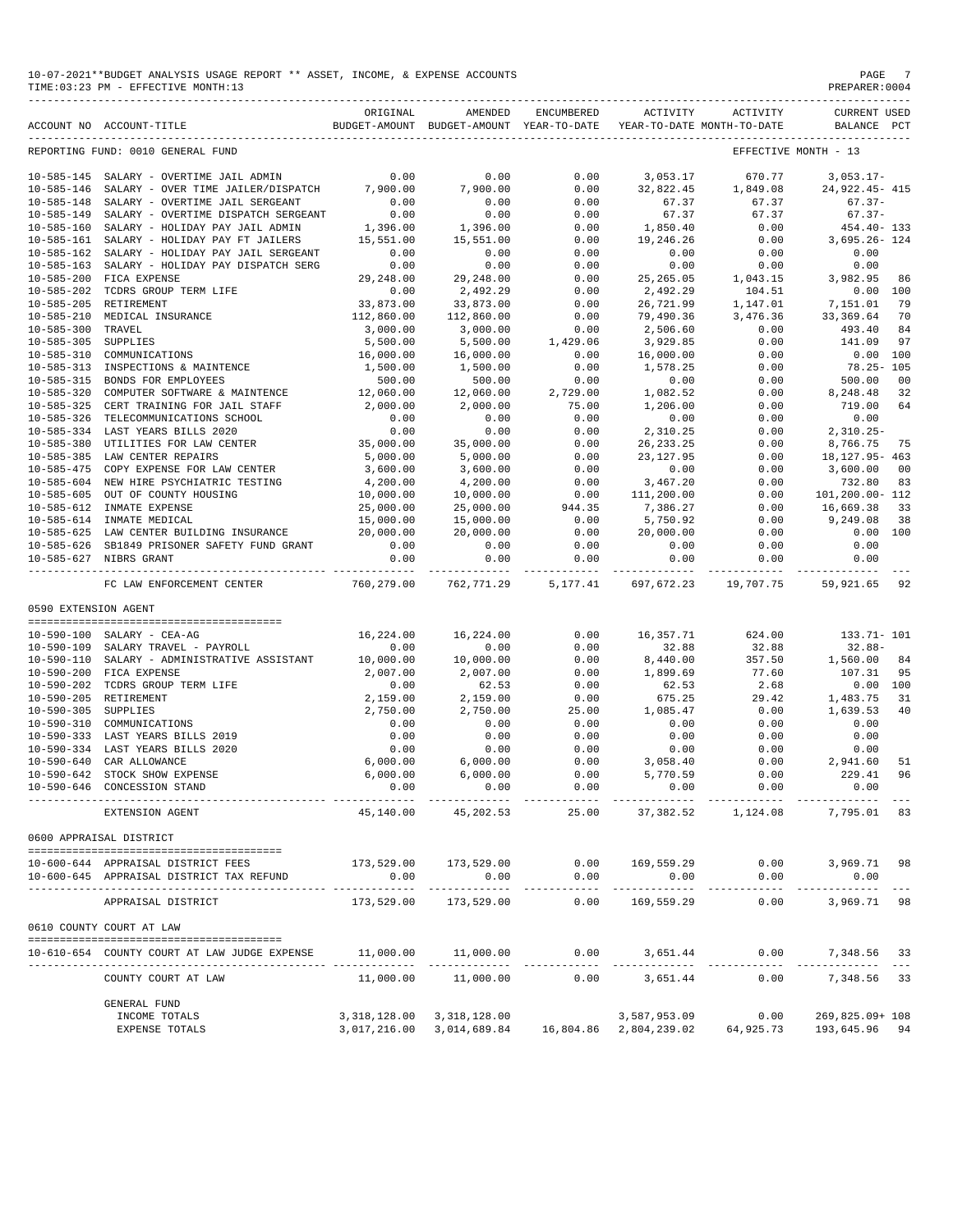|                     | 10-07-2021**BUDGET ANALYSIS USAGE REPORT ** ASSET, INCOME, & EXPENSE ACCOUNTS<br>TIME: 03:23 PM - EFFECTIVE MONTH: 13 |                                                                                 |                                       |                     |                              |                     | $\mathop{\mathtt{PAGE}}$<br>PREPARER: 0004 | - 8            |
|---------------------|-----------------------------------------------------------------------------------------------------------------------|---------------------------------------------------------------------------------|---------------------------------------|---------------------|------------------------------|---------------------|--------------------------------------------|----------------|
|                     | ACCOUNT NO ACCOUNT-TITLE                                                                                              | ORIGINAL<br>BUDGET-AMOUNT BUDGET-AMOUNT YEAR-TO-DATE YEAR-TO-DATE MONTH-TO-DATE | AMENDED                               | ENCUMBERED          |                              | ACTIVITY ACTIVITY   | <b>CURRENT USED</b><br>BALANCE PCT         |                |
|                     | REPORTING FUND: 0011 ROAD & BRIDGE PRECINCT 1                                                                         |                                                                                 |                                       |                     |                              |                     | EFFECTIVE MONTH - 13                       |                |
| 0100 CASH ACCOUNTS  |                                                                                                                       |                                                                                 |                                       |                     |                              |                     |                                            |                |
|                     | 11-100-100 CFC: ROAD & BRIDGE PRECINCT 1                                                                              |                                                                                 |                                       |                     | 40,955.05                    | $3,203.64-$         | 134,503.25                                 |                |
|                     | 11-100-185 DUE FROM I&S FUND                                                                                          |                                                                                 |                                       |                     | 0.00                         | 0.00                | 0.00                                       |                |
|                     | 11-100-197 DUE FROM GENERAL FUND                                                                                      |                                                                                 |                                       |                     | 0.00                         | 0.00                | 0.00                                       |                |
|                     | 11-100-280 DELINQUENT TAXES RECEIVABLE                                                                                |                                                                                 |                                       |                     | 0.00                         | 0.00                | 3,115.91                                   |                |
|                     | 11-100-285 ALLOWANCE-UNCOLLECTABLE TAXES<br>11-100-290 DUE FROM APPRAISAL DISTRICT                                    |                                                                                 |                                       |                     | 0.00<br>0.00                 | 0.00<br>0.00        | 679.80-<br>0.00                            |                |
|                     | CASH ACCOUNTS                                                                                                         |                                                                                 |                                       |                     | ---------------<br>40,955.05 |                     |                                            |                |
|                     |                                                                                                                       |                                                                                 |                                       |                     |                              |                     | 3, 203.64 - 136, 939.36                    |                |
|                     | 0311 REVENUE ACCOUNTS                                                                                                 |                                                                                 |                                       |                     |                              |                     |                                            |                |
|                     | 11-311-100 ADVALOREM TAXES                                                                                            | 170,000.00                                                                      | 170,000.00                            |                     | 170,000.00                   | 0.00                |                                            | 0.00 100       |
|                     | 11-311-105 ROAD & BRIDGE                                                                                              | 26,767.00                                                                       | 26,767.00                             |                     | 26,935.68                    | 0.00                | $168.68 + 101$                             |                |
|                     | 11-311-110 MOTOR VEHICLE REGISTRATION                                                                                 | 47,000.00                                                                       | 47,000.00                             |                     | 60,469.19                    | 0.00                | 13,469.19+ 129                             |                |
|                     | 11-311-120 GROSS WEIGHT AND AXLE FEES<br>11-311-125 I&S REVENUE FOR COMM DEB                                          | 14,000.00<br>19,343.00                                                          | 14,000.00<br>19,343.00                |                     | 11,791.11<br>19,341.23       | 0.00<br>0.00        | 2,208.89                                   | 84<br>1.77 100 |
|                     | 11-311-130 LONG TERM FINANCING INCOME                                                                                 | 0.00                                                                            | 0.00                                  |                     | 0.00                         | 0.00                | 0.00                                       |                |
|                     | 11-311-140 BRIDGE REPAIR INSURANCE                                                                                    | 0.00                                                                            | 0.00                                  |                     | 0.00                         | 0.00                | 0.00                                       |                |
|                     | 11-311-145 RESERVE FEMA FUNDS                                                                                         | 0.00                                                                            | 0.00                                  |                     | 0.00                         | 0.00                | 0.00                                       |                |
|                     | 11-311-150 OTHER INCOME                                                                                               | 0.00                                                                            | 0.00                                  |                     | 0.00                         | 0.00                | 0.00                                       |                |
|                     | 11-311-155 RESERVE FUNDS                                                                                              | 0.00                                                                            | 0.00                                  |                     | 0.00                         | 0.00                | 0.00                                       |                |
|                     | 11-311-160 SALE OF FIXED ASSETS                                                                                       | 0.00<br>0.00                                                                    | 0.00                                  |                     | 24,544.87                    | 0.00                | 24,544.87+                                 |                |
|                     | 11-311-165 RESERVE CERTZ FUNDS<br>11-311-170 INSURANCE PROCEEDS                                                       | 0.00                                                                            | 0.00<br>0.00                          |                     | 0.00<br>36,500.00            | 0.00<br>0.00        | 0.00<br>$36,500.00+$                       |                |
|                     | 11-311-180 INTEREST EARNED                                                                                            | 0.00                                                                            | 0.00                                  |                     | 0.00                         | 0.00                | 0.00                                       |                |
|                     | REVENUE ACCOUNTS                                                                                                      | -------------                                                                   | ------------<br>277,110.00 277,110.00 | 0.00                | --------------<br>349,582.08 | ----------<br>0.00  | --------------<br>72,472.08+ 126           |                |
|                     | 0611 EXPENSE ACCOUNTS                                                                                                 |                                                                                 |                                       |                     |                              |                     |                                            |                |
|                     |                                                                                                                       |                                                                                 |                                       |                     |                              |                     |                                            |                |
|                     | 11-611-100 SALARY - COMMISSIONER PCT 1                                                                                | 37,415.00                                                                       | 37,415.00                             | 0.00                | 37,738.61                    | 1,439.62            | $323.61 - 101$                             |                |
|                     | 11-611-105 LONGEVITY PAY<br>11-611-110 SALARY - ROAD FOREMAN                                                          | 3,750.00<br>37,216.00                                                           | 3,750.00<br>37,216.00                 | 0.00<br>0.00        | 3,750.00<br>37,402.60        | 0.00<br>1,431.35    | $0.00$ 100<br>186.60- 101                  |                |
|                     | 11-611-112 SALARY - ROAD HAND                                                                                         | 31,221.00                                                                       | 31,221.00                             | 0.00                | 31,430.94                    | 1,200.80            | 209.94-101                                 |                |
|                     | 11-611-115 PHONE ALLOWANCE                                                                                            | 720.00                                                                          | 720.00                                | 0.00                | 725.62                       | 27.68               |                                            | $5.62 - 101$   |
|                     | 11-611-120 SALARY - OVERTIME & PART TIME                                                                              | 10,000.00                                                                       | 10,000.00                             | 0.00                | 6,248.11                     | 0.00                | 3,751.89 62                                |                |
|                     | 11-611-200 FICA EXPENSE                                                                                               | 9,205.00                                                                        | 9,205.00                              | 0.00                | 8,936.96                     | 312.16              | 268.04                                     | 97             |
|                     | 11-611-202 TCDRS GROUP TERM LIFE                                                                                      | 0.00                                                                            | 863.76                                | 0.00                | 863.76                       | 30.75               |                                            | 0.00 100       |
|                     | 11-611-205 RETIREMENT<br>11-611-210 MEDICAL INSURANCE                                                                 | 9,903.00<br>30,780.00                                                           | 9,903.00<br>30,780.00                 | 0.00<br>0.00        | 9,136.92<br>32,059.38        | 337.38<br>1,298.82  | 766.08<br>1,279.38- 104                    | 92             |
|                     | 11-611-300 TRAVEL & SCHOOL                                                                                            | 2,500.00                                                                        | 2,500.00                              | 0.00                | 110.00                       | 0.00                | 2,390.00                                   | 04             |
| 11-611-305 SUPPLIES |                                                                                                                       | 8,600.00                                                                        | 8,600.00                              | 154.29              | 7,925.08                     | 0.00                | 520.63                                     | 94             |
|                     | 11-611-310 COMMUNICATIONS                                                                                             | 500.00                                                                          | 500.00                                | 0.00                | 455.88                       | 0.00                | 44.12                                      | 91             |
| 11-611-315 BONDS    |                                                                                                                       | 200.00                                                                          | 200.00                                | 0.00                | 177.50                       | 0.00                | 22.50                                      | 89             |
|                     | 11-611-320 REPAIRS & MAINTENANCE                                                                                      | 30,000.00                                                                       | 30,000.00                             | $72.50 -$           | 30,072.50                    | 0.00                |                                            | 0.00 100       |
|                     | 11-611-333 LAST YEARS BILLS 2019                                                                                      | 0.00                                                                            | 0.00                                  | 0.00                | 0.00                         | 0.00                | 0.00                                       |                |
|                     | 11-611-334 LAST YEARS BILLS 2020<br>11-611-380 UTILITIES                                                              | 0.00<br>2,100.00                                                                | 0.00<br>2,100.00                      | 0.00<br>0.00        | 375.00<br>1,712.05           | 0.00<br>0.00        | $375.00 -$<br>387.95                       | 82             |
|                     | 11-611-620 CAPITAL OUTLAY UNIT COST                                                                                   | 0.00                                                                            | 0.00                                  | 0.00                | 0.00                         | 0.00                | 0.00                                       |                |
|                     | 11-611-622 DEBT SERVICE - EQUIPMENT PRINCIPAL                                                                         | 16,590.00                                                                       | 16,590.00                             | 0.00                | 17,445.42                    | 0.00                | $855.42 - 105$                             |                |
|                     | 11-611-624 DEBT SERVICE - EQUIPMENT INTEREST                                                                          | 2,753.00                                                                        | 2,753.00                              | 0.00                | 1,895.81                     | 0.00                | 857.19                                     | 69             |
|                     | 11-611-625 NEW EQUIPMENT                                                                                              | 0.00                                                                            | 55,900.00                             | 0.00                | 55,900.00                    | 0.00                |                                            | 0.00 100       |
|                     | 11-611-700 DIESEL, OIL, AND GASOLINE                                                                                  | 25,000.00                                                                       | 25,000.00                             | 0.00                | 19,527.11                    | 0.00                | 5,472.89                                   | 78             |
|                     | 11-611-705 ROAD MATERIAL & CONSTRUCTION                                                                               | 13,000.00                                                                       | 13,000.00                             | 2,153.01            | 690.00                       | 0.00                | 10,156.99                                  | 22             |
|                     | 11-611-710 LOCAL MATCHING CETRZ GT<br>11-611-715 FEE REIMBURSEMENT                                                    | 0.00<br>0.00                                                                    | 0.00<br>0.00                          | 0.00<br>0.00        | 0.00<br>0.00                 | 0.00<br>0.00        | 0.00<br>0.00                               |                |
|                     | 11-611-720 BRIDGE REPAIR                                                                                              | 0.00                                                                            | 0.00                                  | 0.00                | 0.00                         | 0.00                | 0.00                                       |                |
|                     | 11-611-725 TIRES & TUBES                                                                                              | 8,000.00                                                                        | 8,000.00                              | 0.00                | 4,465.97                     | 0.00                | 3,534.03                                   | 56             |
|                     | 11-611-730 RESERVE MONEY                                                                                              | 0.00                                                                            | 0.00                                  | 0.00                | 0.00                         | 0.00                | 0.00                                       |                |
|                     | 11-611-735 CERTZ RESERVE                                                                                              | 0.00                                                                            | 0.00                                  | 0.00                | 0.00                         | 0.00                | 0.00                                       |                |
|                     | 11-611-740 FEMA RESERVE                                                                                               | 0.00<br>-----------                                                             | 0.00<br>-----------                   | 0.00<br>----------- | 0.00<br>-----------          | 0.00<br>----------- | 0.00<br>-----------                        |                |
|                     | EXPENSE ACCOUNTS                                                                                                      | 279,453.00                                                                      | 336,216.76                            | 2,234.80            | 309,045.22                   | 6,078.56            | 24,936.74 93                               |                |
|                     | ROAD & BRIDGE PRECINCT 1                                                                                              |                                                                                 |                                       |                     |                              |                     |                                            |                |
|                     | INCOME TOTALS                                                                                                         | 277,110.00                                                                      | 277,110.00                            |                     | 349,582.08                   | 0.00                | 72,472.08+126                              |                |
|                     | EXPENSE TOTALS                                                                                                        | 279,453.00                                                                      | 336,216.76 2,234.80 309,045.22        |                     |                              | 6,078.56            | 24,936.74 93                               |                |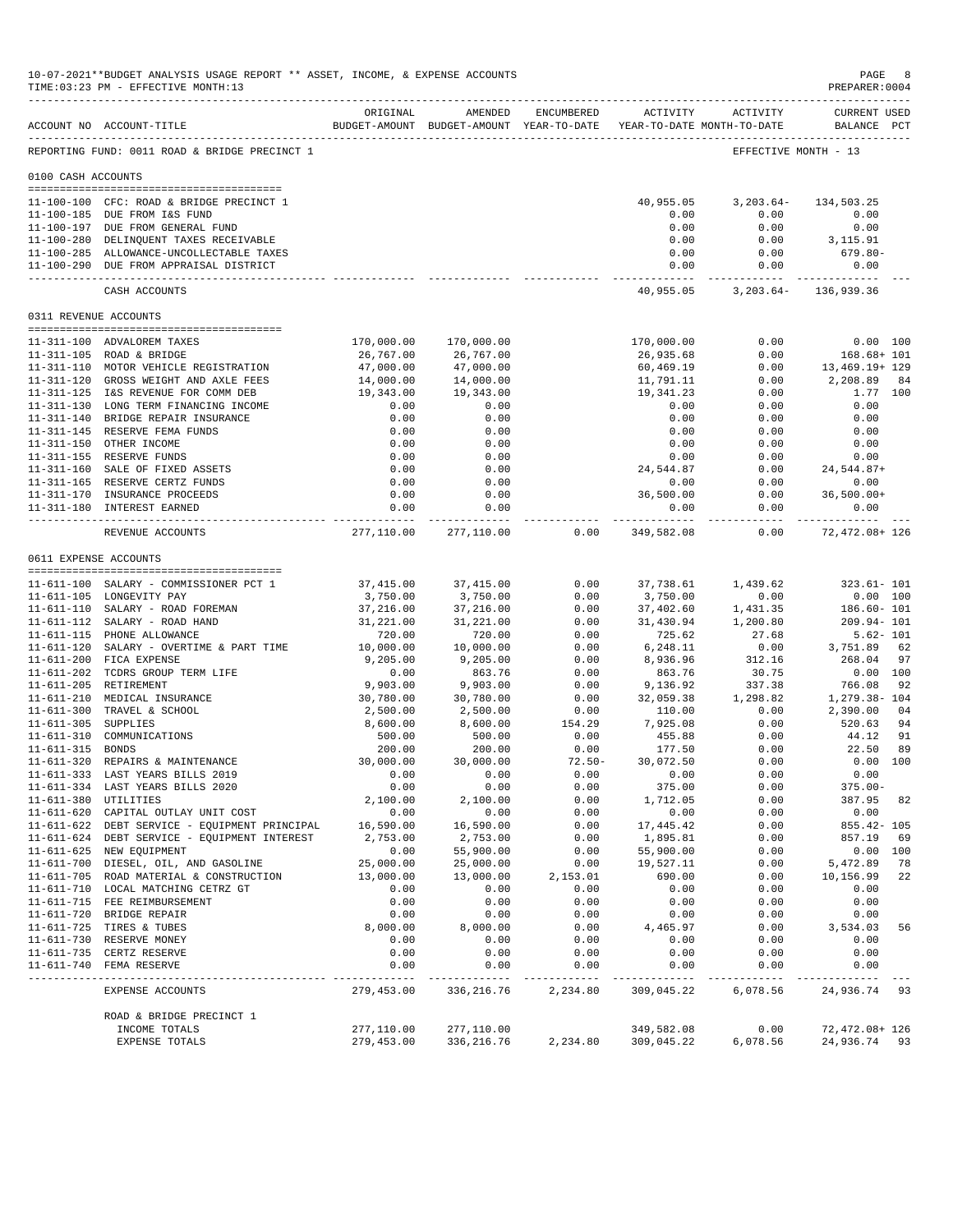|                     | 10-07-2021**BUDGET ANALYSIS USAGE REPORT ** ASSET, INCOME, & EXPENSE ACCOUNTS<br>TIME: 03:23 PM - EFFECTIVE MONTH: 13 |                            |                                                                                |                |                            |                      | $\mathop{\mathtt{PAGE}}$<br>PREPARER: 0004 | - 9                                                                                                                                                                                                                                                                                                                                                                                                |
|---------------------|-----------------------------------------------------------------------------------------------------------------------|----------------------------|--------------------------------------------------------------------------------|----------------|----------------------------|----------------------|--------------------------------------------|----------------------------------------------------------------------------------------------------------------------------------------------------------------------------------------------------------------------------------------------------------------------------------------------------------------------------------------------------------------------------------------------------|
|                     | ACCOUNT NO ACCOUNT-TITLE                                                                                              | ORIGINAL                   | AMENDED<br>BUDGET-AMOUNT BUDGET-AMOUNT YEAR-TO-DATE YEAR-TO-DATE MONTH-TO-DATE | ENCUMBERED     | ACTIVITY                   | ACTIVITY             | <b>CURRENT USED</b><br>BALANCE PCT         |                                                                                                                                                                                                                                                                                                                                                                                                    |
|                     | REPORTING FUND: 0012 ROAD & BRIDGE PRECINCT 2                                                                         |                            |                                                                                |                |                            |                      | EFFECTIVE MONTH - 13                       |                                                                                                                                                                                                                                                                                                                                                                                                    |
| 0100 CASH ACCOUNTS  |                                                                                                                       |                            |                                                                                |                |                            |                      |                                            |                                                                                                                                                                                                                                                                                                                                                                                                    |
|                     | 12-100-100 CFC: ROAD & BRIDGE PRECINCT 2                                                                              |                            |                                                                                |                | 26,268.46                  | $2,285.28-$          | 177,701.75                                 |                                                                                                                                                                                                                                                                                                                                                                                                    |
|                     | 12-100-185 DUE FROM I&S FUND                                                                                          |                            |                                                                                |                | 0.00                       | 0.00                 | 0.00                                       |                                                                                                                                                                                                                                                                                                                                                                                                    |
|                     | 12-100-186 DUE FROM GENERAL FUND                                                                                      |                            |                                                                                |                | 0.00                       | 0.00                 | 0.00                                       |                                                                                                                                                                                                                                                                                                                                                                                                    |
|                     | 12-100-280 DELINQUENT TAXES RECEIVABLE                                                                                |                            |                                                                                |                | 0.00                       | 0.00                 | 3,115.91                                   |                                                                                                                                                                                                                                                                                                                                                                                                    |
|                     | 12-100-285 ALLOWANCE-UNCOLLECTABLE TAXES<br>12-100-290 DUE FROM APPRAISAL DISTRICT                                    |                            |                                                                                |                | 0.00<br>0.00               | 0.00<br>0.00         | 679.81-<br>0.00                            |                                                                                                                                                                                                                                                                                                                                                                                                    |
|                     |                                                                                                                       |                            |                                                                                |                | -------------              | -----------          | ______________                             |                                                                                                                                                                                                                                                                                                                                                                                                    |
|                     | CASH ACCOUNTS                                                                                                         |                            |                                                                                |                | 26,268.46                  |                      | 2, 285. 28 - 180, 137. 85                  |                                                                                                                                                                                                                                                                                                                                                                                                    |
|                     | 0312 REVENUE ACCOUNTS                                                                                                 |                            |                                                                                |                |                            |                      |                                            |                                                                                                                                                                                                                                                                                                                                                                                                    |
|                     | 12-312-100 ADVALOREM TAXES                                                                                            | 170,000.00                 | 170,000.00                                                                     |                | 170,000.00                 | 0.00                 |                                            | 0.00 100                                                                                                                                                                                                                                                                                                                                                                                           |
|                     | 12-312-105 ROAD & BRIDGE                                                                                              | 26,767.00                  | 26,767.00                                                                      |                | 26,935.71                  | 0.00                 | $168.71 + 101$                             |                                                                                                                                                                                                                                                                                                                                                                                                    |
|                     | 12-312-110 MOTOR VEHICLE REGISTRATION                                                                                 | 47,000.00                  | 47,000.00                                                                      |                | 60,469.15                  | 0.00                 | 13,469.15+ 129                             |                                                                                                                                                                                                                                                                                                                                                                                                    |
|                     | 12-312-120 GROSS WEIGHT AND AXLE FEES                                                                                 | 14,000.00                  | 14,000.00                                                                      |                | 11,791.12                  | 0.00                 | 2,208.88                                   | 84                                                                                                                                                                                                                                                                                                                                                                                                 |
|                     | 12-312-125 I&S REVENUE FOR COMM DEB<br>12-312-130 LONG TERM FINANCING INCOME                                          | 39,896.00<br>0.00          | 39,896.00<br>0.00                                                              |                | 39,452.78<br>0.00          | 0.00<br>0.00         | 443.22<br>0.00                             | -99                                                                                                                                                                                                                                                                                                                                                                                                |
|                     | 12-312-140 BRIDGE REPAIR INSURANCE                                                                                    | 0.00                       | 0.00                                                                           |                | 0.00                       | 0.00                 | 0.00                                       |                                                                                                                                                                                                                                                                                                                                                                                                    |
|                     | 12-312-145 RESERVE FEMA FUNDS                                                                                         | 24,710.66                  | 24,710.66                                                                      |                | 0.00                       | 0.00                 | 24,710.66                                  | 0 <sub>0</sub>                                                                                                                                                                                                                                                                                                                                                                                     |
|                     | 12-312-150 OTHER INCOME                                                                                               | 0.00                       | 0.00                                                                           |                | 73.00                      | 0.00                 | $73.00+$                                   |                                                                                                                                                                                                                                                                                                                                                                                                    |
|                     | 12-312-155 RESERVE FUNDS                                                                                              | 0.00                       | 0.00                                                                           |                | 0.00                       | 0.00                 | 0.00                                       |                                                                                                                                                                                                                                                                                                                                                                                                    |
|                     | 12-312-160 SALE OF FIXED ASSETS                                                                                       | 0.00                       | 0.00                                                                           |                | 0.00                       | 0.00                 | 0.00                                       |                                                                                                                                                                                                                                                                                                                                                                                                    |
|                     | 12-312-165 RESERVE CERTZ FUNDS                                                                                        | 0.00                       | 0.00                                                                           |                | 0.00                       | 0.00                 | 0.00                                       |                                                                                                                                                                                                                                                                                                                                                                                                    |
|                     | 12-312-170 INSURANCE PROCEEDS<br>12-312-180 INTEREST EARNED                                                           | 0.00<br>0.00               | 0.00<br>0.00                                                                   |                | 0.00<br>0.00               | 0.00<br>0.00         | 0.00<br>0.00                               |                                                                                                                                                                                                                                                                                                                                                                                                    |
|                     | REVENUE ACCOUNTS                                                                                                      | ------------<br>322,373.66 | -----------<br>322,373.66                                                      | 0.00           | .<br>308,721.76            | ----------<br>0.00   | ------------<br>13,651.90                  | 96                                                                                                                                                                                                                                                                                                                                                                                                 |
|                     |                                                                                                                       |                            |                                                                                |                |                            |                      |                                            |                                                                                                                                                                                                                                                                                                                                                                                                    |
|                     | 0612 EXPENSE ACCOUNTS                                                                                                 |                            |                                                                                |                |                            |                      |                                            |                                                                                                                                                                                                                                                                                                                                                                                                    |
|                     | 12-612-100 SALARY - COMMISSIONER PCT 2                                                                                | 37,415.00                  | 37, 415.00                                                                     | 0.00           | 37,738.61                  | 1,439.62             | $323.61 - 101$                             |                                                                                                                                                                                                                                                                                                                                                                                                    |
|                     | 12-612-105 LONGEVITY PAY                                                                                              | 0.00                       | 0.00                                                                           | 0.00           | 0.00                       | 0.00                 | 0.00                                       |                                                                                                                                                                                                                                                                                                                                                                                                    |
|                     | 12-612-110 SALARY - ROAD FOREMAN                                                                                      | 37,216.00                  | 37,216.00                                                                      | 0.00           | 37,402.60                  | 1,431.35             | 186.60- 101                                |                                                                                                                                                                                                                                                                                                                                                                                                    |
|                     | 12-612-112 SALARY - ROAD HAND                                                                                         | 31,221.00                  | 26, 221.00                                                                     | 0.00           | 24,796.41                  | 0.00                 | 1,424.59                                   | 95                                                                                                                                                                                                                                                                                                                                                                                                 |
|                     | 12-612-115 PHONE ALLOWANCE                                                                                            | 720.00                     | 720.00                                                                         | 0.00           | 670.26                     | 13.84                | 49.74                                      | 93                                                                                                                                                                                                                                                                                                                                                                                                 |
|                     | 12-612-120 SALARY - OVERTIME & PART TIME                                                                              | 10,000.00                  | 15,000.00                                                                      | 0.00           | 8,355.00                   | 0.00                 | 6,645.00                                   | 56                                                                                                                                                                                                                                                                                                                                                                                                 |
|                     | 12-612-200 FICA EXPENSE<br>12-612-202 TCDRS GROUP TERM LIFE                                                           | 8,946.00<br>0.00           | 8,946.00<br>803.11                                                             | 0.00<br>0.00   | 8,335.76<br>803.11         | 220.69<br>21.64      | 610.24                                     | 93<br>0.00 100                                                                                                                                                                                                                                                                                                                                                                                     |
|                     | 12-612-205 RETIREMENT                                                                                                 | 9,624.00                   | 9,624.00                                                                       | 0.00           | 8,451.15                   | 237.42               | 1,172.85                                   | 88                                                                                                                                                                                                                                                                                                                                                                                                 |
|                     | 12-612-210 MEDICAL INSURANCE                                                                                          | 30,780.00                  | 30,780.00                                                                      | 0.00           | 26,062.79                  | 865.88               | 4,717.21                                   | 85                                                                                                                                                                                                                                                                                                                                                                                                 |
|                     | 12-612-212 CHILD SUPPORT                                                                                              | 0.00                       | 0.00                                                                           | 0.00           | 0.00                       | 0.00                 | 0.00                                       |                                                                                                                                                                                                                                                                                                                                                                                                    |
|                     | 12-612-300 TRAVEL & SCHOOL                                                                                            | 2,500.00                   | 2,500.00                                                                       | 0.00           | 2,500.00                   | 0.00                 |                                            | 0.00 100                                                                                                                                                                                                                                                                                                                                                                                           |
| 12-612-305 SUPPLIES |                                                                                                                       | 8,600.00                   | 8,600.00                                                                       | 0.00           | 8,600.00                   | 0.00                 |                                            | 0.00 100                                                                                                                                                                                                                                                                                                                                                                                           |
|                     | 12-612-310 COMMUNICATIONS                                                                                             | 500.00                     | 500.00                                                                         | 0.00           | 455.88                     | 0.00                 | 44.12                                      | 91                                                                                                                                                                                                                                                                                                                                                                                                 |
| 12-612-315 BONDS    |                                                                                                                       | 200.00                     | 200.00                                                                         | 0.00           | 0.00                       | 0.00                 | 200.00                                     | 0 <sub>0</sub>                                                                                                                                                                                                                                                                                                                                                                                     |
|                     | 12-612-320 REPAIRS & MAINTENANCE<br>12-612-333 LAST YEARS BILLS 2019                                                  | 30,000.00                  | 24,000.00<br>0.00                                                              | 864.22<br>0.00 | 23, 135.78<br>0.00         | 0.00<br>0.00         | 0.00                                       | 0.00 100                                                                                                                                                                                                                                                                                                                                                                                           |
|                     | 12-612-334 LAST YEARS BILLS 2020                                                                                      | 0.00<br>0.00               | 0.00                                                                           | 0.00           | 570.02                     | 0.00                 | $570.02 -$                                 |                                                                                                                                                                                                                                                                                                                                                                                                    |
|                     | 12-612-380 UTILITIES                                                                                                  | 2,550.00                   | 2,550.00                                                                       | 0.00           | 2,426.51                   | 0.00                 | 123.49                                     | 95                                                                                                                                                                                                                                                                                                                                                                                                 |
|                     | 12-612-620 CAPITAL OUTLAY UNIT COST                                                                                   | 0.00                       | 0.00                                                                           | 0.00           | 0.00                       | 0.00                 | 0.00                                       |                                                                                                                                                                                                                                                                                                                                                                                                    |
|                     | 12-612-622 DEBT SERVICE - EQUIPMENT PRINICPAL                                                                         | 39,896.00                  | 39,896.00                                                                      | 0.00           | 38, 227.65                 | 0.00                 | 1,668.35                                   | 96                                                                                                                                                                                                                                                                                                                                                                                                 |
|                     | 12-612-624 DEBT SERVICE - EQUIPMENT INTEREST                                                                          | 0.00                       | 0.00                                                                           | 0.00           | 1,197.61                   | 0.00                 | $1,197.61-$                                |                                                                                                                                                                                                                                                                                                                                                                                                    |
|                     | 12-612-625 NEW EQUIPMENT                                                                                              | 0.00                       | 0.00                                                                           | 0.00           | 0.00                       | 0.00                 | 0.00                                       |                                                                                                                                                                                                                                                                                                                                                                                                    |
|                     | 12-612-700 DIESEL, OIL, AND GASOLINE                                                                                  | 25,000.00                  | 31,000.00                                                                      | 0.00           | 30,640.29                  | 0.00                 | 359.71                                     | 99                                                                                                                                                                                                                                                                                                                                                                                                 |
|                     | 12-612-705 ROAD MATERIAL & CONSTRUCTION                                                                               | 12,000.00                  | 12,000.00                                                                      | 354.56         | 11,614.26                  | 0.00                 | 31.18 100                                  |                                                                                                                                                                                                                                                                                                                                                                                                    |
|                     | 12-612-710 LOCAL MATCHING CETRZ GT                                                                                    | 0.00                       | 0.00                                                                           | 0.00           | 0.00                       | 0.00                 | 0.00                                       |                                                                                                                                                                                                                                                                                                                                                                                                    |
|                     | 12-612-715 FEE REIMBURSEMENT<br>12-612-720 BRIDGE REPAIR                                                              | 0.00<br>0.00               | 0.00<br>0.00                                                                   | 0.00<br>0.00   | 0.00<br>0.00               | 0.00<br>0.00         | 0.00<br>0.00                               |                                                                                                                                                                                                                                                                                                                                                                                                    |
|                     | 12-612-725 TIRES & TUBES                                                                                              | 8,000.00                   | 8,000.00                                                                       | 650.00         | 7,033.85                   | 0.00                 | 316.15                                     | 96                                                                                                                                                                                                                                                                                                                                                                                                 |
|                     | 12-612-730 RESERVE MONEY                                                                                              | 0.00                       | 0.00                                                                           | 0.00           | 0.00                       | 0.00                 | 0.00                                       |                                                                                                                                                                                                                                                                                                                                                                                                    |
|                     | 12-612-735 CERTZ RESERVE                                                                                              | 0.00                       | 0.00                                                                           | 0.00           | 0.00                       | 0.00                 | 0.00                                       |                                                                                                                                                                                                                                                                                                                                                                                                    |
|                     | 12-612-740 FEMA RESERVE                                                                                               | 24,710.66                  | 24,710.66                                                                      | 0.00           | 2,872.00<br>-------------- | 0.00<br>------------ | 21,838.66<br>_______________               | 12<br>$\frac{1}{2} \frac{1}{2} \frac{1}{2} \frac{1}{2} \frac{1}{2} \frac{1}{2} \frac{1}{2} \frac{1}{2} \frac{1}{2} \frac{1}{2} \frac{1}{2} \frac{1}{2} \frac{1}{2} \frac{1}{2} \frac{1}{2} \frac{1}{2} \frac{1}{2} \frac{1}{2} \frac{1}{2} \frac{1}{2} \frac{1}{2} \frac{1}{2} \frac{1}{2} \frac{1}{2} \frac{1}{2} \frac{1}{2} \frac{1}{2} \frac{1}{2} \frac{1}{2} \frac{1}{2} \frac{1}{2} \frac{$ |
|                     | EXPENSE ACCOUNTS                                                                                                      | 319,878.66                 | 320,681.77                                                                     | 1,868.78       | 281,889.54                 | 4,230.44             | 36,923.45                                  | 88                                                                                                                                                                                                                                                                                                                                                                                                 |
|                     | ROAD & BRIDGE PRECINCT 2                                                                                              |                            |                                                                                |                |                            |                      |                                            |                                                                                                                                                                                                                                                                                                                                                                                                    |
|                     | INCOME TOTALS                                                                                                         | 322, 373.66                | 322, 373.66                                                                    |                | 308,721.76                 | 0.00                 | 13,651.90                                  | 96                                                                                                                                                                                                                                                                                                                                                                                                 |
|                     | EXPENSE TOTALS                                                                                                        | 319,878.66                 | 320,681.77                                                                     | 1,868.78       | 281,889.54                 | 4,230.44             | 36,923.45                                  | 88                                                                                                                                                                                                                                                                                                                                                                                                 |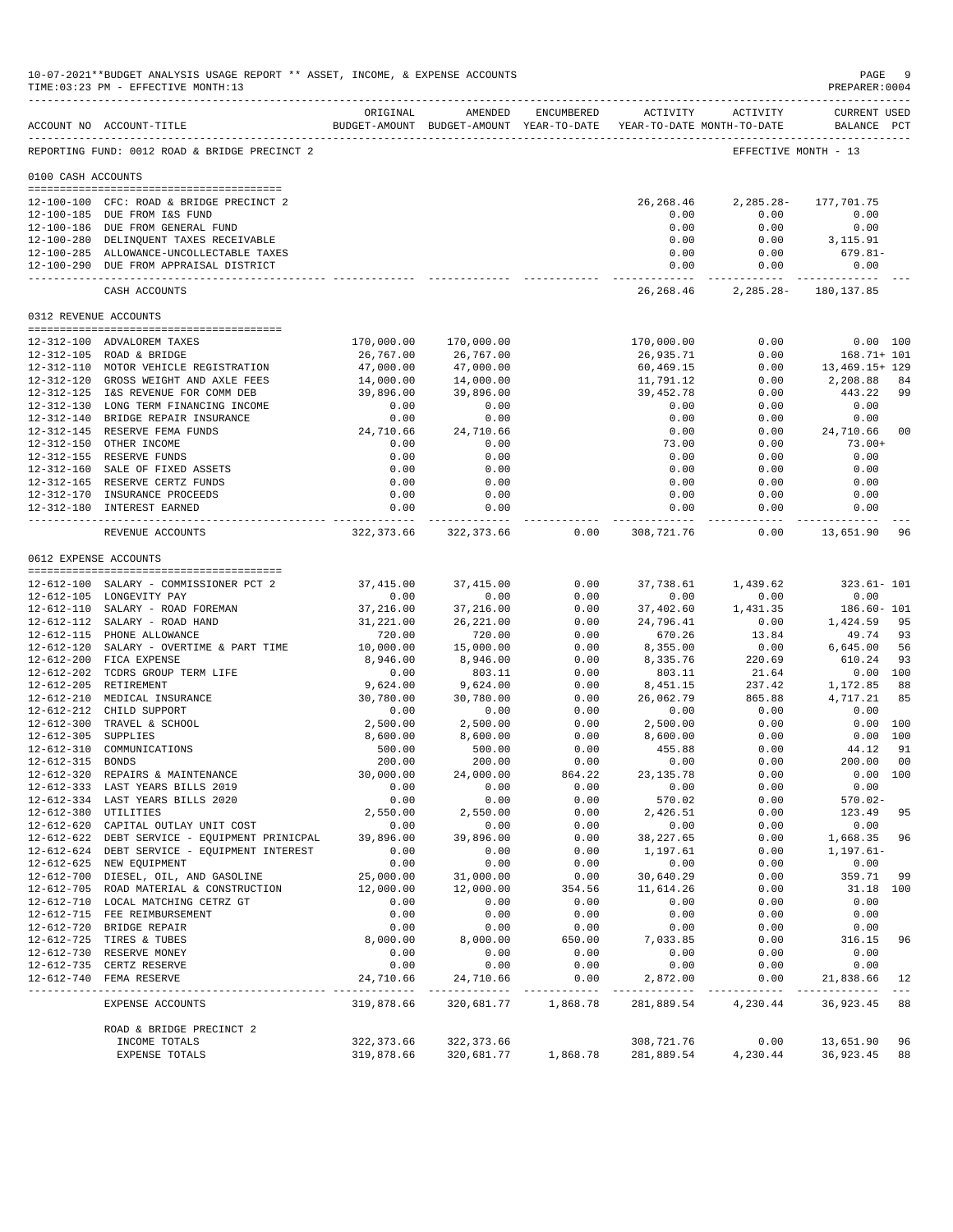|                       | 10-07-2021**BUDGET ANALYSIS USAGE REPORT ** ASSET, INCOME, & EXPENSE ACCOUNTS<br>TIME: 03:23 PM - EFFECTIVE MONTH: 13 |                          |                                                                                |                           |                              |                    | PAGE 10<br>PREPARER: 0004                           |
|-----------------------|-----------------------------------------------------------------------------------------------------------------------|--------------------------|--------------------------------------------------------------------------------|---------------------------|------------------------------|--------------------|-----------------------------------------------------|
|                       | ACCOUNT NO ACCOUNT-TITLE                                                                                              | ORIGINAL                 | AMENDED<br>BUDGET-AMOUNT BUDGET-AMOUNT YEAR-TO-DATE YEAR-TO-DATE MONTH-TO-DATE | ENCUMBERED                | ACTIVITY                     | ACTIVITY           | <b>CURRENT USED</b><br>BALANCE PCT                  |
|                       | REPORTING FUND: 0013 ROAD & BRIDGE PRECINCT 3                                                                         |                          |                                                                                |                           |                              |                    | EFFECTIVE MONTH - 13                                |
| 0100 CASH ACCOUNTS    |                                                                                                                       |                          |                                                                                |                           |                              |                    |                                                     |
|                       | 13-100-100 CFC: ROAD & BRIDGE PRECINCT 3                                                                              |                          |                                                                                |                           | 45,441.15                    | 4,487.70-          | 185,911.32                                          |
|                       | 13-100-185 DUE FROM I&S FUND                                                                                          |                          |                                                                                |                           | 0.00                         | 0.00               | 0.00                                                |
|                       | 13-100-186 DUE TO GENERAL FUND                                                                                        |                          |                                                                                |                           | 0.00                         | 0.00               | 0.00                                                |
|                       | 13-100-280 DELINQUENT TAXES RECEIVABLE                                                                                |                          |                                                                                |                           | 0.00                         | 0.00               | 3, 115.91                                           |
|                       | 13-100-285 ALLOWANCE-UNCOLLECTABLE TAXES<br>13-100-290 DUE FROM APPRAISAL DISTRICT                                    |                          |                                                                                |                           | 0.00<br>0.00                 | 0.00<br>0.00       | 679.81-<br>0.00                                     |
|                       | CASH ACCOUNTS                                                                                                         |                          |                                                                                |                           | ------------- .<br>45,441.15 |                    | ---------- -------------<br>$4,487.70 - 188,347.42$ |
| 0313 REVENUE ACCOUNTS |                                                                                                                       |                          |                                                                                |                           |                              |                    |                                                     |
|                       |                                                                                                                       |                          |                                                                                |                           |                              |                    |                                                     |
|                       | 13-313-100 ADVALOREM TAXES                                                                                            | 170,000.00               | 170,000.00                                                                     |                           | 170,000.00                   | 0.00               | $0.00$ 100                                          |
|                       | 13-313-105 ROAD & BRIDGE<br>13-313-110 MOTOR VEHICLE REGISTRATION                                                     | 26,767.00                | 26,767.00                                                                      |                           | 26,935.67                    | 0.00<br>0.00       | 168.67+ 101                                         |
|                       | 13-313-120 GROSS WEIGHT AND AXLE FEES                                                                                 | 47,000.00<br>14,000.00   | 47,000.00<br>14,000.00                                                         |                           | 60,469.18<br>11,791.12       | 0.00               | 13, 469. 18+ 129<br>2,208.88<br>84                  |
|                       | 13-313-125 I&S REVENUE FOR COMM DEB                                                                                   | 54,484.00                | 54,484.00                                                                      |                           | 54,297.77                    | 0.00               | 186.23 100                                          |
|                       | 13-313-130 LONG TERM FINANCING INCOME                                                                                 | 0.00                     | 0.00                                                                           |                           | 0.00                         | 0.00               | 0.00                                                |
|                       | 13-313-140 BRIDGE REPAIR INSURANCE                                                                                    | 0.00                     | 0.00                                                                           |                           | 0.00                         | 0.00               | 0.00                                                |
|                       | 13-313-145 RESERVE FEMA FUNDS                                                                                         | 0.00                     | 0.00                                                                           |                           | 0.00                         | 0.00               | 0.00                                                |
|                       | 13-313-150 OTHER INCOME<br>13-313-155 RESERVE FUNDS                                                                   | 0.00<br>0.00             | 0.00<br>0.00                                                                   |                           | 413.00<br>0.00               | 0.00<br>0.00       | $413.00+$<br>0.00                                   |
|                       | 13-313-160 SALE OF FIXED ASSETS                                                                                       | 0.00                     | 0.00                                                                           |                           | 72,150.92                    | 0.00               | $72,150.92+$                                        |
|                       | 13-313-165 RESERVE CERTZ FUNDS                                                                                        | 0.00                     | 0.00                                                                           |                           | 0.00                         | 0.00               | 0.00                                                |
|                       | 13-313-170 INSURANCE PROCEEDS                                                                                         | 0.00                     | 0.00                                                                           |                           | 0.00                         | 0.00               | 0.00                                                |
|                       | 13-313-180 INTEREST EARNED                                                                                            | 0.00                     | 0.00                                                                           |                           | 0.00                         | 0.00               | 0.00                                                |
|                       | 13-313-185 PIPELINE INCOME                                                                                            | 0.00                     | 0.00                                                                           |                           | 21,775.00                    | 0.00               | $21,775.00+$                                        |
|                       | REVENUE ACCOUNTS                                                                                                      | 312,251.00               | 312,251.00                                                                     | 0.00                      | 417,832.66                   | 0.00               | 105,581.66+ 134                                     |
| 0613 EXPENSE ACCOUNTS |                                                                                                                       |                          |                                                                                |                           |                              |                    |                                                     |
|                       | 13-613-100 SALARY - COMMISSIONER PCT 3                                                                                | 37,415.00                | 37,415.00                                                                      | 0.00                      |                              | 37,738.61 1,439.62 | 323.61- 101                                         |
|                       | 13-613-105 LONGEVITY PAY                                                                                              | 3,300.00                 | 3,300.00                                                                       | 0.00                      | 3,300.00                     | 0.00               | 0.00 100                                            |
|                       | 13-613-110 SALARY - ROAD FOREMAN                                                                                      | 37,216.00                | 37,216.00                                                                      | 0.00                      | 29,866.64                    | 1,431.35           | 7,349.36 80                                         |
|                       | 13-613-112 SALARY - ROAD HAND                                                                                         | 31,221.00                | 31,221.00                                                                      | 0.00                      | 20,983.28                    | 1,200.80           | 10,237.72 67                                        |
|                       | 13-613-115 PHONE ALLOWANCE                                                                                            | 720.00                   | 720.00                                                                         | 0.00                      | 684.10                       | 27.68              | 35.90<br>95                                         |
|                       | 13-613-120 SALARY - OVERTIME & PART TIME                                                                              | 3,000.00                 | 3,000.00                                                                       | 0.00<br>0.00              | 10,560.00                    | 1,740.00           | 7,560.00-352                                        |
|                       | 13-613-200 FICA EXPENSE<br>13-613-202 TCDRS GROUP TERM LIFE                                                           | 9,143.00<br>0.00         | 9,143.00<br>758.65                                                             | 0.00                      | 7,837.30<br>758.65           | 444.63<br>43.81    | 1,305.70<br>86<br>0.00 100                          |
|                       | 13-613-205 RETIREMENT                                                                                                 | 9,836.00                 | 9,836.00                                                                       | 0.00                      | 8,038.22                     | 480.58             | 1,797.78<br>82                                      |
|                       | 13-613-210 MEDICAL INSURANCE                                                                                          | 30,780.00                | 30,780.00                                                                      | 0.00                      | 25,778.30                    | 1,298.82           | 5,001.70 84                                         |
|                       | 13-613-300 TRAVEL & SCHOOL                                                                                            | 2,500.00                 | 2,500.00                                                                       | 0.00                      | 1,713.20                     | 0.00               | 786.80<br>69                                        |
| 13-613-305 SUPPLIES   |                                                                                                                       | 15,600.00                | 15,600.00                                                                      | 317.14                    | 2,335.49                     | 0.00               | 12,947.37<br>17                                     |
| $13 - 613 - 310$      | COMMUNICATIONS                                                                                                        | 500.00                   | 500.00                                                                         | 0.00                      | 455.88                       | 0.00               | 91<br>44.12<br>89                                   |
| 13-613-315            | <b>BONDS</b><br>13-613-320 REPAIRS & MAINTENANCE                                                                      | 200.00<br>30,000.00      | 200.00<br>30,000.00                                                            | 0.00<br>140.00            | 178.00<br>18, 176. 35        | 0.00<br>0.00       | 22.00<br>11,683.65<br>61                            |
|                       | 13-613-333 LAST YEARS BILLS 2019                                                                                      | 0.00                     | 0.00                                                                           | 0.00                      | 0.00                         | 0.00               | 0.00                                                |
|                       | 13-613-334 LAST YEARS BILLS 2020                                                                                      | 0.00                     | 0.00                                                                           | 0.00                      | 6,452.06                     | 0.00               | $6,452.06 -$                                        |
| 13-613-380 UTILITIES  |                                                                                                                       | 1,500.00                 | 1,500.00                                                                       | 0.00                      | 869.51                       | 0.00               | 630.49<br>58                                        |
| $13 - 613 - 620$      | CAPITAL OUTLAY UNIT COST                                                                                              | 0.00                     | 0.00                                                                           | 0.00                      | 0.00                         | 0.00               | 0.00                                                |
|                       | 13-613-622 DEBT SERVICE - EQUIPMENT PRINICIPAL<br>13-613-624 DEBT SERVICE - EQUIPMENT INTEREST                        | 52,052.00<br>2,432.00    | 52,052.00<br>2,432.00                                                          | 0.00<br>0.00              | 52,747.14<br>1,550.63        | 0.00<br>0.00       | 695.14- 101<br>881.37<br>64                         |
|                       | 13-613-625 NEW EQUIPMENT                                                                                              | 0.00                     | 0.00                                                                           | 0.00                      | 112,330.00                   | 0.00               | $112, 330.00 -$                                     |
|                       | 13-613-700 DIESEL, OIL, AND GASOLINE                                                                                  | 25,000.00                | 25,000.00                                                                      | 0.00                      | 23, 311.45                   | 0.00               | 1,688.55<br>93                                      |
|                       | 13-613-705 ROAD MATERIAL & CONSTRUCTION                                                                               | 12,000.00                | 12,000.00                                                                      | 0.00                      | 3,077.00                     | 0.00               | 8,923.00<br>26                                      |
|                       | 13-613-710 LOCAL MATCHING CETRZ GT                                                                                    | 0.00                     | 0.00                                                                           | 0.00                      | 0.00                         | 0.00               | 0.00                                                |
|                       | 13-613-715 FEE REIMBURSEMENT                                                                                          | 0.00                     | 0.00                                                                           | 0.00                      | 0.00                         | 0.00               | 0.00                                                |
| $13 - 613 - 720$      | BRIDGE REPAIR<br>13-613-725 TIRES & TUBES                                                                             | 0.00<br>8,000.00         | 0.00<br>8,000.00                                                               | 0.00<br>0.00              | 0.00<br>4,436.60             | 0.00<br>0.00       | 0.00<br>3,563.40<br>55                              |
|                       | 13-613-730 RESERVE MONEY                                                                                              | 0.00                     | 0.00                                                                           | 0.00                      | 0.00                         | 0.00               | 0.00                                                |
|                       | 13-613-735 CERTZ RESERVE                                                                                              | 0.00                     | 0.00                                                                           | 0.00                      | 0.00                         | 0.00               | 0.00                                                |
|                       | 13-613-740 FEMA RESERVE                                                                                               | 0.00                     | 0.00                                                                           | 0.00                      | 0.00                         | 0.00               | 0.00                                                |
|                       | EXPENSE ACCOUNTS                                                                                                      | ----------<br>312,415.00 | ------<br>313, 173.65                                                          | $=$ $=$ $=$ $=$<br>457.14 | ------<br>373, 178.41        | -----<br>8,107.29  | -------<br>60, 461.90- 119                          |
|                       | ROAD & BRIDGE PRECINCT 3                                                                                              |                          |                                                                                |                           |                              |                    |                                                     |
|                       | INCOME TOTALS                                                                                                         | 312,251.00               | 312,251.00                                                                     |                           | 417,832.66                   | 0.00               | 105,581.66+ 134                                     |
|                       | EXPENSE TOTALS                                                                                                        | 312, 415.00              | 313, 173.65                                                                    | 457.14                    | 373, 178.41                  | 8,107.29           | 60, 461.90- 119                                     |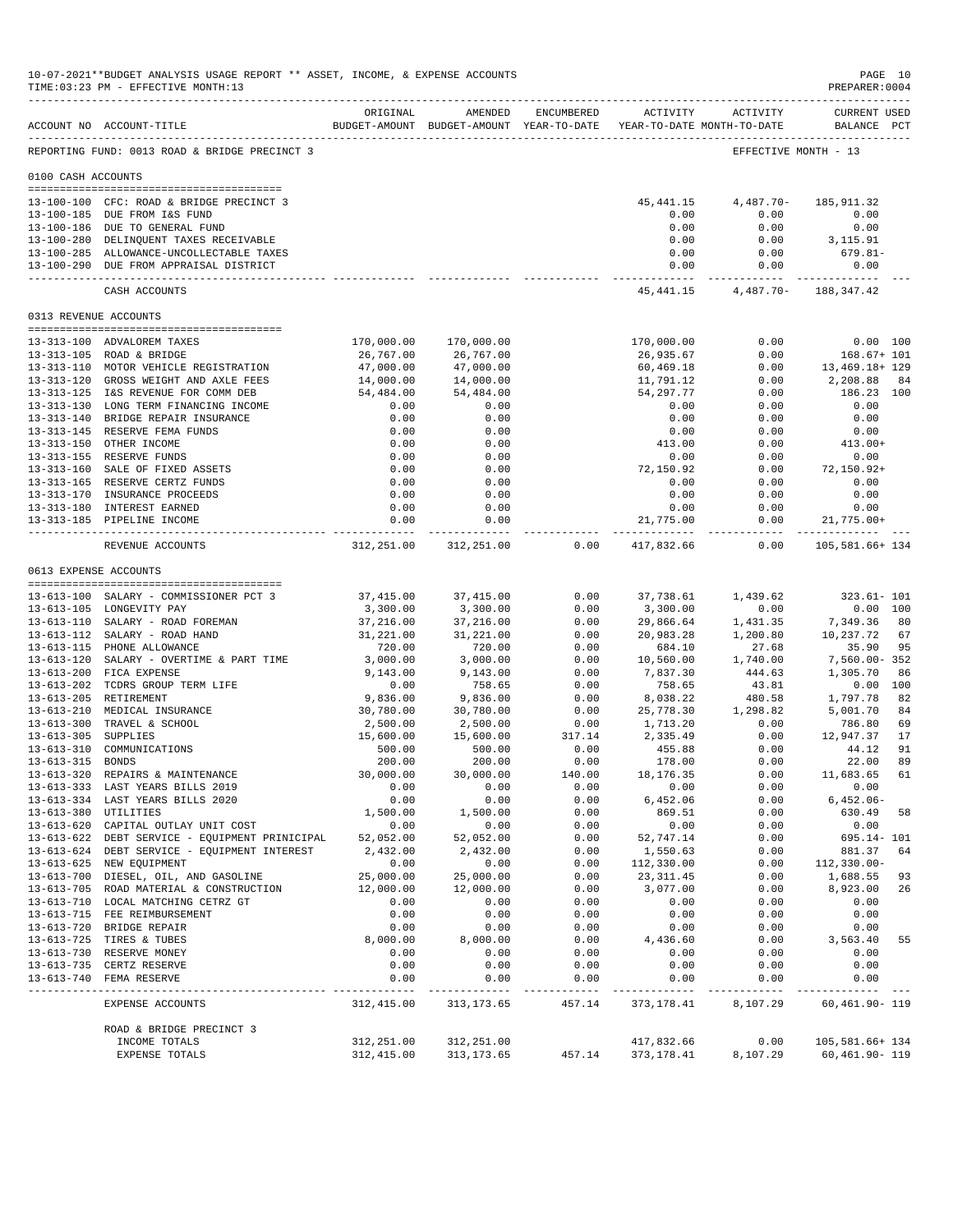|                       | 10-07-2021**BUDGET ANALYSIS USAGE REPORT ** ASSET, INCOME, & EXPENSE ACCOUNTS<br>TIME: 03:23 PM - EFFECTIVE MONTH: 13 |                     |                                                                                |                  |                                   |                                | PAGE 11<br>PREPARER: 0004             |                        |
|-----------------------|-----------------------------------------------------------------------------------------------------------------------|---------------------|--------------------------------------------------------------------------------|------------------|-----------------------------------|--------------------------------|---------------------------------------|------------------------|
|                       | ACCOUNT NO ACCOUNT-TITLE                                                                                              | ORIGINAL            | AMENDED<br>BUDGET-AMOUNT BUDGET-AMOUNT YEAR-TO-DATE YEAR-TO-DATE MONTH-TO-DATE | ENCUMBERED       |                                   | ACTIVITY ACTIVITY              | <b>CURRENT USED</b><br>BALANCE PCT    |                        |
|                       | REPORTING FUND: 0014 ROAD & BRIDGE PRECINCT 4                                                                         |                     |                                                                                |                  |                                   |                                | EFFECTIVE MONTH - 13                  |                        |
| 0100 CASH ACCOUNTS    |                                                                                                                       |                     |                                                                                |                  |                                   |                                |                                       |                        |
|                       | 14-100-100 CFC: ROAD & BRIDGE PRECINCT 4                                                                              |                     |                                                                                |                  | 3,521.19                          | 4,218.95-                      | 85,102.43                             |                        |
|                       | 14-100-185 DUE FROM I&S FUND                                                                                          |                     |                                                                                |                  | 0.00                              | 0.00                           | 0.00                                  |                        |
|                       | 14-100-186 DUE FROM GENERAL FUND                                                                                      |                     |                                                                                |                  | 0.00                              | 0.00                           | 0.00                                  |                        |
|                       | 14-100-280 DELINQUENT TAXES RECEIVABLE                                                                                |                     |                                                                                |                  | 0.00                              | 0.00                           | 3,115.91                              |                        |
|                       | 14-100-285 ALLOWANCE-UNCOLLECTABLE TAXES                                                                              |                     |                                                                                |                  | 0.00                              | 0.00                           | 679.81-                               |                        |
|                       | 14-100-290 DUE FROM APPRAISAL DISTRICT                                                                                |                     |                                                                                |                  | 0.00                              | 0.00                           | 0.00<br>_____________________________ |                        |
|                       | CASH ACCOUNTS                                                                                                         |                     |                                                                                |                  |                                   | 3,521.19 4,218.95 - 87,538.53  |                                       |                        |
| 0314 REVENUE ACCOUNTS |                                                                                                                       |                     |                                                                                |                  |                                   |                                |                                       |                        |
|                       | 14-314-100 ADVALOREM TAXES                                                                                            | 170,000.00          | 170,000.00                                                                     |                  | 170,000.00                        | 0.00                           |                                       | 0.00 100               |
|                       | 14-314-105 ROAD & BRIDGE                                                                                              | 26,767.00           | 26,767.00                                                                      |                  | 26,935.70                         | 0.00                           | 168.70+ 101                           |                        |
|                       | 14-314-110 MOTOR VEHICLE REGISTRATION                                                                                 | 47,000.00           | 47,000.00                                                                      |                  | 60,469.16                         | 0.00                           | 13,469.16+ 129                        |                        |
|                       | 14-314-120 GROSS WEIGHT AND AXLE FEES                                                                                 | 14,000.00           | 14,000.00                                                                      |                  | 11,791.12                         | 0.00                           | 2,208.88                              | 84                     |
|                       | 14-314-125 I&S REVENUE FOR COMM DEB                                                                                   | 43,151.00           | 43,151.00                                                                      |                  | 43,150.15                         | 0.00                           |                                       | $0.85$ 100             |
|                       | 14-314-130 LONG TERM FINANCING INCOME                                                                                 | 0.00                | 0.00                                                                           |                  | 0.00                              | 0.00                           | 0.00                                  |                        |
|                       | 14-314-140 BRIDGE REPAIR INSURANCE                                                                                    | 0.00                | 0.00                                                                           |                  | 0.00                              | 0.00                           | 0.00                                  |                        |
|                       | 14-314-145 RESERVE FEMA FUNDS                                                                                         | 33,984.49           | 33,984.49                                                                      |                  | 0.00                              | 0.00                           | 33,984.49                             | 00                     |
|                       | 14-314-150 OTHER INCOME<br>14-314-155 RESERVE FUNDS                                                                   | 0.00<br>0.00        | 0.00<br>0.00                                                                   |                  | 385.33<br>0.00                    | 0.00<br>0.00                   | $385.33+$<br>0.00                     |                        |
|                       | 14-314-160 SALE OF FIXED ASSETS                                                                                       | 0.00                | 0.00                                                                           |                  | 42,272.50                         | 0.00                           | 42,272.50+                            |                        |
|                       | 14-314-165 RESERVE CERTZ FUNDS                                                                                        | 0.00                | 0.00                                                                           |                  | 0.00                              | 0.00                           | 0.00                                  |                        |
|                       | 14-314-170 INSURANCE PROCEEDS                                                                                         | 0.00                | 0.00                                                                           |                  | 0.00                              | 0.00                           | 0.00                                  |                        |
|                       | 14-314-180 INTEREST EARNED                                                                                            | 0.00                | 0.00                                                                           |                  | 0.00                              | 0.00                           | 0.00                                  |                        |
|                       | 14-314-185 PIPELINE INCOME                                                                                            | 0.00                | 0.00                                                                           |                  | 5,475.00                          | 0.00                           | $5,475.00+$                           |                        |
|                       | REVENUE ACCOUNTS                                                                                                      |                     | 334,902.49 334,902.49                                                          | 0.00             | --------------<br>360,478.96      | -----------<br>0.00            | 25, 576. 47+ 108                      |                        |
| 0614 EXPENSE ACCOUNTS |                                                                                                                       |                     |                                                                                |                  |                                   |                                |                                       |                        |
|                       |                                                                                                                       |                     |                                                                                |                  |                                   |                                |                                       |                        |
|                       | 14-614-100 SALARY - COMMISSIONER PCT 4                                                                                | 37,415.00           | 37,415.00                                                                      | 0.00             |                                   | 37,738.61 1,439.62             | $323.61 - 101$                        |                        |
|                       | 14-614-105 LONGEVITY PAY<br>14-614-110 SALARY - ROAD FOREMAN                                                          | 600.00<br>37,216.00 | 600.00                                                                         | 0.00<br>0.00     | 600.00                            | 0.00                           |                                       | $0.00$ 100<br>85       |
|                       | 14-614-112 SALARY - ROAD HAND                                                                                         | 31,221.00           | 37,216.00<br>25, 221.00                                                        | 0.00             | 31,474.77                         | 1,431.35<br>26,019.85 1,163.28 | 5,741.23<br>798.85- 103               |                        |
|                       | 14-614-115 PHONE ALLOWANCE                                                                                            | 720.00              | 720.00                                                                         | 0.00             | 725.62                            | 27.68                          | $5.62 - 101$                          |                        |
|                       | 14-614-120 SALARY - OVERTIME & PART TIME                                                                              | 3,000.00            | 9,000.00                                                                       | 0.00             | 8,853.61                          | 1,335.00                       | 146.39 98                             |                        |
|                       | 14-614-200 FICA EXPENSE                                                                                               | 8,992.00            | 8,992.00                                                                       | 0.00             | 8,064.19                          | 412.87                         | 927.81                                | -90                    |
|                       | 14-614-202 TCDRS GROUP TERM LIFE                                                                                      | 0.00                | 775.33                                                                         | 0.00             | 775.33                            | 40.49                          |                                       | 0.00 100               |
|                       | 14-614-205 RETIREMENT                                                                                                 | 9,673.00            | 9,673.00                                                                       | 0.00             | 8,116.62                          | 444.17                         | 1,556.38                              | 84                     |
|                       | 14-614-210 MEDICAL INSURANCE                                                                                          | 30,780.00           | 30,780.00                                                                      | 0.00             |                                   | 30,596.93 1,298.82             | 183.07                                | -99                    |
|                       | 14-614-212 CHILD SUPPORT<br>14-614-300 TRAVEL & SCHOOL                                                                | 0.00<br>2,500.00    | 0.00<br>2,500.00                                                               | 0.00<br>1,589.98 | 0.00<br>909.71                    | 0.00<br>0.00                   | 0.00                                  | $0.31$ 100             |
| 14-614-305 SUPPLIES   |                                                                                                                       | 15,600.00           | 15,600.00                                                                      | 1,154.49         | 14,445.51                         | 0.00                           |                                       | 0.00 100               |
| 14-614-310            | COMMUNICATIONS                                                                                                        | 500.00              | 500.00                                                                         | 0.00             | 500.00                            | 0.00                           |                                       | 0.00 100               |
| 14-614-315 BONDS      |                                                                                                                       | 200.00              | 200.00                                                                         | 0.00             | 0.00                              | 0.00                           | 200.00 00                             |                        |
|                       | 14-614-320 REPAIRS & MAINTENANCE                                                                                      | 30,000.00           | 30,000.00                                                                      | 95.20            | 29,901.97                         | 0.00                           |                                       | 2.83 100               |
|                       | 14-614-333 LAST YEARS BILLS 2019                                                                                      | 0.00                | 0.00                                                                           | 0.00             | 0.00                              | 0.00                           | 0.00                                  |                        |
|                       | 14-614-334 LAST YEARS BILLS 2020                                                                                      | 0.00                | 0.00                                                                           | 0.00             | 4,077.33                          | 0.00                           | 4,077.33-                             |                        |
| 14-614-380 UTILITIES  |                                                                                                                       | 1,500.00            | 1,500.00                                                                       | 0.00             | 1,370.92                          | 0.00                           | 129.08 91                             |                        |
|                       | 14-614-620 CAPITAL OUTLAY UNIT COST                                                                                   | 0.00                | 0.00                                                                           | 0.00             | 0.00                              | 0.00                           | 0.00                                  |                        |
|                       | 14-614-622 DEBT SERVICE - EQUIPMENT PRINICIPAL 40,844.00<br>14-614-624 DEBT SERVICE - EQUIPMENT INTEREST              | 2,307.00            | 40,844.00<br>2,307.00                                                          | 0.00<br>0.00     | 40,844.00<br>2,306.15             | 0.00<br>0.00                   |                                       | 0.00 100<br>$0.85$ 100 |
|                       | 14-614-625 NEW EQUIPMENT                                                                                              | 0.00                | 28,250.00                                                                      | 0.00             | 69,705.92                         | 0.00                           | 41, 455.92- 247                       |                        |
|                       | 14-614-700 DIESEL, OIL, AND GASOLINE                                                                                  | 25,000.00           | 25,000.00                                                                      | 0.00             | 25,000.00                         | 0.00                           |                                       | 0.00 100               |
|                       | 14-614-705 ROAD MATERIAL & CONSTRUCTION                                                                               | 12,000.00           | 12,000.00                                                                      | 6,011.20         | 5,988.80                          | 0.00                           |                                       | 0.00 100               |
|                       | 14-614-710 LOCAL MATCHING CETRZ GT                                                                                    | 0.00                | 0.00                                                                           | 0.00             | 0.00                              | 0.00                           | 0.00                                  |                        |
|                       | 14-614-715 FEE REIMBURSEMENT                                                                                          | 0.00                | 0.00                                                                           | 0.00             | 0.00                              | 0.00                           | 0.00                                  |                        |
|                       | 14-614-720 BRIDGE REPAIR                                                                                              | 0.00                | 0.00                                                                           | 0.00             | 0.00                              | 0.00                           | 0.00                                  |                        |
|                       | 14-614-725 TIRES & TUBES                                                                                              | 8,000.00            | 8,000.00                                                                       | 0.00             | 8,000.00                          | 0.00                           |                                       | 0.00 100               |
|                       | 14-614-735 CERTZ RESERVE<br>14-614-740 FEMA RESERVE                                                                   | 0.00<br>33,984.49   | 0.00<br>33,984.49                                                              | 0.00<br>0.00     | 0.00<br>0.00                      | 0.00<br>0.00                   | 0.00<br>33,984.49 00                  |                        |
|                       |                                                                                                                       |                     |                                                                                |                  |                                   |                                |                                       |                        |
|                       | EXPENSE ACCOUNTS                                                                                                      | 332,052.49          | 361,077.82                                                                     | 8,850.87         | 356,015.84                        | 7,593.28                       | 3,788.89- 101                         |                        |
|                       | ROAD & BRIDGE PRECINCT 4                                                                                              |                     |                                                                                |                  |                                   |                                |                                       |                        |
|                       | INCOME TOTALS<br>EXPENSE TOTALS                                                                                       | 334,902.49          | 334,902.49<br>332,052.49 361,077.82                                            |                  | 360,478.96<br>8,850.87 356,015.84 | 0.00<br>7,593.28               | 25, 576. 47+ 108<br>3,788.89- 101     |                        |
|                       |                                                                                                                       |                     |                                                                                |                  |                                   |                                |                                       |                        |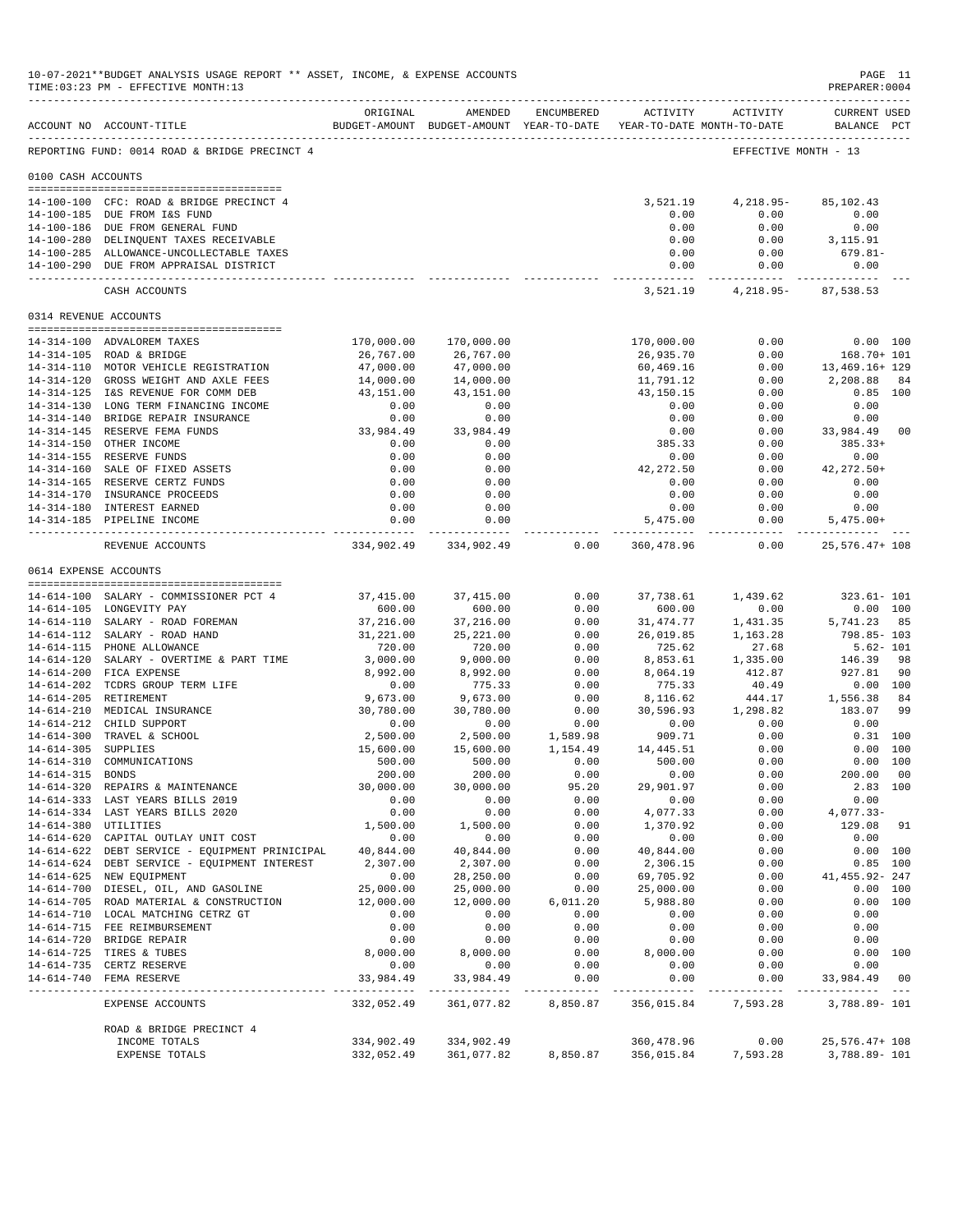|                       | 10-07-2021**BUDGET ANALYSIS USAGE REPORT ** ASSET, INCOME, & EXPENSE ACCOUNTS<br>TIME: 03:23 PM - EFFECTIVE MONTH: 13 |                                           |                                                     |            |                          |                                        | PAGE 12<br>PREPARER: 0004        |  |
|-----------------------|-----------------------------------------------------------------------------------------------------------------------|-------------------------------------------|-----------------------------------------------------|------------|--------------------------|----------------------------------------|----------------------------------|--|
|                       | ACCOUNT NO ACCOUNT-TITLE                                                                                              | ORIGINAL                                  | AMENDED<br>BUDGET-AMOUNT BUDGET-AMOUNT YEAR-TO-DATE | ENCUMBERED | ACTIVITY                 | ACTIVITY<br>YEAR-TO-DATE MONTH-TO-DATE | CURRENT USED<br>BALANCE PCT      |  |
|                       | REPORTING FUND: 0020 JAIL BOND I&S                                                                                    |                                           |                                                     |            |                          |                                        | EFFECTIVE MONTH - 13             |  |
| 0100 CASH ACCOUNT     |                                                                                                                       |                                           |                                                     |            |                          |                                        |                                  |  |
|                       | 20-100-190 I&S ACCOUNT JAIL BOND                                                                                      |                                           |                                                     |            | 7,040.10                 | 0.00                                   | 334,339.26                       |  |
|                       | 20-100-280 DELINQUENT TAXES RECEIVABLE                                                                                |                                           |                                                     |            | 0.00                     | 0.00                                   | 23,641.70                        |  |
|                       | 20-100-285 ALLOWANCE-UNCOLLETABLE TAXES                                                                               |                                           |                                                     |            | 0.00                     | 0.00                                   | $5,159.21 -$                     |  |
|                       | 20-100-290 DUE FROM APPRAISAL DISTRICT                                                                                |                                           |                                                     |            | 0.00                     | 0.00                                   | 0.00                             |  |
|                       | 20-100-295 DUE FROM GENERAL FUND                                                                                      |                                           |                                                     |            | 0.00                     | 0.00                                   | 0.00                             |  |
|                       | CASH ACCOUNT                                                                                                          |                                           |                                                     |            | 7,040.10                 | 0.00                                   | .<br>352,821.75                  |  |
|                       | 0315 JAIL BOND I&S REVENUE                                                                                            |                                           |                                                     |            |                          |                                        |                                  |  |
|                       | 20-315-100 BOND TAXES                                                                                                 | $464, 214.00$ $464, 214.00$ $626, 424.21$ |                                                     |            |                          |                                        | $0.00$ $162,210.21+135$          |  |
|                       | 20-315-180 BOND TAXES INTEREST                                                                                        |                                           | 2,500.00 2,500.00                                   |            | 1,076.58<br>. <u>.</u>   |                                        | $0.00$ 1,423.42 43<br>. <u>.</u> |  |
|                       | JAIL BOND I&S REVENUE $466.714.00$ $466.714.00$                                                                       |                                           |                                                     |            | $0.00$ 627,500.79        |                                        | $0.00$ 160.786.79+134            |  |
| 0615 EXPENSE ACCOUNTS |                                                                                                                       |                                           |                                                     |            |                          |                                        |                                  |  |
|                       |                                                                                                                       |                                           |                                                     |            |                          |                                        |                                  |  |
|                       | 20-615-622 BOND PAYMENT PRINCIPAL                                                                                     |                                           | 320,000.00 320,000.00                               | 0.00       | 320,000.00               | 0.00                                   | 0.00 100                         |  |
|                       | 20-615-624 BOND PAYMENT INTEREST                                                                                      | 143,869.00                                | 143,869.00                                          | 0.00       | 143,868.76               | 0.00                                   | $0.24$ 100                       |  |
|                       | 20-615-625 BOND WIRE TRANSFER CHARGE                                                                                  | 400.00<br>-------------                   | 400.00<br>. <u>.</u> .                              | 0.00<br>.  | 350.00<br>-------------  | 0.00                                   | 50.00 88                         |  |
|                       | EXPENSE ACCOUNTS                                                                                                      | 464,269.00                                | 464,269.00                                          |            | $0.00 \qquad 464,218.76$ |                                        | 0.00<br>50.24 100                |  |
|                       | JAIL BOND I&S                                                                                                         |                                           |                                                     |            |                          |                                        |                                  |  |
|                       | INCOME TOTALS                                                                                                         |                                           | 466,714.00 466,714.00                               |            | 627,500.79               |                                        | $0.00$ $160.786.79 + 134$        |  |
|                       | <b>EXPENSE TOTALS</b>                                                                                                 |                                           | 464, 269.00 464, 269.00                             |            | $0.00$ $464,218.76$      |                                        | $0.00$ and $0.00$<br>50.24 100   |  |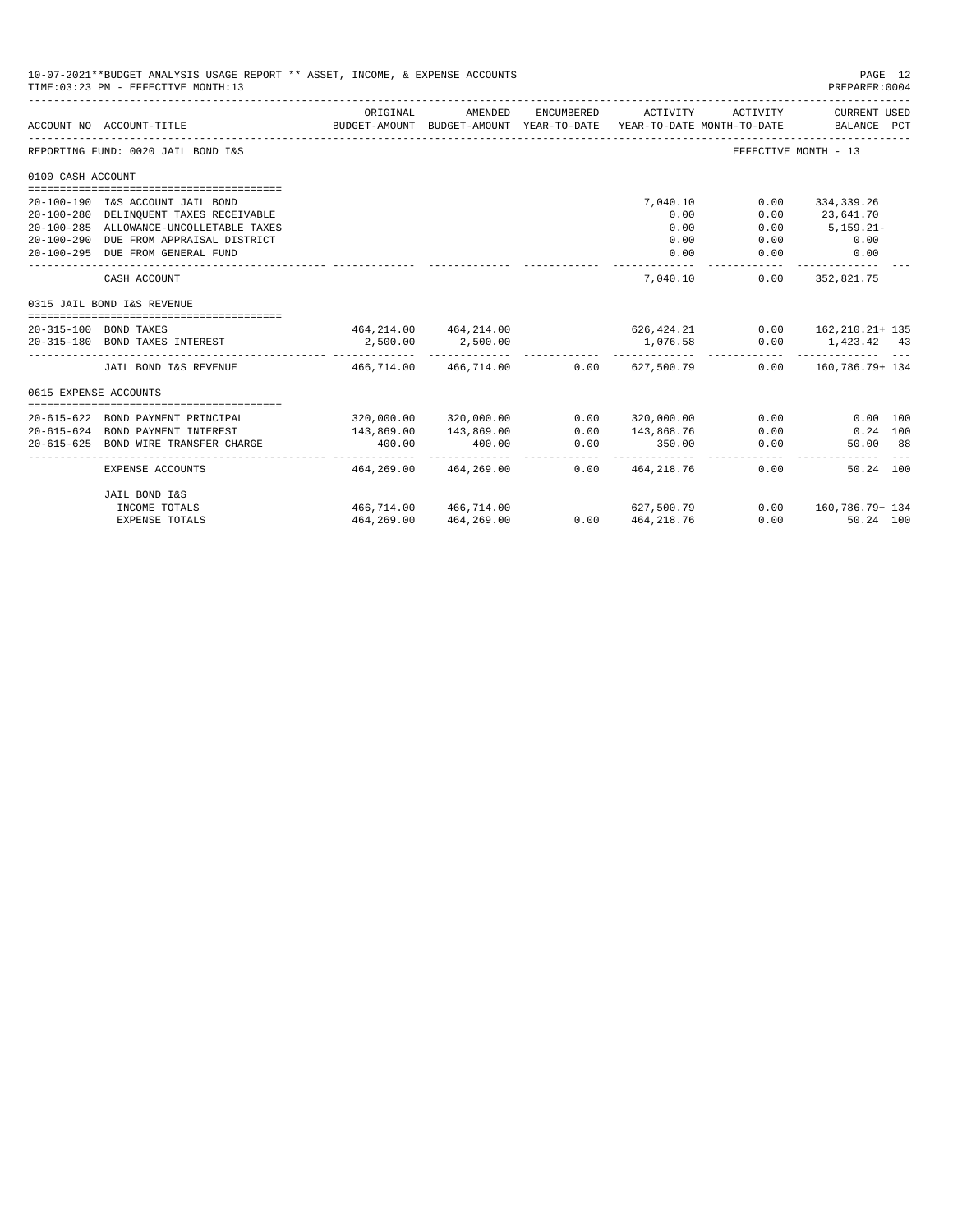|                       | 10-07-2021**BUDGET ANALYSIS USAGE REPORT ** ASSET, INCOME, & EXPENSE ACCOUNTS<br>TIME: 03:23 PM - EFFECTIVE MONTH: 13 |          |                     |      |                                                           |      | PREPARER: 0004          | PAGE 13 |
|-----------------------|-----------------------------------------------------------------------------------------------------------------------|----------|---------------------|------|-----------------------------------------------------------|------|-------------------------|---------|
|                       | ACCOUNT NO ACCOUNT-TITLE CONTROL SUDGET-AMOUNT BUDGET-AMOUNT YEAR-TO-DATE YEAR-TO-DATE MONTH-TO-DATE BALANCE PCT      |          |                     |      | ORIGINAL AMENDED ENCUMBERED ACTIVITY ACTIVITY CURRENTUSED |      |                         |         |
|                       | REPORTING FUND: 0021 LATERAL ROAD PRECINCT 1                                                                          |          |                     |      |                                                           |      | EFFECTIVE MONTH - 13    |         |
| 0100 CASH ACCOUNTS    |                                                                                                                       |          |                     |      |                                                           |      |                         |         |
|                       | 21-100-100 CFC: LATERAL ROAD PRECINCT 1                                                                               |          |                     |      |                                                           |      | 23.61- 0.00 1,289.47    |         |
|                       | CASH ACCOUNTS                                                                                                         |          |                     |      | $23.61-$                                                  |      | $0.00$ 1,289.47         |         |
| 0321 REVENUE ACCOUNTS |                                                                                                                       |          |                     |      |                                                           |      |                         |         |
|                       | 21-321-190 STATE ROAD FUND                                                                                            |          | 5, 133.00 5, 133.00 |      |                                                           |      | 5,109.39 0.00 23.61 100 |         |
|                       | REVENUE ACCOUNTS                                                                                                      |          |                     |      | $5.133.00$ $5.133.00$ $0.00$ $5.109.39$ $0.00$            |      | 23.61 100               |         |
| 0621 EXPENSE ACCOUNTS |                                                                                                                       |          |                     |      |                                                           |      |                         |         |
|                       | 21-621-333 LAST YEARS BILLS                                                                                           |          |                     |      | $0.00$ $0.00$ $0.00$ $0.00$ $0.00$                        |      | 0.00<br>0.00            |         |
|                       | 21-621-700 DIESEL, OIL, AND GASOLINE 2,567.00 2,567.00 0.00 2,567.00                                                  |          |                     |      |                                                           | 0.00 | 0.00 100                |         |
|                       | 21-621-705 ROAD MATERIAL & CONSTRUCTION 2,566.00                                                                      |          | 2,566.00            |      | $0.00$ $2,566.00$ $0.00$                                  |      | 0.00 100                |         |
|                       | EXPENSE ACCOUNTS                                                                                                      |          | 5,133,00 5,133,00   | 0.00 | 5,133,00                                                  | 0.00 | $0.00$ 100              |         |
|                       | LATERAL ROAD PRECINCT 1                                                                                               |          |                     |      |                                                           |      |                         |         |
|                       | INCOME TOTALS                                                                                                         |          | 5, 133.00 5, 133.00 |      | 5,109.39                                                  |      | 0.00<br>23.61 100       |         |
|                       | <b>EXPENSE TOTALS</b>                                                                                                 | 5,133.00 | 5,133.00            | 0.00 | 5,133.00                                                  | 0.00 | $0.00$ 100              |         |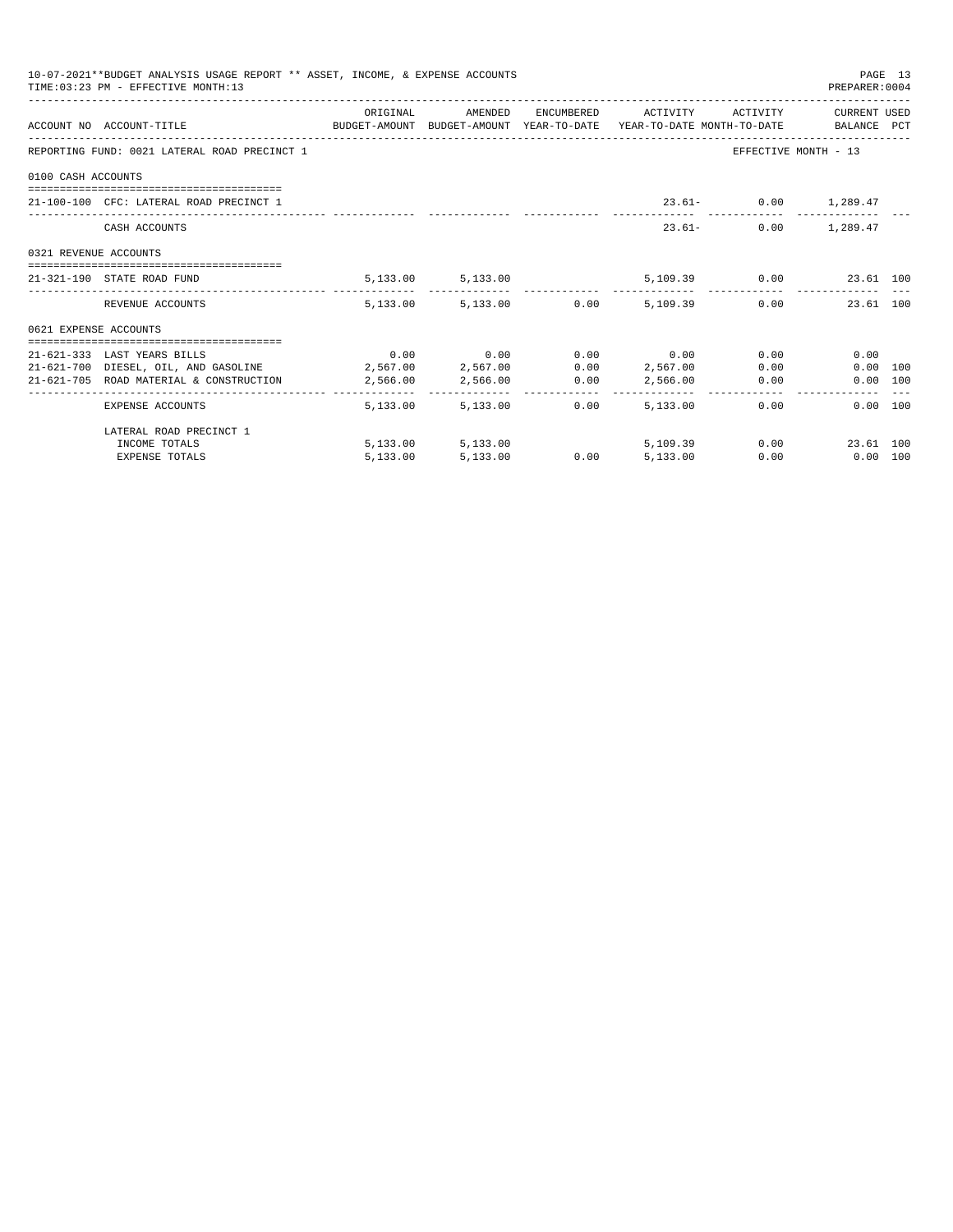|                       | 10-07-2021**BUDGET ANALYSIS USAGE REPORT ** ASSET, INCOME, & EXPENSE ACCOUNTS<br>TIME: 03:23 PM - EFFECTIVE MONTH: 13 |          |                     |      |                                                   |      | PREPARER: 0004          | PAGE 14 |
|-----------------------|-----------------------------------------------------------------------------------------------------------------------|----------|---------------------|------|---------------------------------------------------|------|-------------------------|---------|
|                       | ACCOUNT NO ACCOUNT-TITLE CONTROL BUDGET-AMOUNT BUDGET-AMOUNT YEAR-TO-DATE YEAR-TO-DATE MONTH-TO-DATE BALANCE PCT      | ORIGINAL |                     |      | AMENDED ENCUMBERED ACTIVITY ACTIVITY CURRENT USED |      |                         |         |
|                       | REPORTING FUND: 0022 LATERAL ROAD PRECINCT 2                                                                          |          |                     |      |                                                   |      | EFFECTIVE MONTH - 13    |         |
| 0100 CASH ACCOUNTS    |                                                                                                                       |          |                     |      |                                                   |      |                         |         |
|                       | 22-100-100 CFC: LATERAL ROAD PRECINCT 2                                                                               |          |                     |      |                                                   |      | 23.61- 0.00 1,856.82    |         |
|                       | CASH ACCOUNTS                                                                                                         |          |                     |      | $23.61-$                                          |      | $0.00$ 1,856.82         |         |
| 0322 REVENUE ACCOUNTS |                                                                                                                       |          |                     |      |                                                   |      |                         |         |
|                       | 22-322-190 STATE ROAD FUND                                                                                            |          | 5, 133.00 5, 133.00 |      |                                                   |      | 5,109.39 0.00 23.61 100 |         |
|                       | REVENUE ACCOUNTS                                                                                                      |          |                     |      | $5,133.00$ $5,133.00$ $0.00$ $5,109.39$ $0.00$    |      | 23.61 100               |         |
| 0622 EXPENSE ACCOUNTS |                                                                                                                       |          |                     |      |                                                   |      |                         |         |
|                       | 22-622-333 LAST YEARS BILLS                                                                                           |          |                     |      | $0.00$ $0.00$ $0.00$ $0.00$ $0.00$                |      | 0.00<br>0.00            |         |
|                       | 22-622-700 DIESEL, OIL, AND GASOLINE 2,567.00 2,567.00                                                                |          |                     |      | 0.00 2,567.00                                     |      | 0.00<br>0.00 100        |         |
|                       | 22-622-705 ROAD MATERIAL & CONSTRUCTION 2,566.00                                                                      |          |                     |      | 2,566.00 0.00 2,566.00                            |      | 0.00<br>0.00 100        |         |
|                       | EXPENSE ACCOUNTS                                                                                                      |          | 5,133,00 5,133,00   | 0.00 | 5,133,00                                          | 0.00 | 0.00 100                |         |
|                       | LATERAL ROAD PRECINCT 2                                                                                               |          |                     |      |                                                   |      |                         |         |
|                       | INCOME TOTALS                                                                                                         |          | 5,133.00 5,133.00   |      | 5,109.39                                          |      | 0.00<br>23.61 100       |         |
|                       | <b>EXPENSE TOTALS</b>                                                                                                 | 5,133.00 | 5,133.00            | 0.00 | 5,133.00                                          | 0.00 | $0.00$ 100              |         |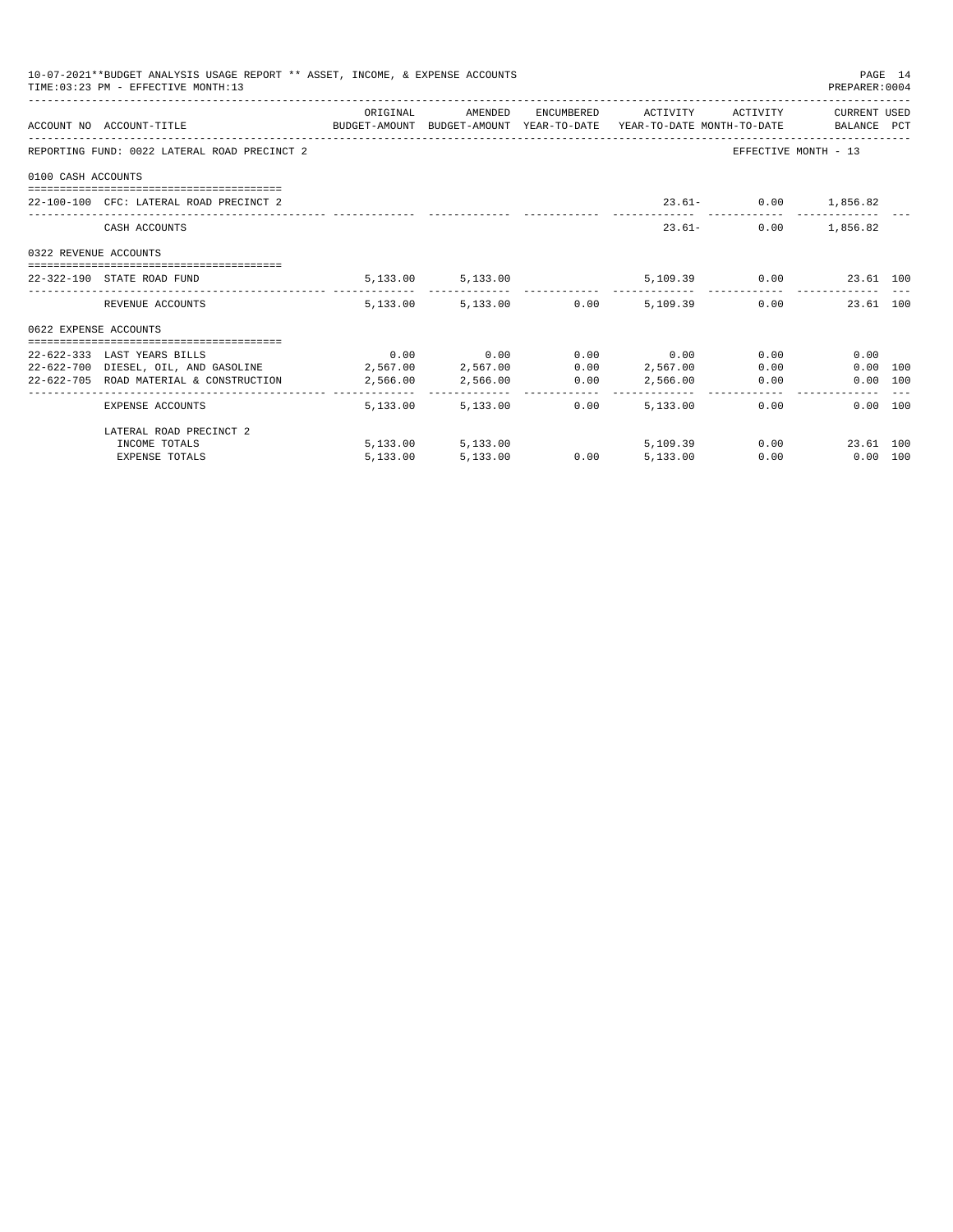|                       | 10-07-2021**BUDGET ANALYSIS USAGE REPORT ** ASSET, INCOME, & EXPENSE ACCOUNTS<br>TIME: 03:23 PM - EFFECTIVE MONTH: 13 |                                                            |                        |      |                     |          | PAGE 15<br>PREPARER: 0004                                                                                                                                                                                                                           |  |
|-----------------------|-----------------------------------------------------------------------------------------------------------------------|------------------------------------------------------------|------------------------|------|---------------------|----------|-----------------------------------------------------------------------------------------------------------------------------------------------------------------------------------------------------------------------------------------------------|--|
|                       | ACCOUNT NO ACCOUNT-TITLE<br>BUDGET-AMOUNT BUDGET-AMOUNT YEAR-TO-DATE YEAR-TO-DATE MONTH-TO-DATE BALANCE PCT           | ORIGINAL                                                   | AMENDED                |      | ENCUMBERED ACTIVITY | ACTIVITY | CURRENT USED                                                                                                                                                                                                                                        |  |
|                       | REPORTING FUND: 0023 LATERAL ROAD PRECINCT 3                                                                          |                                                            |                        |      |                     |          | EFFECTIVE MONTH - 13                                                                                                                                                                                                                                |  |
| 0100 CASH ACCOUNTS    |                                                                                                                       |                                                            |                        |      |                     |          |                                                                                                                                                                                                                                                     |  |
|                       | 23-100-100 CFC: LATERAL ROAD PRECINCT 3                                                                               |                                                            |                        |      |                     |          | $23.60 - 0.00$ $43.51 -$                                                                                                                                                                                                                            |  |
|                       | CASH ACCOUNTS                                                                                                         |                                                            |                        |      |                     | $23.60-$ | $0.00$ $43.51-$                                                                                                                                                                                                                                     |  |
| 0323 REVENUE ACCOUNTS |                                                                                                                       |                                                            |                        |      |                     |          |                                                                                                                                                                                                                                                     |  |
|                       | 23-323-190 STATE ROAD FUND                                                                                            |                                                            | 5, 133.00 5, 133.00    |      |                     |          | 5,109.40   0.00   23.60   100                                                                                                                                                                                                                       |  |
|                       | REVENUE ACCOUNTS                                                                                                      |                                                            | 5,133.00 5,133.00 0.00 |      | 5,109.40            |          | 0.00<br>23.60 100                                                                                                                                                                                                                                   |  |
| 0623 EXPENSE ACCOUNTS |                                                                                                                       |                                                            |                        |      |                     |          |                                                                                                                                                                                                                                                     |  |
|                       | 23-623-700 DIESEL, OIL, AND GASOLINE<br>23-623-705 ROAD MATERIAL & CONSTRUCTION                                       | $2,567.00$ $2,567.00$ $0.00$ $2,567.00$ $0.00$<br>2,566.00 | 2,566.00               | 0.00 | 2,566.00            |          | 0.00 100<br>0.00 100<br>$0.00$ and $0.00$ and $0.00$ and $0.00$ and $0.00$ and $0.00$ and $0.00$ and $0.00$ and $0.00$ and $0.00$ and $0.00$ and $0.00$ and $0.00$ and $0.00$ and $0.00$ and $0.00$ and $0.00$ and $0.00$ and $0.00$ and $0.00$ and |  |
|                       | EXPENSE ACCOUNTS                                                                                                      |                                                            | 5,133.00 5,133.00      | 0.00 | 5,133.00            |          | 0.00<br>$0.00$ 100                                                                                                                                                                                                                                  |  |
|                       | LATERAL ROAD PRECINCT 3                                                                                               |                                                            |                        |      |                     |          |                                                                                                                                                                                                                                                     |  |
|                       | INCOME TOTALS                                                                                                         |                                                            | 5,133.00 5,133.00      |      | 5,109,40            |          | 0.00<br>23.60 100                                                                                                                                                                                                                                   |  |
|                       | <b>EXPENSE TOTALS</b>                                                                                                 | 5,133.00                                                   | 5,133.00               | 0.00 | 5,133.00            | 0.00     | $0.00$ 100                                                                                                                                                                                                                                          |  |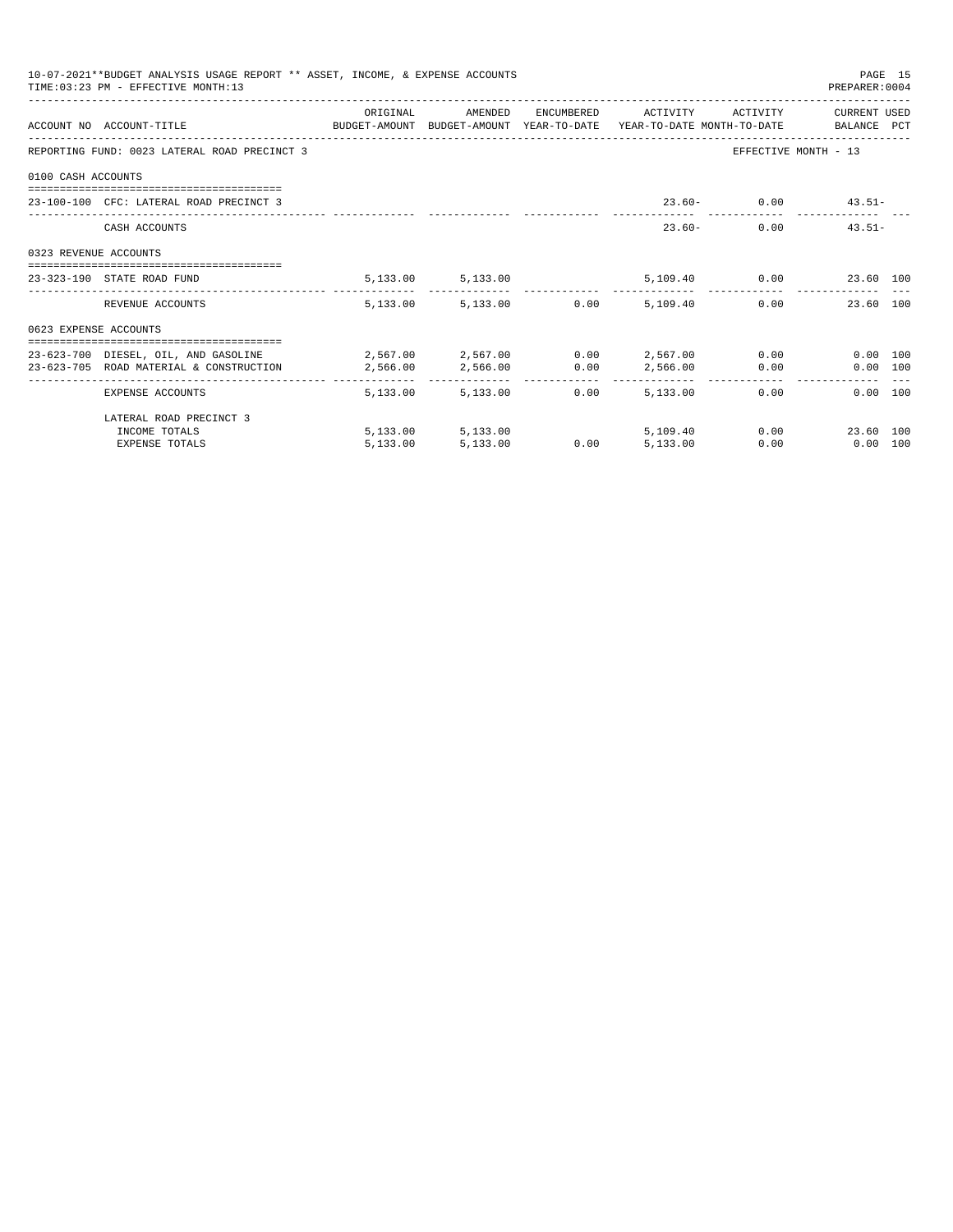|                       | 10-07-2021**BUDGET ANALYSIS USAGE REPORT ** ASSET, INCOME, & EXPENSE ACCOUNTS<br>TIME: 03:23 PM - EFFECTIVE MONTH: 13            |          |                        |      |               |                              | PAGE 16<br>PREPARER: 0004 |  |
|-----------------------|----------------------------------------------------------------------------------------------------------------------------------|----------|------------------------|------|---------------|------------------------------|---------------------------|--|
|                       | ACCOUNT NO ACCOUNT-TITLE CONTROL SUDGET-AMOUNT BUDGET-AMOUNT YEAR-TO-DATE YEAR-TO-DATE MONTH-TO-DATE BALANCE PCT                 | ORIGINAL | AMENDED                |      |               | ENCUMBERED ACTIVITY ACTIVITY | CURRENT USED              |  |
|                       | REPORTING FUND: 0024 LATERAL ROAD PRECINCT 4                                                                                     |          |                        |      |               | EFFECTIVE MONTH - 13         |                           |  |
| 0100 CASH ACCOUNTS    |                                                                                                                                  |          |                        |      |               |                              |                           |  |
|                       | 24-100-100 CFC: LATERAL ROAD PRECINCT 4                                                                                          |          |                        |      |               | 23.61- 0.00 3,142.83         |                           |  |
|                       | CASH ACCOUNTS                                                                                                                    |          |                        |      |               | $23.61-$<br>0.00             | 3, 142, 83                |  |
| 0324 REVENUE ACCOUNTS |                                                                                                                                  |          |                        |      |               |                              |                           |  |
|                       | 24-324-190 STATE ROAD FUND                                                                                                       |          | 5, 133.00 5, 133.00    |      |               | 5,109.39 0.00 23.61 100      |                           |  |
|                       | REVENUE ACCOUNTS                                                                                                                 |          | 5,133.00 5,133.00 0.00 |      | 5,109.39      | $0.00$ and $0.00$            | 23.61 100                 |  |
| 0624 EXPENSE ACCOUNTS |                                                                                                                                  |          |                        |      |               |                              |                           |  |
|                       | 24-624-700 DIESEL, OIL, AND GASOLINE $2,567.00$ $2,567.00$ $0.00$ $2,567.00$<br>24-624-705 ROAD MATERIAL & CONSTRUCTION 2.566.00 |          | 2,566.00               | 0.00 |               | 2,566.00 0.00                | 0.00 100<br>0.00 100      |  |
|                       | EXPENSE ACCOUNTS                                                                                                                 | -------- | 5,133.00 5,133.00      | 0.00 | .<br>5,133,00 | 0.00                         | $0.00$ 100                |  |
|                       | LATERAL ROAD PRECINCT 4                                                                                                          |          |                        |      |               |                              |                           |  |
|                       | INCOME TOTALS                                                                                                                    |          | 5,133.00 5,133.00      |      | 5,109.39      |                              | 0.00<br>23.61 100         |  |
|                       | <b>EXPENSE TOTALS</b>                                                                                                            | 5.133.00 | 5,133.00               | 0.00 | 5,133.00      | 0.00                         | $0.00$ 100                |  |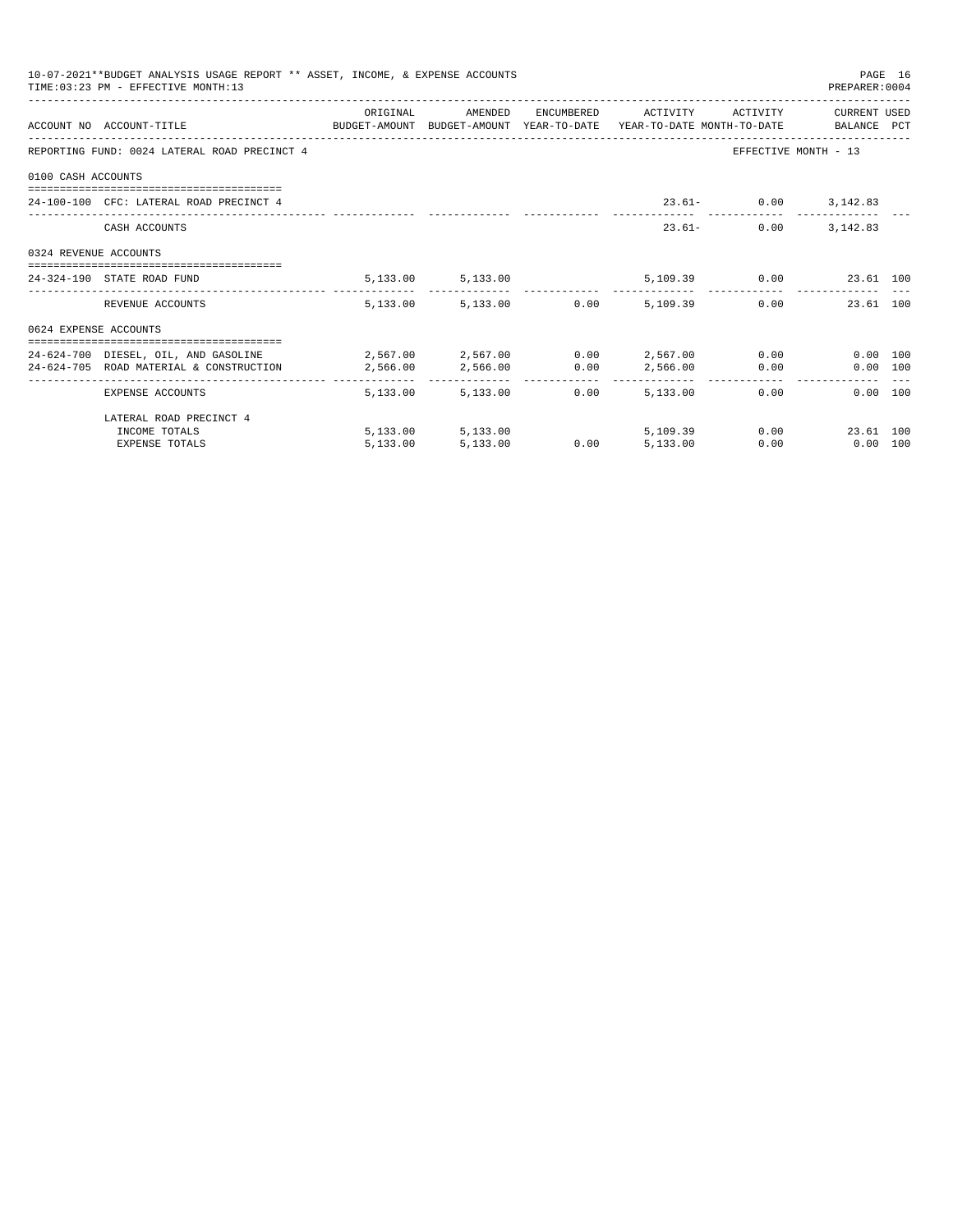|                  | 10-07-2021**BUDGET ANALYSIS USAGE REPORT ** ASSET, INCOME, & EXPENSE ACCOUNTS<br>TIME: 03:23 PM - EFFECTIVE MONTH: 13 |            |                                                     |            |                                        |                      | PAGE 17<br>PREPARER: 0004          |                |
|------------------|-----------------------------------------------------------------------------------------------------------------------|------------|-----------------------------------------------------|------------|----------------------------------------|----------------------|------------------------------------|----------------|
|                  | ACCOUNT NO ACCOUNT-TITLE                                                                                              | ORIGINAL   | AMENDED<br>BUDGET-AMOUNT BUDGET-AMOUNT YEAR-TO-DATE | ENCUMBERED | ACTIVITY<br>YEAR-TO-DATE MONTH-TO-DATE | ACTIVITY             | <b>CURRENT USED</b><br>BALANCE PCT |                |
|                  | REPORTING FUND: 0026 IT YEARLY SERVICES                                                                               |            |                                                     |            |                                        | EFFECTIVE MONTH - 13 |                                    |                |
|                  | 0100 IT YEARLY SERVICES CASH                                                                                          |            |                                                     |            |                                        |                      |                                    |                |
|                  | 26-100-100 IT YEARLY SERVICES CASH ACCOUNT                                                                            |            |                                                     |            | 145,044.80- 0.00                       |                      | 219,124.30-                        |                |
|                  | IT YEARLY SERVICES CASH                                                                                               |            |                                                     |            | 145,044.80-                            | -----<br>0.00        | $219, 124.30 -$                    |                |
|                  | 0200 LIABILITY ACCOUNT                                                                                                |            |                                                     |            |                                        |                      |                                    |                |
|                  | 26-200-999 FUND BALANCE ACCOUNT                                                                                       | 0.00       | 0.00                                                | 0.00       | 0.00                                   | 0.00                 | 0.00                               |                |
|                  | LIABILITY ACCOUNT                                                                                                     | 0.00       | 0.00                                                | 0.00       | 0.00                                   | 0.00                 | 0.00                               |                |
|                  | 0330 IT YEARLY SERVICES REVENUE                                                                                       |            |                                                     |            |                                        |                      |                                    |                |
|                  |                                                                                                                       |            |                                                     |            |                                        |                      |                                    |                |
|                  | 26-330-185 IT YEARLY REVENUE<br>------------------------------                                                        | 0.00       | 0.00                                                |            | 0.00                                   | 0.00                 | 0.00                               |                |
|                  | IT YEARLY SERVICES REVENUE                                                                                            | 0.00       | 0.00                                                | 0.00       | 0.00                                   | 0.00                 | 0.00                               |                |
|                  | 0660 IT YEARLY SERVICES EXPENSE                                                                                       |            |                                                     |            |                                        |                      |                                    |                |
|                  | 26-660-600 COPIERS & PRINTERS                                                                                         | 25,000.00  | 25,000.00                                           | 0.00       | 28,895.48                              | 0.00                 | 3,895.48- 116                      |                |
|                  | 26-660-601 BACKUP & DISASTER                                                                                          | 21,780.00  | 21,780.00                                           | 0.00       | 21,780.00                              | 0.00                 | 0.00 100                           |                |
|                  | 26-660-602 CORE FIREWALL                                                                                              | 4,176.00   | 4,176.00                                            | 0.00       | 4,176.00                               | 0.00                 | 0.00 100                           |                |
|                  | 26-660-603 LEC NETWORK                                                                                                | 6,360.00   | 6,360.00                                            | 0.00       | 6,360.00                               | 0.00                 | 0.00 100                           |                |
|                  | 26-660-604 CH NETWORK                                                                                                 | 7,920.00   | 7,920.00                                            | 0.00       | 7,920.00                               | 0.00                 | 0.00 100                           |                |
|                  | 26-660-605 LEC SECURITY SOFTWARE                                                                                      | 6,468.00   | 6,468.00                                            | 0.00       | 4,896.00                               | 0.00                 | 1,572.00                           | 76             |
|                  | 26-660-606 CH SECURITY SOFTWARE                                                                                       | 5,760.00   | 5,760.00                                            | 0.00       | 7,344.00                               | 0.00                 | 1,584.00-128                       |                |
|                  | 26-660-607 NEW SECURE EMAIL                                                                                           | 6,720.00   | 6,720.00                                            | 0.00       | 7,241.00                               | 0.00                 | $521.00 - 108$                     |                |
|                  | 26-660-608 EXISTING HOST TAC WEBSITE                                                                                  | 804.00     | 804.00                                              | 0.00       | 800.00                                 | 0.00                 | 4.00 100                           |                |
| $26 - 660 - 609$ | OFFICE 365                                                                                                            | 4,500.00   | 4,500.00                                            | 0.00       | 4,425.00                               | 0.00                 | 75.00                              | 98             |
|                  | 26-660-610 ADOBE PDF SOFTWARE                                                                                         | 4,200.00   | 4,200.00                                            | 0.00       | 1,841.31                               | 0.00                 | 2,358.69                           | 44             |
|                  | 26-660-611 LEC MONITOR GENERATOR                                                                                      | 1,680.00   | 1,680.00                                            | 0.00       | 0.00                                   | 0.00                 | 1,680.00                           | 0 <sup>0</sup> |
|                  | 26-660-612 EST BACKUP INTERNET                                                                                        | 2,400.00   | 2,400.00                                            | 0.00       | 1,920.00                               | 0.00                 | 480.00                             | 80             |
|                  | 26-660-613 INTERNET FOR PATROL CARS                                                                                   | 2,280.00   | 2,280.00                                            | 0.00       | 2,029.55                               | 0.00                 | 250.45                             | 89             |
|                  | 26-660-614 INTERNET FOR SENIOR CITIZENS                                                                               | 1,200.00   | 1,200.00                                            | 0.00       | 341.91                                 | 0.00                 | 858.09                             | 28             |
|                  | 26-660-615 INTERNET SERVICE PROVIDER                                                                                  | 9,000.00   | 5,244.00                                            | 0.00       | 5,250.00                               | 0.00                 | $6.00 - 100$                       |                |
|                  | 26-660-616 PHONE LINE COST                                                                                            | 5,400.00   | 5,400.00                                            | 0.00       | 345.00                                 | 0.00                 | 5,055.00                           | 06             |
|                  | 26-660-617 SPARE SUPPLIES KEPT ON SITE                                                                                | 1,500.00   | 1,500.00                                            | 0.00       | 1,079.55                               | 0.00                 | 420.45                             | 72             |
| 26-660-618       | SUPPORT FOR IT SYSTEMS                                                                                                | 38,400.00  | 38,400.00                                           | 0.00       | 38,400.00                              | 0.00                 | 0.00 100                           |                |
|                  | IT YEARLY SERVICES EXPENSE                                                                                            | 155,548.00 | 151,792.00                                          | 0.00       | 145,044.80                             | 0.00                 | 6,747.20                           | 96             |
|                  | IT YEARLY SERVICES                                                                                                    |            |                                                     |            |                                        |                      |                                    |                |
|                  | INCOME TOTALS                                                                                                         | 0.00       | 0.00                                                |            | 0.00                                   | 0.00                 | 0.00                               |                |
|                  | EXPENSE TOTALS                                                                                                        | 155,548.00 | 151,792.00                                          | 0.00       | 145,044.80                             | 0.00                 | 6,747.20                           | 96             |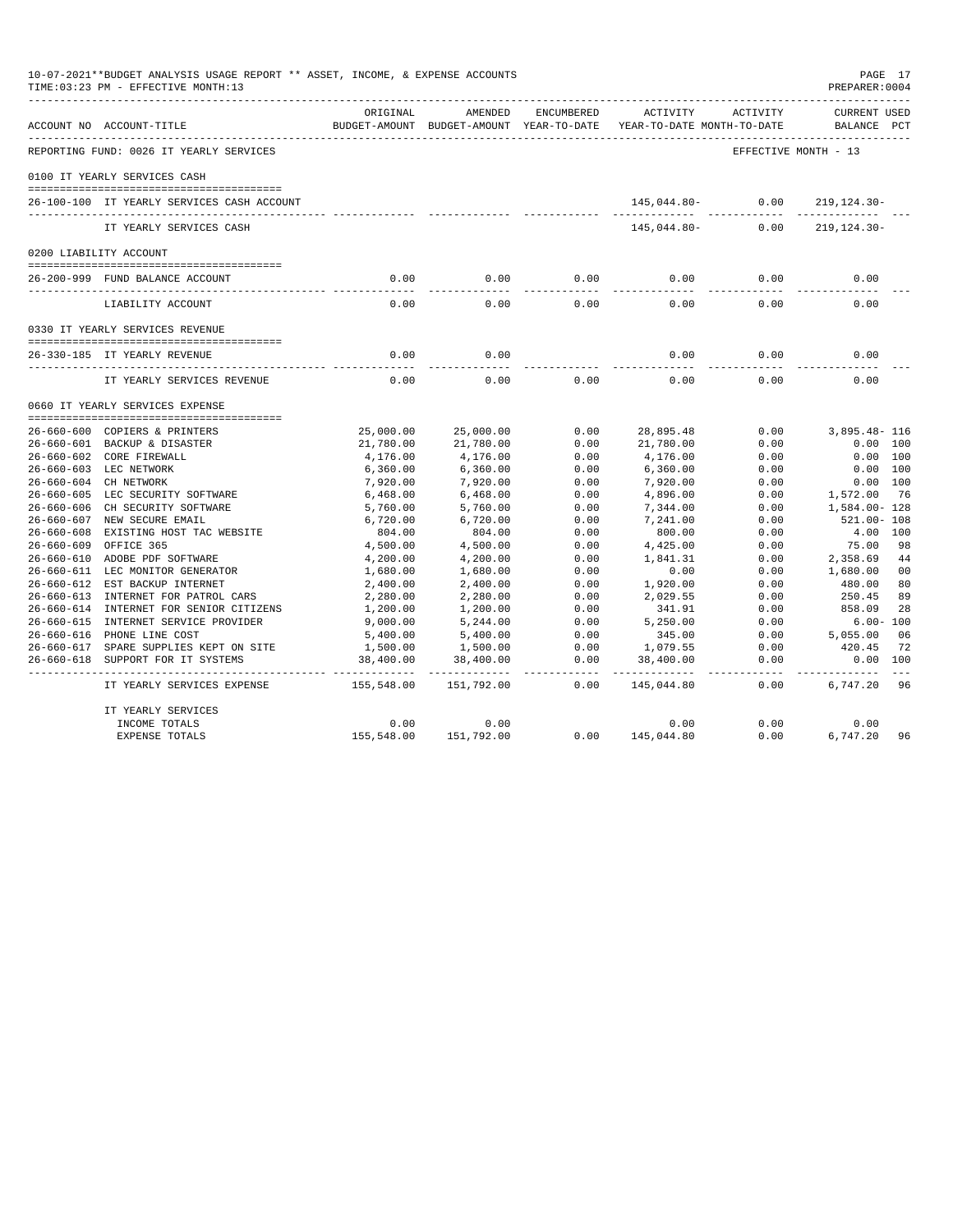|                       | 10-07-2021**BUDGET ANALYSIS USAGE REPORT ** ASSET, INCOME, & EXPENSE ACCOUNTS<br>TIME: 03:23 PM - EFFECTIVE MONTH: 13 |          |                            |      |                                                                                            |                                | PAGE 18<br>PREPARER: 0004           |  |
|-----------------------|-----------------------------------------------------------------------------------------------------------------------|----------|----------------------------|------|--------------------------------------------------------------------------------------------|--------------------------------|-------------------------------------|--|
|                       | ACCOUNT NO ACCOUNT-TITLE                                                                                              | ORIGINAL | AMENDED                    |      | ENCUMBERED ACTIVITY<br>BUDGET-AMOUNT BUDGET-AMOUNT YEAR-TO-DATE YEAR-TO-DATE MONTH-TO-DATE | ACTIVITY                       | CURRENT USED<br>BALANCE PCT         |  |
|                       | REPORTING FUND: 0028 CONTINGENCY FUND                                                                                 |          |                            |      |                                                                                            | EFFECTIVE MONTH - 13           |                                     |  |
| 0100 CONTINGENCY CASH |                                                                                                                       |          |                            |      |                                                                                            |                                |                                     |  |
|                       | 28-100-100 CONTINGENCY FUND CHECKING                                                                                  |          |                            |      |                                                                                            | $8,402.13 - 0.00$ $8,402.13 -$ |                                     |  |
|                       | CONTINGENCY CASH                                                                                                      |          |                            |      | $8.402.13-$                                                                                | 0.00                           | $8.402.13 -$                        |  |
|                       | 0200 LIABILITY ACCOUNTS                                                                                               |          |                            |      |                                                                                            |                                |                                     |  |
|                       | 28-200-999 FUND BALANCE ACCOUNT                                                                                       | 0.00     | 0.00                       |      | $0.00$ 0.00                                                                                | 0.00                           | 0.00                                |  |
|                       | LIABILITY ACCOUNTS                                                                                                    | 0.00     | 0.00                       |      | 0.00<br>0.00                                                                               | $0.00 -$                       | 0.00                                |  |
|                       | 0328 CONTIGENCY REVENUE                                                                                               |          |                            |      |                                                                                            |                                |                                     |  |
|                       | 28-328-100 WIND TAX REVENUE                                                                                           | 0.00     | 0.00                       |      | 0.00                                                                                       | 0.00                           | 0.00                                |  |
|                       | CONTIGENCY REVENUE                                                                                                    | 0.00     | 0.00                       | 0.00 | 0.00                                                                                       | 0.00                           | 0.00                                |  |
|                       | 0628 CONTIGENCY EXPENSE                                                                                               |          |                            |      |                                                                                            |                                |                                     |  |
|                       | 28-628-628 CONTIGENCY MISC EXPENSE                                                                                    |          |                            |      | 5,967.00  25,267.00  0.00  8,402.13  0.00  16,864.87  33                                   |                                |                                     |  |
|                       | CONTIGENCY EXPENSE                                                                                                    |          | 5,967.00 25,267.00         |      | $0.00$ $8,402.13$                                                                          |                                | $0.00$ 16,864.87 33                 |  |
|                       | CONTINGENCY FUND                                                                                                      |          |                            |      |                                                                                            |                                |                                     |  |
|                       | INCOME TOTALS<br><b>EXPENSE TOTALS</b>                                                                                | 0.00     | 0.00<br>5,967.00 25,267.00 |      | 0.00<br>$0.00$ $8,402.13$                                                                  |                                | 0.00<br>0.00<br>$0.00$ 16,864.87 33 |  |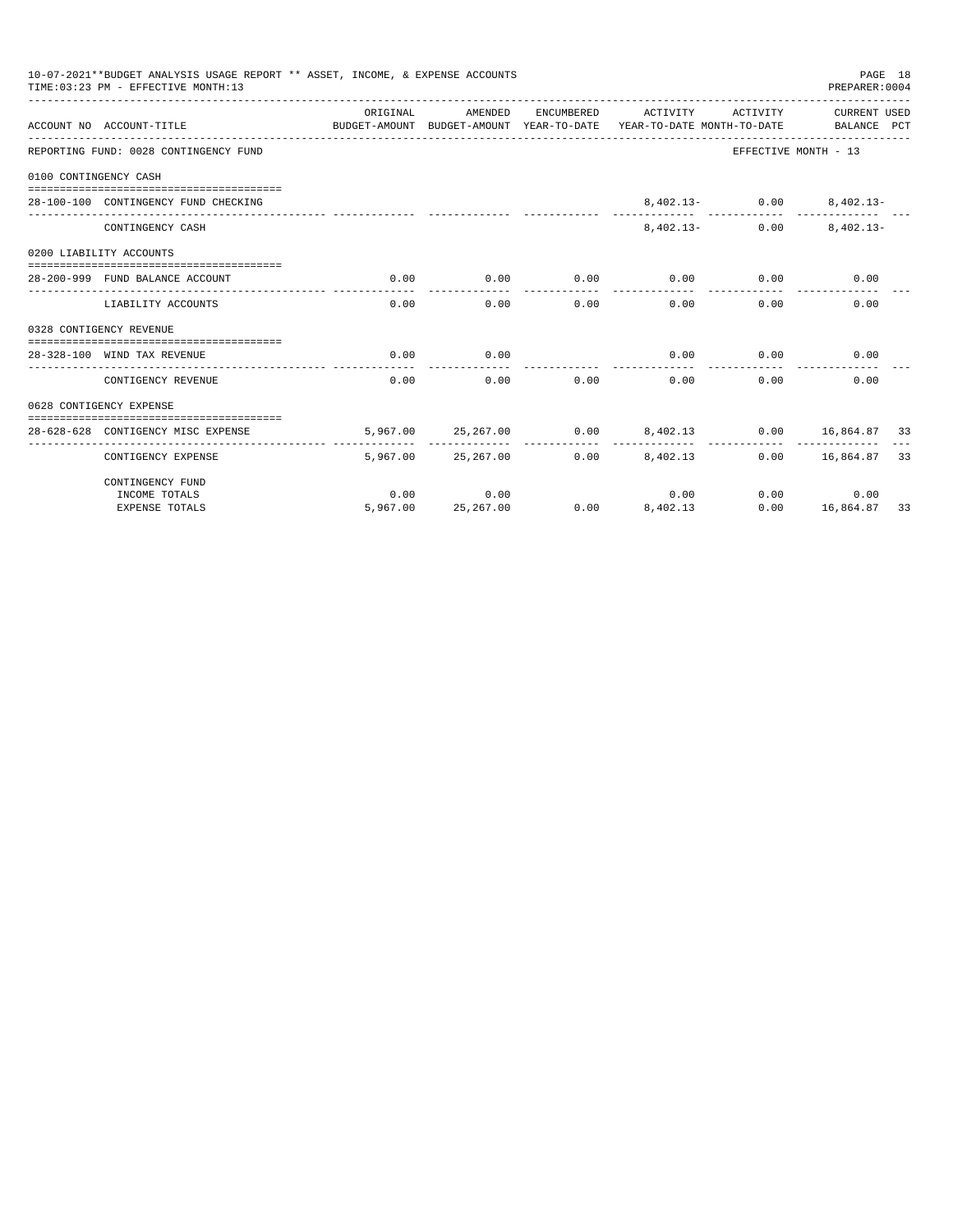|                       | 10-07-2021**BUDGET ANALYSIS USAGE REPORT ** ASSET, INCOME, & EXPENSE ACCOUNTS<br>TIME: 03:23 PM - EFFECTIVE MONTH: 13 |               |                       |               |                       |                             | PAGE 19<br>PREPARER: 0004                                                                                                    |
|-----------------------|-----------------------------------------------------------------------------------------------------------------------|---------------|-----------------------|---------------|-----------------------|-----------------------------|------------------------------------------------------------------------------------------------------------------------------|
|                       | ACCOUNT NO ACCOUNT-TITLE                                                                                              | ORIGINAL      | AMENDED               |               |                       |                             | ENCUMBERED ACTIVITY ACTIVITY CURRENT USED<br>BUDGET-AMOUNT BUDGET-AMOUNT YEAR-TO-DATE YEAR-TO-DATE MONTH-TO-DATE BALANCE PCT |
|                       | REPORTING FUND: 0029 COUNTY COURT REPORTER FUND                                                                       |               |                       |               |                       |                             | EFFECTIVE MONTH - 13                                                                                                         |
| 0100 CASH ACCOUNTS    |                                                                                                                       |               |                       |               |                       |                             |                                                                                                                              |
|                       | 29-100-100 COUNTY COURT REPORTER                                                                                      |               |                       |               |                       | 35.58 0.00 48.91            |                                                                                                                              |
|                       | CASH ACCOUNTS                                                                                                         |               |                       |               |                       | 35.58<br>0.00               | 48.91                                                                                                                        |
|                       | 0200 LIABILITY ACCOUNTS                                                                                               |               |                       |               |                       |                             |                                                                                                                              |
|                       | 29-200-999 FUND BALANCE ACCOUNT                                                                                       | 0.00          | 0.00<br>------------- |               | .                     | $0.00$ $0.00$ $0.00$ $0.00$ | 0.00                                                                                                                         |
|                       | LIABILITY ACCOUNTS                                                                                                    | 0.00          | 0.00                  |               | 0.00                  | 0.00<br>0.00                | 0.00                                                                                                                         |
| 0390 REVENUE ACCOUNTS |                                                                                                                       |               |                       |               |                       |                             |                                                                                                                              |
|                       | 29-390-390 COUNTY CLERK REPORTER FEES                                                                                 | 25.00         | 25.00                 |               | ------------ <b>-</b> |                             | $35.58$ 0.00 $10.58 + 142$<br>--------------                                                                                 |
|                       | REVENUE ACCOUNTS                                                                                                      | 25.00         |                       | 25.00 0.00    |                       | 35.58                       | 0.00<br>$10.58 + 142$                                                                                                        |
| 0690 EXPENSE ACCOUNTS |                                                                                                                       |               |                       |               |                       |                             |                                                                                                                              |
|                       | 29-690-395 COURT REPORTER EXPENSE                                                                                     | 0.00          | 0.00                  |               |                       | $0.00$ $0.00$ $0.00$ $0.00$ | 0.00                                                                                                                         |
|                       | <b>EXPENSE ACCOUNTS</b>                                                                                               |               | 0.00                  | $0.00$ $0.00$ |                       | 0.00                        | 0.00<br>0.00                                                                                                                 |
|                       | COUNTY COURT REPORTER FUND                                                                                            |               |                       |               |                       |                             |                                                                                                                              |
|                       | INCOME TOTALS<br><b>EXPENSE TOTALS</b>                                                                                | 25.00<br>0.00 | 25.00<br>0.00         | 0.00          | 0.00                  | 35.58<br>0.00               | $0.00$ $10.58 + 142$<br>0.00                                                                                                 |
|                       |                                                                                                                       |               |                       |               |                       |                             |                                                                                                                              |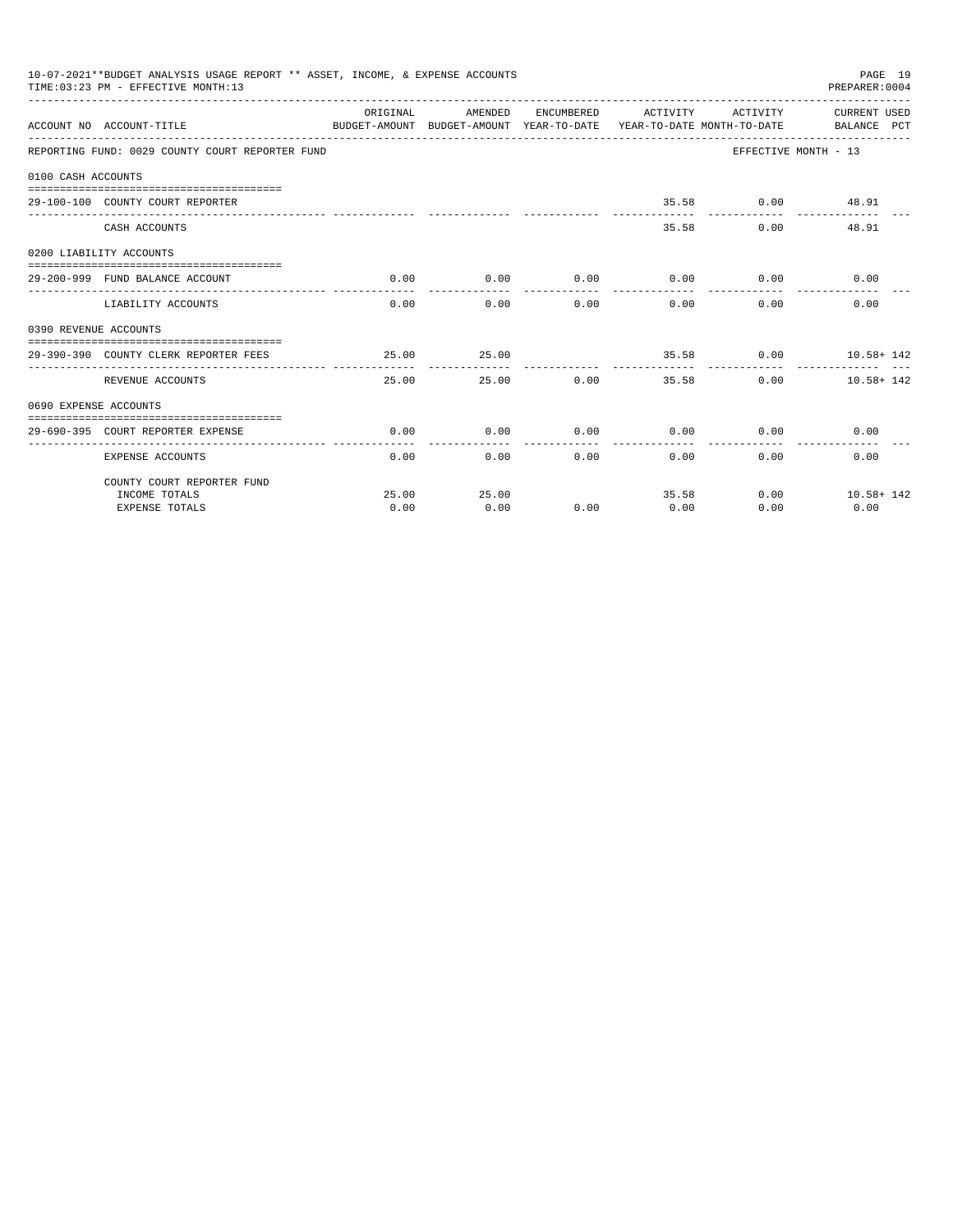|                       | 10-07-2021**BUDGET ANALYSIS USAGE REPORT ** ASSET, INCOME, & EXPENSE ACCOUNTS<br>TIME: 03:23 PM - EFFECTIVE MONTH: 13 |                |                |      |                         |              | PAGE 20<br>PREPARER: 0004                  |
|-----------------------|-----------------------------------------------------------------------------------------------------------------------|----------------|----------------|------|-------------------------|--------------|--------------------------------------------|
|                       | ACCOUNT NO ACCOUNT-TITLE<br>BUDGET-AMOUNT BUDGET-AMOUNT YEAR-TO-DATE YEAR-TO-DATE MONTH-TO-DATE BALANCE PCT           | ORIGINAL       | AMENDED        |      |                         |              | ENCUMBERED ACTIVITY ACTIVITY CURRENT USED  |
|                       | REPORTING FUND: 0030 COURT RECORDS PRESERVATION FUND                                                                  |                |                |      |                         |              | EFFECTIVE MONTH - 13                       |
| 0100 CASH ACCOUNTS    |                                                                                                                       |                |                |      |                         |              |                                            |
|                       | 30-100-100 CFC: COURT RECORDS PRES FUND<br>30-100-230 DISTRICT CLERK CC ACCOUNT<br>30-100-231 COUNTY CLERK CC ACCOUNT |                |                |      | 580.00<br>0.00<br>10.00 | 0.00<br>0.00 | $0.00$ 6,042.67<br>50.00<br>10.00          |
|                       | CASH ACCOUNTS                                                                                                         |                |                |      | 590.00                  | 0.00         | ----------- -------------<br>6,102.67      |
| 0330 REVENUE ACCOUNTS |                                                                                                                       |                |                |      |                         |              |                                            |
|                       | --------------------------------<br>30-330-180 INTEREST EARNED<br>30-330-730 RECORDS PRESERVATION FEES                | 0.00<br>500.00 | 0.00<br>500.00 |      | 590.00                  | 0.00<br>0.00 | $0.00$ 0.00<br>$90.00 + 118$               |
|                       | REVENUE ACCOUNTS                                                                                                      | 500.00         | 500.00         | 0.00 |                         | 590.00       | 0.00<br>$90.00 + 118$                      |
| 0730 EXPENSE ACCOUNTS |                                                                                                                       |                |                |      |                         |              |                                            |
|                       | 30-730-730 RECORDS PRES EXPENSES                                                                                      | 0.00           | 0.00           | 0.00 | 0.00                    | 0.00         | 0.00                                       |
|                       | <b>EXPENSE ACCOUNTS</b>                                                                                               | 0.00           | 0.00           | 0.00 | 0.00                    | 0.00         | 0.00                                       |
|                       | COURT RECORDS PRESERVATION FUND                                                                                       |                |                |      |                         |              |                                            |
|                       | INCOME TOTALS<br><b>EXPENSE TOTALS</b>                                                                                | 500.00<br>0.00 | 500.00<br>0.00 | 0.00 | 590.00<br>0.00          | 0.00         | $0.00$ and $0.00$<br>$90.00 + 118$<br>0.00 |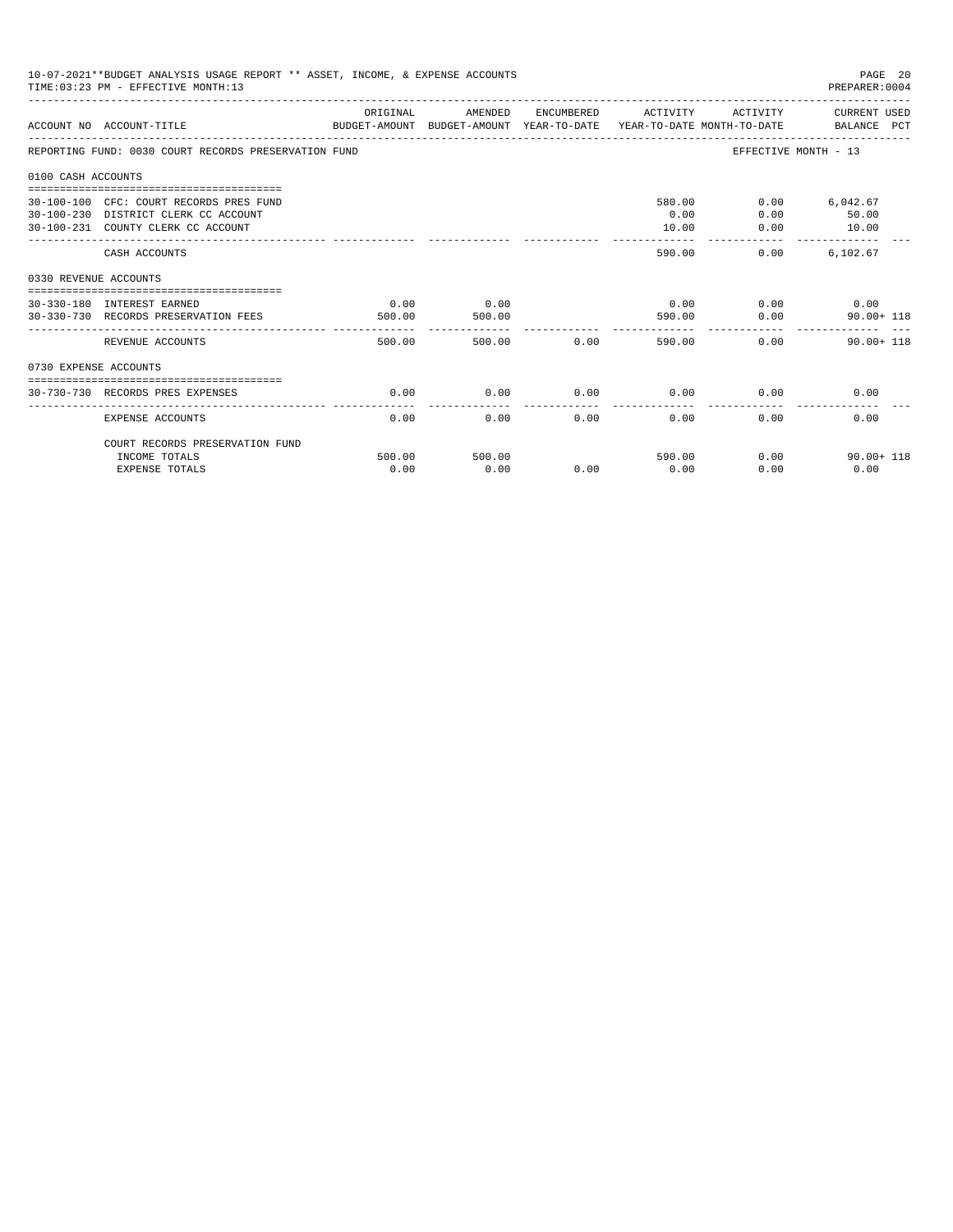|                       | 10-07-2021**BUDGET ANALYSIS USAGE REPORT ** ASSET, INCOME, & EXPENSE ACCOUNTS<br>TIME: 03:23 PM - EFFECTIVE MONTH: 13<br>__________________________________ |                                                                                             |                      |                 |                              |                                    | PAGE 21<br>PREPARER:0004 |
|-----------------------|-------------------------------------------------------------------------------------------------------------------------------------------------------------|---------------------------------------------------------------------------------------------|----------------------|-----------------|------------------------------|------------------------------------|--------------------------|
|                       | ACCOUNT NO ACCOUNT-TITLE                                                                                                                                    | ORIGINAL<br>BUDGET-AMOUNT BUDGET-AMOUNT YEAR-TO-DATE YEAR-TO-DATE MONTH-TO-DATE BALANCE PCT | AMENDED              |                 | ENCUMBERED ACTIVITY ACTIVITY |                                    | CURRENT USED             |
|                       | REPORTING FUND: 0031 COUNTY JURY FUND                                                                                                                       |                                                                                             |                      |                 |                              | EFFECTIVE MONTH - 13               |                          |
| 0100 CASH ACCOUNTS    |                                                                                                                                                             |                                                                                             |                      |                 |                              |                                    |                          |
|                       | 31-100-100 COUNTY JURY FUND                                                                                                                                 |                                                                                             |                      |                 |                              | 16.09 0.00 20.53<br>-----------    | -------------            |
|                       | CASH ACCOUNTS                                                                                                                                               |                                                                                             |                      |                 | 16.09                        | 0.00                               | 20.53                    |
|                       | 0200 LIABILITY ACCOUNTS                                                                                                                                     |                                                                                             |                      |                 |                              |                                    |                          |
|                       | 31-200-999 FUND BALANCE ACCOUNT                                                                                                                             | 0.00                                                                                        | 0.00                 | 0.00            | 0.00                         | 0.00                               | 0.00                     |
|                       |                                                                                                                                                             |                                                                                             |                      | ------          | -----------                  | ------                             |                          |
|                       | LIABILITY ACCOUNTS                                                                                                                                          | 0.00                                                                                        | 0.00                 | 0.00            | 0.00                         | 0.00                               | 0.00                     |
| 0380 REVENUE ACCOUNTS |                                                                                                                                                             |                                                                                             |                      |                 |                              |                                    |                          |
|                       |                                                                                                                                                             |                                                                                             |                      |                 |                              |                                    |                          |
|                       | 31-380-380 COUNTY CLERK JURY FEES                                                                                                                           | 10.00                                                                                       | 10.00                |                 | 11.87                        |                                    | $0.00$ 1.87+119          |
|                       | 31-380-385 DISTRICT CLERK JURY FEES                                                                                                                         | 0.00                                                                                        | 0.00                 |                 | 3.18                         | 0.00                               | $3.18+$                  |
|                       | REVENUE ACCOUNTS                                                                                                                                            | 10.00                                                                                       | 10.00                | 0.00            | 15.05                        | $0.00 -$                           | $5.05 + 151$             |
| 0680 EXPENSE ACCOUNTS |                                                                                                                                                             |                                                                                             |                      |                 |                              |                                    |                          |
|                       |                                                                                                                                                             |                                                                                             |                      |                 |                              |                                    |                          |
|                       | 31-680-680 COUNTY PETIT JURY                                                                                                                                | 0.00<br>------------                                                                        | 0.00<br>. <u>.</u> . | 0.00<br>------- | $1.04-$<br>------------      | $0.00$ and $0.00$<br>------------- | 1.04                     |
|                       | EXPENSE ACCOUNTS                                                                                                                                            | 0.00                                                                                        |                      | 0.00            | 0.00<br>$1.04-$              | 0.00                               | 1.04                     |
|                       | COUNTY JURY FUND                                                                                                                                            |                                                                                             |                      |                 |                              |                                    |                          |
|                       | INCOME TOTALS                                                                                                                                               | 10.00                                                                                       | 10.00                |                 | 15.05                        | 0.00                               | $5.05 + 151$             |
|                       | <b>EXPENSE TOTALS</b>                                                                                                                                       | 0.00                                                                                        | 0.00                 | 0.00            | $1.04-$                      | 0.00                               | 1.04                     |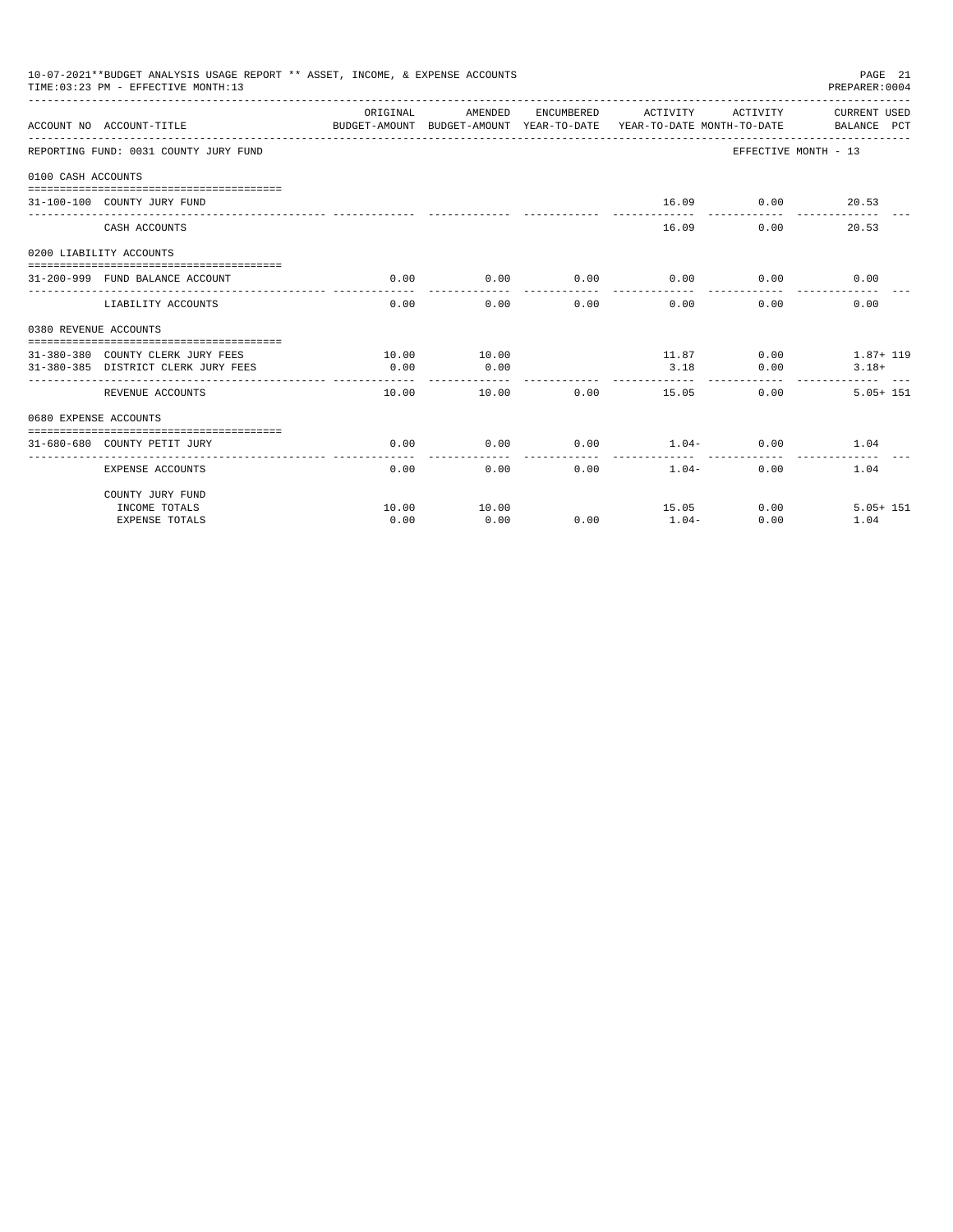| 10-07-2021**BUDGET ANALYSIS USAGE REPORT ** ASSET, INCOME, & EXPENSE ACCOUNTS<br>PAGE 22<br>TIME: 03:23 PM - EFFECTIVE MONTH: 13<br>PREPARER: 0004<br>AMENDED ENCUMBERED ACTIVITY |                                                                                                                         |               |               |               |                       |                                           |                               |  |
|-----------------------------------------------------------------------------------------------------------------------------------------------------------------------------------|-------------------------------------------------------------------------------------------------------------------------|---------------|---------------|---------------|-----------------------|-------------------------------------------|-------------------------------|--|
|                                                                                                                                                                                   | BUDGET-AMOUNT BUDGET-AMOUNT YEAR-TO-DATE  YEAR-TO-DATE MONTH-TO-DATE     BALANCE PCT<br>ACCOUNT NO ACCOUNT-TITLE        | ORIGINAL      |               |               |                       |                                           | ACTIVITY CURRENT USED         |  |
|                                                                                                                                                                                   | REPORTING FUND: 0033 C&D COURT TECHNOLOGY FUND                                                                          |               |               |               |                       |                                           | EFFECTIVE MONTH - 13          |  |
| 0100 CASH ACCOUNTS                                                                                                                                                                |                                                                                                                         |               |               |               |                       |                                           |                               |  |
|                                                                                                                                                                                   | 33-100-100 CFC: C&D COURT TECHNOLOGY FUND<br>33-100-230 DISTRICT CLERK CC ACCOUNT<br>33-100-231 COUNTY CLERK CC ACCOUNT |               |               |               | 78.10<br>0.00<br>0.00 | 0.00<br>0.00                              | $0.00$ 659.81<br>0.00<br>0.00 |  |
|                                                                                                                                                                                   | CASH ACCOUNTS                                                                                                           |               |               |               | 78.10                 |                                           | $0.00$ 659.81                 |  |
| 0333 REVENUE ACCOUNTS                                                                                                                                                             |                                                                                                                         |               |               |               |                       |                                           |                               |  |
|                                                                                                                                                                                   | 33-333-180 INTEREST EARNED<br>33-333-733 C&D COURT TECH FEES                                                            | 0.00<br>50.00 | 0.00<br>50.00 |               |                       | $0.00$ $0.00$ $0.00$ $0.00$<br>78.10 0.00 | $28.10 + 156$                 |  |
|                                                                                                                                                                                   | REVENUE ACCOUNTS                                                                                                        | 50.00         |               | 50.00 0.00    |                       | 78.10                                     | 0.00<br>$28.10 + 156$         |  |
| 0733 EXPENSE ACCOUNTS                                                                                                                                                             |                                                                                                                         |               |               |               |                       |                                           |                               |  |
|                                                                                                                                                                                   | 33-733-733 C&D COURT TECH EXPENSES                                                                                      | 50.00         | 50.00         | $0.00$ 0.00   |                       |                                           | 0.00<br>50.00 00              |  |
|                                                                                                                                                                                   | EXPENSE ACCOUNTS                                                                                                        | 50.00         |               | 50.00<br>0.00 | 0.00                  |                                           | 0.00<br>50.00 00              |  |
|                                                                                                                                                                                   | C&D COURT TECHNOLOGY FUND<br>INCOME TOTALS                                                                              | 50.00         | 50.00         |               | 78.10                 |                                           | 0.00<br>$28.10 + 156$         |  |
|                                                                                                                                                                                   | <b>EXPENSE TOTALS</b>                                                                                                   | 50.00         | 50.00         | 0.00          | 0.00                  |                                           | 0.00<br>50.00 00              |  |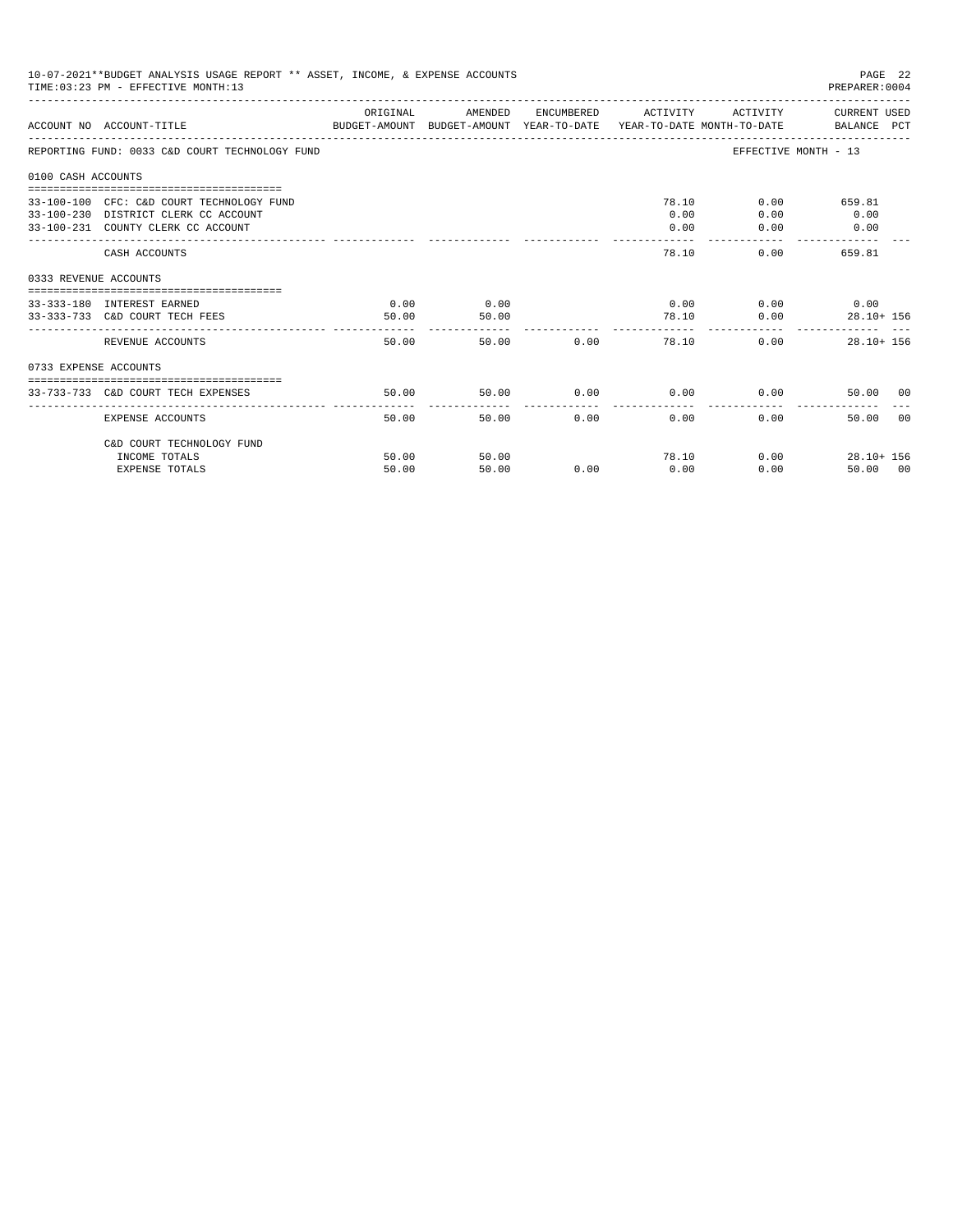|                       | 10-07-2021**BUDGET ANALYSIS USAGE REPORT ** ASSET, INCOME, & EXPENSE ACCOUNTS<br>TIME: 03:23 PM - EFFECTIVE MONTH: 13 |                   |                                                     |              |                       |                                        | PAGE 23<br>PREPARER: 0004          |
|-----------------------|-----------------------------------------------------------------------------------------------------------------------|-------------------|-----------------------------------------------------|--------------|-----------------------|----------------------------------------|------------------------------------|
|                       | ACCOUNT NO ACCOUNT-TITLE                                                                                              | ORIGINAL          | AMENDED<br>BUDGET-AMOUNT BUDGET-AMOUNT YEAR-TO-DATE | ENCUMBERED   | ACTIVITY              | ACTIVITY<br>YEAR-TO-DATE MONTH-TO-DATE | <b>CURRENT USED</b><br>BALANCE PCT |
|                       | REPORTING FUND: 0035 TIF GRANT FUND                                                                                   |                   |                                                     |              |                       |                                        | EFFECTIVE MONTH - 13               |
| 0100 CASH ACCOUNTS    |                                                                                                                       |                   |                                                     |              |                       |                                        |                                    |
|                       | 35-100-100 TIF GRANT - CASH                                                                                           |                   |                                                     |              | 90,877.33             | 0.00                                   | 90,877.33                          |
|                       | CASH ACCOUNTS                                                                                                         |                   |                                                     |              | 90,877.33             | 0.00                                   | 90,877.33                          |
| 0300 REVENUE ACCOUNTS |                                                                                                                       |                   |                                                     |              |                       |                                        |                                    |
|                       | 35-300-110 TIF GRANT REVENUE - PCT #1                                                                                 | 0.00              | 0.00                                                |              | 0.00                  | 0.00                                   | 0.00                               |
|                       | 35-300-120 TIF GRANT REVENUE - PCT #2                                                                                 | 0.00              | 0.00                                                |              | 0.00                  | 0.00                                   | 0.00                               |
|                       | 35-300-130 TIF GRANT REVENUE - PCT #3                                                                                 | 0.00              | 0.00                                                |              | 98,797.14             | 0.00                                   | 98,797.14+                         |
|                       | 35-300-140 TIF GRANT REVENUE - PCT #4                                                                                 | 0.00              | 0.00                                                |              | 85,985.02             | 0.00                                   | 85,985.02+                         |
|                       | 35-300-180 BANK INTEREST<br>--------------                                                                            | 0.00<br>$- - - -$ | 0.00<br>$- - - -$                                   |              | 0.00                  | 0.00<br>-----                          | 0.00                               |
|                       | REVENUE ACCOUNTS                                                                                                      | 0.00              | 0.00                                                | 0.00         | 184,782.16            | 0.00                                   | 184,782.16+                        |
| 0600 EXPENSE ACCOUNTS |                                                                                                                       |                   |                                                     |              |                       |                                        |                                    |
|                       | 35-600-110 TIF GRANT EXPENSE - PCT #1                                                                                 | 0.00              | 0.00                                                | 0.00         | 5, 123, 62            | 0.00                                   | $5,123.62-$                        |
|                       | 35-600-120 TIF GRANT EXPENSE - PCT #2                                                                                 | 0.00              | 0.00                                                | 0.00         | 5,123.62              | 0.00                                   | $5,123.62-$                        |
|                       | 35-600-130 TIF GRANT EXPENSE - PCT #3                                                                                 | 0.00              | 0.00                                                | 0.00         | 20,338.12             | 0.00                                   | $20, 338.12 -$                     |
|                       | $35 - 600 - 140$ TIF GRANT EXPENSE - PCT #4                                                                           | 0.00              | 0.00                                                | 0.00         | 18,371.62             | 0.00                                   | 18,371.62-                         |
|                       | EXPENSE ACCOUNTS                                                                                                      | 0.00              | 0.00                                                | 0.00         | 48,956.98             | 0.00                                   | 48,956.98-                         |
|                       | 0601 PAYROLL EXPENSE PCT#1                                                                                            |                   |                                                     |              |                       |                                        |                                    |
|                       | 35-601-113 TIF GRANT PART TIME - PCT#1                                                                                | 0.00              | 0.00                                                | 0.00         | 0.00                  | 0.00                                   | 0.00                               |
|                       | 35-601-114 TIF GRANT FULL TIME - PCT#1                                                                                | 0.00              | 0.00                                                | 0.00         | 0.00                  | 0.00                                   | 0.00                               |
|                       | 35-601-200 TIF GRANT FICA EXPENSE                                                                                     | 0.00              | 0.00                                                | 0.00         | 0.00                  | 0.00                                   | 0.00                               |
|                       | 35-601-202 TIF GRANT TCDRS EXPENSE                                                                                    | 0.00              | 0.00                                                | 0.00         | 0.00                  | 0.00                                   | 0.00                               |
|                       | 35-601-205 TIF GRANT RETIREMENT EXPENSE<br>35-601-210 TIF GRANT MEDICAL INS EXPENSE                                   | 0.00<br>0.00      | 0.00<br>0.00                                        | 0.00<br>0.00 | 0.00<br>0.00          | 0.00<br>0.00                           | 0.00<br>0.00                       |
|                       | PAYROLL EXPENSE PCT#1                                                                                                 | 0.00              | 0.00                                                | 0.00         | 0.00                  | 0.00                                   | 0.00                               |
|                       | 0602 PAYROLL EXPENSE PCT#2                                                                                            |                   |                                                     |              |                       |                                        |                                    |
|                       |                                                                                                                       |                   |                                                     |              |                       |                                        |                                    |
|                       | 35-602-113 TIF GRANT PART TIME PCT#2<br>35-602-114 TIF GRANT FULL TIME - PCT#2                                        | 0.00<br>0.00      | 0.00<br>0.00                                        | 0.00<br>0.00 | 0.00<br>0.00          | 0.00<br>0.00                           | 0.00<br>0.00                       |
|                       | 35-602-200 TIF GRANT FICA EXPENSE                                                                                     | 0.00              | 0.00                                                | 0.00         | 0.00                  | 0.00                                   | 0.00                               |
|                       | 35-602-202 TIF GRANT TDCRS EXPENSE                                                                                    | 0.00              | 0.00                                                | 0.00         | 0.00                  | 0.00                                   | 0.00                               |
|                       | 35-602-205 TIF GRANT RETIREMENT EXPENSE                                                                               | 0.00              | 0.00                                                | 0.00         | 0.00                  | 0.00                                   | 0.00                               |
| $35 - 602 - 210$      | TIF GRANT MEDICAL INS EXPENSE                                                                                         | 0.00              | 0.00                                                | 0.00         | 0.00                  | 0.00                                   | 0.00                               |
|                       | PAYROLL EXPENSE PCT#2                                                                                                 | 0.00              | 0.00                                                | 0.00         | 0.00                  | 0.00                                   | 0.00                               |
|                       | 0603 PAYROLL EXPENSE PCT#3<br>-------------------------------------                                                   |                   |                                                     |              |                       |                                        |                                    |
|                       | 35-603-113 TIF GRANT PART TIME - PCT#3                                                                                | 0.00              | 0.00                                                | 0.00         | 3,345.00              | 0.00                                   | $3,345.00 -$                       |
|                       | 35-603-114 TIF GRANT FULL TIME - PCT#3                                                                                | 0.00              | 0.00                                                | 0.00         | 13,990.26             | 0.00                                   | $13,990.26 -$                      |
|                       | 35-603-200 TIF GRANT FICA EXPENSE                                                                                     | 0.00              | 0.00                                                | 0.00         | 1,326.13              | 0.00                                   | $1,326.13-$                        |
|                       | 35-603-202 TIF GRANT TDCRS EXPENSE<br>35-603-205 TIF GRANT RETIRMENT EXPENSE                                          | 0.00<br>0.00      | 0.00<br>0.00                                        | 0.00<br>0.00 | 130.03<br>1,426.68    | 0.00<br>0.00                           | $130.03-$<br>$1,426.68-$           |
|                       | 35-603-210 TIF GRANT MEDICAL INS EXPENSE                                                                              | 0.00              | 0.00                                                | 0.00         | 3,290.47              | 0.00                                   | $3,290.47-$                        |
|                       | PAYROLL EXPENSE PCT#3                                                                                                 | 0.00              | 0.00                                                | 0.00         | 23,508.57             | 0.00                                   | $23,508.57-$                       |
|                       | 0604 PAYROLL EXPENSE PCT#4                                                                                            |                   |                                                     |              |                       |                                        |                                    |
|                       |                                                                                                                       |                   |                                                     |              |                       |                                        |                                    |
|                       | 35-604-113 TIF GRANT PART TIME - PCT#4<br>35-604-114 TIF GRANT FULL TIME - PCT#4                                      | 0.00<br>0.00      | 0.00<br>0.00                                        | 0.00<br>0.00 | 4,515.00<br>11,274.78 | 0.00<br>0.00                           | $4,515.00-$<br>11,274.78-          |
|                       | 35-604-200 TIF GRANT FICA EXPENSE                                                                                     | 0.00              | 0.00                                                | 0.00         | 1,207.91              | 0.00                                   | $1,207.91 -$                       |
|                       | 35-604-202 TIF GRANT TDCRS EXPENSE                                                                                    | 0.00              | 0.00                                                | 0.00         | 118.44                | 0.00                                   | 118.44-                            |
|                       | 35-604-205 TIF GRANT RETIREMENT EXPENSE                                                                               | 0.00              | 0.00                                                | 0.00         | 1,299.48              | 0.00                                   | $1,299.48-$                        |
| 35-604-210            | TIF GRANT MEDICAL INS EXPENSE                                                                                         | 0.00              | 0.00                                                | 0.00         | 3,023.67              | 0.00                                   | $3,023.67-$                        |
|                       | PAYROLL EXPENSE PCT#4                                                                                                 | 0.00              | 0.00                                                | 0.00         | 21,439.28             | 0.00                                   | 21,439.28-                         |
|                       | TIF GRANT FUND                                                                                                        |                   |                                                     |              |                       |                                        |                                    |
|                       | INCOME TOTALS                                                                                                         | 0.00              | 0.00                                                |              | 184,782.16            | 0.00                                   | 184,782.16+                        |
|                       | EXPENSE TOTALS                                                                                                        | 0.00              | 0.00                                                | 0.00         | 93,904.83             | 0.00                                   | $93,904.83 -$                      |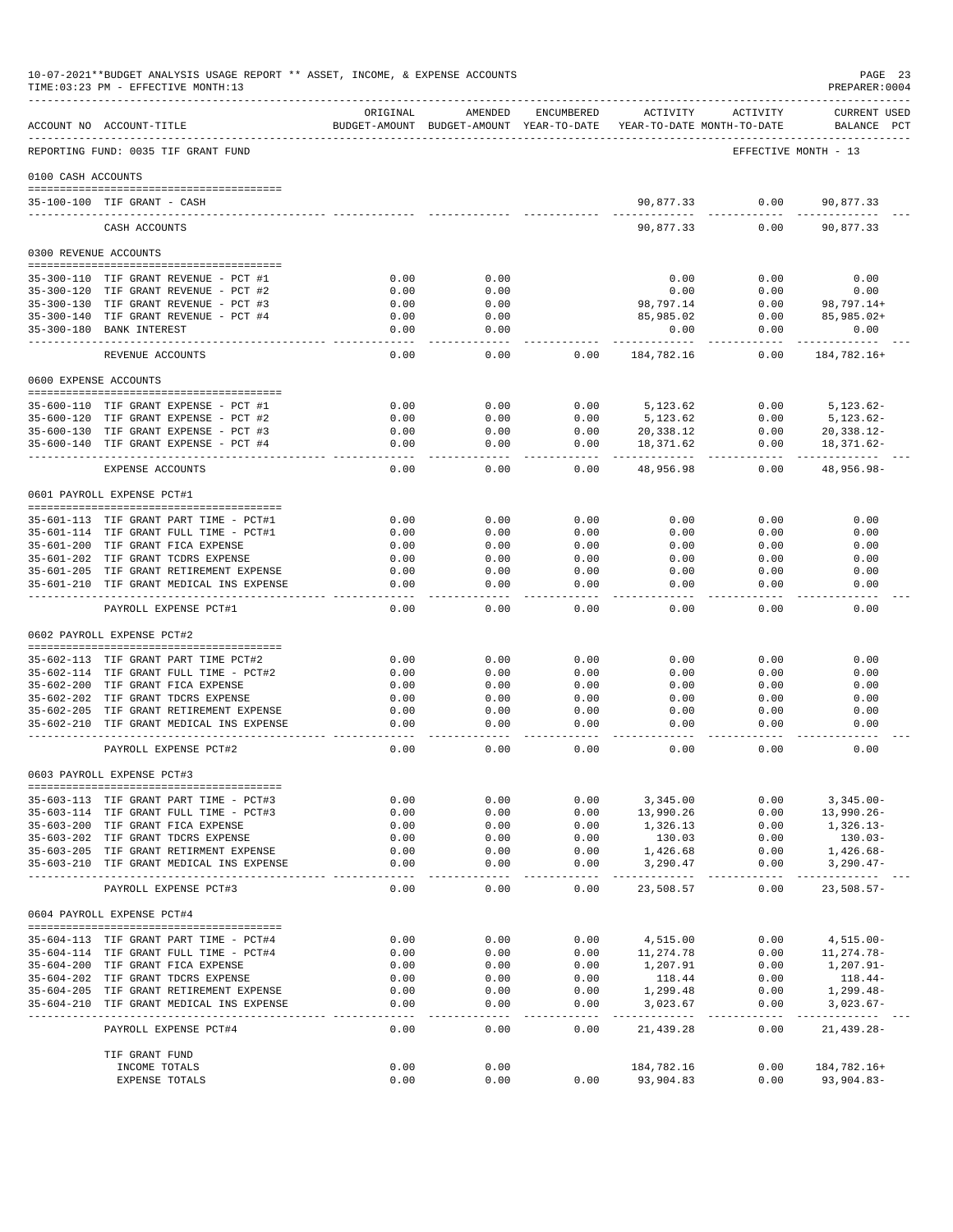|                       | 10-07-2021**BUDGET ANALYSIS USAGE REPORT ** ASSET, INCOME, & EXPENSE ACCOUNTS<br>TIME: 03:23 PM - EFFECTIVE MONTH: 13 |                           |                |      |                |                          | PAGE 24<br>PREPARER: 0004                     |
|-----------------------|-----------------------------------------------------------------------------------------------------------------------|---------------------------|----------------|------|----------------|--------------------------|-----------------------------------------------|
|                       | ACCOUNT NO ACCOUNT-TITLE<br>BUDGET-AMOUNT BUDGET-AMOUNT YEAR-TO-DATE YEAR-TO-DATE MONTH-TO-DATE BALANCE PCT           | ORIGINAL                  | AMENDED        |      |                |                          | ENCUMBERED ACTIVITY ACTIVITY CURRENT USED     |
|                       | REPORTING FUND: 0036 DISTRICT COURT RECORDS TECH FUND                                                                 |                           |                |      |                |                          | EFFECTIVE MONTH - 13                          |
| 0100 CASH ACCOUNTS    |                                                                                                                       |                           |                |      |                |                          |                                               |
|                       | 36-100-100 CFC: DIST COURT RECORDS TECH FUND<br>36-100-230 DISTRICT CLERK CC ACCOUNT                                  |                           |                |      | 90.00          | 470.00   0.00   5,331.71 | $0.00$ 90.00                                  |
|                       | CASH ACCOUNTS                                                                                                         |                           |                |      |                | 560.00<br>0.00           | 5, 421, 71                                    |
| 0336 REVENUE ACCOUNTS |                                                                                                                       |                           |                |      |                |                          |                                               |
|                       | 36-336-180 INTEREST EARNED<br>36-336-736 DIST COURT REC TECH FEES                                                     | 0.00<br>400.00            | 0.00<br>400.00 |      | 520.00         | 0.00                     | $0.00$ $0.00$ $0.00$ $0.00$<br>$120.00 + 130$ |
|                       | REVENUE ACCOUNTS                                                                                                      | $- - - - - - -$<br>400.00 | 400.00         | 0.00 |                | 520.00                   | $0.00$ 120.00+ 130                            |
| 0736 EXPENSE ACCOUNTS |                                                                                                                       |                           |                |      |                |                          |                                               |
|                       | 36-736-736 DIST COURT REC TECH EXPENSES                                                                               | 0.00                      | 0.00           | 0.00 | 0.00           |                          | 0.00<br>0.00                                  |
|                       | EXPENSE ACCOUNTS                                                                                                      | 0.00                      | 0.00           | 0.00 | 0.00           | 0.00                     | 0.00                                          |
|                       | DISTRICT COURT RECORDS TECH FUND                                                                                      |                           |                |      |                |                          |                                               |
|                       | INCOME TOTALS<br><b>EXPENSE TOTALS</b>                                                                                | 400.00<br>0.00            | 400.00<br>0.00 | 0.00 | 520.00<br>0.00 | 0.00                     | $0.00$ $120.00+130$<br>0.00                   |
|                       |                                                                                                                       |                           |                |      |                |                          |                                               |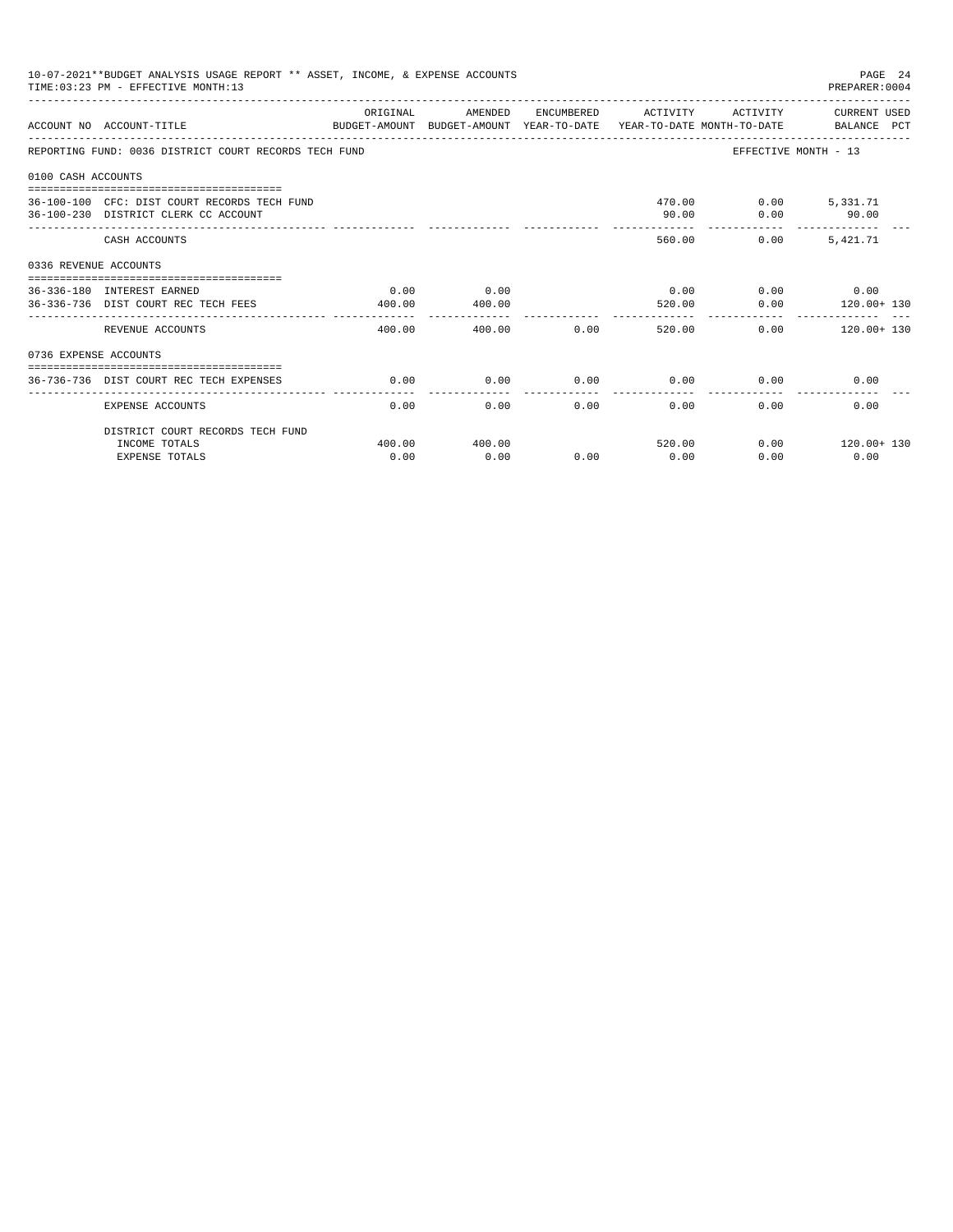|                    | 10-07-2021**BUDGET ANALYSIS USAGE REPORT ** ASSET, INCOME, & EXPENSE ACCOUNTS<br>TIME: 03:23 PM - EFFECTIVE MONTH: 13 |           |                        |                      |                        |                     | PAGE 25<br>PREPARER: 0004                          |    |
|--------------------|-----------------------------------------------------------------------------------------------------------------------|-----------|------------------------|----------------------|------------------------|---------------------|----------------------------------------------------|----|
|                    | ACCOUNT NO ACCOUNT-TITLE<br>BUDGET-AMOUNT BUDGET-AMOUNT YEAR-TO-DATE YEAR-TO-DATE MONTH-TO-DATE BALANCE PCT           | OR TGTNAL | AMENDED                | ENCUMBERED           | ACTIVITY               | ACTIVITY            | CURRENT USED                                       |    |
|                    | REPORTING FUND: 0039 COMMISSARY PROFIT ACCOUNT                                                                        |           |                        |                      |                        |                     | EFFECTIVE MONTH - 13                               |    |
| 0100 CASH ACCOUNTS |                                                                                                                       |           |                        |                      |                        |                     |                                                    |    |
|                    | 39-100-170 COMMISSARY CHECKING                                                                                        |           |                        |                      |                        | 40.53 0.00 3,336.77 |                                                    |    |
|                    | CASH ACCOUNTS                                                                                                         |           |                        |                      | 40.53                  | 0.00                | 3,336.77                                           |    |
|                    | 0300 COMMISSARY REVENUE ACCOUNT                                                                                       |           |                        |                      |                        |                     |                                                    |    |
|                    | 39-300-110 REVENUE COMMISSARY                                                                                         | 700.00    | 700.00                 |                      | 0.00                   |                     | 0.00 700.00 00                                     |    |
|                    | 39-300-120 INTEREST EARNED                                                                                            | 22.00     | 22.00<br>------------- |                      | 40.53<br>------------- | 0.00                | $18.53 + 184$<br>_________________________________ |    |
|                    | COMMISSARY REVENUE ACCOUNT                                                                                            | 722.00    | 722.00                 | 0.00                 | 40.53                  |                     | 0.00<br>681.47 06                                  |    |
|                    | 0400 COMMISSARY EXPENSE                                                                                               |           |                        |                      |                        |                     |                                                    |    |
| 39-400-110 EXPENSE |                                                                                                                       | 0.00      | 0.00                   | 0.00                 | 0.00                   |                     | 0.00<br>0.00                                       |    |
|                    | COMMISSARY EXPENSE                                                                                                    | 0.00      | 0.00                   | ------------<br>0.00 | -------------          | 0.00<br>0.00        | 0.00                                               |    |
|                    | COMMISSARY PROFIT ACCOUNT                                                                                             |           |                        |                      |                        |                     |                                                    |    |
|                    | INCOME TOTALS                                                                                                         | 722.00    | 722.00                 |                      | 40.53                  |                     | $0.00$ 681.47                                      | 06 |
|                    | <b>EXPENSE TOTALS</b>                                                                                                 | 0.00      | 0.00                   | 0.00                 | 0.00                   | 0.00                | 0.00                                               |    |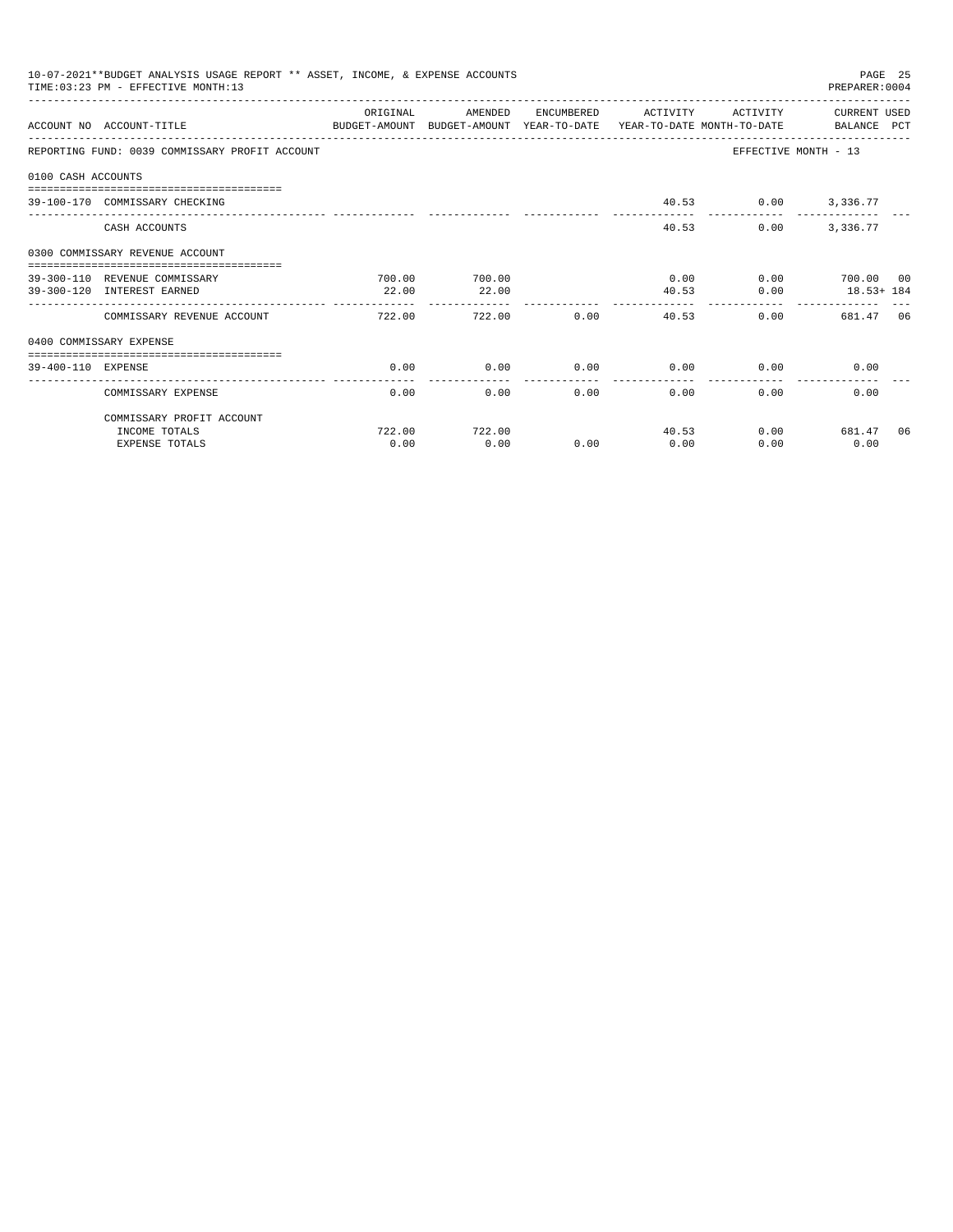|                       | 10-07-2021**BUDGET ANALYSIS USAGE REPORT ** ASSET, INCOME, & EXPENSE ACCOUNTS<br>TIME: 03:23 PM - EFFECTIVE MONTH: 13 |          |                   |      |                        |                             | PAGE 26<br>PREPARER: 0004                                   |  |
|-----------------------|-----------------------------------------------------------------------------------------------------------------------|----------|-------------------|------|------------------------|-----------------------------|-------------------------------------------------------------|--|
|                       | ACCOUNT NO ACCOUNT-TITLE<br>BUDGET-AMOUNT BUDGET-AMOUNT YEAR-TO-DATE YEAR-TO-DATE MONTH-TO-DATE BALANCE PCT           | ORIGINAL | AMENDED           |      | ENCUMBERED ACTIVITY    | ACTIVITY                    | CURRENT USED                                                |  |
|                       | REPORTING FUND: 0040 ELECTION SERVICE CONTRACT FUND                                                                   |          |                   |      |                        | EFFECTIVE MONTH - 13        |                                                             |  |
| 0100 CASH ACCOUNTS    |                                                                                                                       |          |                   |      |                        |                             |                                                             |  |
|                       | 40-100-100 CFC: ELECTION SERVICES CONT FUND                                                                           |          |                   |      |                        | 790.80 0.00 1,873.13        |                                                             |  |
|                       | CASH ACCOUNTS                                                                                                         |          |                   |      |                        | 790.80                      | $0.00$ 1,873.13                                             |  |
| 0340 REVENUE ACCOUNTS |                                                                                                                       |          |                   |      |                        |                             |                                                             |  |
|                       | 40-340-180 INTEREST EARNED                                                                                            | 0.00     | 0.00              |      |                        | $0.00$ $0.00$ $0.00$ $0.00$ |                                                             |  |
|                       | 40-340-740 ELECTION SERVICE REVENUES                                                                                  | 400.00   | 400.00            |      |                        |                             | 2,114.90   0.00   1,714.90+ 529                             |  |
|                       | REVENUE ACCOUNTS                                                                                                      | 400.00   |                   |      | $400.00$ 0.00 2.114.90 |                             | $0.00$ 1.714.90+ 529                                        |  |
| 0740 EXPENSE ACCOUNTS |                                                                                                                       |          |                   |      |                        |                             |                                                             |  |
|                       | 40-740-740 ELECTION SERVICE EXPENSES                                                                                  |          |                   |      |                        |                             | $1,400.00$ $1,400.00$ $0.00$ $1,324.10$ $0.00$ $75.90$ $95$ |  |
|                       | EXPENSE ACCOUNTS                                                                                                      |          | 1,400.00 1,400.00 |      | $0.00$ 1,324.10        | 0.00                        | ---------<br>75.90 95                                       |  |
|                       | ELECTION SERVICE CONTRACT FUND                                                                                        |          |                   |      |                        |                             |                                                             |  |
|                       | INCOME TOTALS                                                                                                         |          | 400.00 400.00     |      | 2, 114.90              |                             | $0.00$ 1,714.90+ 529                                        |  |
|                       | <b>EXPENSE TOTALS</b>                                                                                                 | 1,400.00 | 1,400.00          | 0.00 | 1,324.10               |                             | $0.00$ and $0.00$<br>75.90 95                               |  |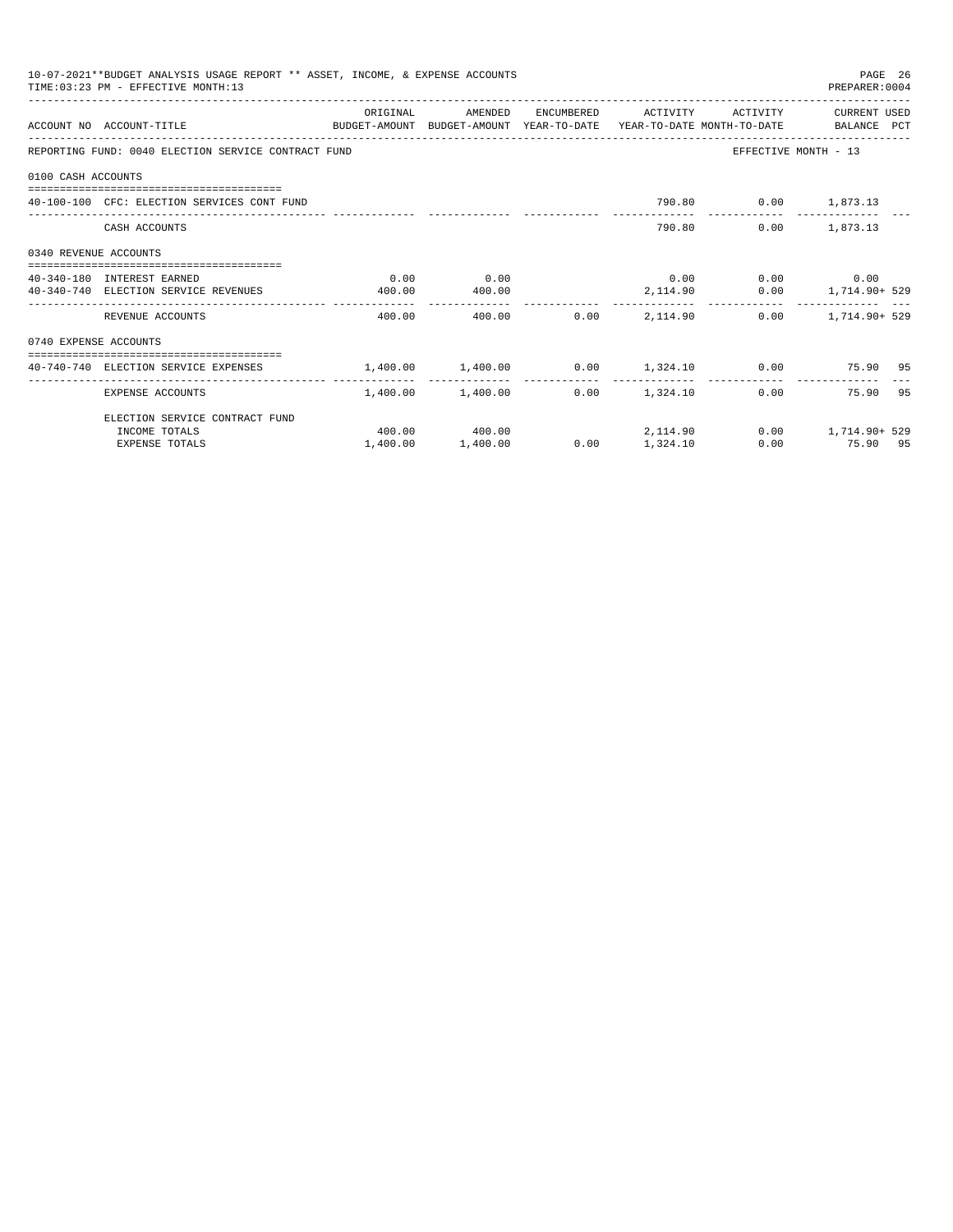|                       | 10-07-2021**BUDGET ANALYSIS USAGE REPORT ** ASSET, INCOME, & EXPENSE ACCOUNTS<br>TIME: 03:23 PM - EFFECTIVE MONTH: 13 |                                                                                 |                   |                       |                       |                              | PAGE 27<br>PREPARER: 0004   |
|-----------------------|-----------------------------------------------------------------------------------------------------------------------|---------------------------------------------------------------------------------|-------------------|-----------------------|-----------------------|------------------------------|-----------------------------|
|                       | ACCOUNT NO ACCOUNT-TITLE                                                                                              | ORIGINAL<br>BUDGET-AMOUNT BUDGET-AMOUNT YEAR-TO-DATE YEAR-TO-DATE MONTH-TO-DATE | AMENDED           |                       |                       | ENCUMBERED ACTIVITY ACTIVITY | CURRENT USED<br>BALANCE PCT |
|                       | REPORTING FUND: 0042 ELECTIONS DEPT                                                                                   |                                                                                 |                   |                       |                       |                              | EFFECTIVE MONTH - 13        |
|                       | 0100 ELECTIONS DEPT CASH                                                                                              |                                                                                 |                   |                       |                       |                              |                             |
|                       | 42-100-100 CASH ACCOUNT                                                                                               |                                                                                 |                   |                       | 0.00                  | 0.00                         | 0.00                        |
|                       | ELECTIONS DEPT CASH                                                                                                   |                                                                                 |                   |                       | 0.00                  | 0.00                         | 0.00                        |
| 0342 REVENUE ACCOUNT  |                                                                                                                       |                                                                                 |                   |                       |                       |                              |                             |
|                       | 42-342-342 FEES FOR HOLDING ELECTIONS                                                                                 | 0.00<br>------------                                                            | 0.00              |                       | 0.00<br>$- - - - - -$ | 0.00                         | 0.00                        |
|                       | REVENUE ACCOUNT                                                                                                       | 0.00                                                                            | 0.00              | 0.00                  | 0.00                  | 0.00                         | 0.00                        |
| 0720 EXPENSE ACCOUNTS |                                                                                                                       |                                                                                 |                   |                       |                       |                              |                             |
|                       | 42-720-110 ELECTION CLERK                                                                                             | 0.00                                                                            | 0.00              | 0.00                  | 0.00                  | 0.00                         | 0.00                        |
|                       | 42-720-200 FICA EXPENSE                                                                                               | 0.00                                                                            | 0.00              | 0.00                  | 0.00                  | 0.00                         | 0.00                        |
|                       | 42-720-202 TCDRS GROUP TERM LIFE                                                                                      | 0.00                                                                            | 0.00              | 0.00                  | 0.00                  | 0.00                         | 0.00                        |
|                       | 42-720-205 RETIRMENT EXPENSE                                                                                          | 0.00                                                                            | 0.00              | 0.00                  | 0.00                  | 0.00                         | 0.00                        |
|                       | 42-720-210 MEDICAL INSURANCE PAYABLE                                                                                  | 0.00                                                                            | 0.00              | 0.00                  | 0.00                  | 0.00                         | 0.00                        |
|                       | 42-720-305 SUPPLIES & BALLOTS                                                                                         | 0.00                                                                            | 0.00              | 0.00                  | 0.00                  | 0.00                         | 0.00                        |
|                       | 42-720-330 PROGRAMMING                                                                                                | 0.00                                                                            | 0.00              | 0.00                  | 0.00                  | 0.00                         | 0.00                        |
| 42-720-345 CONTRACTS  |                                                                                                                       | 0.00                                                                            | 0.00              | 0.00                  | 0.00                  | 0.00                         | 0.00                        |
|                       | 42-720-435 JUDGES & CLERKS                                                                                            | 0.00<br>$- - - - - - -$                                                         | 0.00<br>--------- | 0.00<br>$- - - - - -$ | 0.00<br>$- - - - -$   | 0.00                         | 0.00                        |
|                       | EXPENSE ACCOUNTS                                                                                                      | 0.00                                                                            | 0.00              | 0.00                  | 0.00                  | 0.00                         | 0.00                        |
|                       | ELECTIONS DEPT                                                                                                        |                                                                                 |                   |                       |                       |                              |                             |
|                       | INCOME TOTALS                                                                                                         | 0.00                                                                            | 0.00              |                       | 0.00                  | 0.00                         | 0.00                        |
|                       | <b>EXPENSE TOTALS</b>                                                                                                 | 0.00                                                                            | 0.00              | 0.00                  | 0.00                  | 0.00                         | 0.00                        |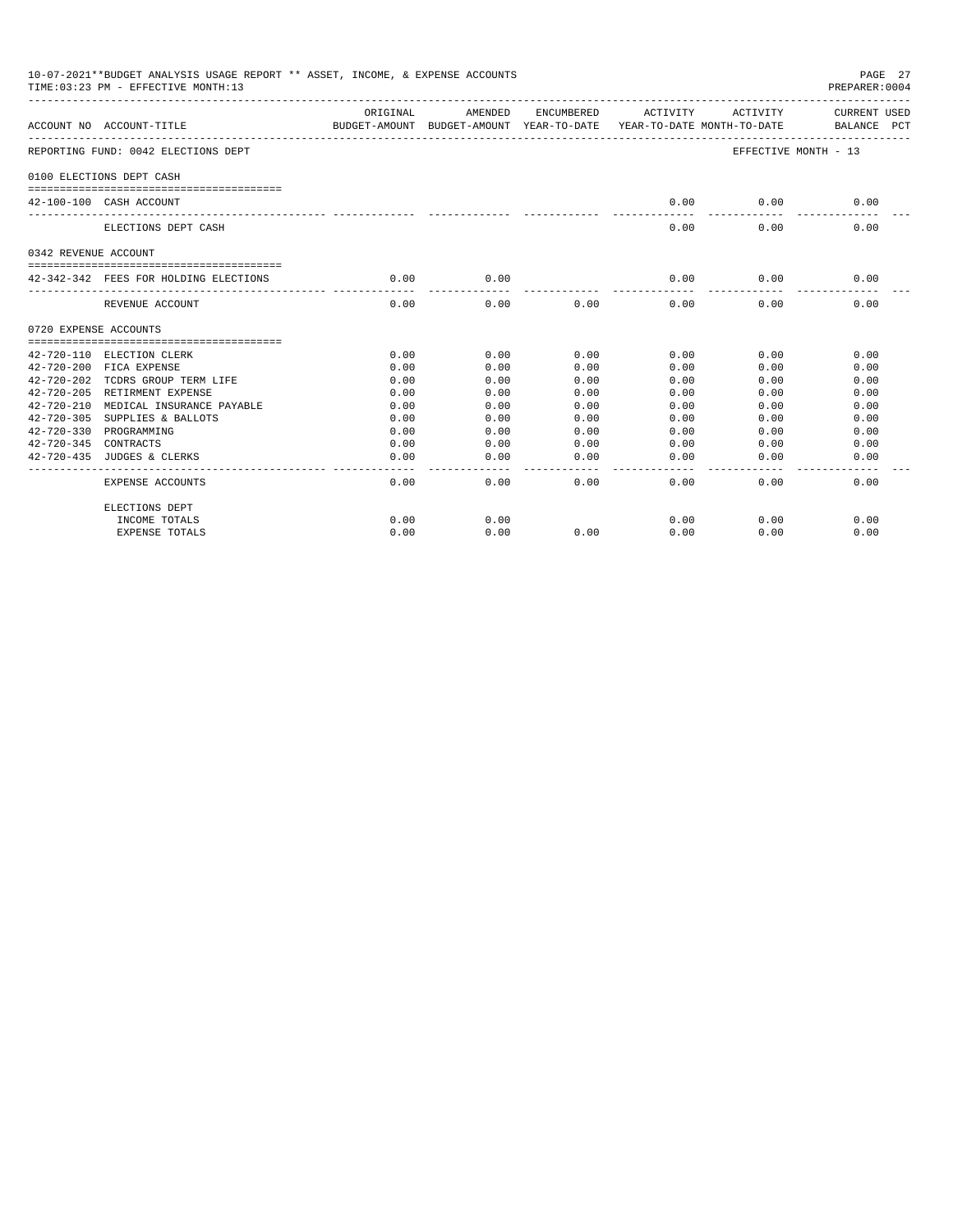|                       | 10-07-2021**BUDGET ANALYSIS USAGE REPORT ** ASSET, INCOME, & EXPENSE ACCOUNTS<br>TIME: 03:23 PM - EFFECTIVE MONTH: 13 |           |                                 |                      |                                                                                                             |                                             | PAGE 28<br>PREPARER:0004 |          |
|-----------------------|-----------------------------------------------------------------------------------------------------------------------|-----------|---------------------------------|----------------------|-------------------------------------------------------------------------------------------------------------|---------------------------------------------|--------------------------|----------|
|                       | ACCOUNT NO ACCOUNT-TITLE                                                                                              | ORIGINAL  | AMENDED                         |                      | ENCUMBERED ACTIVITY<br>BUDGET-AMOUNT BUDGET-AMOUNT YEAR-TO-DATE YEAR-TO-DATE MONTH-TO-DATE BALANCE PCT      |                                             | ACTIVITY CURRENT USED    |          |
|                       | REPORTING FUND: 0050 COUNTY CLERK ARCHIVES FUND                                                                       |           |                                 |                      |                                                                                                             | EFFECTIVE MONTH - 13                        |                          |          |
| 0100 CASH ACCOUNTS    |                                                                                                                       |           |                                 |                      |                                                                                                             |                                             |                          |          |
|                       | 50-100-100 CFC: COUNTY CLERK ARCHIVES FUND<br>50-100-231 COUNTY CLERK CC ACCOUNT                                      |           |                                 |                      | 390.00                                                                                                      | 18,413.47 858.48 88,473.01<br>$0.00$ 390.00 |                          |          |
|                       | CASH ACCOUNTS                                                                                                         |           |                                 |                      |                                                                                                             | 18,803.47 858.48- 88,863.01                 |                          |          |
| 0350 REVENUE ACCOUNTS |                                                                                                                       |           |                                 |                      |                                                                                                             |                                             |                          |          |
|                       | 50-350-180 INTEREST EARNED                                                                                            |           | $0.00$ 0.00                     |                      | 0.00                                                                                                        |                                             | $0.00$ 0.00              |          |
|                       | 50-350-750 COUNTY CLERK ARCHIVE FEES 15,000.00                                                                        |           | 15,000.00                       |                      | 36,430.00<br>.                                                                                              |                                             | $0.00$ $21,430.00+243$   |          |
|                       | REVENUE ACCOUNTS                                                                                                      |           |                                 |                      | $15.000.00$ $15.000.00$ $0.00$ $36.430.00$                                                                  | ------------- ------------- ---<br>0.00     | 21,430.00+243            |          |
| 0750 EXPENSE ACCOUNTS |                                                                                                                       |           |                                 |                      |                                                                                                             |                                             |                          |          |
| $50 - 750 - 200$      | 50-750-110 COUNTY CLERK ADMIN ASSISTANT<br>FICA EXPENSE                                                               | 2,800.00  | 25,000.00 25,000.00<br>2,800.00 | 0.00<br>0.00         | 15,003.16 1,068.75<br>1, 147.89 81.76                                                                       |                                             | 9,996.84<br>1,652.11     | 60<br>41 |
| $50 - 750 - 202$      | TCDRS GROUP TERM LIFE                                                                                                 | 0.00      | 0.00                            | 0.00                 |                                                                                                             |                                             |                          |          |
|                       | 50-750-205 RETIREMENT EXPENSE                                                                                         | 2,800.00  | 2,800.00                        | 0.00                 | $\begin{array}{cccccc} 110.12 & & & 8.02 & & 110.12- \\ 1,146.40 & & & 87.96 & & 1,653.60 & 41 \end{array}$ |                                             |                          |          |
|                       | 50-750-750 COUNTY CLERK ARCHIVE EXPENSES                                                                              | 0.00      | 0.00                            | 0.00<br>------------ | 0.00                                                                                                        | 0.00                                        | 0.00                     |          |
|                       | EXPENSE ACCOUNTS                                                                                                      |           | 30.600.00 30.600.00             |                      | $0.00$ 17,407.57 1,246.49 13,192.43                                                                         |                                             |                          | 57       |
|                       | COUNTY CLERK ARCHIVES FUND                                                                                            |           |                                 |                      |                                                                                                             |                                             |                          |          |
|                       | INCOME TOTALS                                                                                                         |           | 15,000.00 15,000.00             |                      | 36,430.00                                                                                                   |                                             | $0.00$ 21,430.00+243     |          |
|                       | <b>EXPENSE TOTALS</b>                                                                                                 | 30,600.00 | 30,600.00                       | 0.00                 | 17,407.57   1,246.49   13,192.43   57                                                                       |                                             |                          |          |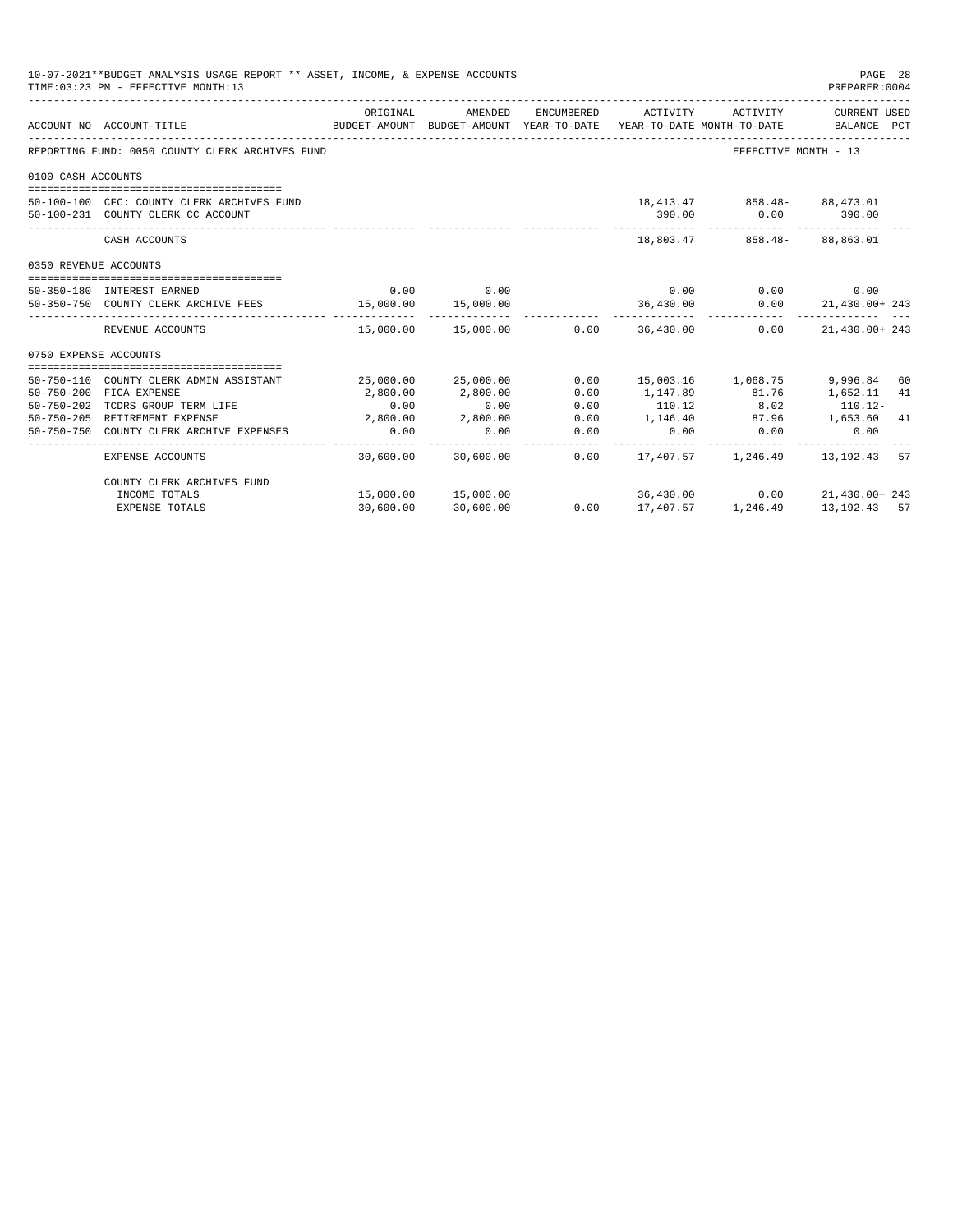|                       | 10-07-2021**BUDGET ANALYSIS USAGE REPORT ** ASSET, INCOME, & EXPENSE ACCOUNTS<br>TIME: 03:23 PM - EFFECTIVE MONTH: 13 |                        |               |                                                 |                     |                             | PAGE 29<br>PREPARER: 0004     |    |
|-----------------------|-----------------------------------------------------------------------------------------------------------------------|------------------------|---------------|-------------------------------------------------|---------------------|-----------------------------|-------------------------------|----|
|                       | ACCOUNT NO ACCOUNT-TITLE CONTROL SUDGET-AMOUNT BUDGET-AMOUNT YEAR-TO-DATE YEAR-TO-DATE MONTH-TO-DATE BALANCE PCT      | ORIGINAL               | AMENDED       |                                                 | ENCUMBERED ACTIVITY |                             | ACTIVITY CURRENT USED         |    |
|                       | REPORTING FUND: 0053 JUDICIAL TRAINING FUND                                                                           |                        |               |                                                 |                     |                             | EFFECTIVE MONTH - 13          |    |
| 0100 CASH ACCOUNTS    |                                                                                                                       |                        |               |                                                 |                     |                             |                               |    |
|                       | 53-100-100 JUDICIAL TRAINING FUND<br>53-100-231 COUNTY CLERK CC ACCOUNT                                               |                        |               |                                                 | 5.00                | 140.00   0.00   1,156.01    | $0.00$ 5.00<br>______________ |    |
|                       | CASH ACCOUNTS                                                                                                         |                        |               |                                                 |                     | 145.00                      | $0.00$ 1,161.01               |    |
| 0353 REVENUE ACCOUNTS |                                                                                                                       |                        |               |                                                 |                     |                             |                               |    |
|                       | ---------------------------------<br>53-353-180 INTEREST EARNED<br>53-353-753 JUDICIAL TRAINING FEES                  | 0.00<br>55.00          | 0.00<br>55.00 |                                                 | 135.00              | $0.00$ 0.00 0.00 0.00       | $0.00$ $80.00+245$            |    |
|                       | -------------------------<br>REVENUE ACCOUNTS                                                                         | $- - - - - -$<br>55.00 |               | 55.00                                           | .<br>$0.00$ 135.00  |                             | $0.00$ 80.00+245              |    |
| 0753 EXPENSE ACCOUNTS |                                                                                                                       |                        |               |                                                 |                     |                             |                               |    |
|                       | 53-753-753 JUDICIAL TRAINING EXPENSES                                                                                 | 55.00                  | 55.00         |                                                 |                     | $0.00$ $0.00$ $0.00$ $0.00$ | 55.00 00                      |    |
|                       | EXPENSE ACCOUNTS                                                                                                      | 55.00                  |               | ______________________________<br>0.00<br>55.00 | 0.00                | 0.00                        | 55.00                         | 00 |
|                       | JUDICIAL TRAINING FUND                                                                                                |                        |               |                                                 |                     |                             |                               |    |
|                       | INCOME TOTALS                                                                                                         | 55.00                  | 55.00         |                                                 | 135.00              |                             | $0.00$ 80.00+ 245             |    |
|                       | <b>EXPENSE TOTALS</b>                                                                                                 | 55.00                  | 55.00         | 0.00                                            | 0.00                | 0.00                        | 55.00 00                      |    |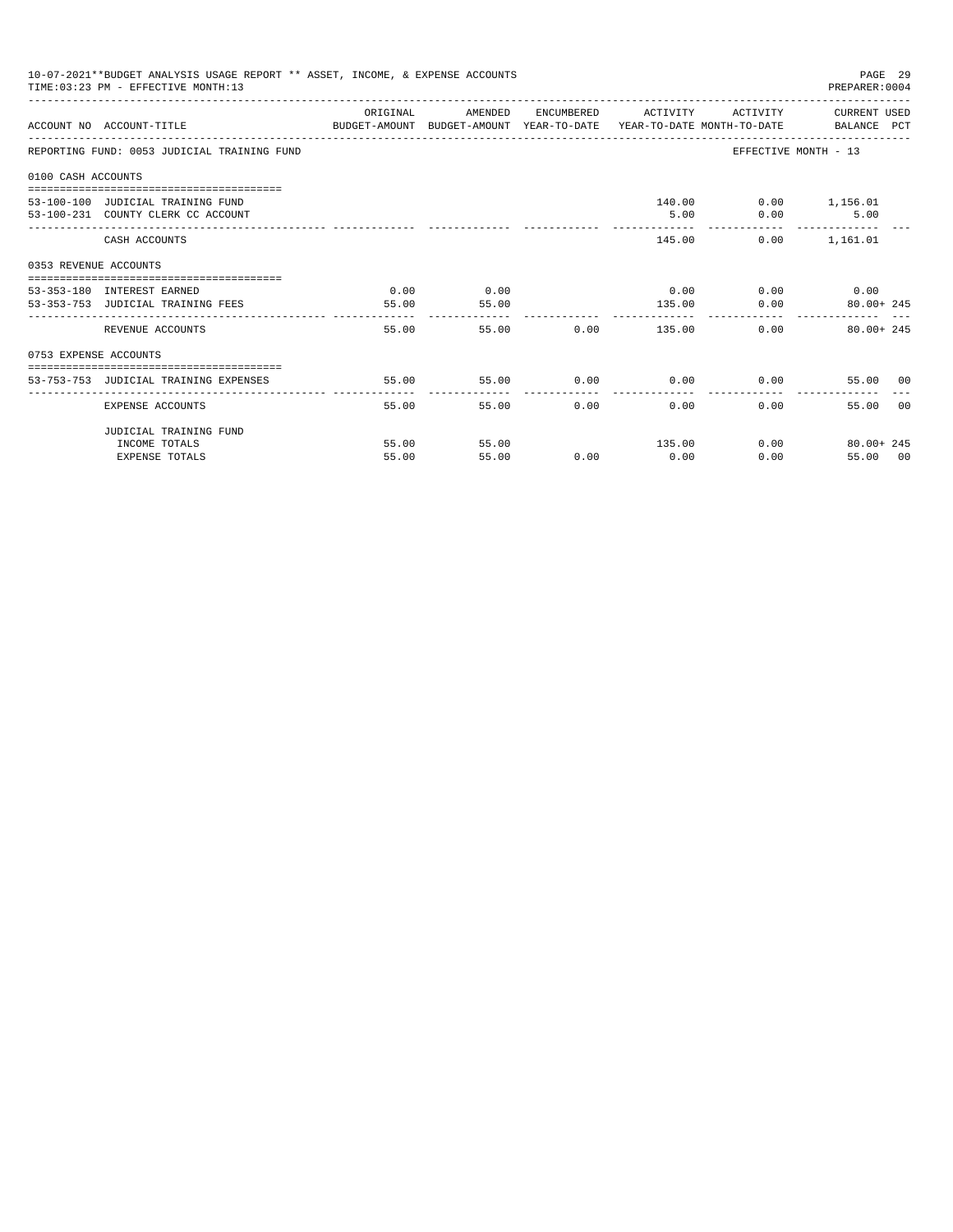| 10-07-2021**BUDGET ANALYSIS USAGE REPORT ** ASSET, INCOME, & EXPENSE ACCOUNTS<br>TIME: 03:23 PM - EFFECTIVE MONTH: 13<br>PREPARER: 0004 |                                                                                 |                     |                                                     |            |                     |                                        |                             | PAGE 30        |
|-----------------------------------------------------------------------------------------------------------------------------------------|---------------------------------------------------------------------------------|---------------------|-----------------------------------------------------|------------|---------------------|----------------------------------------|-----------------------------|----------------|
|                                                                                                                                         | ACCOUNT NO ACCOUNT-TITLE                                                        | ORIGINAL            | AMENDED<br>BUDGET-AMOUNT BUDGET-AMOUNT YEAR-TO-DATE | ENCUMBERED | ACTIVITY            | ACTIVITY<br>YEAR-TO-DATE MONTH-TO-DATE | CURRENT USED<br>BALANCE PCT |                |
|                                                                                                                                         | REPORTING FUND: 0056 COUNTY CLERK PRESERVATION FUND                             |                     |                                                     |            |                     |                                        | EFFECTIVE MONTH - 13        |                |
| 0100 CASH ACCOUNTS                                                                                                                      |                                                                                 |                     |                                                     |            |                     |                                        |                             |                |
|                                                                                                                                         | 56-100-100 CFC: COUNTY CLERK PRESERVATION<br>56-100-231 COUNTY CLERK CC ACCOUNT |                     |                                                     |            | 29,772.71<br>386.00 | 0.00                                   | $0.00$ 56,833.49<br>386.00  |                |
|                                                                                                                                         | CASH ACCOUNTS                                                                   |                     |                                                     |            | 30,158.71           | 0.00                                   | 57,219.49                   |                |
| 0356 REVENUE ACCOUNTS                                                                                                                   |                                                                                 |                     |                                                     |            |                     |                                        |                             |                |
|                                                                                                                                         |                                                                                 |                     |                                                     |            |                     |                                        |                             |                |
|                                                                                                                                         | 56-356-180 INTEREST EARNED                                                      | 0.00                | 0.00                                                |            | 0.00                |                                        | 0.00<br>0.00                |                |
|                                                                                                                                         | 56-356-756 COUNTY CLERK PRESERVATION FEES 18,000.00 18,000.00                   |                     |                                                     |            | 36,970.64           |                                        | $0.00$ 18,970.64+ 205       |                |
|                                                                                                                                         | 56-356-757 PRESERVATION VS HB 1744                                              | 222.00              | 222.00                                              |            | 239.00              | 0.00                                   | $17.00 + 108$               |                |
|                                                                                                                                         | REVENUE ACCOUNTS                                                                |                     | 18,222.00 18,222.00                                 |            | $0.00$ 37, 209.64   |                                        | $0.00$ 18,987.64+204        |                |
| 0756 EXPENSE ACCOUNTS                                                                                                                   |                                                                                 |                     |                                                     |            |                     |                                        |                             |                |
|                                                                                                                                         |                                                                                 |                     |                                                     |            |                     |                                        |                             |                |
|                                                                                                                                         | 56-756-110 COUNTY CLERK ADMIN ASSISTANT                                         | 15,000.00 15,000.00 |                                                     | 0.00       | 0.00                | 0.00                                   | 15,000.00                   | 00             |
|                                                                                                                                         | 56-756-200 FICA EXPENSE                                                         | 500.00              | 500.00                                              | 0.00       | 0.00                | 0.00                                   | 500.00                      | 0 <sup>0</sup> |
| 56-756-202                                                                                                                              | TCDRS GROUP TERM LIFE                                                           | 0.00                | 0.00                                                | 0.00       | 0.00                | 0.00                                   | 0.00                        |                |
| $56 - 756 - 205$                                                                                                                        | RETIREMENT EXPENSE                                                              | 500.00              | 500.00                                              | 0.00       | 0.00                | 0.00                                   | 500.00                      | 0 <sub>0</sub> |
|                                                                                                                                         | 56-756-334 LAST YEARS BILLS 2020                                                | 0.00                | 0.00                                                | 0.00       | 2,077.93            | 0.00                                   | $2.077.93-$                 |                |
|                                                                                                                                         | 56-756-756 COUNTY CLERK PRESERVATION EXPENSE 5,000.00 5,000.00                  |                     |                                                     | 0.00       | 5.000.00            | 0.00                                   | $0.00$ 100                  |                |
| 56-756-757                                                                                                                              | PRESERVATION VS HB 1744                                                         | 0.00                | 0.00                                                | 0.00       | 0.00                | 0.00                                   | 0.00                        |                |
|                                                                                                                                         | EXPENSE ACCOUNTS                                                                |                     | 21,000.00 21,000.00                                 | 0.00       | 7,077.93            | 0.00                                   | 13,922.07                   | 34             |
|                                                                                                                                         | COUNTY CLERK PRESERVATION FUND                                                  |                     |                                                     |            |                     |                                        |                             |                |
|                                                                                                                                         | INCOME TOTALS                                                                   |                     | 18,222.00 18,222.00                                 |            | 37,209.64           |                                        | $0.00$ 18,987.64+ 204       |                |
|                                                                                                                                         | <b>EXPENSE TOTALS</b>                                                           | 21,000.00           | 21,000.00                                           | 0.00       | 7,077.93            | 0.00                                   | 13,922.07 34                |                |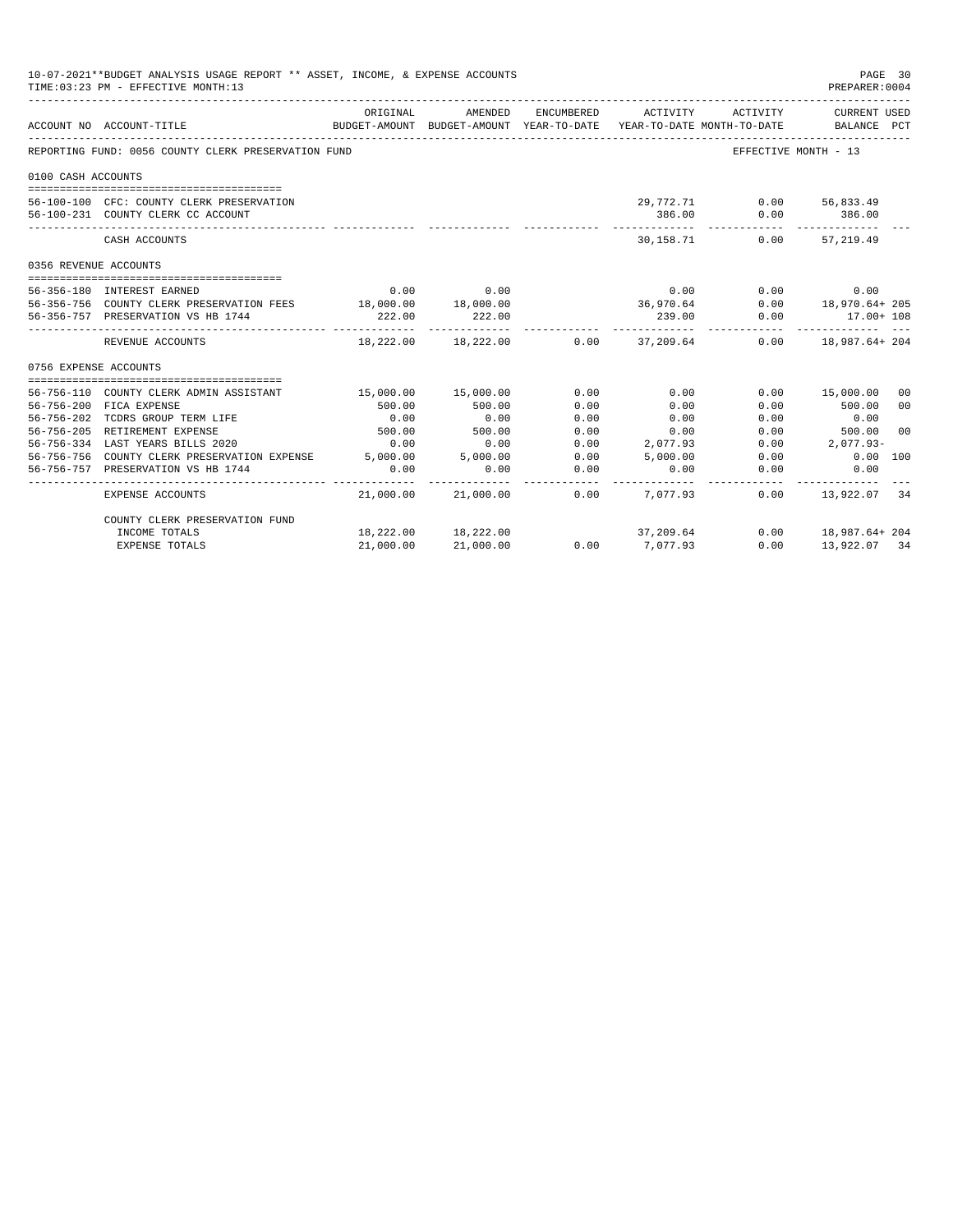|                       | 10-07-2021**BUDGET ANALYSIS USAGE REPORT ** ASSET, INCOME, & EXPENSE ACCOUNTS<br>TIME: 03:23 PM - EFFECTIVE MONTH: 13 |          |         |      |                     |                      | PAGE 31<br>PREPARER: 0004       |    |
|-----------------------|-----------------------------------------------------------------------------------------------------------------------|----------|---------|------|---------------------|----------------------|---------------------------------|----|
|                       | ACCOUNT NO ACCOUNT-TITLE CONTROL SUDGET-AMOUNT BUDGET-AMOUNT YEAR-TO-DATE YEAR-TO-DATE MONTH-TO-DATE BALANCE PCT      | ORIGINAL | AMENDED |      | ENCUMBERED ACTIVITY |                      | ACTIVITY CURRENT USED           |    |
|                       | REPORTING FUND: 0060 LAW LIBRARY FUND                                                                                 |          |         |      |                     | EFFECTIVE MONTH - 13 |                                 |    |
| 0100 CASH ACCOUNTS    |                                                                                                                       |          |         |      |                     |                      |                                 |    |
|                       |                                                                                                                       |          |         |      |                     |                      |                                 |    |
|                       | 60-100-100 CFC: LAW LIBRARY                                                                                           |          |         |      | 1,925.00            |                      | $0.00$ 16,651.51                |    |
|                       | 60-100-230 DISTRICT CLERK CC ACCOUNT                                                                                  |          |         |      | 175.00              | 0.00                 | 175.00                          |    |
|                       | 60-100-231 COUNTY CLERK CC ACCOUNT                                                                                    |          |         |      | 35.00               |                      | $0.00$ 35.00                    |    |
|                       | CASH ACCOUNTS                                                                                                         |          |         |      | 2,135,00            |                      | $0.00$ 16,861.51                |    |
| 0360 REVENUE ACCOUNTS |                                                                                                                       |          |         |      |                     |                      |                                 |    |
|                       | 60-360-180 INTEREST EARNED                                                                                            | 0.00     | 0.00    |      | 0.00                |                      | 0.00                            |    |
|                       | 60-360-760 LAW LIBRARY FEES                                                                                           | 900.00   | 900.00  |      |                     |                      | 0.00                            |    |
|                       |                                                                                                                       |          |         |      |                     |                      | 1,960.00   0.00   1,060.00+ 218 |    |
|                       | REVENUE ACCOUNTS                                                                                                      | 900.00   |         |      |                     | 0.00                 | $1.060.00+218$                  |    |
| 0760 EXPENSE ACCOUNTS |                                                                                                                       |          |         |      |                     |                      |                                 |    |
|                       |                                                                                                                       |          |         |      |                     |                      |                                 |    |
|                       | 60-760-760 LAW LIBRARY EXPENSES                                                                                       | 900.00   | 900.00  |      | $0.00$ 0.00         | 0.00                 | 900.00 00                       |    |
|                       | EXPENSE ACCOUNTS                                                                                                      | 900.00   | 900.00  | 0.00 | 0.00                | 0.00                 | 900.00                          | 00 |
|                       | LAW LIBRARY FUND                                                                                                      |          |         |      |                     |                      |                                 |    |
|                       | INCOME TOTALS                                                                                                         | 900.00   | 900.00  |      | 1,960.00            |                      | $0.00$ 1,060.00+218             |    |
|                       | <b>EXPENSE TOTALS</b>                                                                                                 | 900.00   | 900.00  | 0.00 | 0.00                | 0.00                 | 900.00 00                       |    |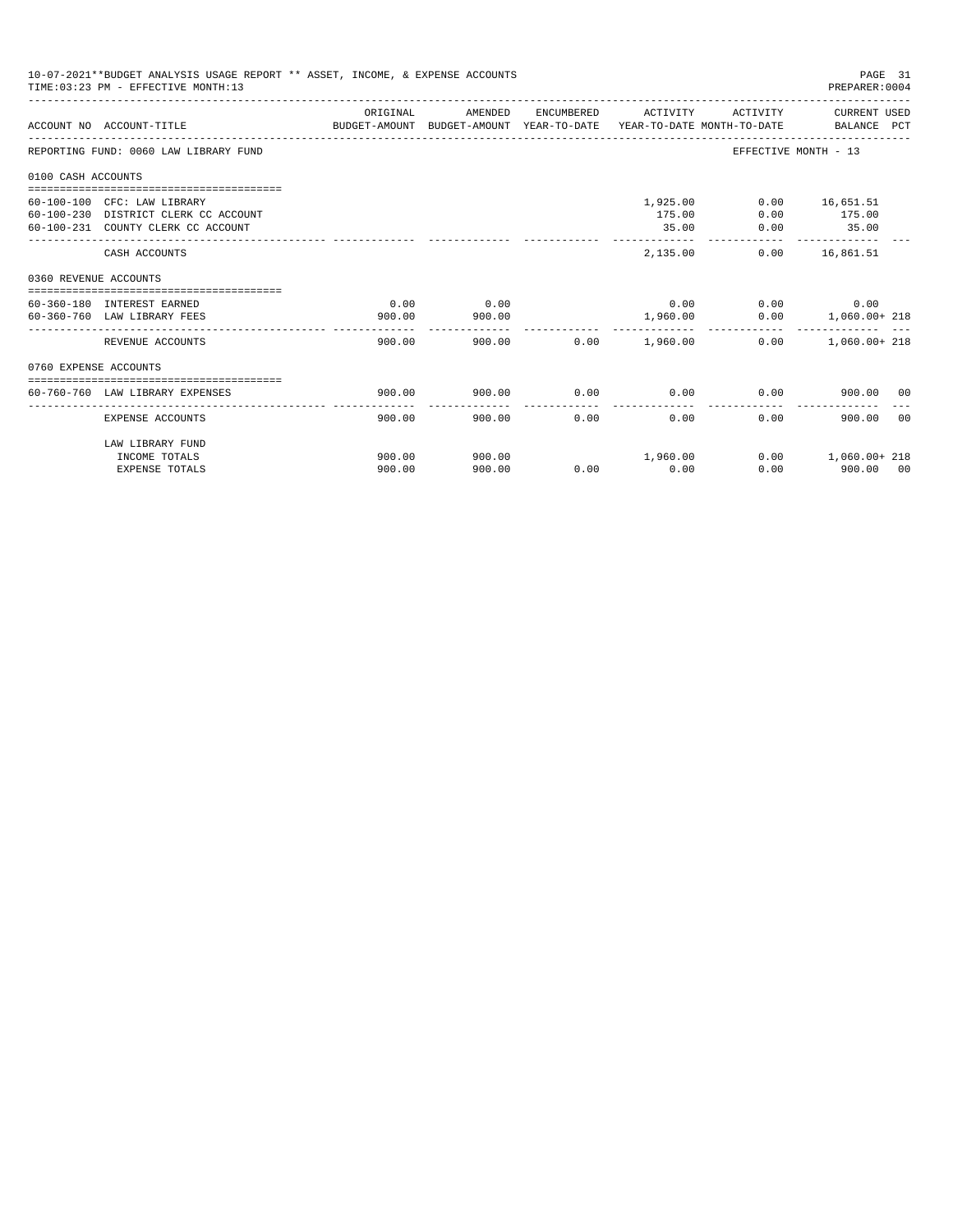|                       | 10-07-2021**BUDGET ANALYSIS USAGE REPORT ** ASSET, INCOME, & EXPENSE ACCOUNTS<br>TIME: 03:23 PM - EFFECTIVE MONTH: 13 |          |                                                                                |            |          |                     | PAGE 32<br>PREPARER: 0004   |
|-----------------------|-----------------------------------------------------------------------------------------------------------------------|----------|--------------------------------------------------------------------------------|------------|----------|---------------------|-----------------------------|
|                       | ACCOUNT NO ACCOUNT-TITLE                                                                                              | ORIGINAL | AMENDED<br>BUDGET-AMOUNT BUDGET-AMOUNT YEAR-TO-DATE YEAR-TO-DATE MONTH-TO-DATE | ENCUMBERED | ACTIVITY | ACTIVITY            | CURRENT USED<br>BALANCE PCT |
|                       | REPORTING FUND: 0063 DISTRICT CLERK ARCHIVE FUND                                                                      |          |                                                                                |            |          |                     | EFFECTIVE MONTH - 13        |
| 0100 CASH ACCOUNTS    |                                                                                                                       |          |                                                                                |            |          |                     |                             |
|                       | 63-100-100 CFC: DISTRICT CLERK PRESERVATION<br>63-100-230 DISTRICT CLERK CC ACCOUNT                                   |          |                                                                                |            | 25.00    | 272.23 0.00<br>0.00 | 2,095.55<br>25.00           |
|                       | CASH ACCOUNTS                                                                                                         |          |                                                                                |            | 297.23   | 0.00                | 2,120.55                    |
| 0363 REVENUE ACCOUNTS |                                                                                                                       |          |                                                                                |            |          |                     |                             |
|                       | 63-363-180 INTEREST EARNED                                                                                            | 0.00     | 0.00                                                                           |            | 0.00     | 0.00                | 0.00                        |
|                       | 63-363-763 DIST CLERK PRESERVATION FEES                                                                               | 125.00   | 125.00                                                                         |            | 282.23   | 0.00                | 157.23+ 226                 |
|                       | 63-363-764 DIST CLERK CHILD SUPPORT                                                                                   | 0.00     | 0.00                                                                           |            | 0.00     | 0.00                | 0.00                        |
|                       | 63-363-765 UNALLOCATED COURT COSTS BEFORE 03                                                                          | 0.00     | 0.00<br>----------                                                             |            | 0.00     | 0.00                | 0.00                        |
|                       | REVENUE ACCOUNTS                                                                                                      | 125.00   | 125.00                                                                         | 0.00       | 282.23   |                     | $0.00$ $157.23+226$         |
| 0763 EXPENSE ACCOUNTS |                                                                                                                       |          |                                                                                |            |          |                     |                             |
|                       |                                                                                                                       |          |                                                                                |            |          |                     |                             |
|                       | 63-763-763 DIST CLERK PRESERVATION EXPENSE                                                                            | 0.00     | 0.00                                                                           | 0.00       | 0.00     | 0.00                | 0.00                        |
|                       | 63-763-764 DIST CLERK CHILD SUPPORT                                                                                   | 0.00     | 0.00                                                                           | 0.00       | 0.00     | 0.00                | 0.00                        |
|                       | 63-763-765 UNALLOCATED COURT COSTS BEFORE 03                                                                          | 0.00     | 0.00                                                                           | 0.00       | 0.00     | 0.00                | 0.00                        |
|                       | <b>EXPENSE ACCOUNTS</b>                                                                                               | 0.00     | 0.00                                                                           | 0.00       | 0.00     | 0.00                | 0.00                        |
|                       | DISTRICT CLERK ARCHIVE FUND                                                                                           |          |                                                                                |            |          |                     |                             |
|                       | INCOME TOTALS                                                                                                         | 125.00   | 125.00                                                                         |            | 282.23   | 0.00                | $157.23 + 226$              |
|                       | <b>EXPENSE TOTALS</b>                                                                                                 | 0.00     | 0.00                                                                           | 0.00       | 0.00     | 0.00                | 0.00                        |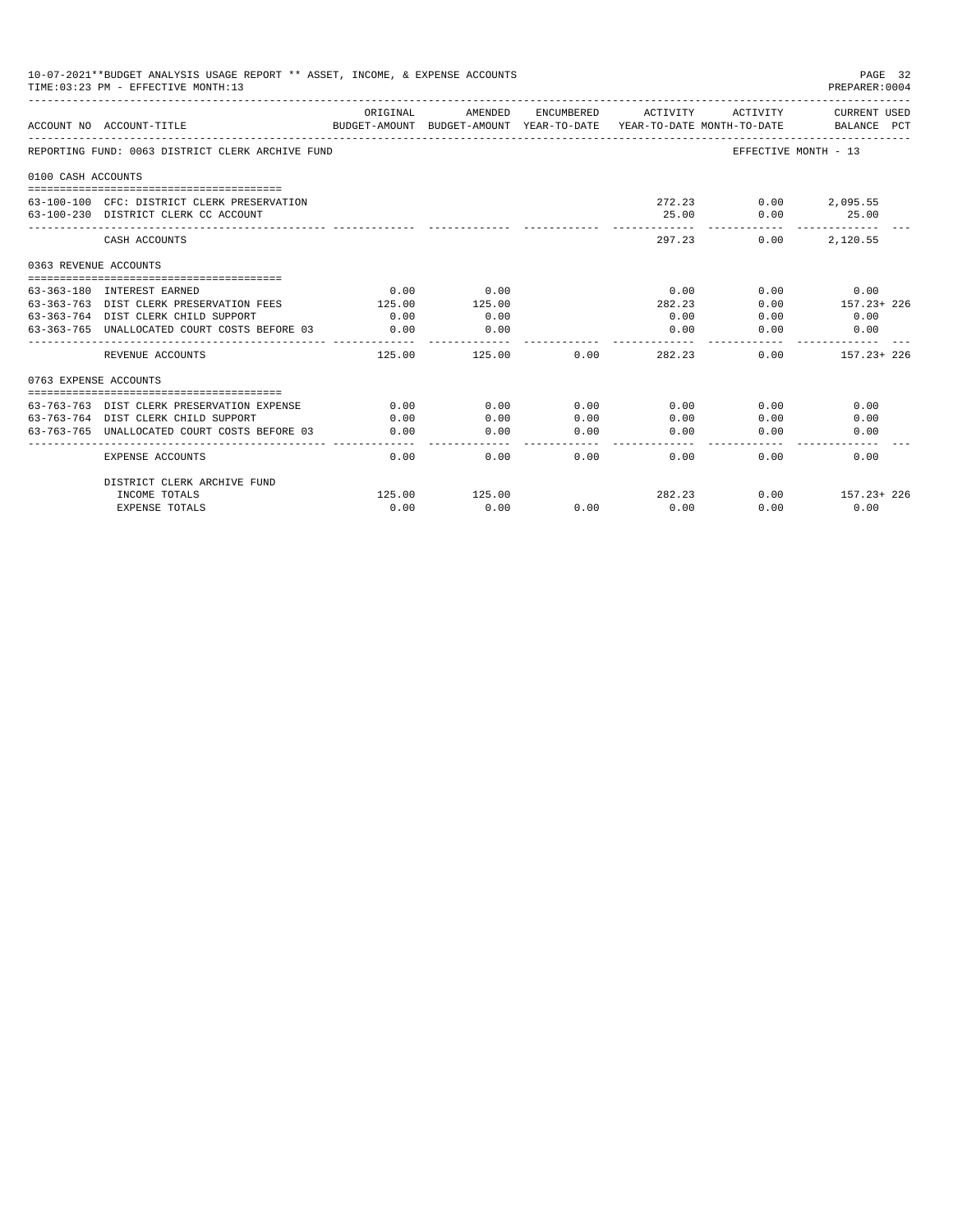|                       | 10-07-2021**BUDGET ANALYSIS USAGE REPORT ** ASSET, INCOME, & EXPENSE ACCOUNTS<br>TIME: 03:23 PM - EFFECTIVE MONTH: 13 |                         |                     |            |                             |                      | PAGE 33<br>PREPARER: 0004   |  |
|-----------------------|-----------------------------------------------------------------------------------------------------------------------|-------------------------|---------------------|------------|-----------------------------|----------------------|-----------------------------|--|
|                       | BUDGET-AMOUNT BUDGET-AMOUNT YEAR-TO-DATE YEAR-TO-DATE MONTH-TO-DATE<br>ACCOUNT NO ACCOUNT-TITLE                       | ORIGINAL                | AMENDED             | ENCUMBERED | ACTIVITY                    | ACTIVITY             | CURRENT USED<br>BALANCE PCT |  |
|                       | REPORTING FUND: 0066 COURTHOUSE SECURITY FUND                                                                         |                         |                     |            |                             | EFFECTIVE MONTH - 13 |                             |  |
| 0100 CASH ACCOUNTS    |                                                                                                                       |                         |                     |            |                             |                      |                             |  |
|                       |                                                                                                                       |                         |                     |            |                             |                      |                             |  |
|                       | 66-100-100 CFC: COURTHOUSE SECURITY                                                                                   |                         |                     |            | 5,322.46                    |                      | $0.00$ 35,256.50            |  |
|                       | 66-100-230 DISTRICT CLERK CC ACCOUNT                                                                                  |                         |                     |            | 25.00                       | 0.00                 | 25.00                       |  |
|                       | 66-100-231 COUNTY CLERK CC ACCOUNT                                                                                    |                         |                     |            | 43.00                       | 0.00                 | 43.00                       |  |
|                       | 66-100-232 JP CC ACCOUNT                                                                                              |                         |                     |            | 95.62                       | 0.00                 | 95.62                       |  |
|                       | CASH ACCOUNTS                                                                                                         |                         |                     |            | 5,486.08                    | 0.00                 | 35,420.12                   |  |
| 0366 REVENUE ACCOUNTS |                                                                                                                       |                         |                     |            |                             |                      |                             |  |
|                       |                                                                                                                       |                         |                     |            |                             |                      |                             |  |
|                       | 66-366-180 INTEREST EARNED                                                                                            | 0.00                    | 0.00                |            | 0.00                        |                      | 0.00<br>0.00                |  |
|                       | 66-366-766 COURTHOUSE SECURITY FEES                                                                                   | 3.000.00                | 3,000.00            |            | 5,749.02                    | 0.00                 | 2,749.02+192                |  |
|                       | REVENUE ACCOUNTS                                                                                                      |                         | 3,000.00 3,000.00   | 0.00       | 5,749.02                    | 0.00                 | $2.749.02 + 192$            |  |
| 0766 EXPENSE ACCOUNTS |                                                                                                                       |                         |                     |            |                             |                      |                             |  |
|                       |                                                                                                                       |                         |                     |            |                             |                      |                             |  |
|                       | 66-766-766 COURTHOUSE SECURITY EXPENSES                                                                               | $60,000.00$ $60,000.00$ |                     | 0.00       | 400.00                      | 0.00                 | 59,600.00 01                |  |
|                       | EXPENSE ACCOUNTS                                                                                                      |                         | 60,000.00 60,000.00 |            | $0.00$ and $0.00$<br>400.00 | 0.00                 | 59,600.00 01                |  |
|                       | COURTHOUSE SECURITY FUND                                                                                              |                         |                     |            |                             |                      |                             |  |
|                       | INCOME TOTALS                                                                                                         |                         | 3,000.00 3,000.00   |            | 5,749.02                    |                      | $0.00$ 2,749.02+192         |  |
|                       | <b>EXPENSE TOTALS</b>                                                                                                 | 60,000.00               | 60,000.00           | 0.00       | 400.00                      | 0.00                 | 59,600.00 01                |  |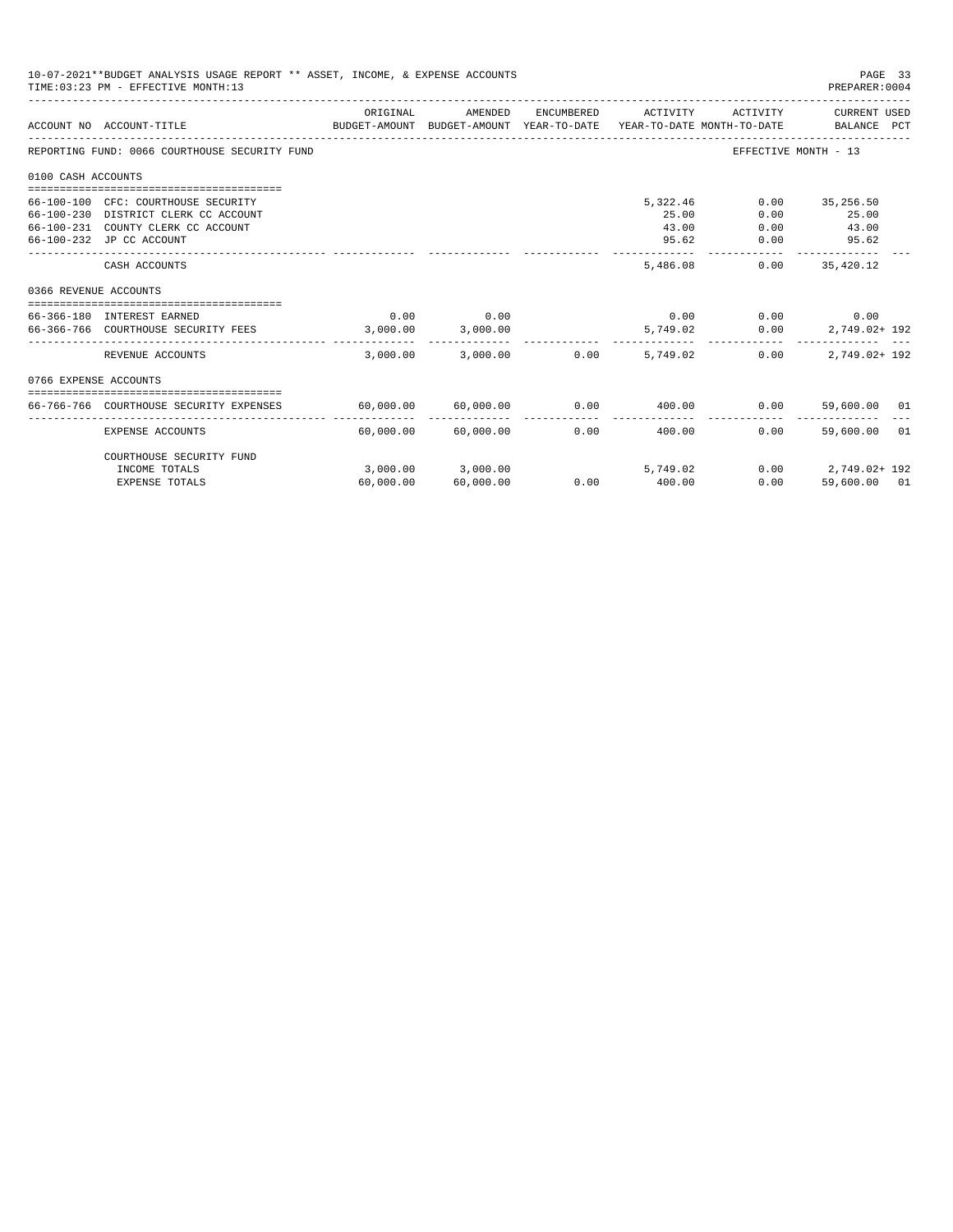| 10-07-2021**BUDGET ANALYSIS USAGE REPORT ** ASSET, INCOME, & EXPENSE ACCOUNTS<br>PAGE 34<br>TIME: 03:23 PM - EFFECTIVE MONTH: 13<br>PREPARER: 0004 |                                                                                                                   |                |                |             |                     |                                               |                                                                                                               |  |
|----------------------------------------------------------------------------------------------------------------------------------------------------|-------------------------------------------------------------------------------------------------------------------|----------------|----------------|-------------|---------------------|-----------------------------------------------|---------------------------------------------------------------------------------------------------------------|--|
|                                                                                                                                                    | ACCOUNT NO ACCOUNT-TITLE                                                                                          | ORIGINAL       | AMENDED        |             | ENCUMBERED ACTIVITY |                                               | ACTIVITY CURRENT USED<br>BUDGET-AMOUNT BUDGET-AMOUNT YEAR-TO-DATE  YEAR-TO-DATE MONTH-TO-DATE     BALANCE PCT |  |
|                                                                                                                                                    | REPORTING FUND: 0068 COUNTY PRESERVATION FUND                                                                     |                |                |             |                     |                                               | EFFECTIVE MONTH - 13                                                                                          |  |
| 0100 CASH ACCOUNTS                                                                                                                                 |                                                                                                                   |                |                |             |                     |                                               |                                                                                                               |  |
|                                                                                                                                                    | 68-100-100 CFC: COUNTY PRESERVATION<br>68-100-230 DISTRICT CLERK CC ACCOUNT<br>68-100-231 COUNTY CLERK CC ACCOUNT |                |                |             | 25.00<br>5.00       | 392.49<br>0.00<br>0.00                        | $0.00$ 4,406.64<br>25.00<br>5.00                                                                              |  |
|                                                                                                                                                    | CASH ACCOUNTS                                                                                                     |                |                |             | 422.49              | 0.00                                          | 4,436.64                                                                                                      |  |
| 0368 REVENUE ACCOUNTS                                                                                                                              |                                                                                                                   |                |                |             |                     |                                               |                                                                                                               |  |
|                                                                                                                                                    | 68-368-180 INTEREST EARNED<br>68-368-768 COUNTY PRESERVATION FEES                                                 | 0.00<br>300.00 | 0.00<br>300.00 |             |                     | $0.00$ $0.00$ $0.00$ $0.00$<br>397.49<br>0.00 | $97.49 + 132$                                                                                                 |  |
|                                                                                                                                                    | REVENUE ACCOUNTS                                                                                                  | 300.00         |                | 300.00 0.00 | --------------      | 397.49                                        | 0.00<br>$97.49 + 132$                                                                                         |  |
| 0768 EXPENSE ACCOUNTS                                                                                                                              |                                                                                                                   |                |                |             |                     |                                               |                                                                                                               |  |
|                                                                                                                                                    | 68-768-768 COUNTY PRESERVATION EXPENSES                                                                           | 0.00           | 0.00           | $0.00$ 0.00 |                     |                                               | 0.00<br>0.00                                                                                                  |  |
|                                                                                                                                                    | EXPENSE ACCOUNTS                                                                                                  | 0.00           | 0.00           | 0.00        | 0.00                | 0.00                                          | 0.00                                                                                                          |  |
|                                                                                                                                                    | COUNTY PRESERVATION FUND                                                                                          |                |                |             |                     |                                               |                                                                                                               |  |
|                                                                                                                                                    | INCOME TOTALS<br><b>EXPENSE TOTALS</b>                                                                            | 300.00<br>0.00 | 300.00<br>0.00 | 0.00        | 0.00                | 397.49<br>0.00                                | 0.00<br>$97.49 + 132$<br>0.00                                                                                 |  |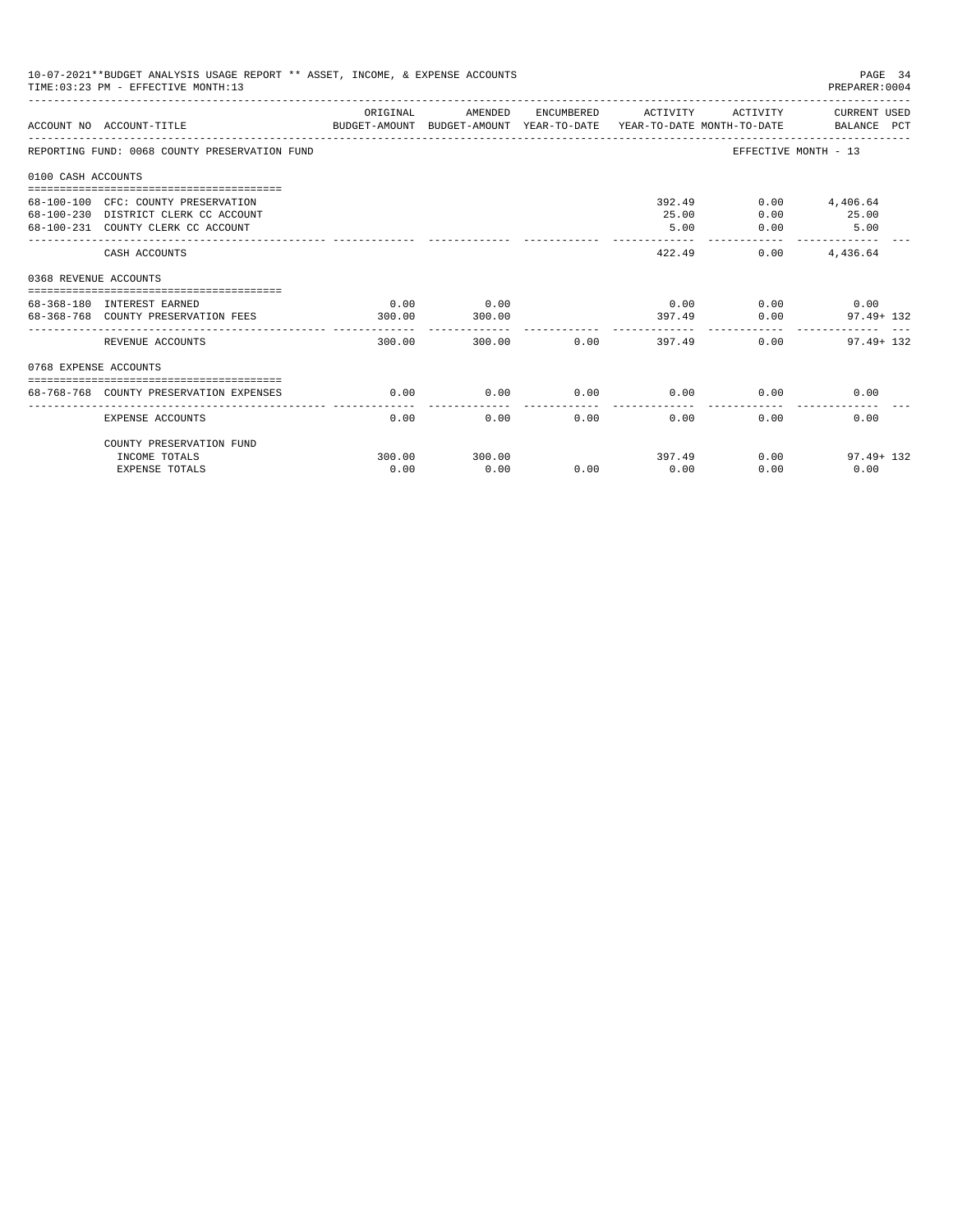|                       | 10-07-2021**BUDGET ANALYSIS USAGE REPORT ** ASSET, INCOME, & EXPENSE ACCOUNTS<br>TIME: 03:23 PM - EFFECTIVE MONTH: 13 |          |                                         |      |          |                              | PAGE 35<br>PREPARER: 0004                                     |
|-----------------------|-----------------------------------------------------------------------------------------------------------------------|----------|-----------------------------------------|------|----------|------------------------------|---------------------------------------------------------------|
|                       | ACCOUNT NO ACCOUNT-TITLE COMPUTE BUDGET-AMOUNT BUDGET-AMOUNT YEAR-TO-DATE YEAR-TO-DATE MONTH-TO-DATE BALANCE PCT      | ORIGINAL | AMENDED                                 |      |          | ENCUMBERED ACTIVITY ACTIVITY | CURRENT USED                                                  |
|                       | REPORTING FUND: 0070 INMATE PHONE FUND PROFIT ACCOUNT                                                                 |          |                                         |      |          |                              | EFFECTIVE MONTH - 13                                          |
| 0100 CASH ACCOUNTS    |                                                                                                                       |          |                                         |      |          |                              |                                                               |
|                       | 70-100-100 CFC: INMATE PHONE FUND                                                                                     |          |                                         |      |          | 3,804.47 0.00 8,014.83       |                                                               |
|                       | CASH ACCOUNTS                                                                                                         |          |                                         |      |          | 3,804.47                     | $0.00$ 8,014.83                                               |
| 0370 REVENUE ACCOUNTS |                                                                                                                       |          |                                         |      |          |                              |                                                               |
|                       | 70-370-180 INTEREST EARNED                                                                                            |          | $0.00$ 0.00                             |      |          |                              | $0.00$ $0.00$ $0.00$ $0.00$                                   |
|                       | 70-370-770 INMATE PHONE REVENUES 1,200.00 1,200.00                                                                    |          |                                         |      | 6,000.00 |                              | $0.00$ $4,800.00+500$                                         |
|                       | REVENUE ACCOUNTS                                                                                                      |          | $1.200.00$ $1.200.00$ $0.00$ $6.000.00$ |      |          | 0.00                         | $4.800.00+500$                                                |
| 0770 EXPENSE ACCOUNTS |                                                                                                                       |          |                                         |      |          |                              |                                                               |
|                       | -----------------------------------<br>70-770-770 INMATE PHONE EXPENSES                                               |          |                                         |      |          |                              | $1,200.00$ $1,200.00$ $0.00$ $2,195.53$ $0.00$ $995.53 - 183$ |
|                       | EXPENSE ACCOUNTS                                                                                                      |          | $1,200.00$ $1,200.00$ 0.00 $2,195.53$   |      |          | -------------                | $0.00$ 995.53-183                                             |
|                       | INMATE PHONE FUND PROFIT ACCOUNT                                                                                      |          |                                         |      |          |                              |                                                               |
|                       | INCOME TOTALS                                                                                                         |          | 1,200.00 1,200.00                       |      | 6,000.00 |                              | $0.00$ $4.800.00+500$                                         |
|                       | <b>EXPENSE TOTALS</b>                                                                                                 | 1,200.00 | 1,200.00                                | 0.00 | 2,195.53 |                              | $0.00$ 995.53 - 183                                           |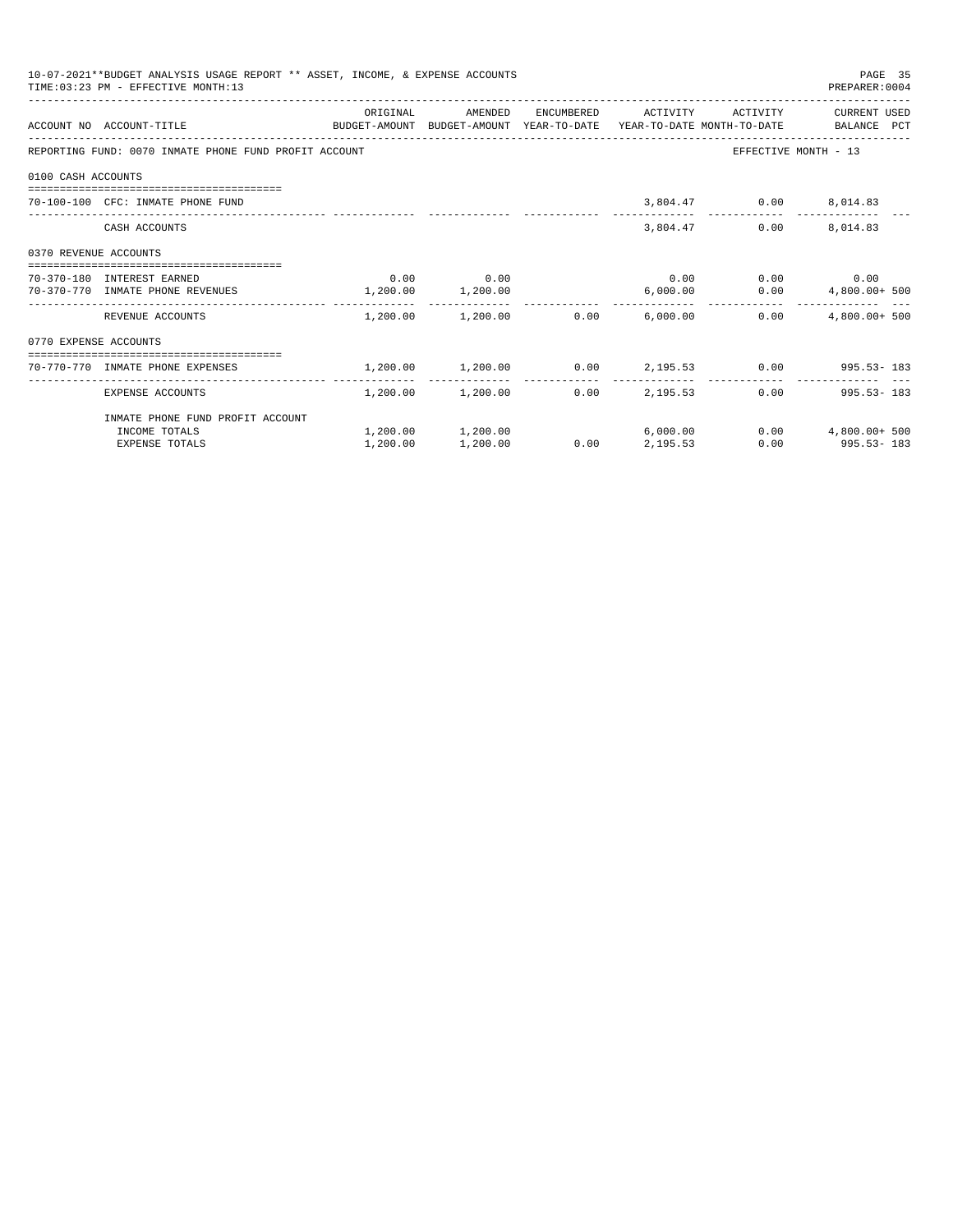|                       | 10-07-2021**BUDGET ANALYSIS USAGE REPORT ** ASSET, INCOME, & EXPENSE ACCOUNTS<br>TIME: 03:23 PM - EFFECTIVE MONTH: 13 |          |                                      |                      |                 |                             | PAGE 36<br>PREPARER: 0004                     |
|-----------------------|-----------------------------------------------------------------------------------------------------------------------|----------|--------------------------------------|----------------------|-----------------|-----------------------------|-----------------------------------------------|
|                       | ACCOUNT NO ACCOUNT-TITLE CONTROL SUDGET-AMOUNT BUDGET-AMOUNT YEAR-TO-DATE YEAR-TO-DATE MONTH-TO-DATE BALANCE PCT      | ORIGINAL | AMENDED ENCUMBERED ACTIVITY ACTIVITY |                      |                 |                             | CURRENT USED                                  |
|                       | REPORTING FUND: 0072 HOT CHECK FUND                                                                                   |          |                                      |                      |                 |                             | EFFECTIVE MONTH - 13                          |
| 0100 CASH ACCOUNTS    |                                                                                                                       |          |                                      |                      |                 |                             |                                               |
|                       | 72-100-100 CFC: HOT CHECK FUND                                                                                        |          |                                      |                      |                 | 395.00   0.00   3,161.07    |                                               |
|                       | CASH ACCOUNTS                                                                                                         |          |                                      |                      |                 | 395.00                      | $0.00$ 3,161.07                               |
| 0372 REVENUE ACCOUNTS |                                                                                                                       |          |                                      |                      |                 |                             |                                               |
|                       | 72-372-180 INTEREST EARNED                                                                                            | 0.00     | 0.00                                 |                      |                 | $0.00$ $0.00$ $0.00$ $0.00$ |                                               |
|                       | 72-372-772 HOT CHECK REVENUES                                                                                         | 600.00   | 600.00                               | -------------        | 2,321.53        |                             | $0.00$ 1, 721.53+387                          |
|                       | REVENUE ACCOUNTS                                                                                                      | 600.00   |                                      | 600.00 0.00 2.321.53 |                 |                             | $0.00$ 1.721.53+387                           |
| 0772 EXPENSE ACCOUNTS |                                                                                                                       |          |                                      |                      |                 |                             |                                               |
|                       | ------------------------------------<br>72-772-772 HOT CHECK EXPENSES                                                 |          |                                      |                      |                 |                             | 540.00 540.00 0.00 1,926.53 0.00 1,386.53-357 |
|                       | EXPENSE ACCOUNTS                                                                                                      | 540.00   |                                      | 540.00               | $0.00$ 1,926.53 |                             | $0.00$ 1,386.53-357                           |
|                       | HOT CHECK FUND                                                                                                        |          |                                      |                      |                 |                             |                                               |
|                       | INCOME TOTALS                                                                                                         | 600.00   | 600.00                               | 2, 321, 53           |                 |                             | $0.00$ 1, 721.53+387                          |
|                       | <b>EXPENSE TOTALS</b>                                                                                                 | 540.00   | 540.00                               | 0.00                 | 1,926.53        | 0.00                        | $1,386.53 - 357$                              |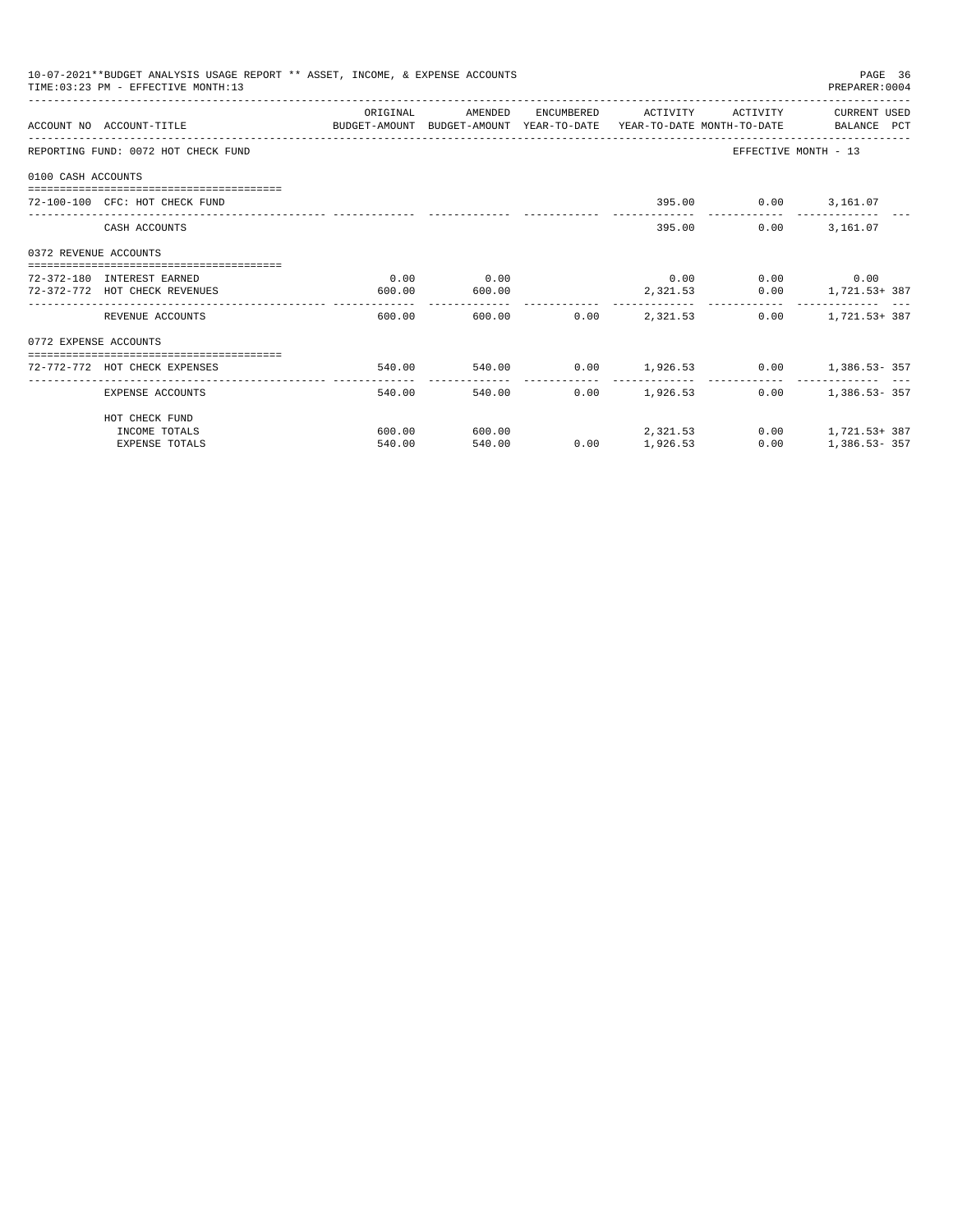| 10-07-2021**BUDGET ANALYSIS USAGE REPORT ** ASSET, INCOME, & EXPENSE ACCOUNTS<br>TIME: 03:23 PM - EFFECTIVE MONTH: 13<br>PREPARER: 0004 |                                     |          |                   |            |                                                                                 |                       |                             |  |
|-----------------------------------------------------------------------------------------------------------------------------------------|-------------------------------------|----------|-------------------|------------|---------------------------------------------------------------------------------|-----------------------|-----------------------------|--|
|                                                                                                                                         | ACCOUNT NO ACCOUNT-TITLE            | ORIGINAL | AMENDED           | ENCUMBERED | ACTIVITY<br>BUDGET-AMOUNT BUDGET-AMOUNT YEAR-TO-DATE YEAR-TO-DATE MONTH-TO-DATE | ACTIVITY              | CURRENT USED<br>BALANCE PCT |  |
|                                                                                                                                         | REPORTING FUND: 0074 BAIL BOND FUND |          |                   |            |                                                                                 | EFFECTIVE MONTH - 13  |                             |  |
| 0100 CASH ACCOUNTS                                                                                                                      |                                     |          |                   |            |                                                                                 |                       |                             |  |
|                                                                                                                                         | 74-100-100 CFC: BAIL BOND FUND      |          |                   |            | 4,255.00                                                                        |                       | $0.00$ 39,840.98            |  |
|                                                                                                                                         | 74-100-232 JP CC ACCOUNT            |          |                   |            | 0.00                                                                            |                       | $0.00$ 0.00                 |  |
|                                                                                                                                         | CASH ACCOUNTS                       |          |                   |            | 4,255.00                                                                        | -----------           | $0.00$ 39,840.98            |  |
| 0374 REVENUE ACCOUNTS                                                                                                                   |                                     |          |                   |            |                                                                                 |                       |                             |  |
|                                                                                                                                         | 74-374-180 INTEREST EARNED          | 0.00     | 0.00              |            | 0.00                                                                            | 0.00                  | 0.00                        |  |
|                                                                                                                                         | 74-374-774 BAIL BOND FEES           | 300.00   | 300.00            |            | 150.00                                                                          | 0.00                  | 150.00 50                   |  |
|                                                                                                                                         | 74-374-775 SALE OF ESTRAY           | 0.00     | 0.00              |            | 0.00                                                                            | 0.00                  | 0.00                        |  |
|                                                                                                                                         | 74-374-776 CASH BOND'S              | 6,000.00 | 6,000.00          |            | 11,655.00                                                                       | 0.00                  | $5.655.00 + 194$            |  |
|                                                                                                                                         | REVENUE ACCOUNTS                    |          |                   |            | $6.300.00$ $6.300.00$ $0.00$ $11.805.00$                                        | -------------<br>0.00 | 5,505.00+ 187               |  |
| 0774 EXPENSE ACCOUNTS                                                                                                                   |                                     |          |                   |            |                                                                                 |                       |                             |  |
|                                                                                                                                         |                                     |          |                   |            |                                                                                 |                       |                             |  |
|                                                                                                                                         | 74-774-774 BAIL BOND EXPENSES       | 25.00    | 25.00             | 0.00       | 0.00                                                                            | 0.00                  | 25.00 00                    |  |
|                                                                                                                                         | 74-774-775 SALE OF ESTRAY           | 0.00     | 0.00              | 0.00       | 0.00                                                                            | 0.00                  | 0.00                        |  |
|                                                                                                                                         | 74-774-776 CASH BOND EXPENSES       | 6.000.00 | 6.000.00          | 0.00       | 7,550.00                                                                        | 0.00                  | 1,550.00- 126               |  |
|                                                                                                                                         | EXPENSE ACCOUNTS                    |          | 6,025.00 6,025.00 | 0.00       | 7.550.00                                                                        | 0.00                  | $1.525.00 - 125$            |  |
|                                                                                                                                         | <b>BAIL BOND FUND</b>               |          |                   |            |                                                                                 |                       |                             |  |
|                                                                                                                                         | INCOME TOTALS                       |          | 6,300.00 6,300.00 |            | 11,805.00                                                                       | 0.00                  | $5.505.00 + 187$            |  |
|                                                                                                                                         | <b>EXPENSE TOTALS</b>               | 6,025.00 | 6,025.00          | 0.00       | 7,550.00                                                                        | 0.00                  | 1,525.00- 125               |  |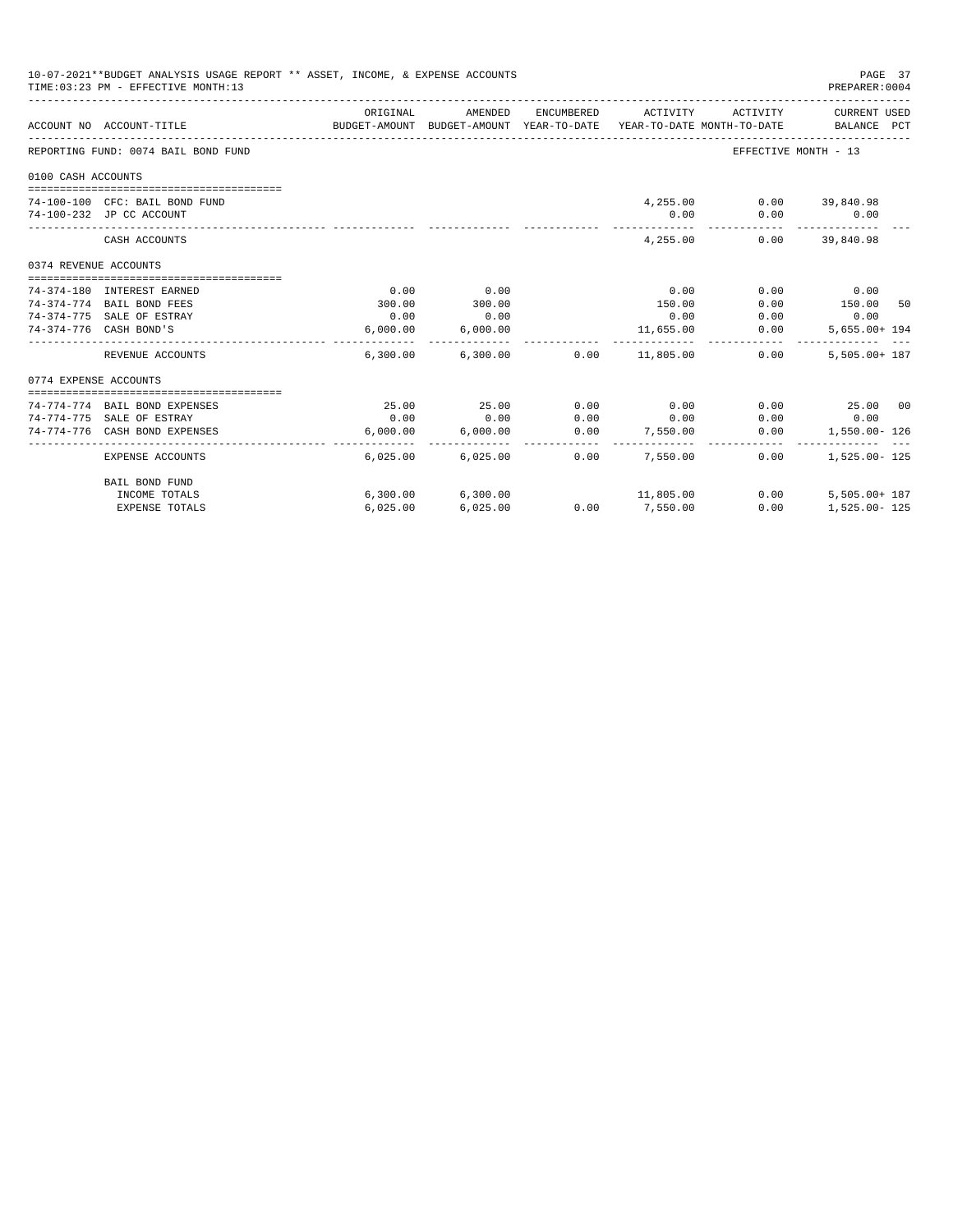| 10-07-2021**BUDGET ANALYSIS USAGE REPORT ** ASSET, INCOME, & EXPENSE ACCOUNTS<br>TIME: 03:23 PM - EFFECTIVE MONTH: 13 |                                                           |                                         |                                                                                |                   |                  |                      |                                    |
|-----------------------------------------------------------------------------------------------------------------------|-----------------------------------------------------------|-----------------------------------------|--------------------------------------------------------------------------------|-------------------|------------------|----------------------|------------------------------------|
|                                                                                                                       | ACCOUNT NO ACCOUNT-TITLE                                  | ORIGINAL                                | AMENDED<br>BUDGET-AMOUNT BUDGET-AMOUNT YEAR-TO-DATE YEAR-TO-DATE MONTH-TO-DATE | ENCUMBERED        | ACTIVITY         | ACTIVITY             | <b>CURRENT USED</b><br>BALANCE PCT |
|                                                                                                                       | REPORTING FUND: 0076 STATE CRIMINAL & CIVIL FEES FUND     |                                         |                                                                                |                   |                  | EFFECTIVE MONTH - 13 |                                    |
| 0100 CASH ACCOUNTS                                                                                                    |                                                           |                                         |                                                                                |                   |                  |                      |                                    |
|                                                                                                                       | 76-100-100 CFC: STATE CRIMINAL & CIVIL FEES               |                                         |                                                                                |                   | 10,490.34        |                      | $0.00$ 123,042.75                  |
|                                                                                                                       | 76-100-230 DISTRICT CLERK CC ACCOUNT                      |                                         |                                                                                |                   | 760.00           | 0.00                 | 760.00                             |
|                                                                                                                       | 76-100-231 COUNTY CLERK CC ACCOUNT                        |                                         |                                                                                |                   | 189.20           | 0.00                 | 189.20                             |
|                                                                                                                       | 76-100-232 JP CC ACCOUNT                                  |                                         |                                                                                |                   | 2,113.25         |                      | $0.00$ 2,113.25                    |
|                                                                                                                       | CASH ACCOUNTS                                             |                                         |                                                                                |                   | 13,552.79        | .<br>0.00            | -------------<br>126,105.20        |
| 0376 REVENUE ACCOUNTS                                                                                                 |                                                           |                                         |                                                                                |                   |                  |                      |                                    |
|                                                                                                                       |                                                           |                                         |                                                                                |                   |                  |                      |                                    |
|                                                                                                                       | 76-376-180 INTEREST EARNED                                | 0.00                                    | 0.00                                                                           |                   | 0.00             | 0.00                 | 0.00                               |
|                                                                                                                       | 76-376-701 DELINQUENT CASES                               | 0.00                                    | 0.00                                                                           |                   | 0.00             | 0.00                 | 0.00                               |
|                                                                                                                       | 76-376-702 GUARDIANSHIP                                   | 200.00                                  | 200.00                                                                         |                   | 500.00           | 0.00                 | 300.00+ 250                        |
|                                                                                                                       | 76-376-703 DC-CAR-BVS TO TX VITAL STATISTICS              | $6.00$<br>500.00                        | 6.00                                                                           |                   | 0.00             | 0.00                 | 00<br>6.00                         |
|                                                                                                                       | 76-376-704 PARKS & WILDLIFE                               |                                         | 500.00                                                                         |                   | 394.85           | 0.00                 | 105.15<br>79                       |
|                                                                                                                       | 76-376-705 JP OMNI FEE                                    | 300.00                                  | 300.00                                                                         |                   | 472.93           | 0.00                 | 172.93+ 158                        |
|                                                                                                                       | 76-376-706 OLD DRUG COURT                                 | 0.00                                    | 0.00                                                                           |                   | 6.44<br>237.16   | 0.00                 | $6.44+$                            |
|                                                                                                                       | 76-376-707 NEW SPECIALITY COURT 1-1-2020                  | 0.00                                    | 0.00                                                                           |                   |                  | 0.00                 | $237.16+$                          |
|                                                                                                                       | 76-376-776 STATE FEE CRIMINAL & CIVIL                     | 49,000.00<br>___________ ______________ | 49,000.00                                                                      |                   | 52,212.67        | 0.00                 | 3, 212.67+ 107                     |
|                                                                                                                       | REVENUE ACCOUNTS                                          | 50,006.00                               | 50,006.00                                                                      | 0.00              | 53,824.05        | 0.00                 | $3.818.05+108$                     |
| 0776 EXPENSE ACCOUNTS                                                                                                 |                                                           |                                         |                                                                                |                   |                  |                      |                                    |
|                                                                                                                       |                                                           |                                         |                                                                                |                   |                  |                      |                                    |
|                                                                                                                       | 76-776-701 DELINOUENT CASES                               | 1,000.00                                | 1,000.00                                                                       | 0.00              | 0.00             | 0.00                 | 1,000.00 00                        |
|                                                                                                                       | 76-776-703 DC-CAR-BVS TO TX VITAL STATISTICS              | 120.00                                  | 120.00                                                                         | 0.00              | 166.53           | 0.00                 | $46.53 - 139$                      |
|                                                                                                                       | 76-776-704 PARKS & WILDLIFE<br>76-776-705 JP OMNI EXPENSE | 1,500.00<br>90.00                       | 1,500.00<br>90.00                                                              | 0.00<br>0.00      | 0.00<br>120.00   | 0.00<br>0.00         | 1,500.00 00<br>30.00-133           |
|                                                                                                                       | 76-776-706 OLD DRUG COURT                                 | 0.00                                    | 0.00                                                                           | 0.00              | 7.25             | 0.00                 | $7.25 -$                           |
|                                                                                                                       | 76-776-707 NEW SPECIALITY COURT 1-1-2020                  | 0.00                                    | 0.00                                                                           | 0.00              | 0.00             | 0.00                 | 0.00                               |
|                                                                                                                       | 76-776-776 STATE FEE CRIMINAL & CIVIL                     | 47,000.00                               | 47,000.00                                                                      | 0.00              | 43,319.75        | 0.00                 | 3,680.25 92                        |
|                                                                                                                       | EXPENSE ACCOUNTS                                          | 49,710.00                               | ------------<br>49,710.00                                                      | ---------<br>0.00 | 43,613.53        | -----------<br>0.00  | 6,096.47<br>88                     |
|                                                                                                                       |                                                           |                                         |                                                                                |                   |                  |                      |                                    |
|                                                                                                                       | STATE CRIMINAL & CIVIL FEES FUND                          |                                         |                                                                                |                   |                  |                      |                                    |
|                                                                                                                       | INCOME TOTALS                                             | 50,006.00                               | 50,006.00                                                                      |                   | 53,824.05        | 0.00                 | 3,818.05+ 108                      |
|                                                                                                                       | <b>EXPENSE TOTALS</b>                                     | 49,710.00                               | 49,710.00                                                                      |                   | $0.00$ 43,613.53 | 0.00                 | 6,096.47 88                        |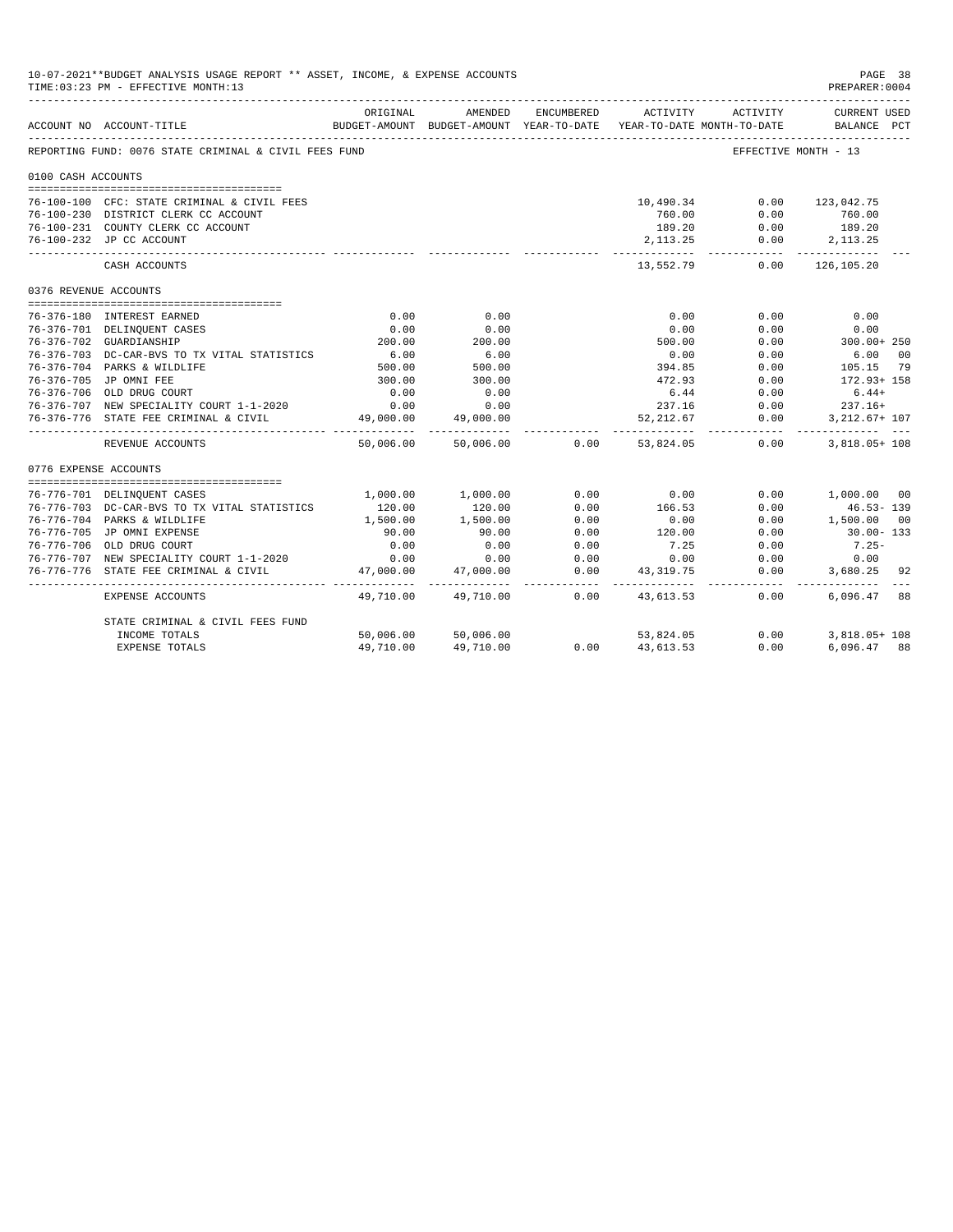|                     | 10-07-2021**BUDGET ANALYSIS USAGE REPORT ** ASSET, INCOME, & EXPENSE ACCOUNTS<br>TIME: 03:23 PM - EFFECTIVE MONTH: 13 |                     |                                  |                          |                                                                                          |                      | PAGE 39<br>PREPARER: 0004                      |
|---------------------|-----------------------------------------------------------------------------------------------------------------------|---------------------|----------------------------------|--------------------------|------------------------------------------------------------------------------------------|----------------------|------------------------------------------------|
|                     | ACCOUNT NO ACCOUNT-TITLE                                                                                              | ORTGINAL            | AMENDED                          | ENCUMBERED               | ACTIVITY ACTIVITY<br>BUDGET-AMOUNT BUDGET-AMOUNT YEAR-TO-DATE YEAR-TO-DATE MONTH-TO-DATE |                      | CURRENT USED<br>BALANCE PCT                    |
|                     |                                                                                                                       |                     |                                  |                          |                                                                                          |                      |                                                |
|                     | REPORTING FUND: 0078 SENIOR CITIZENS FUND                                                                             |                     |                                  |                          |                                                                                          | EFFECTIVE MONTH - 13 |                                                |
| 0100 CASH ACCOUNTS  |                                                                                                                       |                     |                                  |                          |                                                                                          |                      |                                                |
|                     |                                                                                                                       |                     |                                  |                          |                                                                                          |                      |                                                |
|                     | 78-100-100 CFC: SENIOR CITIZENS<br>--------------------------------                                                   |                     |                                  |                          | 34,713.21-                                                                               |                      | $2, 202.28 - 189.057.37 -$                     |
|                     | CASH ACCOUNTS                                                                                                         |                     |                                  |                          |                                                                                          |                      | 34, 713. 21 - 2, 202. 28 - 189, 057. 37 -      |
|                     | 0200 LIABILITY ACCOUNTS                                                                                               |                     |                                  |                          |                                                                                          |                      |                                                |
|                     |                                                                                                                       |                     |                                  |                          |                                                                                          |                      |                                                |
|                     | 78-200-180 ACCOUNTS PAYABLE                                                                                           |                     |                                  |                          | 7.00<br>$- - - -$                                                                        | 0.00                 | $1,333.51-$                                    |
|                     | LIABILITY ACCOUNTS                                                                                                    |                     |                                  |                          | 7.00                                                                                     | 0.00                 | $1,333.51-$                                    |
|                     | 0378 REVENUE ACCOUNTS                                                                                                 |                     |                                  |                          |                                                                                          |                      |                                                |
|                     | 78-378-160 SALE OF FIXED ASSETS                                                                                       |                     |                                  |                          | 0.00                                                                                     | 0.00                 | 0.00                                           |
|                     | 78-378-180 INTEREST EARNED                                                                                            | 0.00                | $0.00$ 0.00<br>0.00              |                          | 0.00                                                                                     | 0.00                 | 0.00                                           |
|                     | 78-378-710 WCTCOG PROGRAM                                                                                             |                     | 22,000.00 22,000.00              |                          | 60,957.19                                                                                |                      | $0.00$ 38,957.19+277                           |
|                     | 0-506-010 WCTCOG PROGRAM<br>78-378-711 DEPT OF HUMAN RESOURCES                                                        | 0.00                | 0.00                             |                          | 0.00                                                                                     | 0.00                 | 0.00                                           |
|                     | 78-378-712 NON ELIGIBLE FOOD DONATIONS                                                                                |                     | 6,500.00 6,500.00<br>25.00 25.00 |                          | 6,039.36                                                                                 | 0.00                 | 460.64 93                                      |
|                     | 78-378-713 BUILDING RENT                                                                                              |                     |                                  |                          | 200.00                                                                                   | 0.00                 | 175.00+ 800                                    |
|                     | 78-378-714 DEPT OF AGING & DISABILITY                                                                                 | 15,000.00           | 15,000.00                        |                          | 11,198.79                                                                                | 0.00                 | 3,801.21<br>75                                 |
|                     | 78-378-715 GIFT DONATIONS                                                                                             | 2,500.00            | 2,500.00                         |                          | 4,074.00                                                                                 |                      | $0.00$ $1,574.00+163$<br>$0.00$ $1,833.14+766$ |
|                     | 78-378-716 OTHER INCOME                                                                                               | 50.00               | 50.00                            |                          | 1,883.14                                                                                 |                      |                                                |
|                     | 78-378-717 COG PROGRAM INCOME AAA TITLE IIIC                                                                          | 0.00                | 0.00                             |                          | 130.00                                                                                   | 0.00                 | 130.00+                                        |
|                     | 78-378-815 INCOME FROM OTHER FUNDS                                                                                    | 0.00<br>----------- | 0.00                             |                          | 0.00<br>___________                                                                      | 0.00<br>--------     | 0.00                                           |
|                     | REVENUE ACCOUNTS                                                                                                      | 46,075.00           | 46,075.00                        | 0.00                     | 84,482.48                                                                                | 0.00                 | 38, 407. 48+ 183                               |
|                     | 0778 EXPENSE ACCOUNTS                                                                                                 |                     |                                  |                          |                                                                                          |                      |                                                |
|                     |                                                                                                                       |                     |                                  |                          |                                                                                          |                      |                                                |
|                     | 78-778-100 SALARY - SR CITIZENS COORDINATOR                                                                           | 23,983.00           | 23,983.00                        | 0.00                     |                                                                                          | 24,180.06 922.40     | 197.06- 101                                    |
|                     | 78-778-105 LONGEVITY PAY                                                                                              | 750.00              | 750.00                           | 0.00                     | 600.00                                                                                   | 0.00                 | 150.00 80                                      |
|                     | 78-778-110 SALARY - FULL TIME & PART TIME                                                                             | 33,813.00           | 33,813.00                        | 0.00                     | 32,727.50 1,714.75                                                                       |                      | 1,085.50 97                                    |
|                     | 78-778-200 FICA EXPENSE<br>78-778-202 TCDRS GROUP TERM LIFE                                                           | 4,757.00<br>0.00    | 4,757.00<br>0.00                 | 0.00<br>0.00             | 4,493.55<br>432.51                                                                       | 201.73<br>19.78      | 263.45<br>94<br>$432.51-$                      |
|                     | 78-778-205 RETIREMENT                                                                                                 | 4,587.00            | 4,587.00                         | 0.00                     | 4,570.09                                                                                 | 217.04               | 16.91 100                                      |
| 78-778-300 TRAVEL   |                                                                                                                       | 1,500.00            | 1,500.00                         | 0.00                     | 382.35                                                                                   | 0.00                 | 1,117.65<br>25                                 |
| 78-778-305 SUPPLIES |                                                                                                                       | 2,000.00            | 2,000.00                         | 0.00                     | 1,927.06                                                                                 | 0.00                 | 72.94<br>96                                    |
|                     | 78-778-310 COMMUNICATIONS                                                                                             | 1,300.00            | 1,300.00                         | 0.00                     | 905.51                                                                                   | 0.00                 | 394.49<br>70                                   |
|                     | 78-778-320 REPAIRS & MAINTENANCE                                                                                      | 2,000.00            | 2,000.00                         | 250.00                   | 2,053.03                                                                                 | 0.00                 | $303.03 - 115$                                 |
|                     | 78-778-333 LAST YEARS BILLS                                                                                           | 0.00                | 0.00                             | 0.00                     | 0.00                                                                                     | 0.00                 | 0.00                                           |
|                     | 78-778-334 LAST YEARS BILLS 2020                                                                                      | 0.00                | 0.00                             | 0.00                     | 242.70                                                                                   | 0.00                 | $242.70-$                                      |
|                     | 78-778-380 UTILITIES                                                                                                  | 6,500.00            | 6,500.00                         | 0.00                     | 5,005.74                                                                                 |                      | $0.00$ $1,494.26$ 77<br>0.00 $2,685.67$ 51     |
|                     | 78-778-400 NEW EQUIPMENT                                                                                              | 5,450.00            | 5,450.00                         | 0.00                     | 2,764.33                                                                                 |                      |                                                |
|                     | 78-778-680 VAN EXPENSE                                                                                                | 4,500.00            | $4,500.00$<br>0.00               | 67.50                    | 4,177.28                                                                                 | 0.00                 | 255.22<br>94                                   |
|                     | 78-778-685 NEW VAN - BUDGET AMENDMENT 2019                                                                            | 0.00                |                                  | 0.00                     | 0.00                                                                                     | 0.00                 | 0.00                                           |
|                     | 78-778-690 EDIBLE GOODS                                                                                               | 25,000.00           | 25,000.00                        | 0.00                     | 25,000.00                                                                                | 0.00                 | $0.00$ 100                                     |
|                     | 78-778-692 PAPER GOODS                                                                                                | 7,900.00            | 7,900.00                         | 0.00                     | 7,900.00                                                                                 | 0.00                 | 0.00 100                                       |
|                     | 78-778-693 GIFT EXPENSE                                                                                               | 300.00<br>.         | -----------                      | 857.54 0.00<br>--------- | 857.54<br>------------                                                                   | 0.00<br>------------ | $0.00$ 100<br>---------- ---                   |
|                     | EXPENSE ACCOUNTS                                                                                                      | 124,340.00          | 124,897.54                       | 317.50                   |                                                                                          | 118,219.25 3,075.70  | 6,360.79 95                                    |
|                     | SENIOR CITIZENS FUND                                                                                                  |                     |                                  |                          |                                                                                          |                      |                                                |
|                     | INCOME TOTALS                                                                                                         | 46,075.00           | 46,075.00                        |                          | 84,482.48                                                                                | 0.00                 | 38,407.48+ 183                                 |
|                     | <b>EXPENSE TOTALS</b>                                                                                                 | 124,340.00          | 124,897.54                       | 317.50                   | 118,219.25                                                                               | 3,075.70             | 6,360.79 95                                    |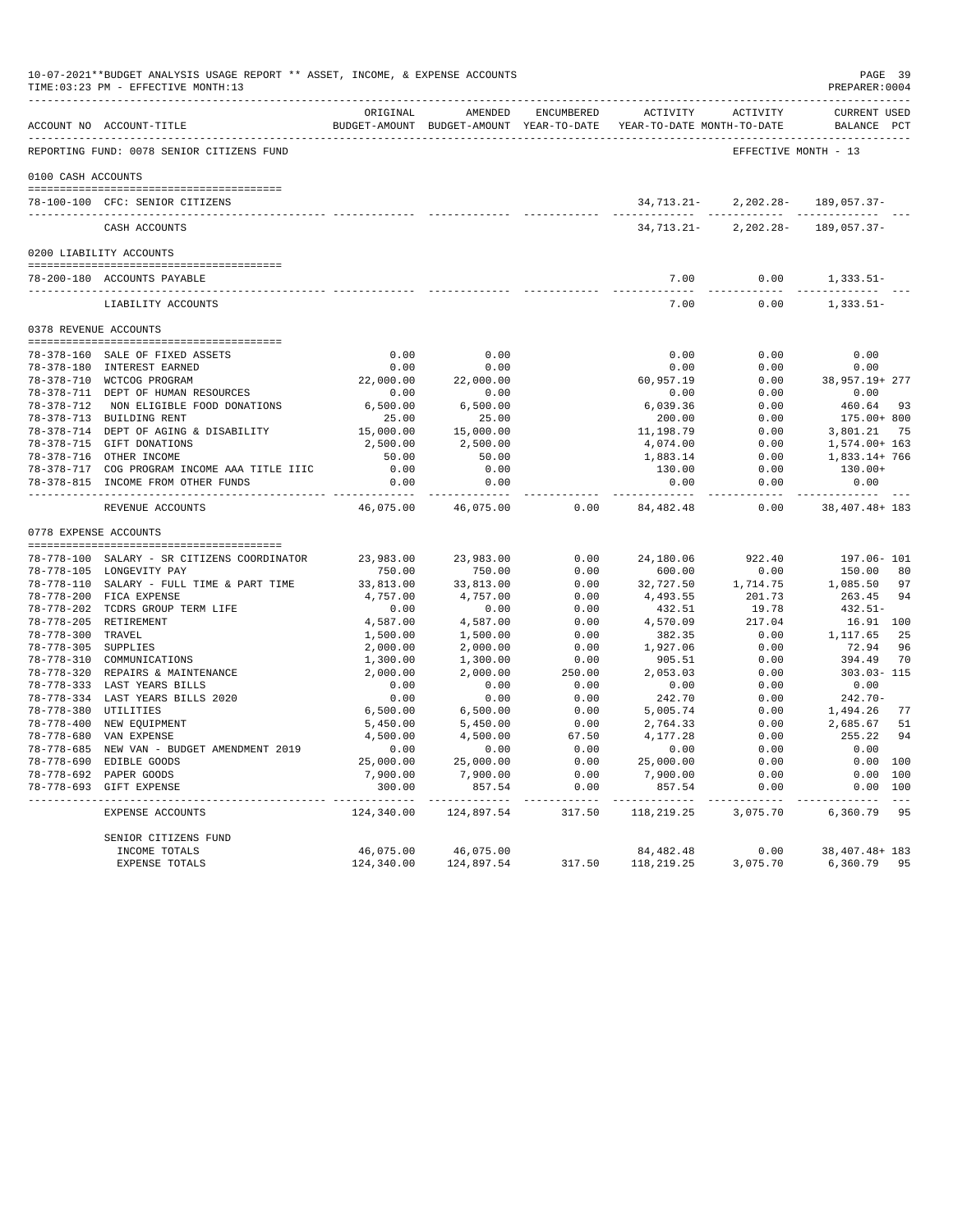|                   | 10-07-2021**BUDGET ANALYSIS USAGE REPORT ** ASSET, INCOME, & EXPENSE ACCOUNTS<br>TIME: 03:23 PM - EFFECTIVE MONTH: 13 |                           |                                       |            |                                                    |                            | PAGE 40<br>PREPARER: 0004          |
|-------------------|-----------------------------------------------------------------------------------------------------------------------|---------------------------|---------------------------------------|------------|----------------------------------------------------|----------------------------|------------------------------------|
|                   | ACCOUNT NO ACCOUNT-TITLE                                                                                              | ORIGINAL<br>BUDGET-AMOUNT | AMENDED<br>BUDGET-AMOUNT YEAR-TO-DATE | ENCUMBERED | ACTIVITY<br>YEAR-TO-DATE MONTH-TO-DATE             | ACTIVITY                   | <b>CURRENT USED</b><br>BALANCE PCT |
|                   | REPORTING FUND: 0079 AMERICAN RESCUE GRANT                                                                            |                           |                                       |            |                                                    |                            | EFFECTIVE MONTH - 13               |
| 0100 CASH ACCOUNT |                                                                                                                       |                           |                                       |            |                                                    |                            |                                    |
|                   | ===========================<br>79-100-100 CASH ACCOUNT                                                                |                           |                                       |            |                                                    | 371,966.50 0.00 371,966.50 |                                    |
|                   | CASH ACCOUNT                                                                                                          |                           |                                       |            | 371,966.50                                         |                            | $0.00$ 371,966.50                  |
| 0380 REVENUE      |                                                                                                                       |                           |                                       |            |                                                    |                            |                                    |
|                   | 79-380-179 ARPA GRANT REVENUE                                                                                         | 0.00                      | 0.00                                  |            |                                                    |                            | $371,966.50$ $0.00$ $371,966.50+$  |
|                   | REVENUE                                                                                                               | 0.00                      | 0.00                                  |            | -----------------------------<br>$0.00$ 371,966.50 |                            | $0.00$ 371.966.50+                 |
| 0850 EXPENSE      |                                                                                                                       |                           |                                       |            |                                                    |                            |                                    |
|                   | ----------------------------<br>79-850-850 ARPA GRANT EXPENSE                                                         | 0.00                      | 0.00                                  | 0.00       | 0.00                                               | 0.00                       | 0.00                               |
|                   | <b>EXPENSE</b>                                                                                                        | 0.00                      | 0.00                                  | 0.00       | 0.00                                               | 0.00                       | 0.00                               |
|                   | AMERICAN RESCUE GRANT                                                                                                 |                           |                                       |            |                                                    |                            |                                    |
|                   | INCOME TOTALS                                                                                                         | 0.00                      | 0.00                                  |            | 371,966.50                                         |                            | $0.00$ 371,966.50+                 |
|                   | <b>EXPENSE TOTALS</b>                                                                                                 | 0.00                      | 0.00                                  |            | $0.00$ 0.00                                        | 0.00                       | 0.00                               |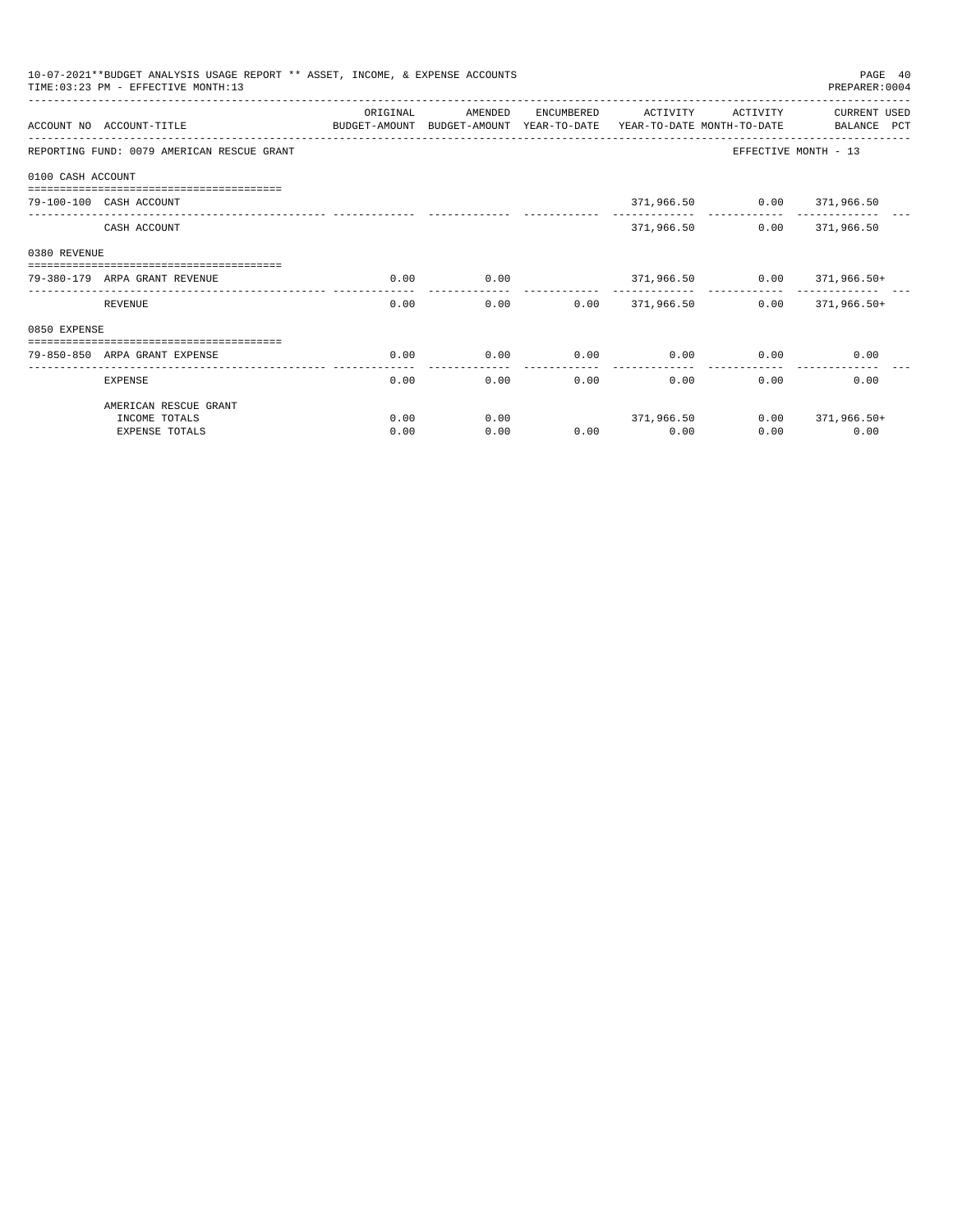|                       | 10-07-2021**BUDGET ANALYSIS USAGE REPORT ** ASSET, INCOME, & EXPENSE ACCOUNTS<br>TIME: 03:23 PM - EFFECTIVE MONTH: 13 |                       |                                  |               |                      |                                                                    | PREPARER: 0004   | PAGE 41 |
|-----------------------|-----------------------------------------------------------------------------------------------------------------------|-----------------------|----------------------------------|---------------|----------------------|--------------------------------------------------------------------|------------------|---------|
|                       | ACCOUNT NO ACCOUNT-TITLE CONTROL SUDGET-AMOUNT BUDGET-AMOUNT YEAR-TO-DATE YEAR-TO-DATE MONTH-TO-DATE BALANCE PCT      | ORIGINAL              | AMENDED                          |               | ENCUMBERED ACTIVITY  | ACTIVITY                                                           | CURRENT USED     |         |
|                       | REPORTING FUND: 0080 LEOSE GRANT FUND                                                                                 |                       |                                  |               |                      | EFFECTIVE MONTH - 13                                               |                  |         |
| 0100 CASH ACCOUNTS    |                                                                                                                       |                       |                                  |               |                      |                                                                    |                  |         |
|                       | 80-100-100 CFC: LEOSE GRANT CHECKING                                                                                  |                       |                                  |               |                      | $167.38 - 0.00$ 3,619.72                                           |                  |         |
|                       | CASH ACCOUNTS                                                                                                         |                       |                                  |               |                      | $167.38 -$<br>0.00                                                 | 3,619.72         |         |
| 0380 REVENUE ACCOUNTS |                                                                                                                       |                       |                                  |               |                      |                                                                    |                  |         |
|                       | 80-380-180 INTEREST EARNED                                                                                            |                       | $0.00$ 0.00                      |               |                      | $0.00$ $0.00$ $0.00$ $0.00$                                        |                  |         |
|                       | 80-380-800 LEOSE GRANT REVENUES                                                                                       | $1,500.00$ $1,500.00$ |                                  |               |                      | $1,332.62$ 0.00 167.38 89                                          |                  |         |
|                       | REVENUE ACCOUNTS                                                                                                      |                       | 1,500.00 1,500.00                |               | $0.00$ 1,332.62      |                                                                    | 0.00 167.38 89   |         |
| 0800 EXPENSE ACCOUNTS |                                                                                                                       |                       |                                  |               |                      |                                                                    |                  |         |
|                       | ===============================<br>80-800-800 LEOSE GRANT EXPENSES                                                    |                       |                                  |               |                      | $1,500.00$ $1,500.00$ $0.00$ $1,500.00$ $0.00$ $0.00$ $0.00$ $100$ |                  |         |
|                       | ---------------------- ----<br>EXPENSE ACCOUNTS                                                                       | .                     | 1,500.00 1,500.00                | ----------- - | .<br>$0.00$ 1,500.00 | 0.00                                                               | 0.00 100         |         |
|                       | LEOSE GRANT FUND                                                                                                      |                       |                                  |               |                      |                                                                    |                  |         |
|                       | INCOME TOTALS                                                                                                         |                       | $1,500.00$ $1,500.00$ $1,332.62$ |               |                      |                                                                    | $0.00$ 167.38 89 |         |
|                       | <b>EXPENSE TOTALS</b>                                                                                                 | 1,500.00              | 1,500.00                         | 0.00          | 1,500.00             | 0.00                                                               | $0.00$ 100       |         |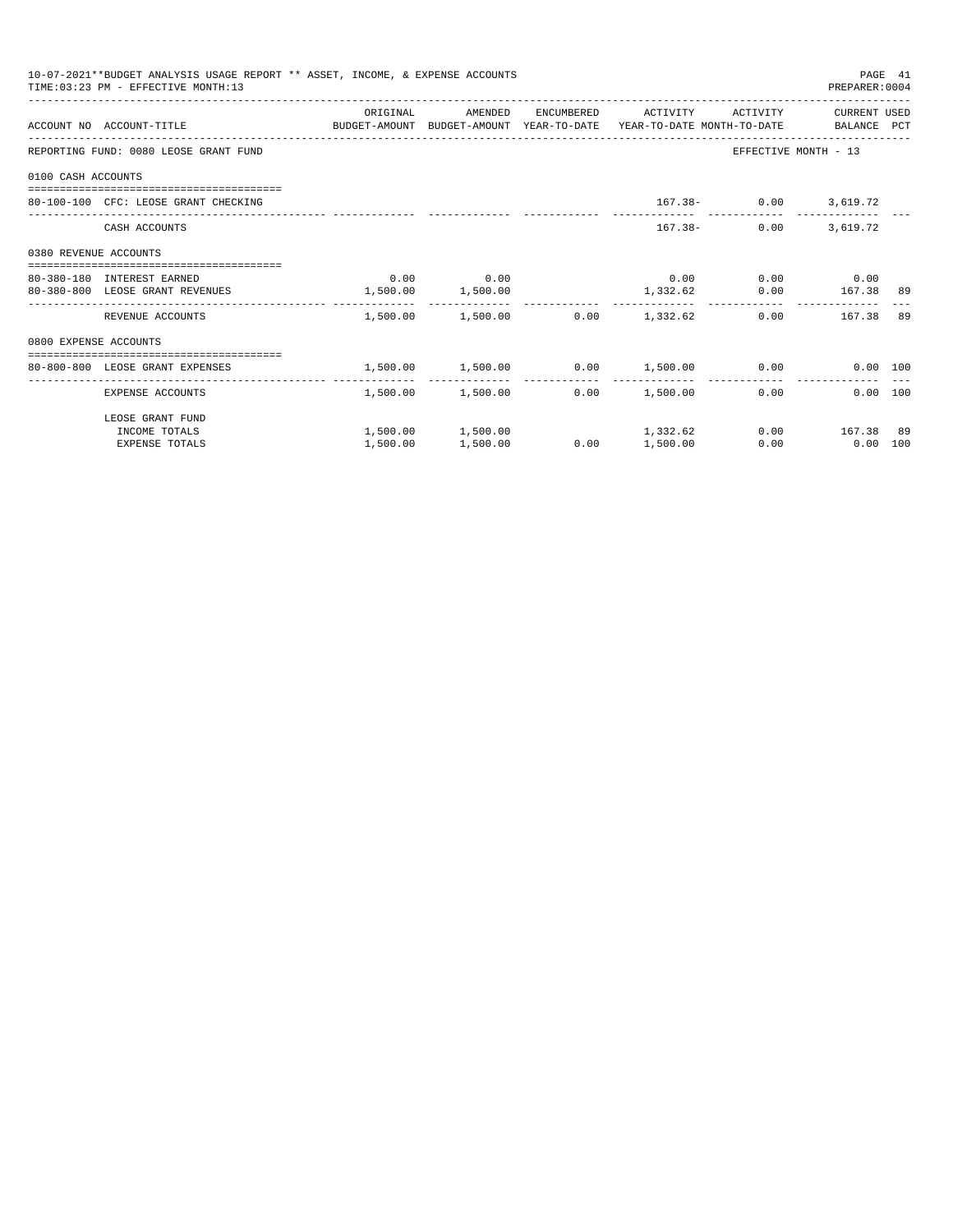|                       | 10-07-2021**BUDGET ANALYSIS USAGE REPORT ** ASSET, INCOME, & EXPENSE ACCOUNTS<br>TIME: 03:23 PM - EFFECTIVE MONTH: 13 |                                     |                                         |             |                                             | PAGE 42<br>PREPARER: 0004                        |  |
|-----------------------|-----------------------------------------------------------------------------------------------------------------------|-------------------------------------|-----------------------------------------|-------------|---------------------------------------------|--------------------------------------------------|--|
|                       | ACCOUNT NO ACCOUNT-TITLE CONTROL SUDGET-AMOUNT BUDGET-AMOUNT YEAR-TO-DATE YEAR-TO-DATE MONTH-TO-DATE BALANCE PCT      | ORIGINAL                            |                                         |             |                                             | AMENDED ENCUMBERED ACTIVITY ACTIVITY CURRENTUSED |  |
|                       | REPORTING FUND: 0082 JUSTICE COURT TECHNOLOGY FUND                                                                    |                                     |                                         |             |                                             | EFFECTIVE MONTH - 13                             |  |
| 0100 CASH ACCOUNTS    |                                                                                                                       |                                     |                                         |             |                                             |                                                  |  |
|                       | 82-100-100 CFC: JUSTICE COURT TECH CHECKING<br>82-100-232 JP CC ACCOUNT                                               |                                     |                                         |             | 1,436.92 0.00 10,341.68<br>81.58 0.00 81.58 |                                                  |  |
|                       | CASH ACCOUNTS                                                                                                         |                                     |                                         |             | 1,518.50 0.00 10,423.26                     |                                                  |  |
| 0380 REVENUE ACCOUNTS |                                                                                                                       |                                     |                                         |             |                                             |                                                  |  |
|                       | 82-380-180 INTEREST EARNED                                                                                            |                                     | $0.00$ 0.00                             |             |                                             | $0.00$ $0.00$ $0.00$ $0.00$                      |  |
|                       | 82-380-820 JUSTICE COURT TECH FEES 1,200.00 1,200.00                                                                  |                                     |                                         |             |                                             | $1,421.72$ 0.00 221.72+ 118                      |  |
|                       | REVENUE ACCOUNTS                                                                                                      |                                     | $1.200.00$ $1.200.00$ $0.00$ $1.421.72$ |             |                                             | $0.00$ $221.72 + 118$                            |  |
| 0820 EXPENSE ACCOUNTS |                                                                                                                       |                                     |                                         |             |                                             |                                                  |  |
|                       |                                                                                                                       |                                     |                                         |             |                                             |                                                  |  |
|                       | 82-820-333 LAST YEARS BILLS<br>82-820-820 JUSTICE COURT TECH EXPENSES                                                 | $1,500.00$ $1,500.00$ $0.00$ $0.00$ | $0.00$ $0.00$ $0.00$ $0.00$ $0.00$      |             |                                             | $0.00$ 0.00<br>$0.00$ 1,500.00 00                |  |
|                       |                                                                                                                       |                                     |                                         |             |                                             |                                                  |  |
|                       | EXPENSE ACCOUNTS                                                                                                      |                                     | $1,500.00$ $1,500.00$ 0.00              |             | 0.00                                        | 1,500.00 00<br>0.00                              |  |
|                       | JUSTICE COURT TECHNOLOGY FUND                                                                                         |                                     |                                         |             |                                             |                                                  |  |
|                       | INCOME TOTALS                                                                                                         |                                     | $1,200.00$ $1,200.00$ $1,421.72$        |             |                                             | $0.00$ $221.72 + 118$                            |  |
|                       | <b>EXPENSE TOTALS</b>                                                                                                 | 1,500.00                            | 1,500.00                                | $0.00$ 0.00 | 0.00                                        | 1,500.00 00                                      |  |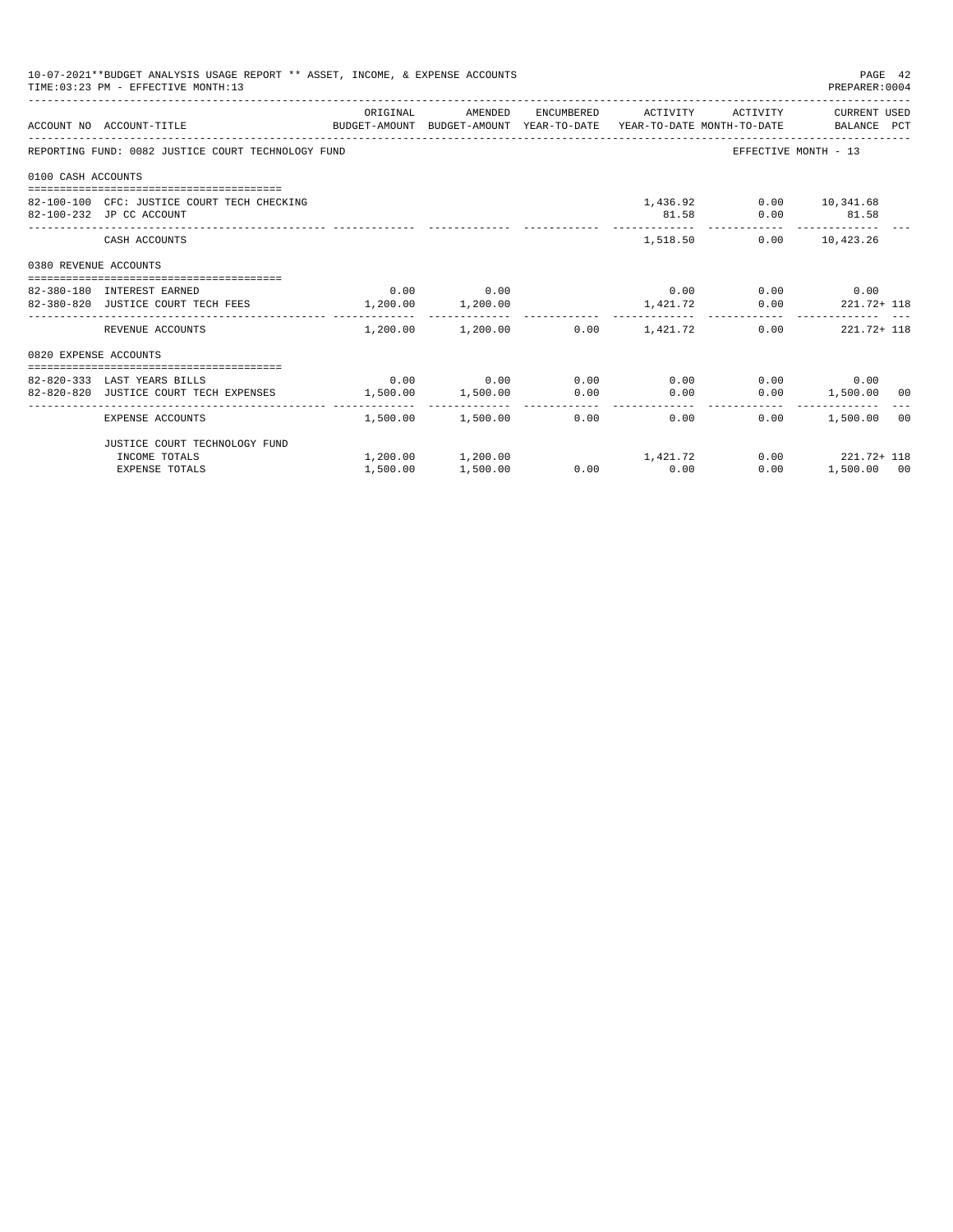| 10-07-2021**BUDGET ANALYSIS USAGE REPORT ** ASSET, INCOME, & EXPENSE ACCOUNTS<br>PAGE 43<br>TIME: 03:23 PM - EFFECTIVE MONTH: 13<br>PREPARER: 0004 |                                                            |                                                                                 |                                                             |        |                                            |      |                              |    |
|----------------------------------------------------------------------------------------------------------------------------------------------------|------------------------------------------------------------|---------------------------------------------------------------------------------|-------------------------------------------------------------|--------|--------------------------------------------|------|------------------------------|----|
|                                                                                                                                                    | ACCOUNT NO ACCOUNT-TITLE                                   | BUDGET-AMOUNT BUDGET-AMOUNT YEAR-TO-DATE YEAR-TO-DATE MONTH-TO-DATE BALANCE PCT | ORIGINAL AMENDED                                            |        | ENCUMBERED ACTIVITY ACTIVITY CURRENT USED  |      |                              |    |
|                                                                                                                                                    | REPORTING FUND: 0084 FC DRUG FORFEITURE FUND               |                                                                                 |                                                             |        |                                            |      | EFFECTIVE MONTH - 13         |    |
| 0100 CASH ACCOUNTS                                                                                                                                 |                                                            |                                                                                 |                                                             |        |                                            |      |                              |    |
|                                                                                                                                                    |                                                            |                                                                                 |                                                             |        |                                            |      |                              |    |
|                                                                                                                                                    | 84-100-100 CFC: FC DRUG FORFEITURE CHECKING                |                                                                                 |                                                             |        |                                            |      | $1,555.20 - 0.00$ 0.00       |    |
|                                                                                                                                                    | 84-100-150 CFC: FC DRUG FORFEITURE CHECKING                |                                                                                 |                                                             |        |                                            |      | 5,229.02- 0.00 38,605.53     |    |
|                                                                                                                                                    | CASH ACCOUNTS                                              |                                                                                 |                                                             |        |                                            |      | $6.784.22 - 0.00$ 38.605.53  |    |
| 0384 REVENUE ACCOUNTS                                                                                                                              |                                                            |                                                                                 |                                                             |        |                                            |      |                              |    |
|                                                                                                                                                    |                                                            |                                                                                 | 350.00 350.00                                               |        | 118.65 0.00 231.35 34                      |      |                              |    |
| 84-384-180 INTEREST EARNED                                                                                                                         |                                                            |                                                                                 |                                                             |        |                                            |      |                              |    |
|                                                                                                                                                    | 84-384-840 FC DRUG FORFEITURE REVENUES 43,000.00 43,000.00 |                                                                                 |                                                             |        | 1,555.20<br>------------                   |      | $0.00$ $41,444.80$ $04$      |    |
|                                                                                                                                                    | REVENUE ACCOUNTS                                           |                                                                                 |                                                             |        | $43,350.00$ $43,350.00$ $0.00$ $1,673.85$  |      | $0.00$ $41,676.15$ 04        |    |
| 0840 EXPENSE ACCOUNTS                                                                                                                              |                                                            |                                                                                 |                                                             |        |                                            |      |                              |    |
|                                                                                                                                                    |                                                            |                                                                                 |                                                             |        |                                            |      |                              |    |
|                                                                                                                                                    | 84-840-110 ADMIN ASSISTANT - SUPPLEMENT                    | 0.00                                                                            | 0.00                                                        | 0.00   | 0.00                                       | 0.00 | 0.00                         |    |
|                                                                                                                                                    | 84-840-200 FICA EXPENSE                                    | 0.00                                                                            | 0.00                                                        | 0.00   | 0.00                                       | 0.00 | 0.00                         |    |
| $84 - 840 - 210$                                                                                                                                   | 84-840-205 RETIREMENT EXPENSE<br>MEDICAL INSURANCE         | 0.00                                                                            | 0.00                                                        | 0.00   | 0.00                                       | 0.00 | 0.00                         |    |
|                                                                                                                                                    | 84-840-333 LAST YEARS BILLS                                | 0.00                                                                            | 0.00                                                        | 0.00   | 0.00<br>$0.00$ $0.00$ $0.00$ $0.00$ $0.00$ |      | 0.00<br>0.00<br>0.00<br>0.00 |    |
|                                                                                                                                                    | 84-840-840 FC DRUG FORFEITURE EXPENSES                     |                                                                                 | 43,000.00 43,000.00                                         | 322.51 | 8,458.07                                   |      | $0.00$ $34,219.42$           |    |
|                                                                                                                                                    |                                                            |                                                                                 |                                                             |        |                                            |      | --------------               | 20 |
|                                                                                                                                                    | EXPENSE ACCOUNTS                                           |                                                                                 |                                                             |        | 43,000.00 43,000.00 322.51 8,458.07        | 0.00 | 34,219.42                    | 20 |
|                                                                                                                                                    | FC DRUG FORFEITURE FUND                                    |                                                                                 |                                                             |        |                                            |      |                              |    |
|                                                                                                                                                    | INCOME TOTALS                                              |                                                                                 | $43,350.00$ $43,350.00$<br>$43.000.00$ $43,000.00$ $322.51$ |        | 1,673.85                                   |      | $0.00$ $41.676.15$           | 04 |
|                                                                                                                                                    | <b>EXPENSE TOTALS</b>                                      |                                                                                 |                                                             |        | 8,458.07                                   | 0.00 | 34, 219, 42                  | 20 |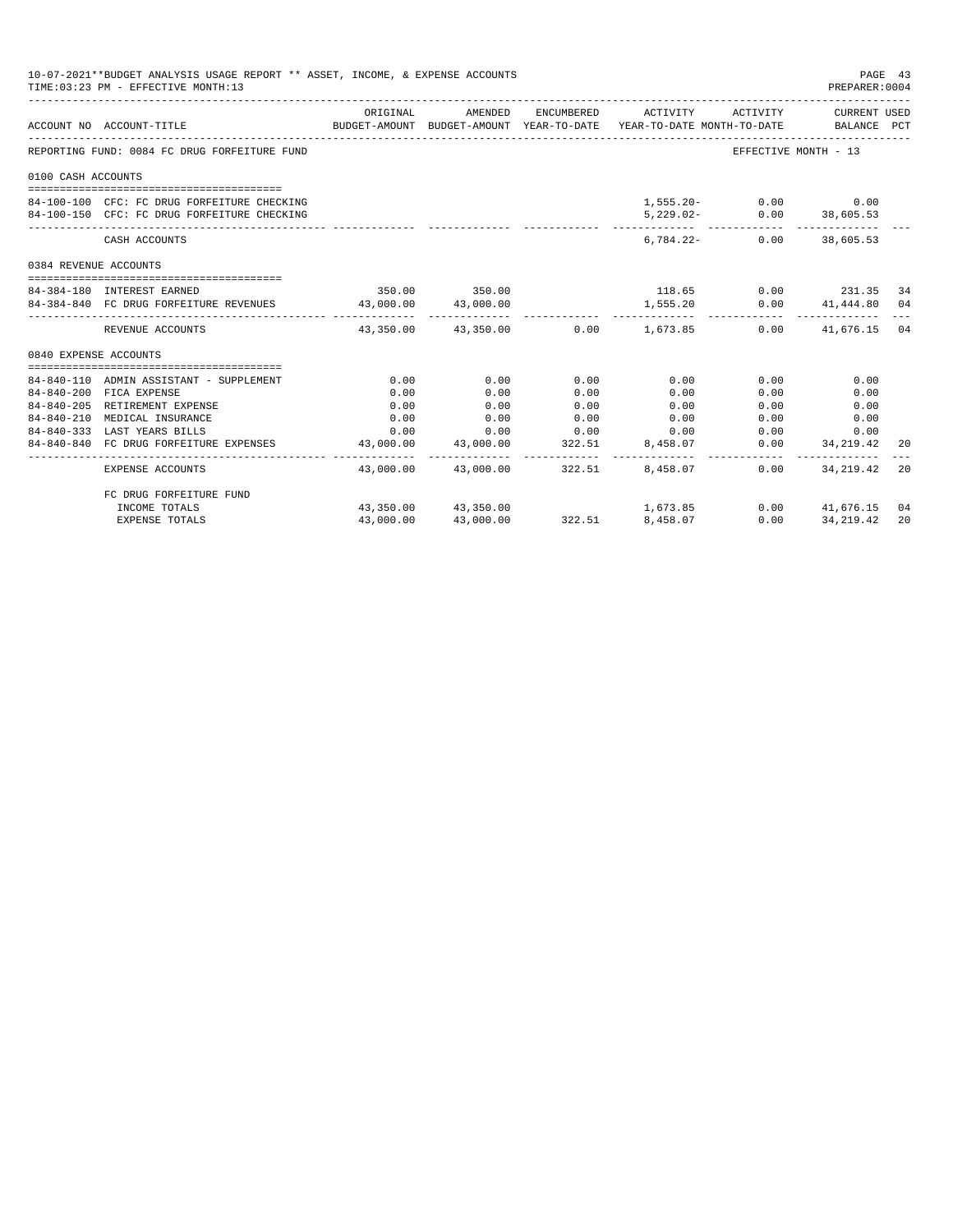| 10-07-2021**BUDGET ANALYSIS USAGE REPORT ** ASSET, INCOME, & EXPENSE ACCOUNTS<br>TIME: 03:23 PM - EFFECTIVE MONTH: 13<br>PREPARER: 0004 |                                                                                                             |          |                         |      |                     |                              |                                                 |  |
|-----------------------------------------------------------------------------------------------------------------------------------------|-------------------------------------------------------------------------------------------------------------|----------|-------------------------|------|---------------------|------------------------------|-------------------------------------------------|--|
|                                                                                                                                         | ACCOUNT NO ACCOUNT-TITLE<br>BUDGET-AMOUNT BUDGET-AMOUNT YEAR-TO-DATE YEAR-TO-DATE MONTH-TO-DATE BALANCE PCT | ORIGINAL | AMENDED                 |      | ENCUMBERED ACTIVITY |                              | ACTIVITY CURRENT USED                           |  |
|                                                                                                                                         | REPORTING FUND: 0088 AIRPORT FUND                                                                           |          |                         |      |                     | EFFECTIVE MONTH - 13         |                                                 |  |
| 0100 CASH ACCOUNTS                                                                                                                      |                                                                                                             |          |                         |      |                     |                              |                                                 |  |
|                                                                                                                                         | 88-100-100 CFC -AIRPORT FUND                                                                                |          |                         |      |                     | 4,380.35- 0.00 14,196.09-    |                                                 |  |
|                                                                                                                                         | CASH ACCOUNTS                                                                                               |          |                         |      |                     | $4.380.35 - 0.00$ 14.196.09- |                                                 |  |
| 0380 REVENUE ACCOUNTS                                                                                                                   |                                                                                                             |          |                         |      |                     |                              |                                                 |  |
|                                                                                                                                         | 88-380-180 INTEREST EARNED                                                                                  |          | $0.00$ 0.00             |      |                     | $0.00$ $0.00$ $0.00$ $0.00$  |                                                 |  |
|                                                                                                                                         | 88-380-810 AIRPORT REVENUES                                                                                 |          | 5,500.00 5,500.00       |      |                     |                              | 5,955.00   0.00   455.00+ 108                   |  |
|                                                                                                                                         | REVENUE ACCOUNTS                                                                                            |          |                         |      |                     |                              | 5.500.00 5.500.00 0.00 5.955.00 0.00 455.00 108 |  |
| 0800 EXPENSE ACCOUNTS                                                                                                                   |                                                                                                             |          |                         |      |                     |                              |                                                 |  |
|                                                                                                                                         | 88-800-120 PART TIME SALARY                                                                                 | 0.00     | 0.00                    | 0.00 | 0.00                | 0.00                         | 0.00                                            |  |
|                                                                                                                                         | 88-800-200 FICA - EMPLOYER MATCH                                                                            | 0.00     | 0.00                    | 0.00 | 0.00                | 0.00                         | 0.00                                            |  |
|                                                                                                                                         | $88-800-205$ RETIREMENT - EMPLOYER MATCH $0.00$ 0.00 0.00                                                   |          |                         |      | $0.00$ 0.00         | 0.00                         | 0.00                                            |  |
|                                                                                                                                         | 88-800-810 AIRPORT EXPENSES                                                                                 |          | 5,500.00 10,335.35      |      | $0.00$ 10,335.35    | 0.00                         | 0.00 100                                        |  |
|                                                                                                                                         | <b>EXPENSE ACCOUNTS</b>                                                                                     |          | 5,500.00 10,335.35 0.00 |      | 10,335.35           | 0.00                         | 0.00 100                                        |  |
|                                                                                                                                         | AIRPORT FUND                                                                                                |          |                         |      |                     |                              |                                                 |  |
|                                                                                                                                         | INCOME TOTALS                                                                                               |          | 5,500.00 5,500.00       |      | 5,955.00            |                              | $0.00$ $455.00 + 108$                           |  |
|                                                                                                                                         | <b>EXPENSE TOTALS</b>                                                                                       |          | 5,500.00 10,335.35      |      | $0.00$ 10.335.35    |                              | $0.00$ $0.00$ $100$                             |  |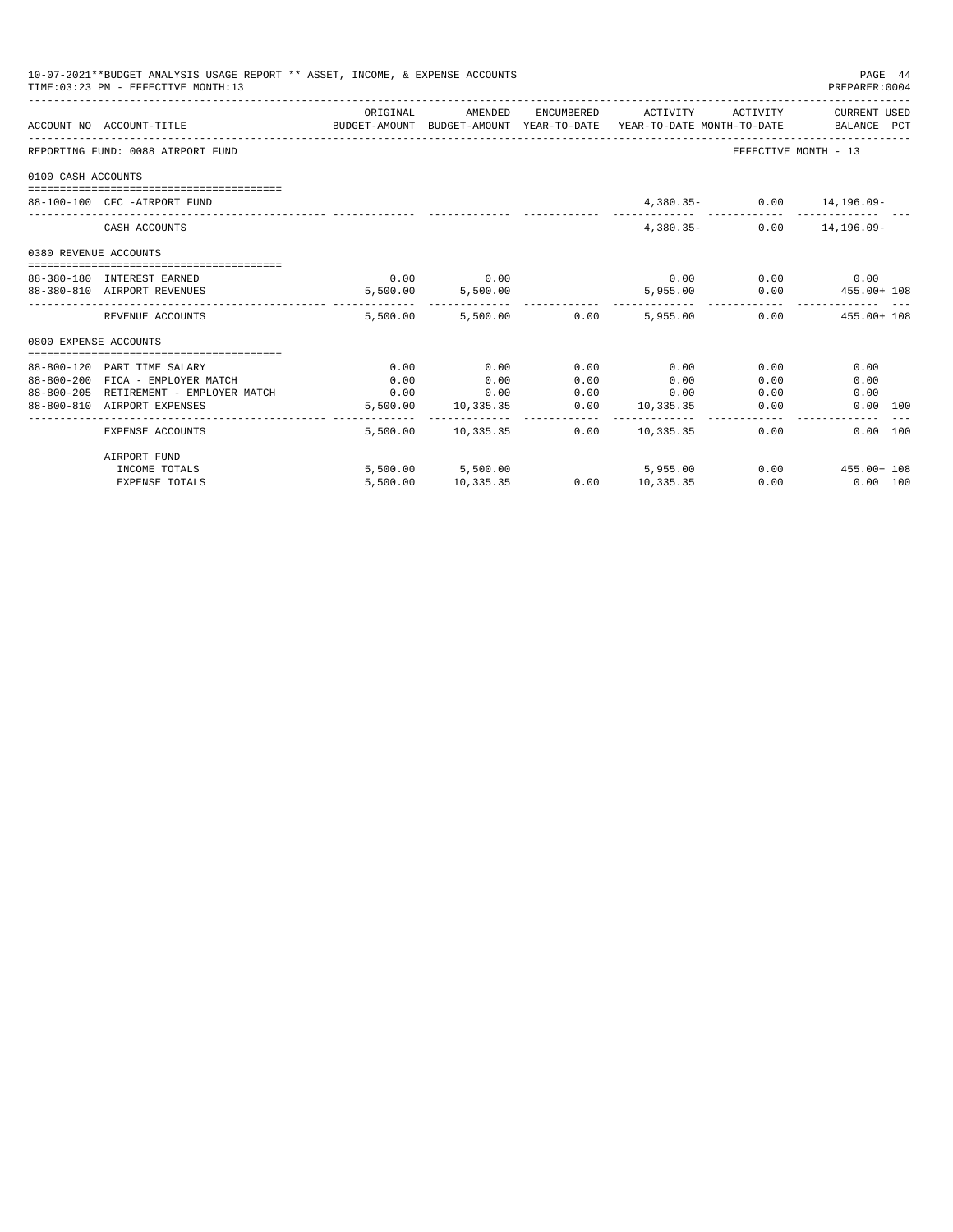|                       | 10-07-2021**BUDGET ANALYSIS USAGE REPORT ** ASSET, INCOME, & EXPENSE ACCOUNTS<br>TIME: 03:23 PM - EFFECTIVE MONTH: 13 |          |                            |            |                 |                         | PAGE 45<br>PREPARER: 0004 |
|-----------------------|-----------------------------------------------------------------------------------------------------------------------|----------|----------------------------|------------|-----------------|-------------------------|---------------------------|
|                       | ACCOUNT NO ACCOUNT-TITLE<br>BUDGET-AMOUNT BUDGET-AMOUNT YEAR-TO-DATE YEAR-TO-DATE MONTH-TO-DATE BALANCE PCT           | ORIGINAL | AMENDED                    | ENCUMBERED | ACTIVITY        | ACTIVITY                | CURRENT USED              |
|                       | REPORTING FUND: 0092 PRE-TRIAL DIVERSION PROGRAM                                                                      |          |                            |            |                 |                         | EFFECTIVE MONTH - 13      |
| 0100 CASH ACCOUNTS    |                                                                                                                       |          |                            |            |                 |                         |                           |
|                       | 92-100-222 PRE-TRIAL CHECKING                                                                                         |          |                            |            |                 | 7,749.57 0.00 39,397.17 |                           |
|                       | CASH ACCOUNTS                                                                                                         |          |                            |            | 7,749.57        |                         | $0.00$ 39,397.17          |
| 0399 REVENUE ACCOUNTS | -----------------------------                                                                                         |          |                            |            |                 |                         |                           |
|                       | 92-399-180 INTEREST EARNED                                                                                            |          | 200.00 200.00              |            |                 |                         | 79.57 0.00 120.43 40      |
|                       | 92-399-920 PRE-TRIAL FEES                                                                                             | 7,000.00 | 7,000.00<br>-------------- |            | 7,670.00        |                         | $0.00$ 670.00+ 110        |
|                       | REVENUE ACCOUNTS                                                                                                      |          | 7,200.00 7,200.00          |            | $0.00$ 7.749.57 |                         | $0.00$ 549.57+108         |
| 0929 EXPENSE ACCOUNT  |                                                                                                                       |          |                            |            |                 |                         |                           |
|                       | ============================<br>92-929-929 PRE-TRIAL EXPENSE                                                          | 0.00     | 0.00                       | 0.00       | 0.00            | 0.00                    | 0.00                      |
|                       | EXPENSE ACCOUNT                                                                                                       | 0.00     | 0.00                       | 0.00       |                 | 0.00<br>0.00            | 0.00                      |
|                       | PRE-TRIAL DIVERSION PROGRAM                                                                                           |          |                            |            |                 |                         |                           |
|                       | INCOME TOTALS                                                                                                         |          | 7.200.00 7.200.00          |            | 7, 749, 57      |                         | $0.00$ 549.57+ 108        |
|                       | <b>EXPENSE TOTALS</b>                                                                                                 | 0.00     | 0.00                       | 0.00       | 0.00            | 0.00                    | 0.00                      |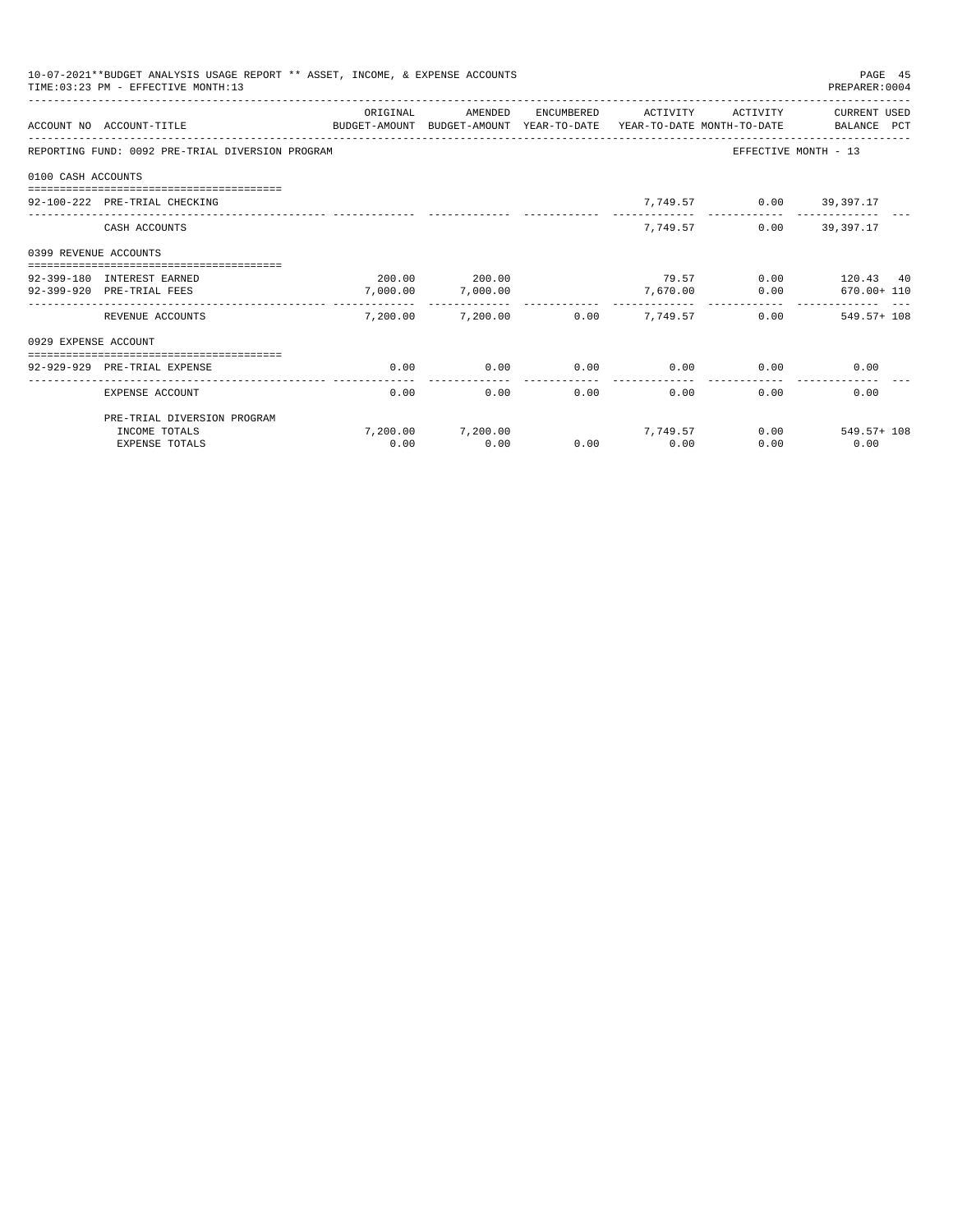| 10-07-2021**BUDGET ANALYSIS USAGE REPORT ** ASSET, INCOME, & EXPENSE ACCOUNTS<br>TIME: 03:23 PM - EFFECTIVE MONTH: 13<br>PREPARER: 0004 |                                                        |          |                                                                     |      |                                      |                                                                                                                                                                                                                                     |                             |  |  |
|-----------------------------------------------------------------------------------------------------------------------------------------|--------------------------------------------------------|----------|---------------------------------------------------------------------|------|--------------------------------------|-------------------------------------------------------------------------------------------------------------------------------------------------------------------------------------------------------------------------------------|-----------------------------|--|--|
|                                                                                                                                         | ACCOUNT NO ACCOUNT-TITLE                               | ORIGINAL | BUDGET-AMOUNT BUDGET-AMOUNT YEAR-TO-DATE YEAR-TO-DATE MONTH-TO-DATE |      | AMENDED ENCUMBERED ACTIVITY ACTIVITY |                                                                                                                                                                                                                                     | CURRENT USED<br>BALANCE PCT |  |  |
|                                                                                                                                         | REPORTING FUND: 0098 AGENCY FUNDS TAX COL & DIST CLERK |          |                                                                     |      |                                      |                                                                                                                                                                                                                                     | EFFECTIVE MONTH - 13        |  |  |
| 0100 CASH ACCOUNT                                                                                                                       |                                                        |          |                                                                     |      |                                      |                                                                                                                                                                                                                                     |                             |  |  |
|                                                                                                                                         | 98-100-101 TAX COLL-SALES TAX                          |          |                                                                     |      | 0.00                                 |                                                                                                                                                                                                                                     | $0.00$ 7,876.39             |  |  |
|                                                                                                                                         | 98-100-104 32ND DISTRICT COURT REGISTRY                |          |                                                                     |      | 0.00                                 | 0.00                                                                                                                                                                                                                                | 49,660.63                   |  |  |
|                                                                                                                                         | 98-100-105 32ND DISTRICT COURT RECEIVERSHIP            |          |                                                                     |      | 0.00                                 | 0.00                                                                                                                                                                                                                                | 139,245.00                  |  |  |
|                                                                                                                                         | 98-100-106 32ND DISTRICT COURT MINOR                   |          |                                                                     |      | 0.00                                 | 0.00                                                                                                                                                                                                                                | 16,981.12                   |  |  |
|                                                                                                                                         | 98-100-107 TAX COLL-MOTOR VEHICLE DIVISION             |          |                                                                     |      | 10,578.57                            |                                                                                                                                                                                                                                     | $0.00$ 11,771.78            |  |  |
|                                                                                                                                         | CASH ACCOUNT                                           |          |                                                                     |      | 10,578.57                            | 0.00                                                                                                                                                                                                                                | 225,534.92                  |  |  |
|                                                                                                                                         | AGENCY FUNDS TAX COL & DIST CLERK                      |          |                                                                     |      |                                      |                                                                                                                                                                                                                                     |                             |  |  |
|                                                                                                                                         | INCOME TOTALS                                          | 0.00     | 0.00                                                                |      |                                      | $0.00$ and $0.00$ and $0.00$ and $0.00$ and $0.00$ and $0.00$ and $0.00$ and $0.00$ and $0.00$ and $0.00$ and $0.00$ and $0.00$ and $0.00$ and $0.00$ and $0.00$ and $0.00$ and $0.00$ and $0.00$ and $0.00$ and $0.00$ and<br>0.00 | 0.00                        |  |  |
|                                                                                                                                         | EXPENSE TOTALS                                         | 0.00     | 0.00                                                                | 0.00 |                                      | 0.00<br>0.00                                                                                                                                                                                                                        | 0.00                        |  |  |